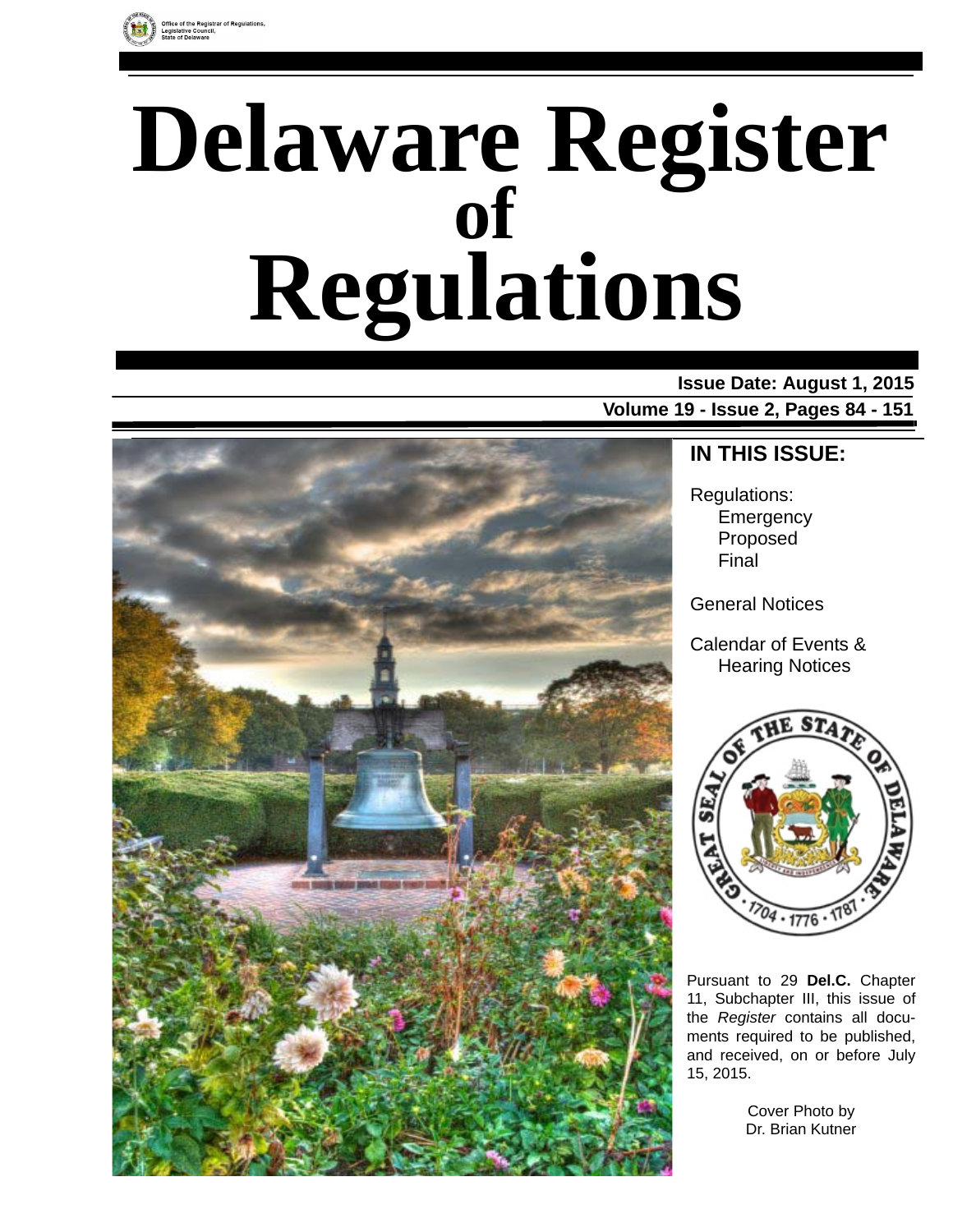# **INFORMATION ABOUT THE DELAWARE REGISTER OF REGULATIONS**

### **DELAWARE REGISTER OF REGULATIONS**

The *Delaware Register of Regulations* is an official State publication established by authority of 69 *Del. Laws*, c. 107 and is published on the first of each month throughout the year.

The *Delaware Register* will publish any regulations that are proposed to be adopted, amended or repealed and any emergency regulations promulgated.

The *Register* will also publish some or all of the following information:

- Governor's Executive Orders
- Governor's Appointments
- Agency Hearing and Meeting Notices
- Other documents considered to be in the public interest.

### **CITATION TO THE DELAWARE REGISTER**

The *Delaware Register of Regulations* is cited by volume, issue, page number and date. An example would be:

16 **DE Reg.** 1227 - 1230 (06/01/13)

Refers to Volume 16, pages 1227 - 1130 of the *Delaware Register* issued on June 1, 2013.

### **SUBSCRIPTION INFORMATION**

The cost of a yearly subscription (12 issues) for the *Delaware Register of Regulations* is \$135.00. Single copies are available at a cost of \$12.00 per issue, including postage. For more information contact the Division of Research at 302-744-4114 or 1-800-282-8545 in Delaware.

### **CITIZEN PARTICIPATION IN THE REGULATORY PROCESS**

Delaware citizens and other interested parties may participate in the process by which administrative regulations are adopted, amended or repealed, and may initiate the process by which the validity and applicability of regulations is determined.

Under 29 **Del.C.** §10115 whenever an agency proposes to formulate, adopt, amend or repeal a regulation, it shall file notice and full text of such proposals, together with copies of the existing regulation being adopted, amended or repealed, with the Registrar for publication in the *Register of Regulations* pursuant to §1134 of this title. The notice shall describe the nature of the proceedings including a brief synopsis of the subject, substance, issues, possible terms of the agency action, a reference to the legal authority of the agency to act, and reference to any other regulations that may be impacted or affected by the proposal, and shall state the manner in which persons may present their views; if in writing, of the place to which and the final date by which such views may be submitted; or if at a public hearing, the date, time and place of the hearing. If a public hearing is to be held, such public hearing shall not be scheduled less than 20 days following publication of notice of the proposal in the *Register of Regulations*. If a public hearing will be held on the proposal, notice of the time, date, place and a summary of the nature of the proposal shall also be published in at least 2 Delaware newspapers of general circulation. The notice shall also be mailed to all persons who have made timely written requests of the agency for advance notice of its regulation-making proceedings.

**DELAWARE REGISTER OF REGULATIONS, VOL. 19, ISSUE 2, SATURDAY, AUGUST 1, 2015**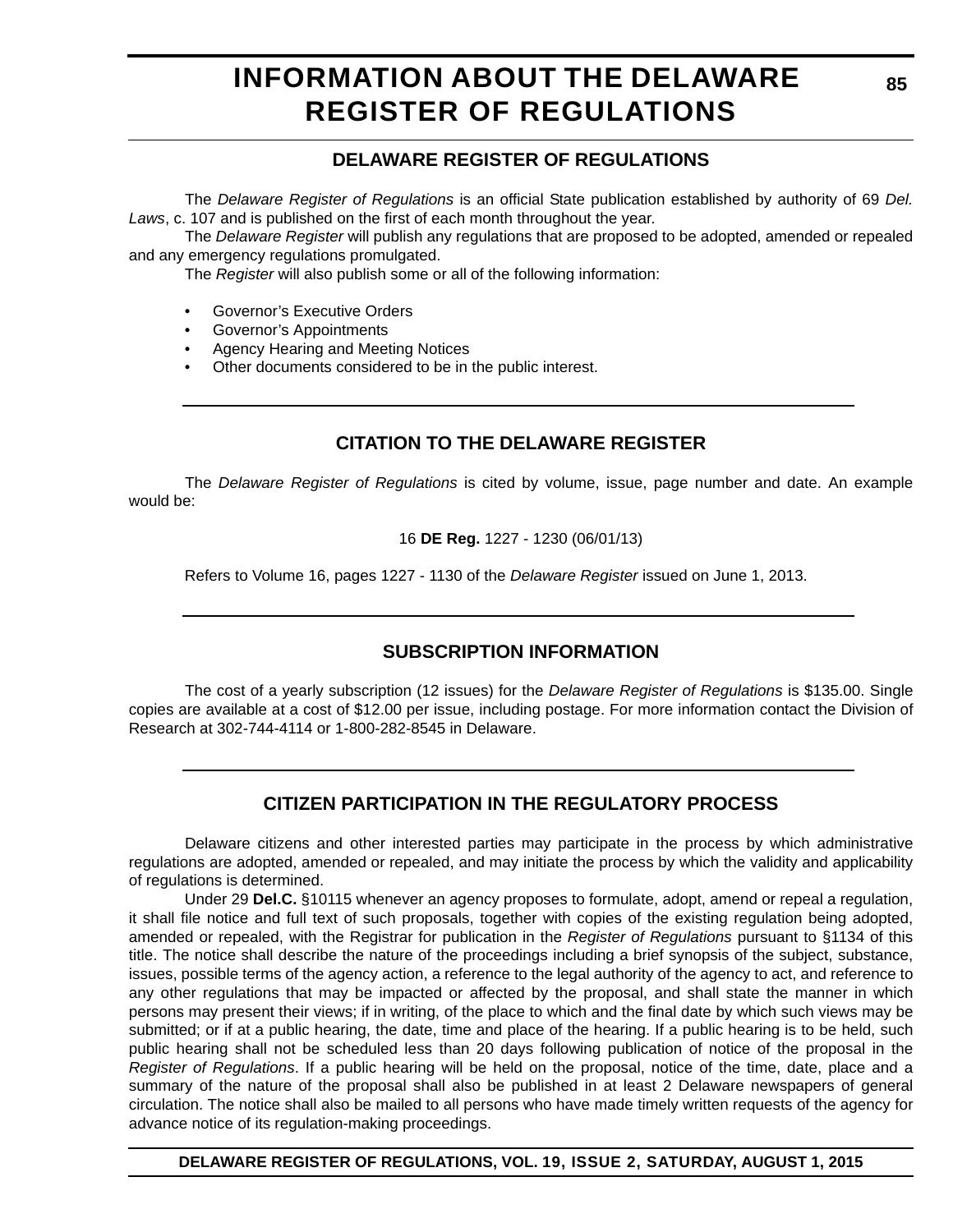**86**

# **INFORMATION ABOUT THE DELAWARE REGISTER OF REGULATIONS**

The opportunity for public comment shall be held open for a minimum of 30 days after the proposal is published in the *Register of Regulations*. At the conclusion of all hearings and after receipt, within the time allowed, of all written materials, upon all the testimonial and written evidence and information submitted, together with summaries of the evidence and information by subordinates, the agency shall determine whether a regulation should be adopted, amended or repealed and shall issue its conclusion in an order which shall include: (1) A brief summary of the evidence and information submitted; (2) A brief summary of its findings of fact with respect to the evidence and information, except where a rule of procedure is being adopted or amended; (3) A decision to adopt, amend or repeal a regulation or to take no action and the decision shall be supported by its findings on the evidence and information received; (4) The exact text and citation of such regulation adopted, amended or repealed; (5) The effective date of the order; (6) Any other findings or conclusions required by the law under which the agency has authority to act; and (7) The signature of at least a quorum of the agency members.

The effective date of an order which adopts, amends or repeals a regulation shall be not less than 10 days from the date the order adopting, amending or repealing a regulation has been published in its final form in the *Register of Regulations*, unless such adoption, amendment or repeal qualifies as an emergency under §10119.

Any person aggrieved by and claiming the unlawfulness of any regulation may bring an action in the Court for declaratory relief.

No action of an agency with respect to the making or consideration of a proposed adoption, amendment or repeal of a regulation shall be subject to review until final agency action on the proposal has been taken.

When any regulation is the subject of an enforcement action in the Court, the lawfulness of such regulation may be reviewed by the Court as a defense in the action.

Except as provided in the preceding section, no judicial review of a regulation is available unless a complaint therefor is filed in the Court within 30 days of the day the agency order with respect to the regulation was published in the *Register of Regulations*.

### **CLOSING DATES AND ISSUE DATES FOR THE DELAWARE REGISTER OF REGULATIONS**

| <b>ISSUE DATE</b> | <b>CLOSING DATE</b> | <b>CLOSING TIME</b> |
|-------------------|---------------------|---------------------|
| September 1       | August 17           | 4:30 p.m.           |
| October 1         | September 15        | 4:30 p.m.           |
| November 1        | October 15          | 4:30 p.m.           |
| December 1        | November 16         | 4:30 p.m.           |
| January 1         | December 15         | 4:30 p.m.           |

### **DIVISION OF RESEARCH STAFF**

**Lori Christiansen,** Director; **Mark J. Cutrona,** Deputy Director; **Tara Donofrio**, Administrative Specialist II; **Robert Lupo**, Printer; **Deborah J. Messina,** Print Shop Supervisor; **Kathleen Morris**, Human Resources/ Financials; **Georgia Roman**, Unit Operations Support Specialist; **Victoria Schultes,** Administrative Specialist II; **Don Sellers,** Printer; **Yvette W. Smallwood**, Registrar of Regulations; **Holly Wagner**, Research Analyst; **Verity Watson**, Joint Sunset Analyst; **Rochelle Yerkes**, Office Manager; **Sara Zimmerman**, Legislative Librarian.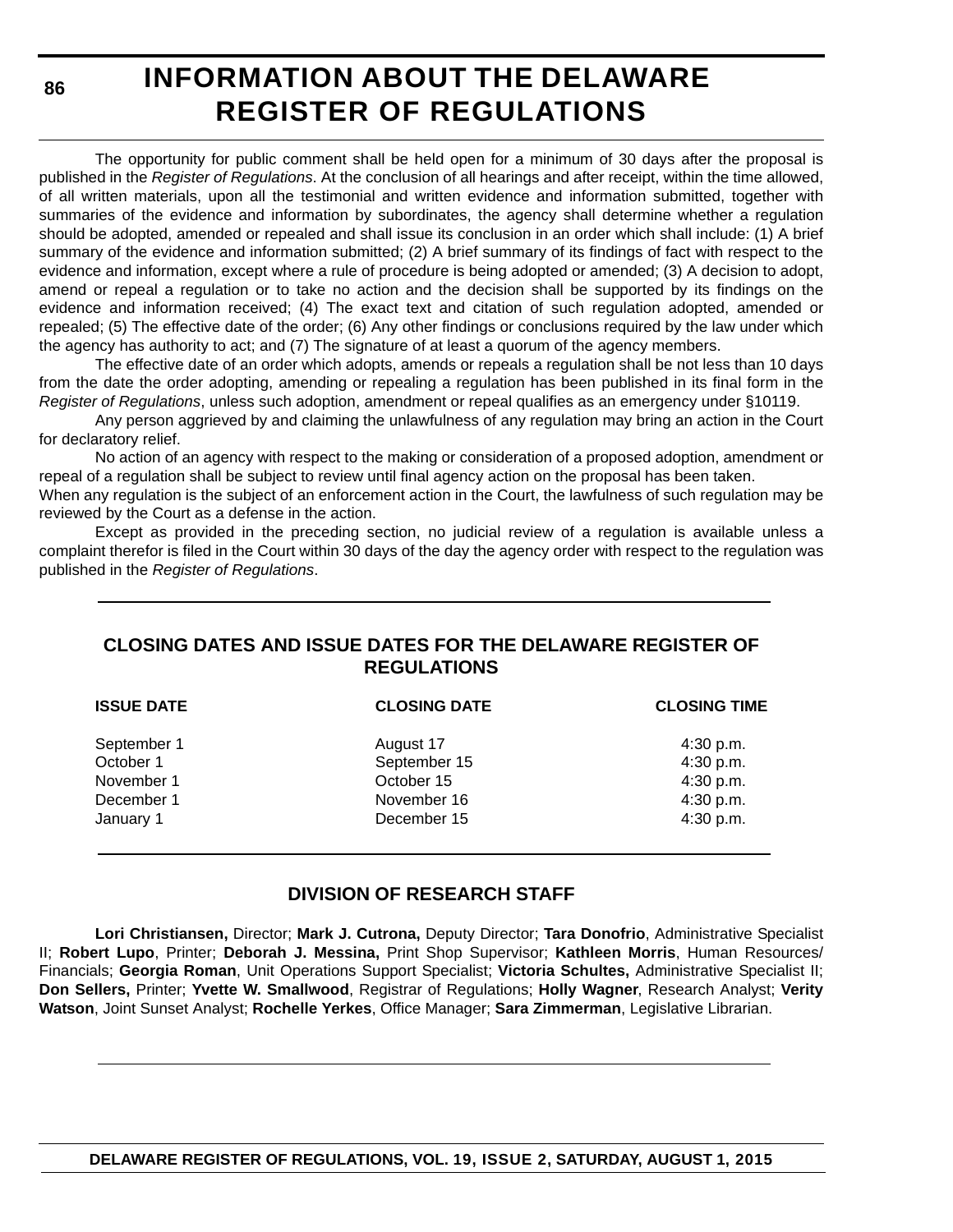# **TABLE OF CONTENTS**

**87**

<span id="page-3-0"></span>

| <b>EMERGENCY</b>                                                                                  |    |
|---------------------------------------------------------------------------------------------------|----|
| <b>DEPARTMENT OF HEALTH AND SOCIAL SERVICES</b><br><b>Division of Public Health</b>               |    |
|                                                                                                   | 91 |
| DEPARTMENT OF NATURAL RESOURCES AND ENVIRONMENTAL CONTROL<br><b>Division of Fish and Wildlife</b> |    |
|                                                                                                   | 92 |
| <b>PROPOSED</b>                                                                                   |    |
| <b>DELAWARE STATE FIRE PREVENTION COMMISSION</b>                                                  | 96 |

| 703 Installation, Operation, Maintenance, Testing and Sales of Signaling Systems, Fire Protection |     |
|---------------------------------------------------------------------------------------------------|-----|
|                                                                                                   | 97  |
|                                                                                                   | 98. |
|                                                                                                   | 99. |
|                                                                                                   | 99. |
|                                                                                                   |     |

### **[DEPARTMENT OF EDUCATION](http://www.doe.k12.de.us/site/default.aspx?PageID=1)**

| <b>Office of the Secretary</b> |     |
|--------------------------------|-----|
|                                | 100 |
|                                | 102 |
|                                | 105 |
|                                | 110 |
|                                | 111 |
|                                | 112 |

### **[DEPARTMENT OF HEALTH AND SOCIAL SERVICES](http://dhss.delaware.gov/dhss/dph/index.html)**

| <b>Division of Public Health</b> |     |
|----------------------------------|-----|
|                                  | 114 |
|                                  | 115 |
|                                  | 116 |

### **[DEPARTMENT OF NATURAL RESOURCES AND ENVIRONMENTAL CONTROL](http://www.dnrec.delaware.gov/fw/Pages/FWPortal.aspx)**

| <b>Division of Fish and Wildlife</b> |     |
|--------------------------------------|-----|
|                                      | 121 |

### **DEPARTMENT OF STATE**

| <b>Division of Professional Regulation</b> |      |
|--------------------------------------------|------|
|                                            | 124  |
|                                            | 125  |
|                                            | 125  |
| <b>Public Service Commission</b>           |      |
|                                            | 126. |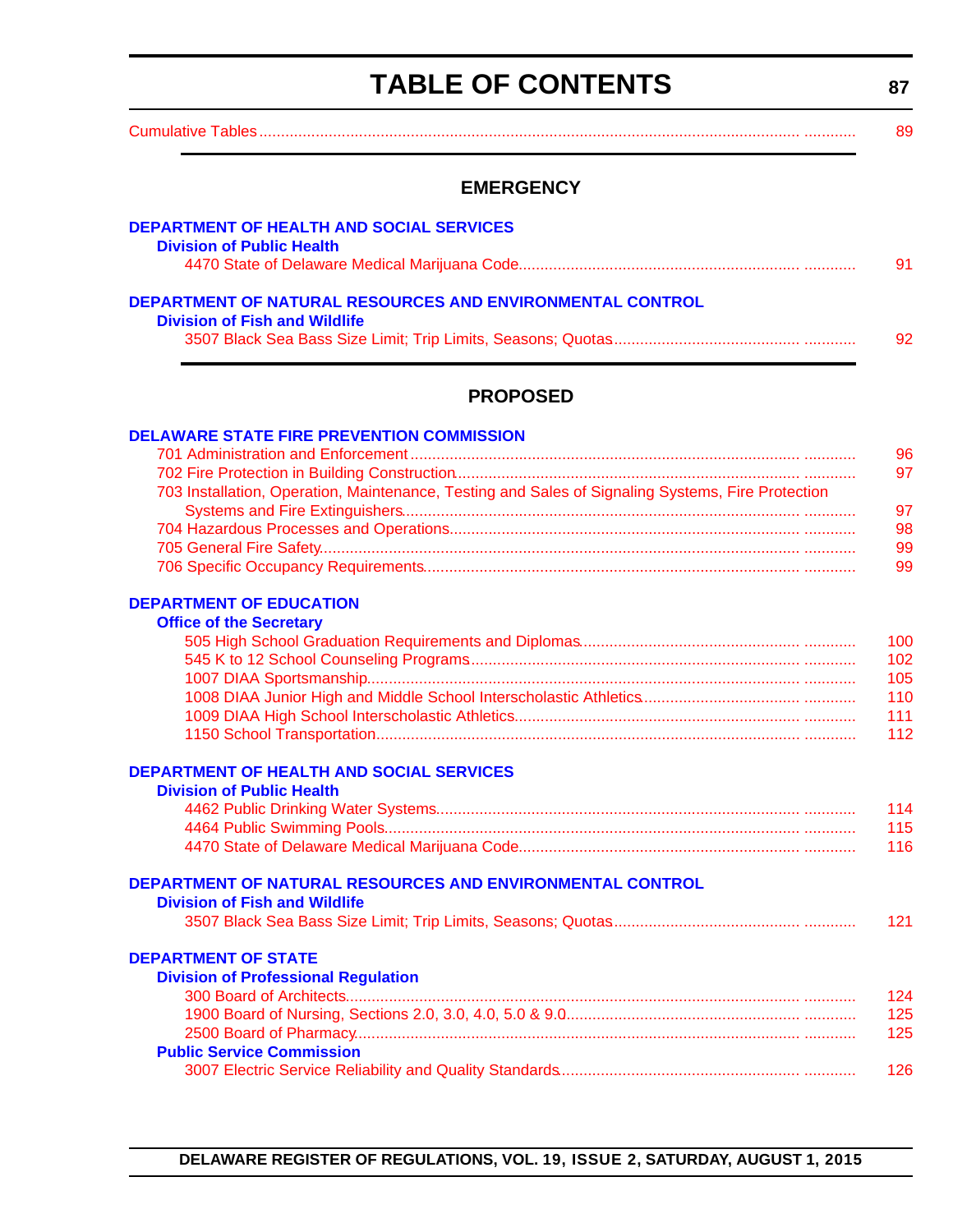# **TABLE OF CONTENTS**

<span id="page-4-0"></span>

| DEPARTMENT OF TRANSPORTATION<br><b>Division of Transportation Solutions</b>                                                           | 134 |
|---------------------------------------------------------------------------------------------------------------------------------------|-----|
| <b>FINAL</b>                                                                                                                          |     |
| <b>DEPARTMENT OF AGRICULTURE</b>                                                                                                      |     |
| <b>Thoroughbred Racing Commission</b><br>1001 Thoroughbred Racing Rules and Regulations, Section 15.0: Medication; Testing Procedures | 137 |
| <b>DEPARTMENT OF HEALTH AND SOCIAL SERVICES</b>                                                                                       |     |
| <b>Division of Public Health</b>                                                                                                      |     |
|                                                                                                                                       | 138 |
| 4465 Delaware Radiation Control Regulations, Part D: Standards for Protection Against Radiation;                                      | 140 |
| <b>DEPARTMENT OF STATE</b>                                                                                                            |     |
| <b>Division of Professional Regulation</b>                                                                                            |     |
|                                                                                                                                       | 141 |
|                                                                                                                                       | 142 |
|                                                                                                                                       |     |

### **GENERAL NOTICES**

#### **[DEPARTMENT OF HEALTH AND SOCIAL SERVICES](http://dhss.delaware.gov/dhss/dmma/)**

#### **Division of Medicaid and Medical Assistance**

Medicaid Home and Community-Based Services Settings - Transition Plan Updates......... ....................... 144

### **CALENDAR OF EVENTS/HEARING NOTICES**

| Delaware State Fire Prevention Commission, Notices of Public Comment Period and Public Hearing            | 147     |
|-----------------------------------------------------------------------------------------------------------|---------|
|                                                                                                           | 147     |
| Dept. of Health and Social Services, Div. of Public Health, Notices of Public Comment Periods             |         |
|                                                                                                           | 147-148 |
| Dept. of Natural Resources and Environmental Control, Div. of Fish and Wildlife; Notice of Public Hearing | 148     |
| Dept. of State, Div. of Prof. Regulation, Board of Architects; Board of Nursing, Board of Pharmacy;       |         |
| Public Service Commission, Notices of Public Comment Periods and Public Hearings                          | 149-150 |
| Dept. of Transportation, Div. of Transportation Solutions, Notice of Public Comment Period                | 151     |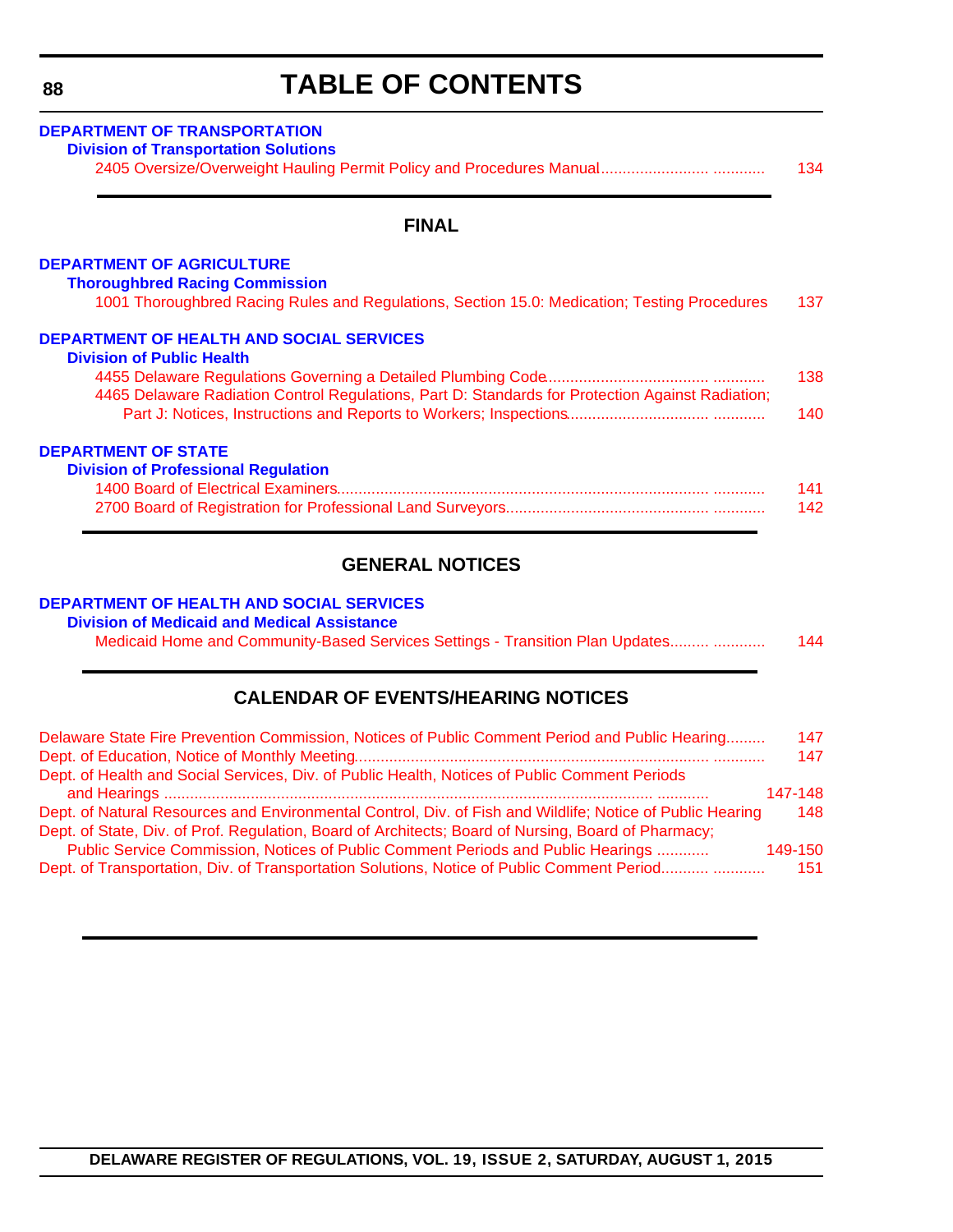# **[CUMULATIVE TABLES](#page-3-0)**

<span id="page-5-0"></span>The table printed below lists the regulations that have been proposed, adopted, amended or repealed in the preceding issues of the current volume of the *Delaware Register of Regulations*.

The regulations are listed alphabetically by the promulgating agency, followed by a citation to that issue of the *Register* in which the regulation was published. Proposed regulations are designated with (Prop.); Final regulations are designated with (Final); Emergency regulations are designated with (Emer.); and regulations that have been repealed are designated with (Rep.).

#### **DEPARTMENT OF AGRICULTURE**

| <b>Harness Racing Commission</b>                                             |            |            |
|------------------------------------------------------------------------------|------------|------------|
|                                                                              | 19 DE Reg. | 10 (Prop.) |
| <b>Thoroughbred Racing Commission</b>                                        |            |            |
| 1001 Thoroughbred Racing Rules and Regulations, Sections 18.0 and 19.0       | 19 DE Reg. | 32 (Final) |
| 1002 Delaware Jockeys' Health and Welfare Benefit Board Regulations          | 19 DE Reg. | 33 (Final) |
|                                                                              |            |            |
| <b>DEPARTMENT OF EDUCATION</b>                                               |            |            |
| <b>Office of the Secretary</b>                                               |            |            |
| 106A Teacher Appraisal Process Delaware Performance Appraisal System         |            |            |
|                                                                              | 19 DE Reg. | 35 (Final) |
| 107A Specialist Appraisal Process Delaware Performance Appraisal System      |            |            |
|                                                                              | 19 DE Reg. | 38 (Final) |
| 108A Administrator Appraisal Process Delaware Performance Appraisal          |            |            |
|                                                                              | 19 DE Reg. | 35 (Final) |
|                                                                              | 19 DE Reg. | 43 (Final) |
|                                                                              | 19 DE Reg. | 48 (Final) |
|                                                                              | 19 DE Reg. | 51 (Final) |
|                                                                              |            |            |
| <b>Professional Standards Board</b>                                          |            |            |
|                                                                              | 19 DE Reg. | 12 (Prop.) |
|                                                                              | 19 DE Reg. | 14 (Prop.) |
|                                                                              | 19 DE Reg. | 15 (Prop.) |
|                                                                              | 19 DE Reg. | 17 (Prop.) |
|                                                                              |            |            |
| DEPARTMENT OF HEALTH AND SOCIAL SERVICES                                     |            |            |
| Division of Long Term Care Residents Protection                              |            |            |
|                                                                              | 19 DE Reg. | 52 (Final) |
| <b>Division of Medicaid and Medical Assistance</b>                           |            |            |
| Title XIX Medicaid State Plan, Attachment 3.1-A, Introductory Page 1 (Tele-  |            |            |
|                                                                              | 19 DE Reg. | 20 (Prop.) |
| Title XIX Medicaid State Plan, Multi-State Purchasing Pool Supplemental      |            |            |
|                                                                              | 19 DE Reg. | 57 (Final) |
| Title XIX Medicaid State Plan, State Plan Rehabilitative Services - Coverage |            |            |
| and Reimbursement for Community Support Services                             | 19 DE Reg. | 60 (Final) |
| <b>Division of Public Health</b>                                             |            |            |
|                                                                              | 19 DE Reg. | 22 (Prop.) |
|                                                                              |            |            |
| <b>DEPARTMENT OF LABOR</b>                                                   |            |            |
| <b>Division of Unemployment Insurance</b>                                    |            |            |
|                                                                              | 19 DE Reg. | 64 (Final) |
|                                                                              |            |            |
| DEPARTMENT OF NATURAL RESOURCES AND ENVIRONMENTAL CONTROL                    |            |            |
| <b>Division of Air Quality</b>                                               |            |            |
| 1138 Emission Standards for Hazardous Air Pollutants for Source Categories.  | 19 DE Reg. | 23 (Prop.) |
|                                                                              |            |            |
|                                                                              |            |            |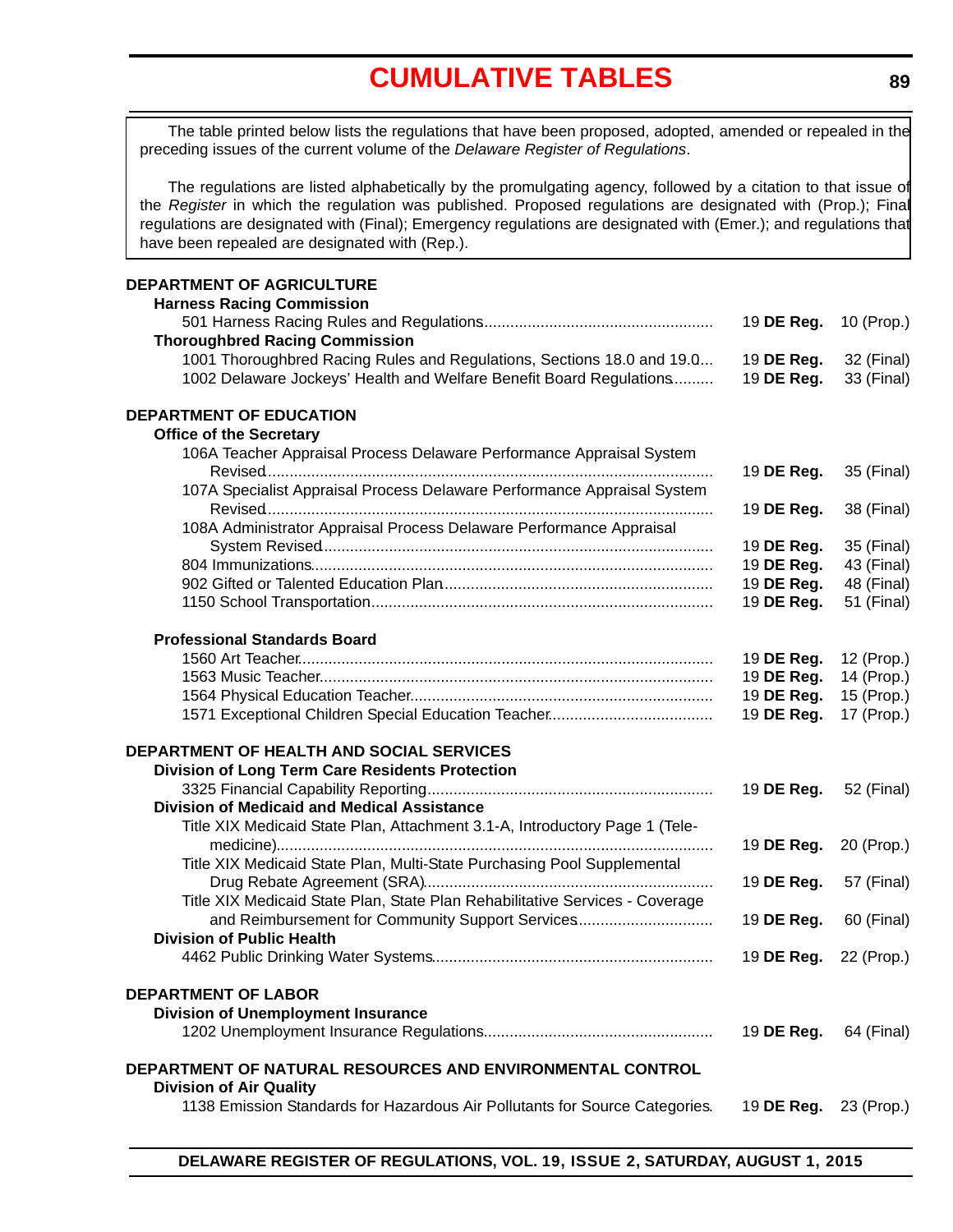# **CUMULATIVE TABLES**

| 1141 Limiting Emissions of Volatile Organic Compounds from Consumer and                              |            |            |
|------------------------------------------------------------------------------------------------------|------------|------------|
|                                                                                                      | 19 DE Reg. | 25 (Prop.) |
| Division of Waste and Hazardous Substances<br>1375 Regulations Governing Hazardous Substance Cleanup | 19 DE Reg. | 65 (Final) |
|                                                                                                      |            |            |
| DEPARTMENT OF SERVICES FOR CHILDREN, YOUTH AND THEIR FAMILIES<br><b>Division of Family Services</b>  |            |            |
| 101 Rules for Early Care and Education and School-Age Centers                                        | 19 DE Reg. | 6 (Emer.)  |
| <b>DEPARTMENT OF STATE</b>                                                                           |            |            |
| <b>Division of Professional Regulation</b>                                                           |            |            |
|                                                                                                      | 19 DE Reg. | 68 (Final) |
|                                                                                                      | 19 DE Reg. | 69 (Final) |
|                                                                                                      | 19 DE Reg. | 26 (Prop.) |
|                                                                                                      | 19 DE Reg. | 26 (Prop.) |
|                                                                                                      | 19 DE Reg. | 70 (Final) |
|                                                                                                      | 19 DE Reg. | 27 (Prop.) |
|                                                                                                      | 19 DE Reg. | 27 (Prop.) |
| <b>Public Service Commission</b>                                                                     |            |            |
| 4002 Regulations Governing Payphone Service Providers in Delaware                                    | 19 DE Reg. | 71 (Final) |
|                                                                                                      |            |            |
| <b>DEPARTMENT OF TRANSPORTATION</b>                                                                  |            |            |
| <b>Division of Planning and Policy</b>                                                               |            |            |
|                                                                                                      | 19 DE Reg. | 73 (Final) |
| <b>Division of Transportation Solutions</b>                                                          |            |            |
| 2402 Delaware Manual in Uniform Traffic Control Devices                                              | 19 DE Reg. | 76 (Final) |
| <b>EXECUTIVE DEPARTMENT</b>                                                                          |            |            |
| <b>Office of Management and Budget</b>                                                               |            |            |
| <b>Statewide Benefits Office</b>                                                                     |            |            |
|                                                                                                      |            |            |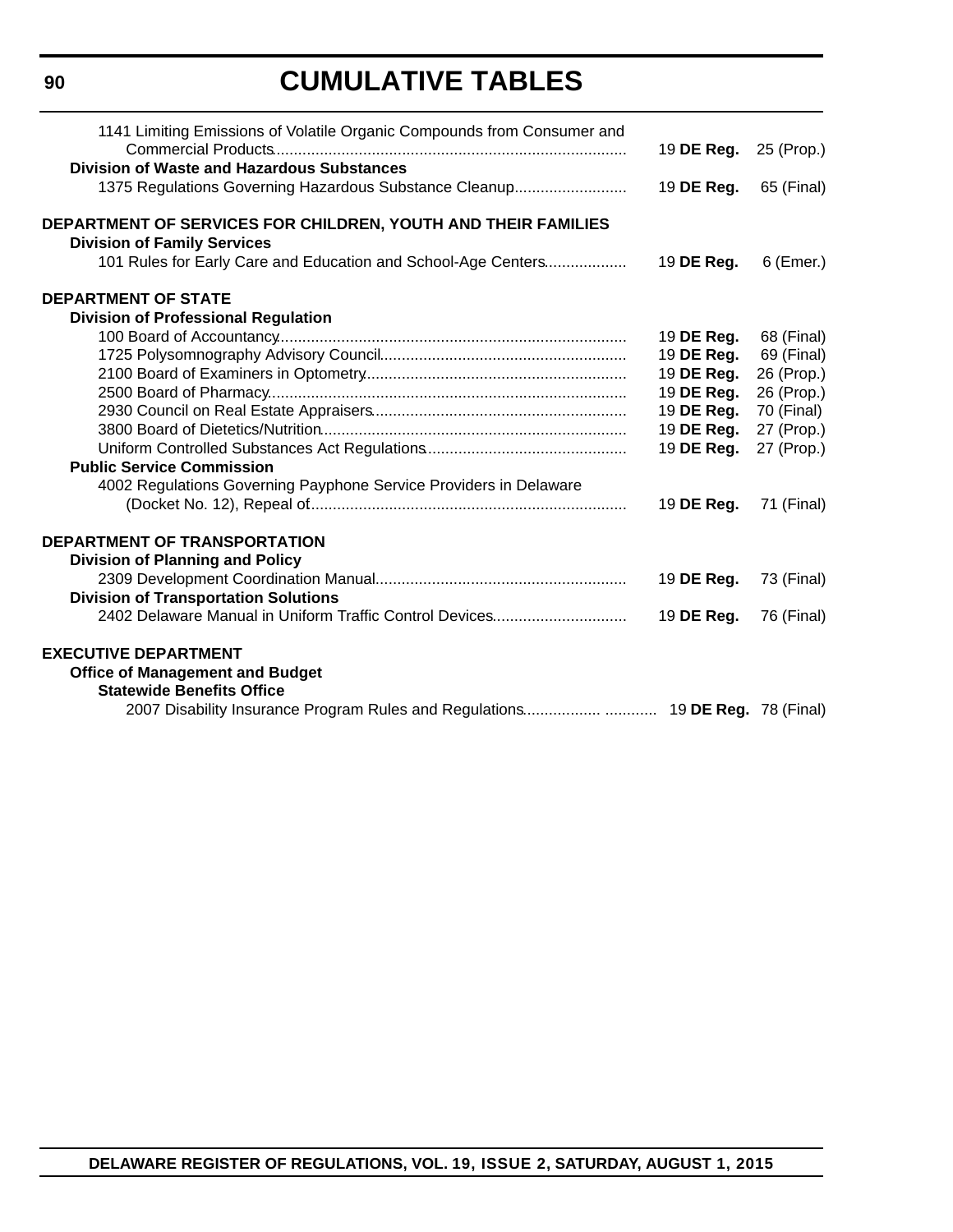### **Symbol Key**

<span id="page-7-0"></span>Arial type indicates the text existing prior to the regulation being promulgated. Underlined text indicates new text. Language which is stricken through indicates text being deleted.

#### **Emergency Regulations**

Under 29 **Del.C.** §10119 an agency may promulgate a regulatory change as an Emergency under the following conditions:

#### **§ 10119. Emergency regulations.**

If an agency determines that an imminent peril to the public health, safety or welfare requires the adoption, amendment or repeal of a regulation with less than the notice required by § 10115, the following rules shall apply:

(1) The agency may proceed to act without prior notice or hearing or upon any abbreviated notice and hearing that it finds practicable;

(2) The order adopting, amending or repealing a regulation shall state, in writing, the reasons for the agency's determination that such emergency action is necessary;

(3) The order effecting such action may be effective for a period of not longer than 120 days and may be renewed once for a period not exceeding 60 days;

(4) When such an order is issued without any of the public procedures otherwise required or authorized by this chapter, the agency shall state as part of the order that it will receive, consider and respond to petitions by any interested person for the reconsideration or revision thereof; and

(5) The agency shall submit a copy of the emergency order to the Registrar for publication in the next issue of the *Register of Regulations*. (60 Del. Laws, c. 585, § 1; 62 Del. Laws, c. 301, § 2; 71 Del. Laws, c. 48, § 10.)

# **[DEPARTMENT OF HEALTH AND SOCIAL SERVICES](http://www.dhss.delaware.gov/dhss/dph/index.html)**

**DIVISION OF PUBLIC HEALTH** Statutory Authority: 16 Delaware Code, Chapter 49A (16 **Del.C.**, Ch. 49A)

16 **DE Admin. Code** 4470

#### **ORDER**

#### **[4470 State of Delaware Medical Marijuana Code](#page-3-0)**

#### **NATURE OF THE PROCEEDINGS:**

This emergency regulation is being promulgated to ensure the availability of pediatric medical marijuana oils to qualifying patients under the age of 18, as dictated by Senate Bill 90 of the 148th Legislative Session. This includes revisions to existing regulations to allow for increased production of medical marijuana products to accommodate demand for pediatric medical marijuana oils. Revisions are also being made to allow for the application, qualification and registration of patients, and primary guardians, under the age of 18 with the Delaware Medical Marijuana Program. This emergency regulation adoption is necessary while the proposed rulemaking process is being completed to ensure the welfare of qualified patients under the age of 18 via the availability of medical marijuana. Delaware Health and Social Services ("Department") / Division of Public Health has determined that a compelling public interest exists to amend these regulations without prior notice or hearing.

#### **NATURE OF PROPOSED AMENDMENT:**

The proposed provides notice to the public that the Division of Public Health (DPH) intends to amend the existing 4470 State of Delaware Medical Marijuana Code to allow for registration of qualifying patients under the age of 18 with the Medical Marijuana Program and expand marijuana product production to meet the needs of these qualified patients.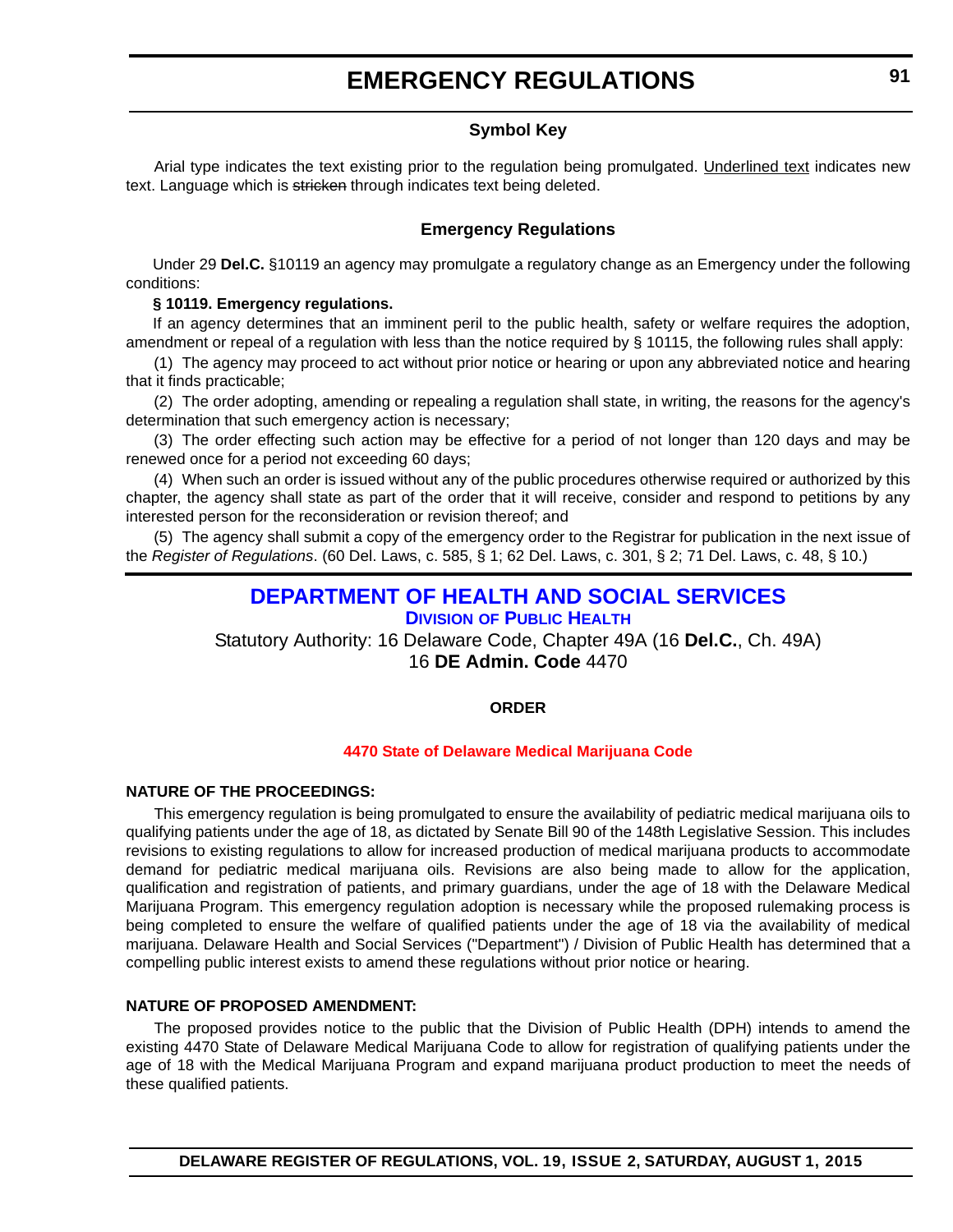#### <span id="page-8-0"></span>**SUMMARY OF THE PROPOSED AMENDMENT:**

The existing 4470 State of Delaware Medical Marijuana Code does not adequately provide for the provision of medical marijuana products to qualifying patients as dictated by SB-90. The current regulations are being revised to allow for provision of these products, with restrictions, to qualifying patients under the age of 18, provide mechanisms to issue Registry Identification cards to these patients and ease restrictions on medical marijuana production to meet the increased demand expected. These revisions provide these patients and their guardians with the services and products provided to other patients under the existing 4470 State of Delaware Medical Marijuana Code.

#### **FINDINGS OF FACT:**

The Department finds that a compelling public interest exists which necessitates promulgation of an emergency regulation and requests emergency approval of these rule amendments to provide for the availability of medical marijuana products to qualified patients. The Department will receive, consider, and respond to petitions by any interested person for the reconsideration or revision thereof.

**THEREFORE, IT IS ORDERED**, to assure the welfare of qualifying patients under the age of 18 that the revised 4470 State of Delaware Medical Marijuana Code be adopted on an emergency basis without prior notice or hearing.

Rita M. Landgraf, Secretary, DHSS July 15, 2015

**\*Please Note: Due to the size of the emergency regulation, it is not being published here. A copy of the regulation is available at:**

**[4470 State of Delaware Medical Marijuana Code](http://regulations.delaware.gov/register/august2015/emergency/19 DE Reg 91 08-01-15.htm)**

### **[DEPARTMENT OF NATURAL RESOURCES AND ENVIRONMENTAL](http://www.dnrec.delaware.gov/fw/Pages/FWPortal.aspx)  CONTROL**

### **DIVISION OF FISH AND WILDLIFE**

Statutory Authority: 7 Delaware Code, Section 903(h) (7 **Del.C.** §903(h) 7 **DE Admin. Code** 3507

**SECRETARY'S ORDER No. 2015-F-0027**

Pursuant to 29 **Del.C.** §10119

#### **[3507 Black Sea Bass Size Limit; Trip Limits, Seasons; Quotas](#page-3-0)**

#### **AUTHORITY:**

Pursuant to 29 **Del.C.** §10119, the Department of Natural Resources and Environmental Control is adopting amendments to Tidal Finfish Regulation 3507 without prior notice or public hearing to assure that Delaware's recreational black sea bass season is consistent with the federal recreational black sea bass season and to avoid the actual and imminent danger to this fishing resource and its associated businesses. 7 **Del.C.** §903(h) authorizes the Department to adopt emergency regulations when such regulations are necessary to deal with an actual or imminent public health threat or danger to a fishing resource or habitat involving finfish.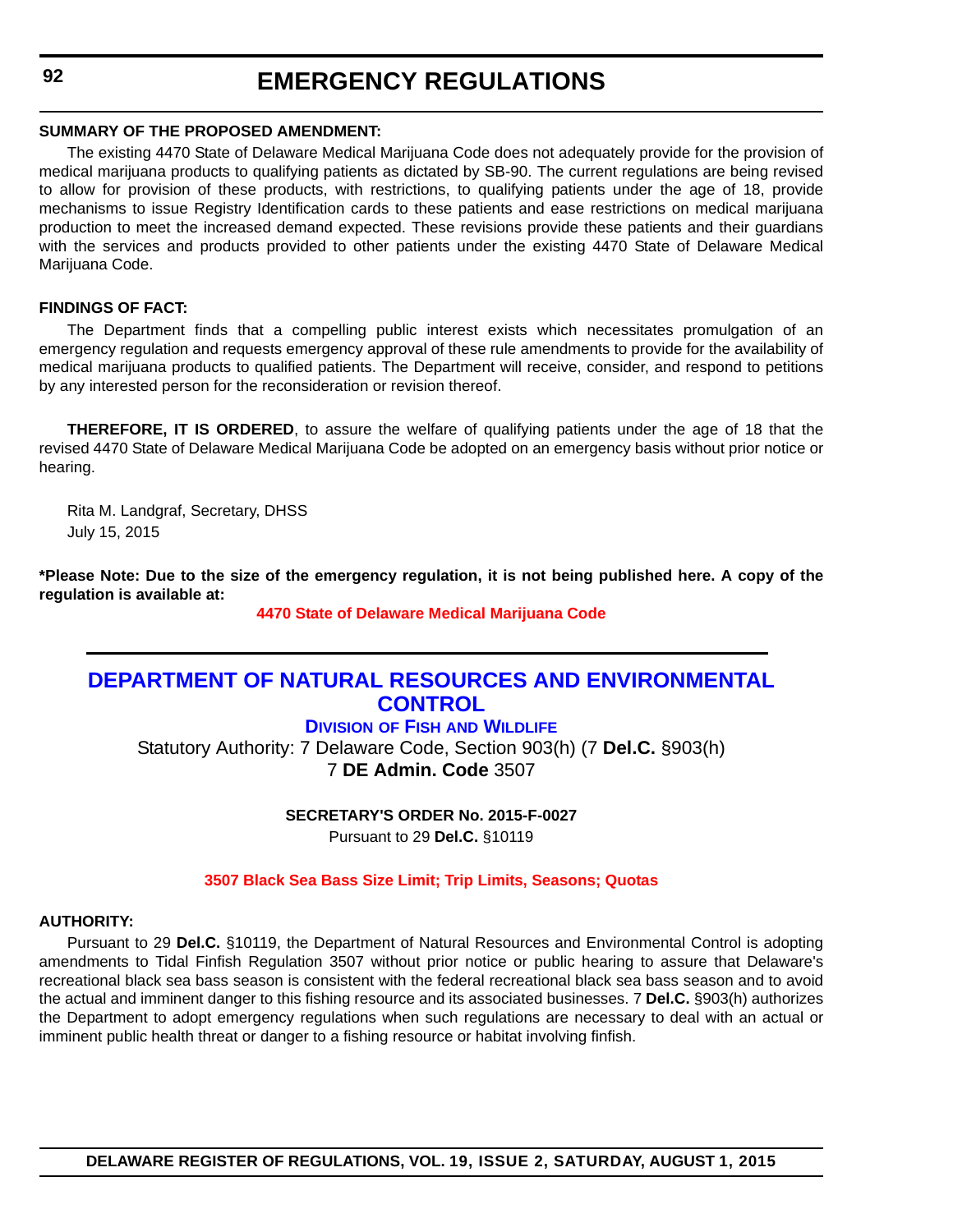#### **REASON FOR THE EMERGENCY ORDER**

Delaware's recreational black sea bass fishery is presently closed from January 1 through May 14 (per Secretary's Order No 2015-F-0020) and September 19 through October 17. A federal rule was published on June 19, 2015 that extended the recreational black sea bass open season through September 21. Therefore, if Delaware does not use an emergency order to extend the open season, its recreational black sea bass season will close September 19, 2015. This will prevent Delaware anglers from fishing the two days of the federal black sea bass season, causing an economic danger to our fishing resource businesses, such as charter boats, bait shops and tackle dealers that depend on this fishery.

Addendum XXV to the Atlantic States Marine Fisheries Commission's Summer Flounder, Scup, and Black Sea Bass Interstate Fishery Management Plan maintains a black sea bass management region extending from Delaware through North Carolina, which was delineated based on shared biological and fishery characteristics among the states in this region. Delaware's black sea bass regulations, as per the Addendum, are required to be consistent with federal regulations. Consequently, Delaware's rule-making process typically begins when the federal regulations are published. The federal rule extending the recreational black sea bass season in federal waters was published, June 19, 2015 and will maintain open federal waters through September 21, 2015. Delaware's normal regulatory process takes four months, so Delaware will not be able to maintain consistency with federal regulations unless an emergency order is issued to extend Delaware's open black sea bass recreational fishery through September 21, 2015. All other states in our management region have already stated their intent to extend their open season through September 21, 2015, thus Delaware anglers and associated businesses will be denied this angling and economic opportunity if Delaware does not also extend its season through September 21, 2015.

Therefore, this Emergency Order changes the date in the relevant regulation, 7 **DE Admin. Code** 3507, from a closure period of September 19 through midnight October 17 to a closure period of September 22 through midnight October 17, allowing the season to remain open through September 21 consistent with the federal regulation.

#### **EFFECTIVE DATE OF ORDER**

This Emergency Order shall take effect at 12:01 a.m. on July 15, 2015 and shall remain in effect for 90 days.

#### **PETITION FOR RECOMMENDATIONS**

The Department will receive, consider and respond to petitions by any interested person for recommendations or revisions of this Order. Petitions should be presented to the Fisheries Section, Division of Fish and Wildlife, 89 Kings Highway, Dover, Delaware, 19901.

#### **ORDER**

It is hereby ordered, the 15<sup>th</sup> day of July 2015 that the above referenced amendment to Tidal Finfish Regulation 3507 (12.0), a copy of which is hereby attached, are adopted pursuant to 7 **Del.C.** §903(h) and supported by the evidence contained herein.

David S. Small, Secretary Department of Natural Resources and Environmental Control 7/15/2015

#### **3507 Black Sea Bass Size Limit; Trip Limits, Seasons; Quotas**

(Penalty Section 7 **Del.C.** §936(b)(2))

1.0 It shall be unlawful for any commercial person to have in possession any black sea bass (*Centropristis striata*) that measures less than eleven (11) inches, total length excluding any caudal filament.

#### **DELAWARE REGISTER OF REGULATIONS, VOL. 19, ISSUE 2, SATURDAY, AUGUST 1, 2015**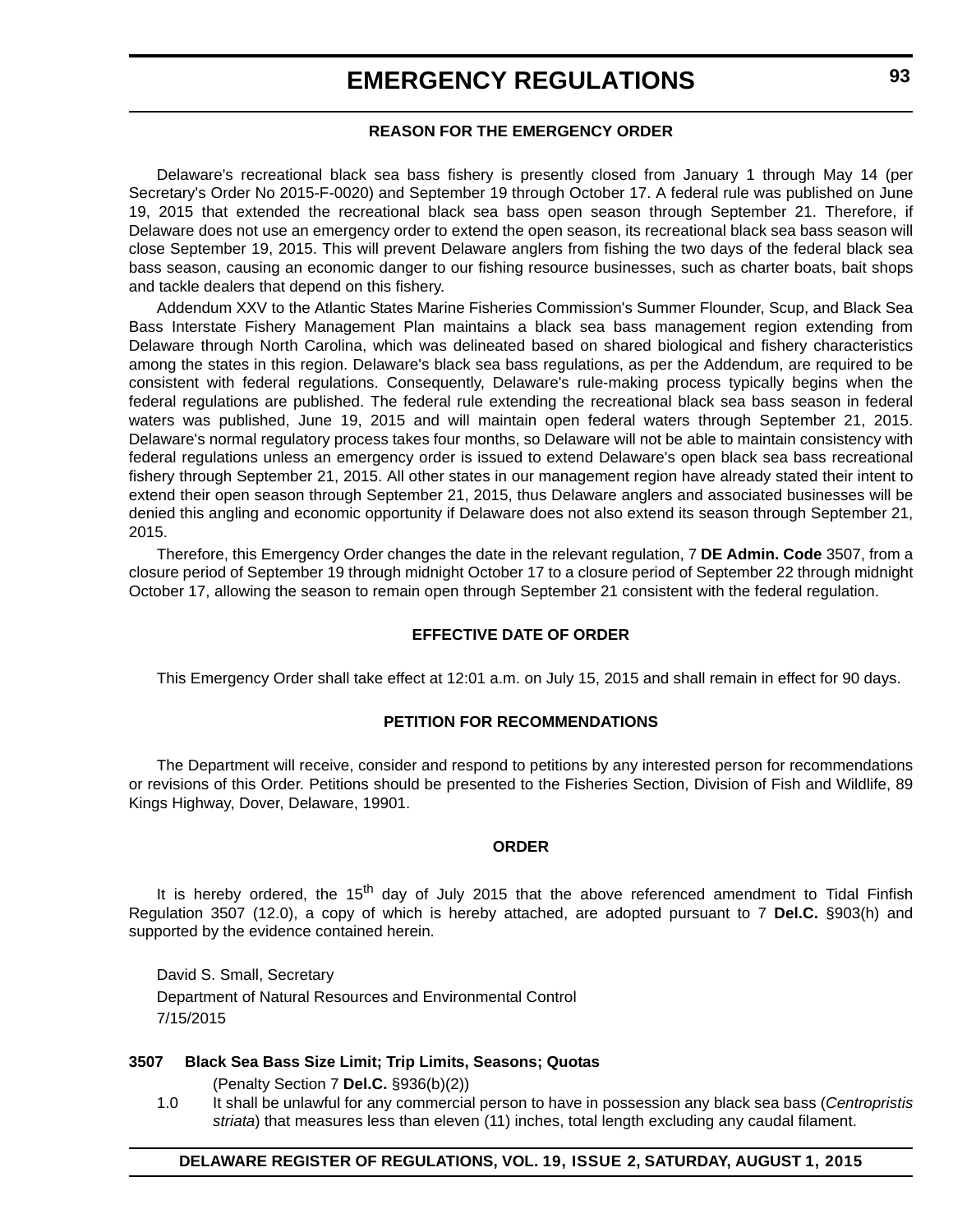- 2.0 It shall be unlawful for any recreational person to have in possession any black sea bass that measures less than twelve and one-half (12.5) inches total length excluding any caudal filament.
- 3.0 It shall be unlawful for any commercial fisherman to land, to sell, trade and or barter any black sea bass in Delaware unless authorized by a black sea bass landing permit issued by the Department. The black sea bass landing permit shall be presumed to transfer with the vessel whenever it is bought, sold, or otherwise transferred to an eligible transferee as defined in 7 **Del.C.** §2903, unless there is a written agreement, signed by the transferor/seller and transferee/buyer, or other credible written evidence, verifying that the transferor/seller is retaining the vessel's fishing and permit history for purposes of replacing the vessel.
- 4.0 The black sea bass pot fishery and the black sea bass commercial hook and line fishery shall be considered separate black sea bass fisheries. The total pounds allocated to each fishery by the Department shall be as follows: 96 percent of the State's commercial quota, as determined by the ASMFC, for the pot fishery; 4 percent for the commercial hook and line fishery.
- 5.0 The Department may only issue a black sea bass landing permit for the pot fishery to a person who is the owner of a vessel permitted by the National Marine Fisheries Service in accordance with 50 CFR §§ 648.4 pertaining to black sea bass and was either issued a black sea bass landing permit by the Department in 2013 or was the transferee of black sea bass landing permit issued by the Department as per 3507 (3.0). The number of black sea bass landings permits issued by the Department for the pot fishery in any year will not exceed six.
- 6.0 The Department may only issue a black sea bass landing permit for the commercial hook and line fishery to a person who has applied for and secured from the Department a commercial food fishing license and a fishing equipment permit for hook and line and was either issued a black sea bass landing permit by the Department in 2013 or was the transferee of black sea bass landing permit issued by the Department as per 3507 (3.0). The number of black sea bass landings permits issued by the Department for the commercial hook and line fishery in any year will not exceed thirteen.
- 7.0 Any overage of the State's commercial quota will be subtracted by the Atlantic States Marine Fisheries Commission from the next year's commercial quota. Any overage of an individual's allocation will be subtracted from that individual's allocation the next year and distributed to those individuals in the appropriate fishery that did not exceed their quota.
- 8.0 Each participant in a black sea bass fishery shall be assigned a equal share of the total pounds of black sea bass allotted by the Department for that particular fishery. A share shall be determined by dividing the number of pre-registered participants in one of the two recognized fisheries into the total pounds of black sea bass allotted to the fishery by the Department. In order to pre-register an individual must indicate their intent in writing to participate in this fishery.
- 9.0 Individual shares of the pot fishery quota may be transferred to another participant in the pot fishery. Any transfer of black sea bass individual pot quota shall be limited by the following conditions:
	- 9.1 A maximum of one transfer per year per person.
	- 9.2 No transfer of shares of the black sea bass pot fishery quota shall be authorized unless such transfer is documented on a form provided by the Department and approved by the Secretary in advance of the actual transfer.
- 10.0 Individual shares of the commercial hook and line fishery quota may be transferred to another participant in the commercial hook and line fishery. Any transfer of black sea bass individual commercial hook and line quota shall be limited by the following conditions:
	- 10.1 A maximum of one transfer per year per person.
	- 10.2 No transfer of shares of the black sea bass commercial hook and line quota shall be authorized unless such transfer is documented on a form provided by the Department and approved by the Secretary in advance of the transfer.
- 11.0 Each commercial food fisherman participating in a black sea bass fishery shall report to the Department, via the interactive voice phone reporting system operated by the Department, each days landings in pounds at least one hour after packing out their harvest.
- 12.0 It shall be unlawful for any recreational fisherman to take and reduce to possession or to land any black sea bass beginning at 12:01 a.m. January 1, and ending midnight May 18, and beginning at 12:01 a.m. September 4922 and ending mid-night October 17.

#### **DELAWARE REGISTER OF REGULATIONS, VOL. 19, ISSUE 2, SATURDAY, AUGUST 1, 2015**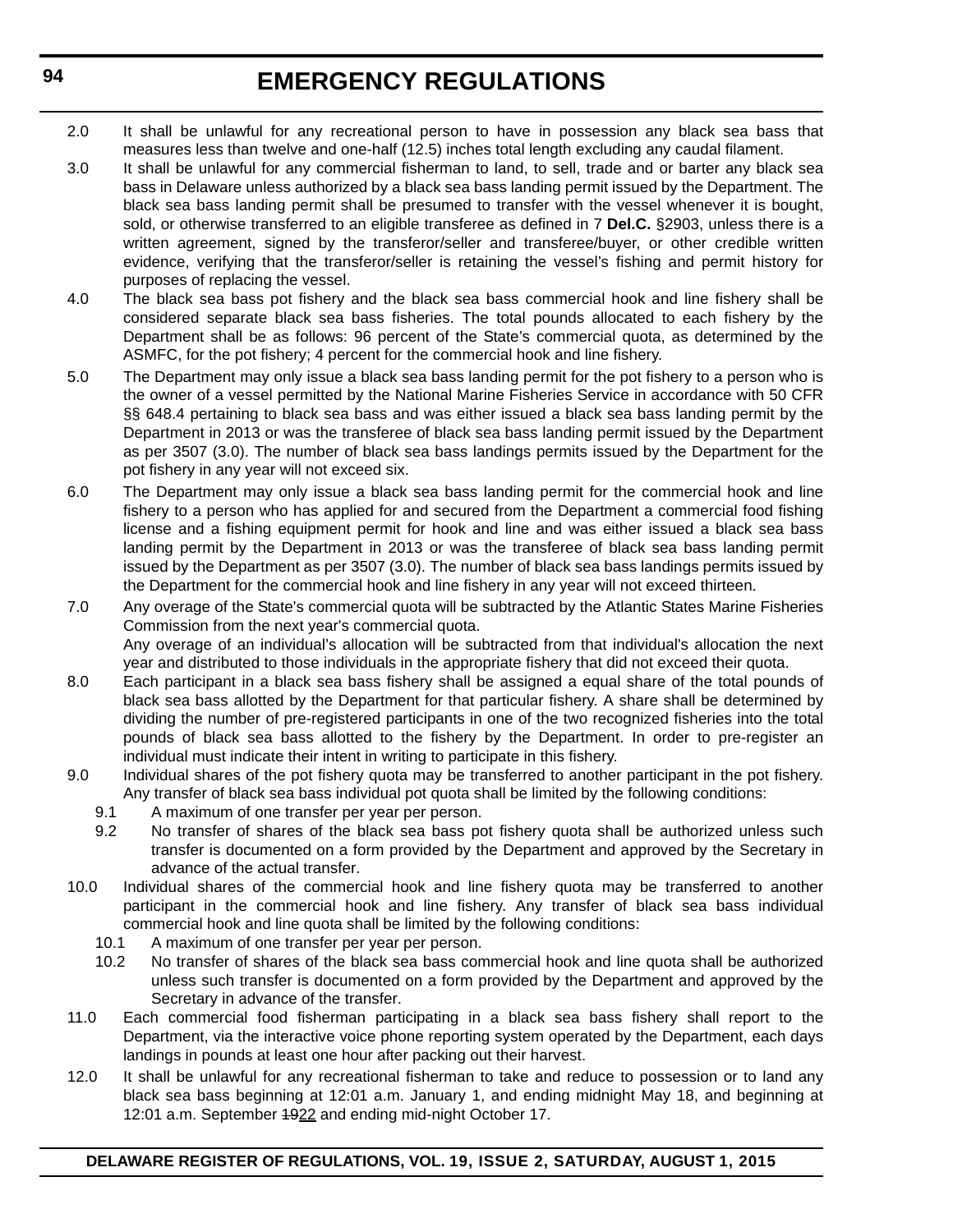12.1 It shall be unlawful for any recreational fisherman to have in possession more than 15 black sea bass at or between the place where said black sea bass were caught and said recreational fisherman's personal abode or temporary or transient place of lodging during the period May 19 through September 4821 and during the period October 18 through December 31.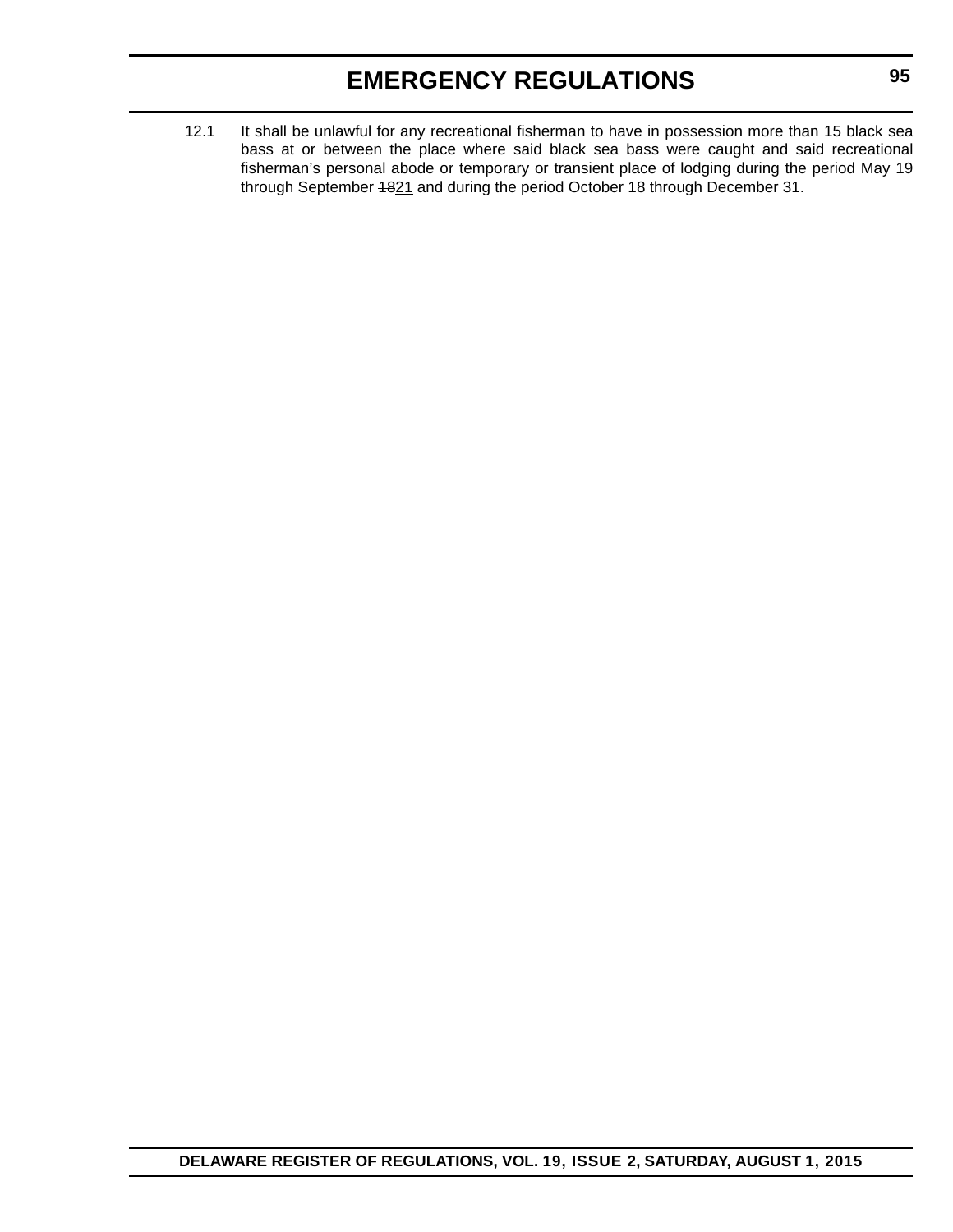### **Symbol Key**

<span id="page-12-0"></span>Arial type indicates the text existing prior to the regulation being promulgated. Underlined text indicates new text. Language which is stricken through indicates text being deleted.

### **Proposed Regulations**

Under 29 **Del.C.** §10115 whenever an agency proposes to formulate, adopt, amend or repeal a regulation, it shall file notice and full text of such proposals, together with copies of the existing regulation being adopted, amended or repealed, with the Registrar for publication in the *Register of Regulations* pursuant to §1134 of this title. The notice shall describe the nature of the proceedings including a brief synopsis of the subject, substance, issues, possible terms of the agency action, a reference to the legal authority of the agency to act, and reference to any other regulations that may be impacted or affected by the proposal, and shall state the manner in which persons may present their views; if in writing, of the place to which and the final date by which such views may be submitted; or if at a public hearing, the date, time and place of the hearing. If a public hearing is to be held, such public hearing shall not be scheduled less than 20 days following publication of notice of the proposal in the *Register of Regulations*. If a public hearing will be held on the proposal, notice of the time, date, place and a summary of the nature of the proposal shall also be published in at least 2 Delaware newspapers of general circulation. The notice shall also be mailed to all persons who have made timely written requests of the agency for advance notice of its regulation-making proceedings.

### **[DELAWARE STATE FIRE PREVENTION COMMISSION](http://www.statefirecommission.delaware.gov/)**

Statutory Authority: 16 Delaware Code, Section 6604(1) (16 **Del.C.** §6604(1)) 1 **DE Admin. Code** 701

#### **PUBLIC NOTICE**

#### **[701 Administration and Enforcement](#page-3-0)**

The Delaware State Fire Prevention Commission, pursuant to 16 **Del.C.** §6604(1), proposes to revise regulation 701 by removing the limitation that the regulations apply only to buildings modified by 50% or more following the enactment of the regulations. The revision also removes Annexes A and B and reorganizes the content into a newly created Chapter 7. Finally, the revision removes references to Appendixes that are no longer part of the regulations.

The Board will hold a public hearing on the proposed regulation change on September 15, 2015 at 10:00 a.m., in the Commission Chamber, Delaware Fire Service Center, 1463 Chestnut Grove Road, Dover, DE 19904. Written comments should be sent to Sherry Lambertson, Executive Specialist for the Delaware Fire Prevention Commission, Delaware Fire Service Center, 1463 Chestnut Grove Road, Dover, DE 19904. Written comments will be accepted until August 31, 2015 pursuant to 29 **Del.C.** §10118(a).

**\*Please Note: Due to the size of the proposed regulation, it is not being published here. A copy of the regulation is available at:**

**[701 Administration and Enforcement](http://regulations.delaware.gov/register/august2015/proposed/19 DE Reg 96 08-01-15.htm)**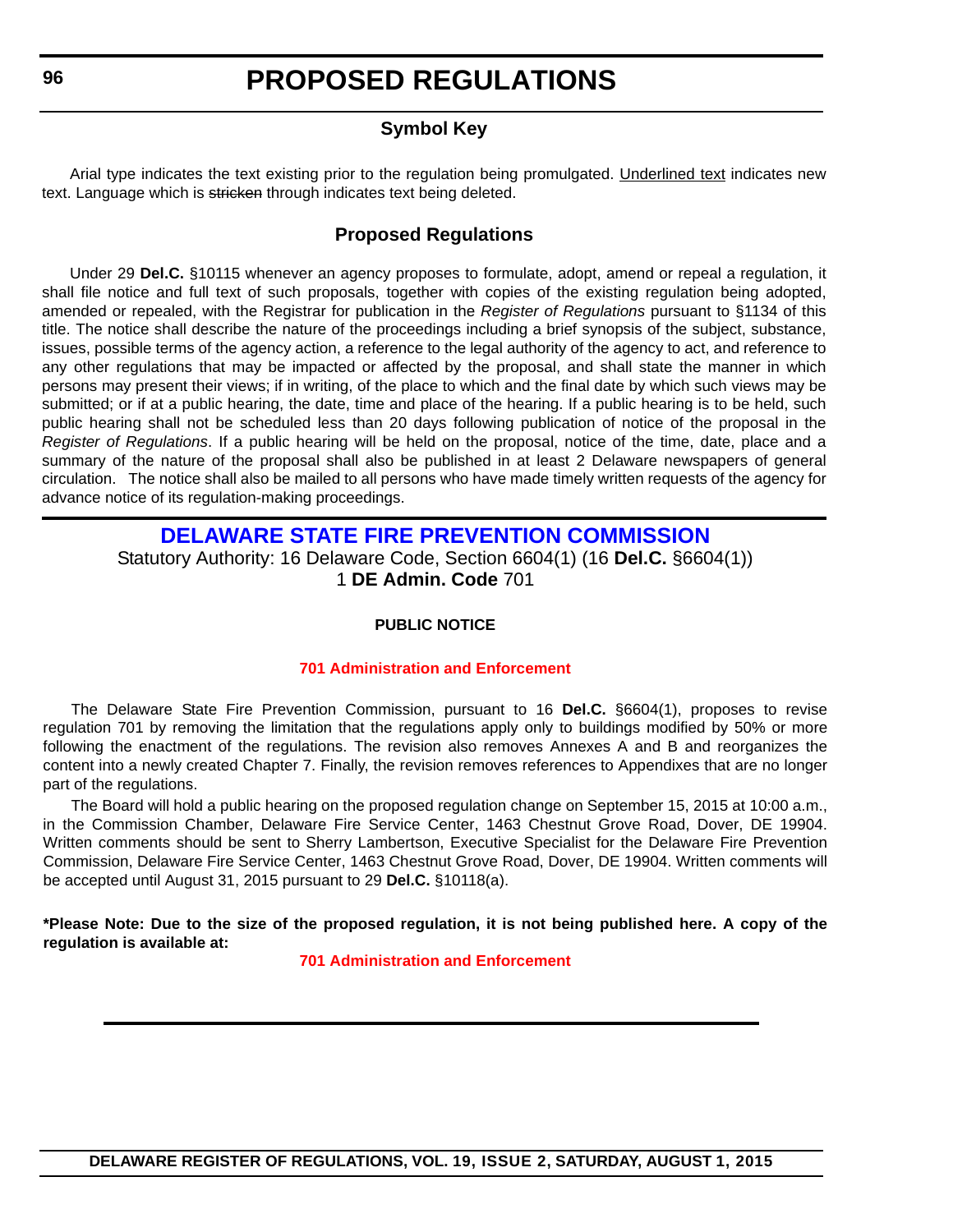**97**

### **[DELAWARE STATE FIRE PREVENTION COMMISSION](http://www.statefirecommission.delaware.gov/)**

<span id="page-13-0"></span>Statutory Authority: 16 Delaware Code, Section 6604(1) (16 **Del.C.** §6604(1)) 1 **DE Admin. Code** 702

#### **PUBLIC NOTICE**

#### **[702 Fire Protection in Building Construction](#page-3-0)**

The Delaware State Fire Prevention Commission, pursuant to 16 **Del.C.** §6604(1), proposes to revise regulation 702 by making changes to the occupancy conversion regulation, clarifying the building rehabilitation requirements, clarifying the automatic sprinkler system, and standpipe regulations to prevent a submission for review and approval of a project in such stages that would have the effect of being less than 50% of the square footage of any building. These proposed changes also make substantive additions to the regulations regarding floor level identification and fire pumps.

The Board will hold a public hearing on the proposed regulation change on September 15, 2015 at 10:00 a.m., in the Commission Chamber, Delaware Fire Service Center, 1463 Chestnut Grove Road, Dover, DE 19904. Written comments should be sent to Sherry Lambertson, Executive Specialist for the Delaware Fire Prevention Commission, Delaware Fire Service Center, 1463 Chestnut Grove Road, Dover, DE 19904. Written comments will be accepted until August 31, 2015 pursuant to 29 **Del.C.** §10118(a).

**\*Please Note: Due to the size of the proposed regulation, it is not being published here. A copy of the regulation is available at:**

**[702 Fire Protection in Building Construction](http://regulations.delaware.gov/register/august2015/proposed/19 DE Reg 97 08-01-15.htm)**

### **[DELAWARE STATE FIRE PREVENTION COMMISSION](http://www.statefirecommission.delaware.gov/)**

Statutory Authority: 16 Delaware Code, Section 6604(1) (16 **Del.C.** §6604(1)) 1 **DE Admin. Code** 703

#### **PUBLIC NOTICE**

#### **[703 Installation, Operation, Maintenance, Testing and Sales of Signaling Systems, Fire Protection Systems](#page-3-0)  and Fire Extinguishers**

The Delaware State Fire Prevention Commission, pursuant to 16 **Del.C.** §6604(1), proposes to revise regulation 703 by adding a definition for "major deficiency," clarifying that at the time of renewal, a certificate holder must maintain current NICET certification at the minimum level that was required at the time of original licensure. The proposed changes also remove reference to the Annexes and Appendixes which are no longer part of the regulations.

The Board will hold a public hearing on the proposed regulation change on September 15, 2015 at 10:00 a.m., in the Commission Chamber, Delaware Fire Service Center, 1463 Chestnut Grove Road, Dover, DE 19904. Written comments should be sent to Sherry Lambertson, Executive Specialist for the Delaware Fire Prevention Commission, Delaware Fire Service Center, 1463 Chestnut Grove Road, Dover, DE 19904. Written comments will be accepted until August 31, 2015 pursuant to 29 **Del.C.** §10118(a).

**\*Please Note: Due to the size of the proposed regulation, it is not being published here. A copy of the regulation is available at:**

**[703 Installation, Operation, Maintenance, Testing and Sales of Signaling Systems, etc.](http://regulations.delaware.gov/register/august2015/proposed/19 DE Reg 97a 08-01-15.htm)**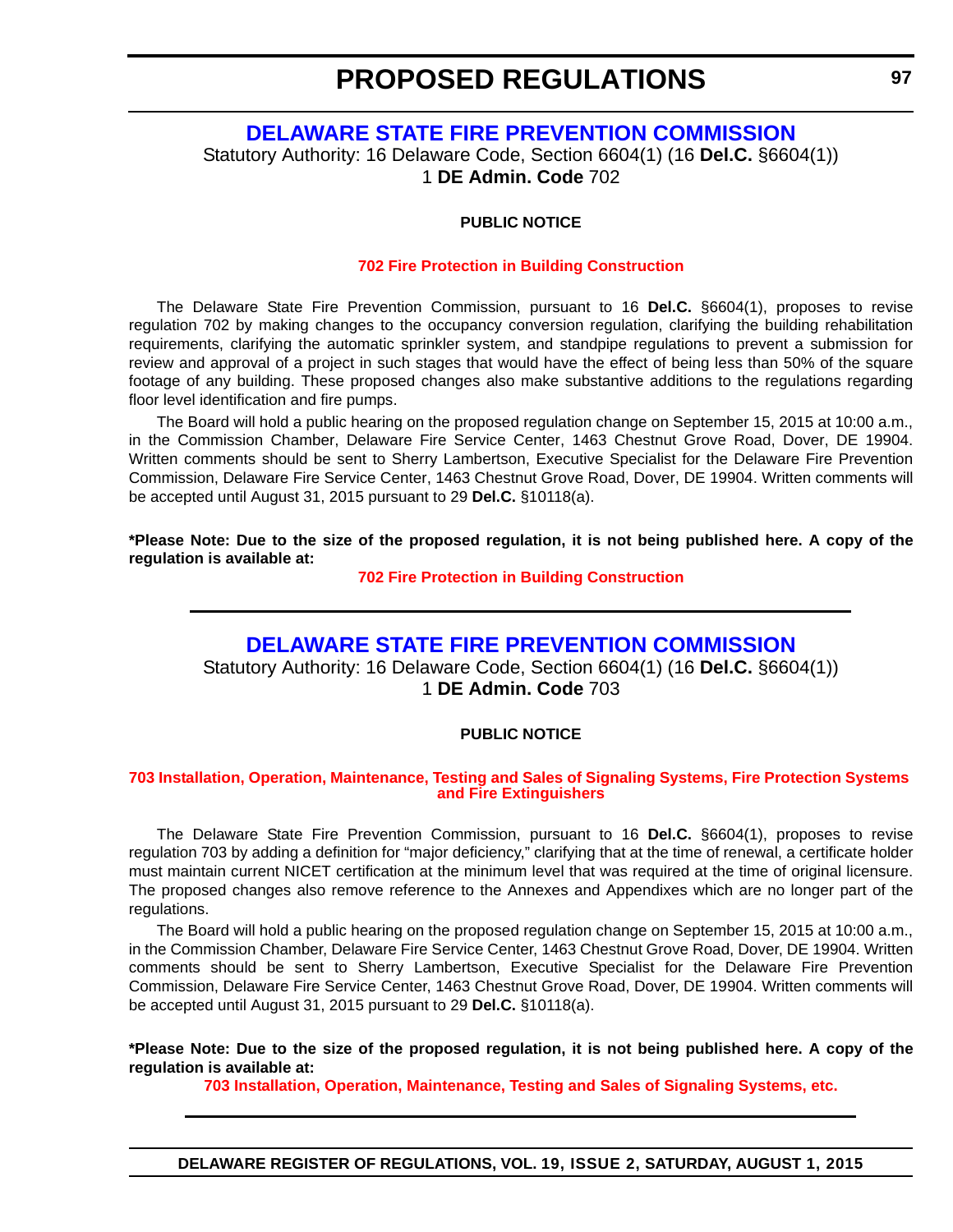### **[DELAWARE STATE FIRE PREVENTION COMMISSION](http://www.statefirecommission.delaware.gov/)**

<span id="page-14-0"></span>Statutory Authority: 16 Delaware Code, Section 6604(1) (16 **Del.C.** §6604(1)) 1 **DE Admin. Code** 704

#### **PUBLIC NOTICE**

#### **[704 Hazardous Processes and Operations](#page-3-0)**

The Delaware State Fire Prevention Commission, pursuant to 16 **Del.C.** §6604(1), proposes to revise regulation 704 by deleting Regulation 4.3 in its entirety, eliminating the requirement that a member of a local fire department be present on the scene of any fireworks display from the time the fireworks are delivered until the termination of the display, and reverting to Regulation 4.2, leaving the level of fire protection to the discretion of the local fire department.

The Board will hold a public hearing on the proposed regulation change on September 15, 2015 at 10:00 a.m., in the Commission Chamber, Delaware Fire Service Center, 1463 Chestnut Grove Road, Dover, DE 19904. Written comments should be sent to Sherry Lambertson, Executive Specialist for the Delaware Fire Prevention Commission, Delaware Fire Service Center, 1463 Chestnut Grove Road, Dover, DE 19904. Written comments will be accepted until August 31, 2015 pursuant to 29 **Del.C.** §10118(a).

#### **704 Hazardous Processes and Operations** *(Break in Continuity of Sections)* **Chapter 2 Fireworks Display** *(Break in Continuity of Sections)*

#### **4.0 Fire Protection Required.**

- 4.1 The sponsoring organization shall arrange with the local fire department to provide fire protection for the display.
- 4.2 The level of such fire protection will be decided by the chief of the local fire department.
- 4.3 The person to whom a permit has been issued shall arrange for the detailing of one member of the local fire department or such larger number as may be deemed necessary by the chief of the fire department. Fire department personnel shall be on duty from the time the fireworks are delivered to the site until the termination of the display and the removal of all fireworks and debris from the site. The expense of such fire personnel shall be paid by the permittee.

*(Break in Continuity of Sections)*

#### **Chapter 3 Explosives, Ammunition, Blasting Agents** *(Break in Continuity of Sections)*

#### **4.0 Bond/Certificate of Insurance Required.**

4.1 Before a permit to do blasting as required by these Regulations shall be issued, the applicant for such permit shall file a surety bond deemed adequate in each case by the State Fire Marshal or shall provide a Certificate of Insurance from his agent or carrier showing that the applicant is insured to cover any foreseeable accident, damage, or injury from such use of hazardous material. Such bond or Certificate of Insurance shall be proof of financial responsibility for the payment of any damages arising from the permitted blasting.

#### **5.0 Reporting Deliveries and/or Sales.**

5.1 All dealers, suppliers, distributors, and persons otherwise involved in the transfer or possession of explosives shall report quarterly to the State Fire Marshal on forms provided by the State Fire Marshal, the amounts, kinds, date and place delivered to of all quantities of materials that are encompassed in these Regulations.

**DELAWARE REGISTER OF REGULATIONS, VOL. 19, ISSUE 2, SATURDAY, AUGUST 1, 2015**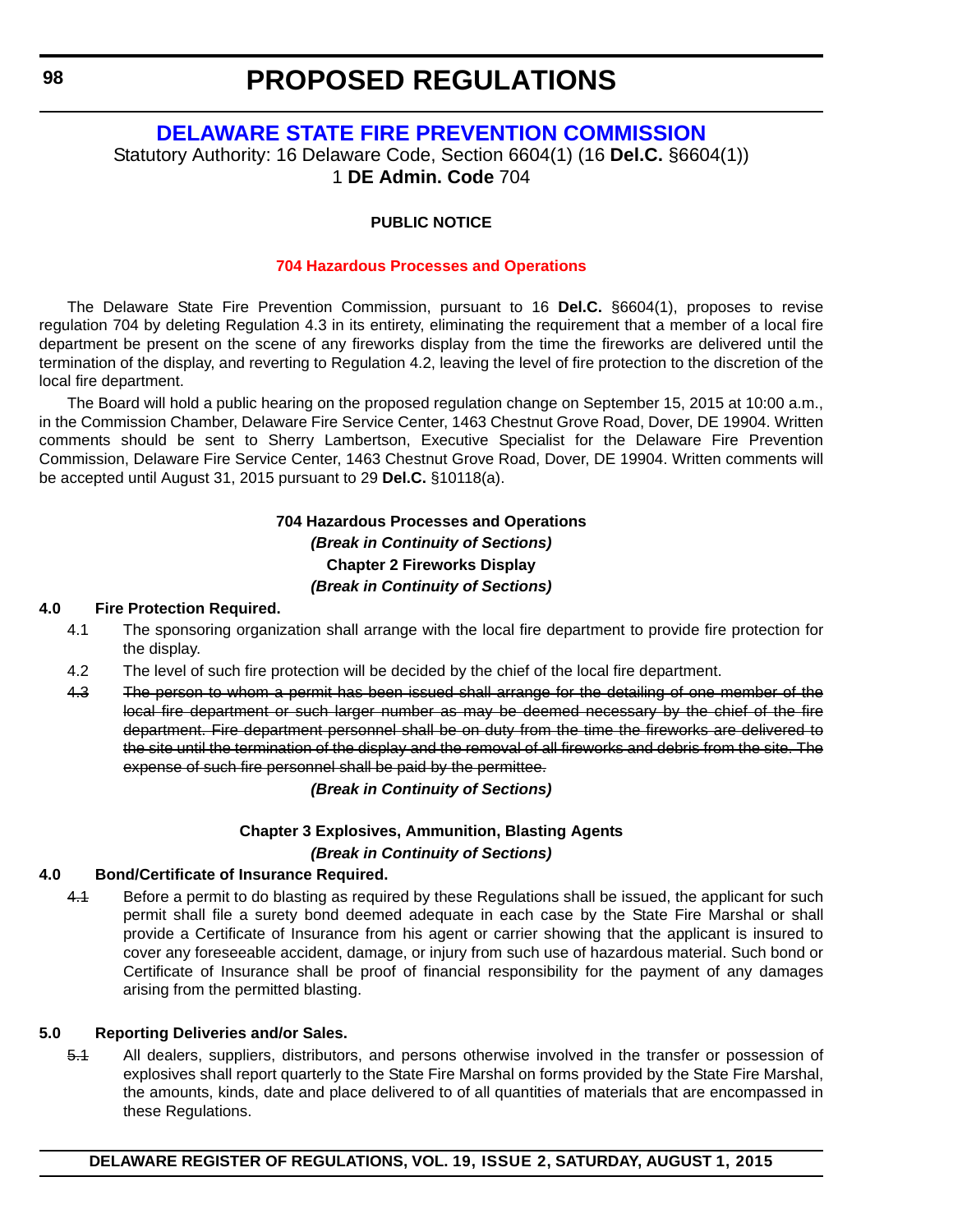#### <span id="page-15-0"></span>**6.0 Transportation.**

6.1 A permit is required from the State Fire Marshal for the transportation of explosives within the State of Delaware. No permit shall be issued until the vehicle is inspected by the State Fire Marshal. The vehicle inspection shall cover all regulations in this Chapter, 16 **Del.C.**, Ch. 71 and the *Hazardous Materials Transportation Act*, as provided in 29 **Del.C.** §8223 through §8230.

**\*Please Note: As the rest of the sections were not amended they are not being published. A copy of the regulation is available at:**

**[704 Hazardous Processes and Operations](http://regulations.delaware.gov/register/august2015/proposed/19 DE Reg 98 08-01-15.htm)**

### **[DELAWARE STATE FIRE PREVENTION COMMISSION](http://www.statefirecommission.delaware.gov/)**

Statutory Authority: 16 Delaware Code, Section 6604(1) (16 **Del.C.** §6604(1)) 1 **DE Admin. Code** 705

#### **PUBLIC NOTICE**

#### **[705 General Fire Safety](#page-3-0)**

The Delaware State Fire Prevention Commission, pursuant to 16 **Del.C.** §6604(1), proposes to revise regulation 705 to clarify that one elevator car in any building must be of sufficient size to accommodate an ambulance cot in its horizontal position, and further clarifying that elevator cars existing as of September 1, 2015 are exempt from this requirement. These changes further clarify that all gates at gated communities must be either automatic or manual, and establishes guidelines for demarcating both primary and secondary entrance doors.

The Board will hold a public hearing on the proposed regulation change on September 15, 2015 at 10:00 a.m., in the Commission Chamber, Delaware Fire Service Center, 1463 Chestnut Grove Road, Dover, DE 19904. Written comments should be sent to Sherry Lambertson, Executive Specialist for the Delaware Fire Prevention Commission, Delaware Fire Service Center, 1463 Chestnut Grove Road, Dover, DE 19904. Written comments will be accepted until August 31, 2015 pursuant to 29 **Del.C.** §10118(a).

**\*Please Note: Due to the size of the proposed regulation, it is not being published here. A copy of the regulation is available at:**

**[705 General Fire Safety](http://regulations.delaware.gov/register/august2015/proposed/19 DE Reg 99 08-01-15.htm)**

### **[DELAWARE STATE FIRE PREVENTION COMMISSION](http://www.statefirecommission.delaware.gov/)**

Statutory Authority: 16 Delaware Code, Section 6604(1) (16 **Del.C.** §6604(1)) 1 **DE Admin. Code** 706

#### **PUBLIC NOTICE**

#### **[706 Specific Occupancy Requirements](#page-3-0)**

The Delaware State Fire Prevention Commission, pursuant to 16 **Del.C.** §6604(1), proposes to revise regulation 706 by removing bond requirement for electricians added to the list of installers for the hard-wired smoke detector program.

The Board will hold a public hearing on the proposed regulation change on September 15, 2015 at 10:00 a.m., in the Commission Chamber, Delaware Fire Service Center, 1463 Chestnut Grove Road, Dover, DE 19904. Written comments should be sent to Sherry Lambertson, Executive Specialist for the Delaware Fire Prevention

#### **DELAWARE REGISTER OF REGULATIONS, VOL. 19, ISSUE 2, SATURDAY, AUGUST 1, 2015**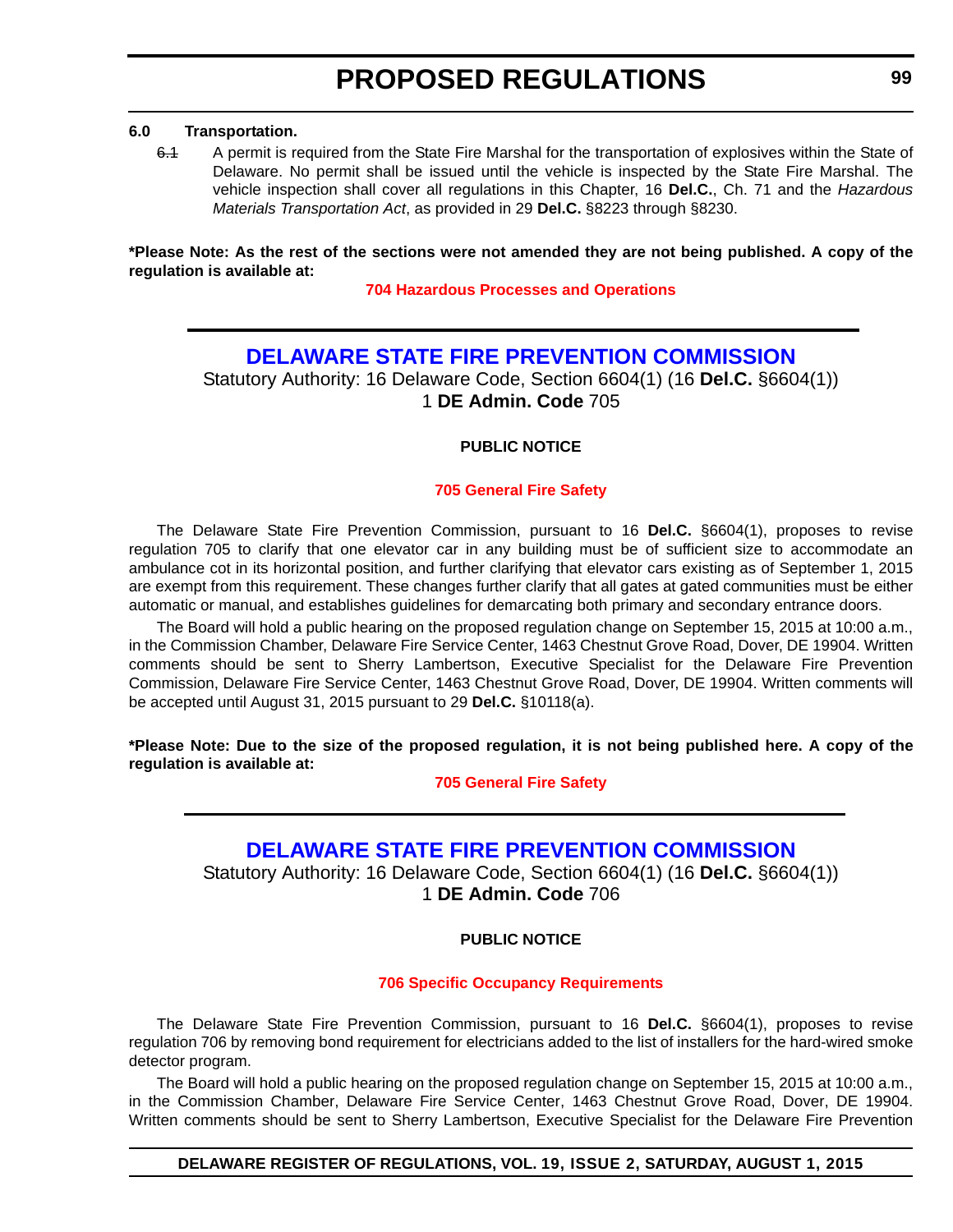<span id="page-16-0"></span>**100**

# **PROPOSED REGULATIONS**

Commission, Delaware Fire Service Center, 1463 Chestnut Grove Road, Dover, DE 19904. Written comments will be accepted until August 31, 2015 pursuant to 29 **Del.C.** §10118(a).

### **706 Specific Occupancy Requirements** *(Break in Continuity of Sections)* **Chapter 4 Residential Smoke Detectors** *(Break in Continuity of Sections)*

#### **6.0 Hard-Wired Smoke Detector Program.**

*(Break in Continuity Within Section)*

6.4 Authorized Electrician/Installers

#### *(Break in Continuity Within Section)*

6.4.3 Electricians shall be added to the list of installers upon the Office of the State Fire Marshal receiving a Letter of Acceptance form.

#### *(Break in Continuity Within Section)*

- 6.4.3.4 The Letter of Acceptance shall be accompanied with a performance bond in the amount of \$5000.
	- 6.4.3.4.1 Once the limit of \$5000 has been reached, subsequent performance bond increases shall be in increments of \$1000 before other installations are assigned.

**\*Please Note: As the rest of the sections were not amended they are not being published. A copy of the regulation is available at:**

**[706 Specific Occupancy Requirements](http://regulations.delaware.gov/register/august2015/proposed/19 DE Reg 99a 08-01-15.htm)**

### **[DEPARTMENT OF EDUCATION](https://pubapps.doe.k12.de.us/EducationalDirectoryPublic/pages/DDOE/Default.aspx)**

**OFFICE OF THE SECRETARY** Statutory Authority: 14 Delaware Code, Section 122(b) (14 **Del.C.** §122(b)) 14 **DE Admin. Code** 505

**PUBLIC NOTICE**

**Education Impact Analysis Pursuant to 14 Del.C. Section 122(d)**

#### **[505 High School Graduation Requirements and Diplomas](#page-3-0)**

#### **A. Type of Regulatory Action Required**

Amendment to Existing Regulation

#### **B. Synopsis of Subject Matter of the Regulation**

The Secretary of Education seeks the consent of the State Board of Education to amend 14 **DE Admin. Code** 505 High School Graduation Requirements and Diplomas. This regulation is being amended to include language which specifically allows a district or charter school to award credit based on demonstration of mastery of a particular course. This language was proposed based on the Competency Based Learning Guiding Coalition that was facilitated by the Department of Education and that included educators in Delaware. In addition, an amendment was made in section 10.0 that expands the scope of students covered in this section. This section allows a student under DSCFY custody during their high school years to graduate from high school based on the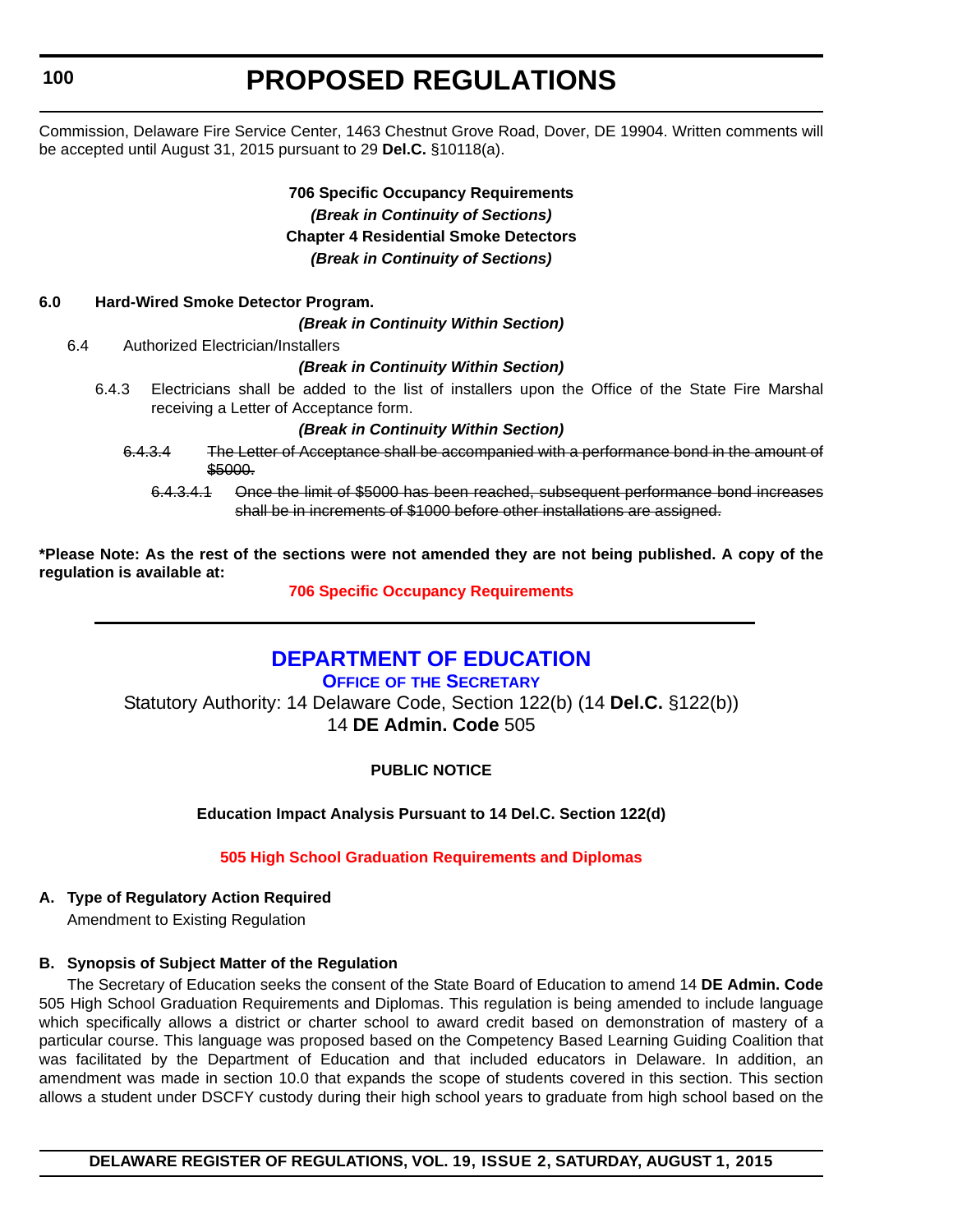State's graduation requirements if the district or charter school exceeds what is required by the State. With the amendment those students in DSCYF within Youth Rehabilitations Services are included.

Persons wishing to present their views regarding this matter may do so in writing by the close of business on or before September 8, 2015 to Tina Shockley, Education Associate, Department of Education, Regulatory Review, at 401 Federal Street, Suite 2, Dover, Delaware 19901. A copy of this regulation may be viewed or obtained at the Department of Education, Finance Office located at the address listed above.

#### **C. Impact Criteria**

1. Will the amended regulation help improve student achievement as measured against state achievement standards? The amended regulation is intended to help improve student achievement as measured against state achievement standards.

2. Will the amended regulation help ensure that all students receive an equitable education? The amended regulation is intended to continue to ensure all students receive an equitable education.

3. Will the amended regulation help to ensure that all students' health and safety are adequately protected? The amendment does not address students' health and safety.

4. Will the amended regulation help to ensure that all students' legal rights are respected? The amended regulation continues to ensure that all students' legal rights are respected.

5. Will the amended regulation preserve the necessary authority and flexibility of decision making at the local board and school level? The amendments do not change decision making at the local or school levels.

6. Will the amended regulation place unnecessary reporting or administrative requirements or mandates upon decision makers at the local board and school levels? The amended regulation does not place any unnecessary reporting or administrative requirements on decision makers.

7. Will the decision making authority and accountability for addressing the subject to be regulated be placed in the same entity? The decision making authority and accountability for high school diplomas and graduation requirements do not change because of the amendments.

8. Will the amended regulation be consistent with and not an impediment to the implementation of other state educational policies, in particular to state educational policies addressing achievement in the core academic subjects of mathematics, science, language arts and social studies? The amendments are consistent with and not an impediment to the implementation of other state educational policies.

9. Is there a less burdensome method for addressing the purpose of the regulation? There is not a less burdensome method for addressing this subject matter.

10. What is the cost to the State and to the local school boards of compliance with the regulation? There is not an expected cost to implementing this regulation with the amendments.

#### **505 High School Graduation Requirements and Diplomas**

#### **1.0 Definitions:**

#### *(Break in Continuity Within Section)*

"**Student in DSCYF custody"** means a student, who is or was in the custody of the Department of Services for Children, Youth & Their Families ("DSCYF"), pursuant to Chapter 25 of Title 13 of the Delaware Code 10 **Del.C.**, Chapter 9, §1009, for any length of time, during his or her enrollment in high school.

#### *(Break in Continuity of Sections)*

### **8.0 Options for Awarding Credit Toward High School Graduation**

8.1 District and charter school boards are authorized to award credit toward high school graduation for the following activities, on the condition that the activities incorporate any applicable state content standards. Before awarding credit for any of the following activities, the districts and charter school boards shall have adopted a policy approving the activity for credit and establishing any specific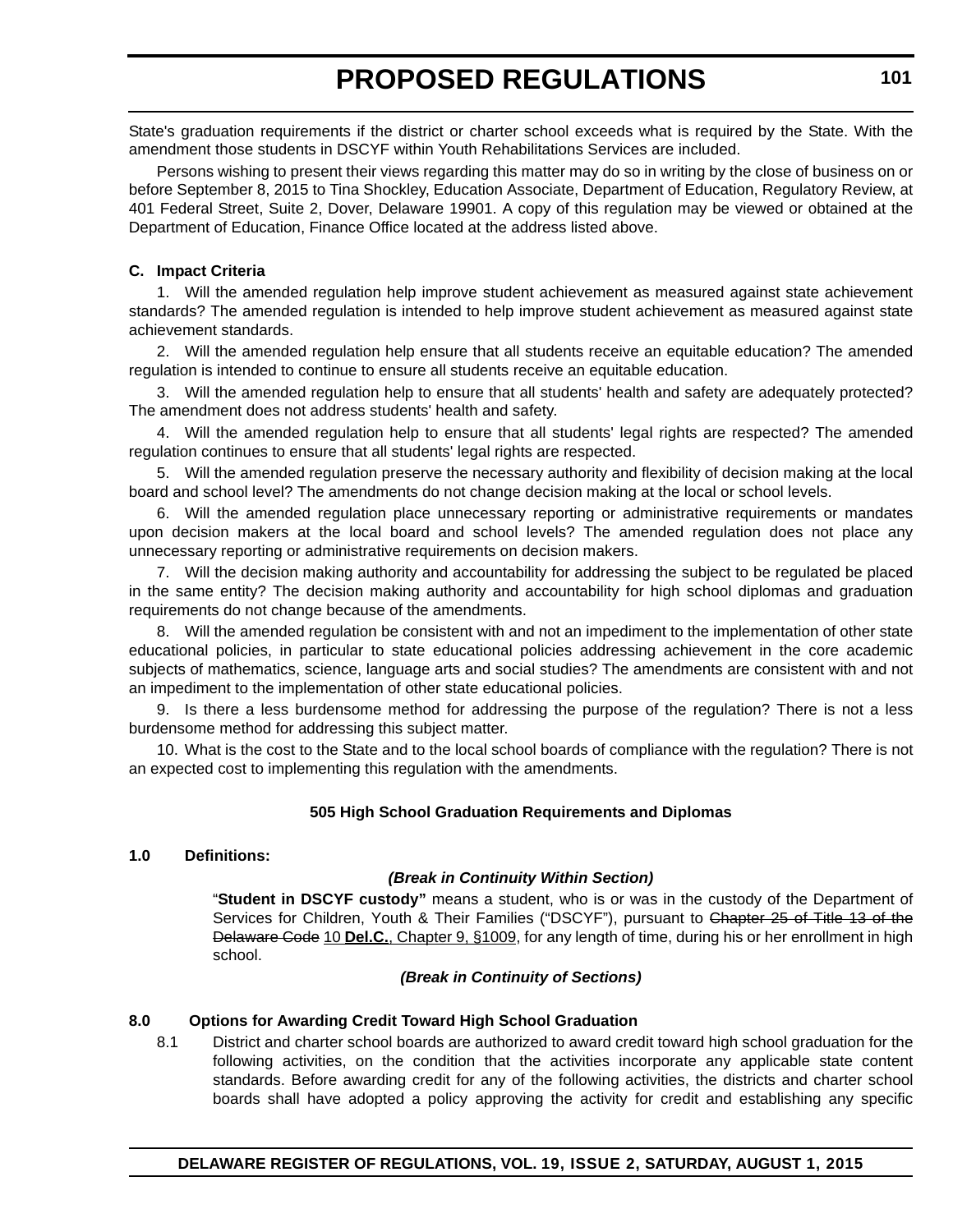<span id="page-18-0"></span>**102**

# **PROPOSED REGULATIONS**

conditions for the award of credit for the activity. Such policy shall be applicable to each school within the district or each charter high school.

#### *(Break in Continuity Within Section)*

8.1.11 Courses taught by a teacher certified in the subject being taught and credit earned upon demonstration of mastery of the competencies of the particular course.

#### *(Break in Continuity of Sections)*

#### **10.0 Exceptions for Students in DSCYF Custody**

- 10.1 A student in DSCYF custody pursuant to 10 **Del.C.**, Chapter 9, §1009 who transfers into a district or charter school shall be permitted to graduate based on the successful completion of the Department's graduation requirements as defined in this regulation in lieu of the district's or charter school's specific requirements permitted by 7.1.
- 10.2 When a student in DSCYF custody pursuant to 10 **Del.C.**, Chapter 9, §1009 transfers into a district or charter school, the district or charter school shall use policies developed pursuant to Section 8.1 to review the student's prior transcript and award values for credit earned through:

**\*Please Note: As the rest of the sections were not amended they are not being published. A copy of the regulation is available at:**

**[505 High School Graduation Requirements and Diplomas](http://regulations.delaware.gov/register/august2015/proposed/19 DE Reg 100 08-01-15.htm)**

#### **OFFICE OF [THE SECRETARY](https://pubapps.doe.k12.de.us/EducationalDirectoryPublic/pages/DDOE/Default.aspx)**

Statutory Authority: 14 Delaware Code, Section 122(b) (14 **Del.C.** §122(b)) 14 **DE Admin. Code** 545

#### **PUBLIC NOTICE**

#### **Education Impact Analysis Pursuant to 14 Del.C. Section 122(d)**

#### **[545 K to 12 School Counseling Programs](#page-3-0)**

#### **A. Type of Regulatory Action Required**

Amendment to Existing Regulation

#### **B. Synopsis of Subject Matter of the Regulation**

The Secretary of Education seeks the consent of the State Board of Education to amend Title 14 **DE Admin. Code** 545 K to 12 School Counseling Programs. This regulation is being amended to update the language to align with the new edition of the American School Counselor Association (ASCA) National Model. The original model was written in 2003. In 2012, ASCA released a new version of the model that was updated to reflect current educational practices. Over the past three months, a group of counselors have been meeting to review and understand the new model, as well as develop user-friendly templates that will assist counselors in streamlining this process. This group will also be responsible for providing technical assistance to other counselors around the state.

Persons wishing to present their views regarding this matter may do so in writing by the close of business on or before September 8, 2015 to Tina Shockley, Education Associate, Department of Education, Regulatory Review, at 401 Federal Street, Suite 2, Dover, Delaware 19901. A copy of this regulation may be viewed or obtained at the Department of Education, Finance Office located at the address listed above.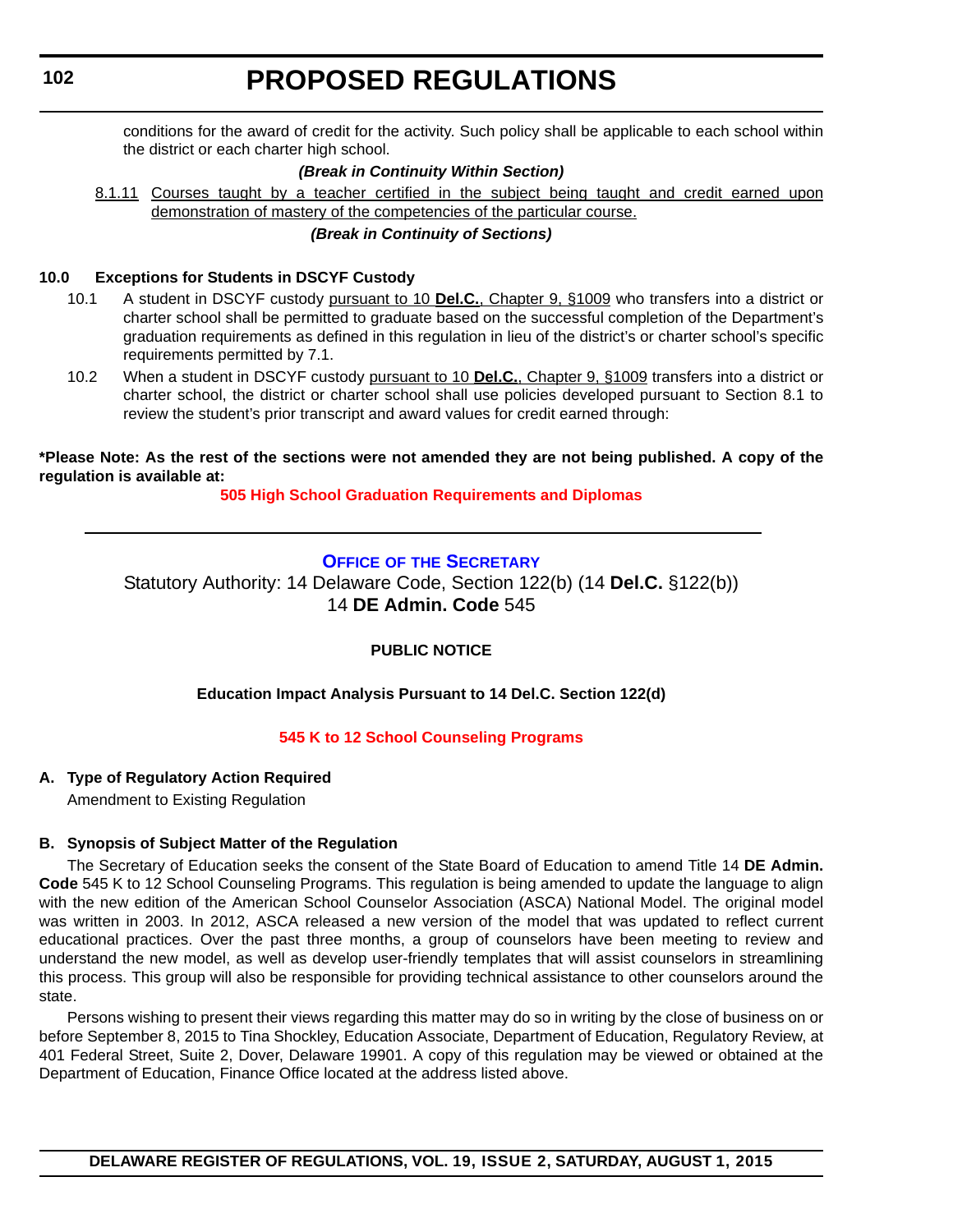#### **C. Impact Criteria**

1. Will the amended regulation help improve student achievement as measured against state achievement standards? The amended regulation is intended to help improve student achievement as measured against state achievement standards by providing a framework for the school counselor to support the school's academic mission. Comprehensive school counseling programs, driven by student data and based on standards in academic, career and social/emotional development, promote and enhance the learning process for all students. Programs implemented by state certified school counselors and delivered systematically from Kindergarten through grade 12 ensure equitable access to opportunities and rigorous curriculum for all students to participate fully in the educational process.

2. Will the amended regulation help ensure that all students receive an equitable education? The amended regulation is intended to continue help ensure all students receive an equitable education.

3. Will the amended regulation help to ensure that all students' health and safety are adequately protected? The amendments do not address students' health and safety.

4. Will the amended regulation help to ensure that all students' legal rights are respected? The amended regulation is intended to continue help ensure that all student's legal rights are respected.

5. Will the amended regulation preserve the necessary authority and flexibility of decision making at the local board and school level? The amended regulation does not change the decision making at the local board and school level.

6. Will the amended regulation place unnecessary reporting or administrative requirements or mandates upon decision makers at the local board and school levels? The amended regulation does not place any unnecessary reporting or administrative requirements on decision makers.

7. Will the decision making authority and accountability for addressing the subject to be regulated be placed in the same entity? The decision making authority and accountability for addressing the subject to be regulated does not change because of the amendment.

8. Will the amended regulation be consistent with and not an impediment to the implementation of other state educational policies, in particular to state educational policies addressing achievement in the core academic subjects of mathematics, science, language arts and social studies? The amendment is consistent with and not an impediment to the implementation of other state educational policies.

9. Is there a less burdensome method for addressing the purpose of the regulation? There is not a less burdensome method for addressing the purpose of the regulation.

10. What is the cost to the State and to the local school boards of compliance with the regulation? There is no expected additional cost to implementing this amended regulation.

#### **545 K to 12 School Counseling Programs**

#### **1.0 Definitions**

"**American School Counselor Association (ASCA)**" means the national organization that supports school counselors' efforts to help students focus on academic, career and social/emotional development so they achieve success in school and are prepared to lead fulfilling lives as responsible members of society.

"**ASCA National Model**" means a framework for implementing a comprehensive, data driven school counseling program. The model identifies K-12 College- and Career- Readiness Standards for every student in the domains of academic, career and social/emotional development. The model is made up of four components: Foundation, Delivery, Management and Accountability.

#### **12.0 Local School District Written Counseling Programs and Written Plans**

12.1 Every school in each district shall have a written school counseling plan implement a comprehensive school counseling program aligned with the American School Counselor Association's (ASCA) National Model. The plan shall consist of the following components: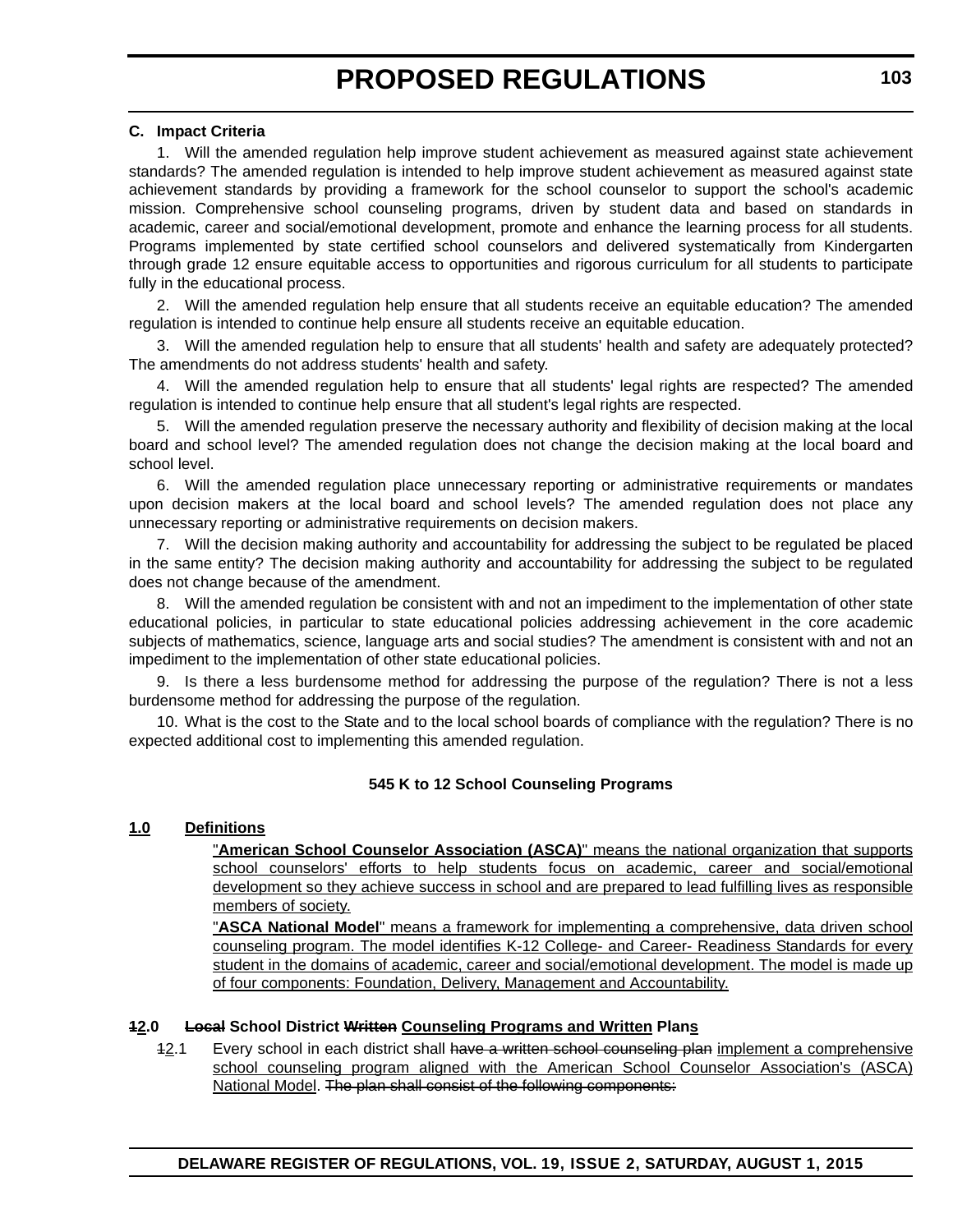- 1.1.1 Include the American School Counselors Association's (ASCA) National Standards for School Counseling Programs in the areas of Academic Development, Career Development and Personal and Social Development;
- 1.1.2 Include vertical K-12 articulation of the American School Counselors Association's National Standards for School Counseling Programs;
- 1.1.3 Contain all elements of the ASCA National Model, as those are described by the American School Counselors Association, including:
	- 1.1.3.1 Foundation, which provides what the program entails, such as describing what every student will know and be able to do. This element contains the mission statement, domains, and national standards as those terms are used in the ASCA National Model.
	- 1.1.3.2 Delivery Systems, which address how the program will be implemented. This element contains the guidance curriculum, individual student planning, responsive services, and systems support as those terms are used in the ASCA National Model.
	- 1.1.3.3 Management Systems, which addresses when certain elements of the counseling plan are implemented, why certain data are used, and the authority making entity at the local level.
	- 1.1.3.4 Accountability, which address the outcomes of students based on the counseling plan.
- 1.1.4 Be on file in the district office and in each school.
- 1.1.5 Be reviewed and updated by the school and by the local school district annually using available data and school and district goals.
- 1.1.6 Be incorporated in the School Success Plan and implemented by a State certified school counselor. The School Success Plan is defined in 14 **DE Admin. Code** 220.
- 2.2 Every school in each district shall have a written plan, using the model templates provided by the Department, for the school counseling program that:
	- 2.2.1 Is implemented by a school counselor certified in accordance with the applicable Professional Standards Board regulations.
	- 2.2.2 Utilizes nationally recognized student standards as defined by the ASCA National Model.
	- 2.2.3 Aligns vertically K-12 within the district.
	- 2.2.4 Contains all four components of the ASCA National Model:
		- 2.2.4.1 The Foundation component, which consists of vision and mission statements, program goals and student and professional competencies.
		- 2.2.4.2 The Management component, which utilizes assessments and tools to develop, implement and evaluate the school counseling program.
		- 2.2.4.3 The Delivery component, which focuses on the implementation of the school counseling program through direct and indirect student services.
		- 2.2.4.4 The Accountability component, which ensures regular analysis of data to determine program effectiveness in measureable terms and inform program decisions.
	- 2.2.5 Is on file at the district office and in the school.
	- 2.2.6 Is reviewed annually and updated as needed by the school counselor in collaboration with the building administrator and district supervisor.

#### **23.0 Reporting Requirements and Timelines**

- 2.1 Each school shall have an electronic copy of its written school counseling plan on file with the Department of Education.
- 2.2 Each school shall provide an electronic copy of the annual update by August 15 based on the previous year's data.
- 2.3 For monitoring purposes, the Department may periodically review the written school counseling plan for alignment to the requirements in 1.0.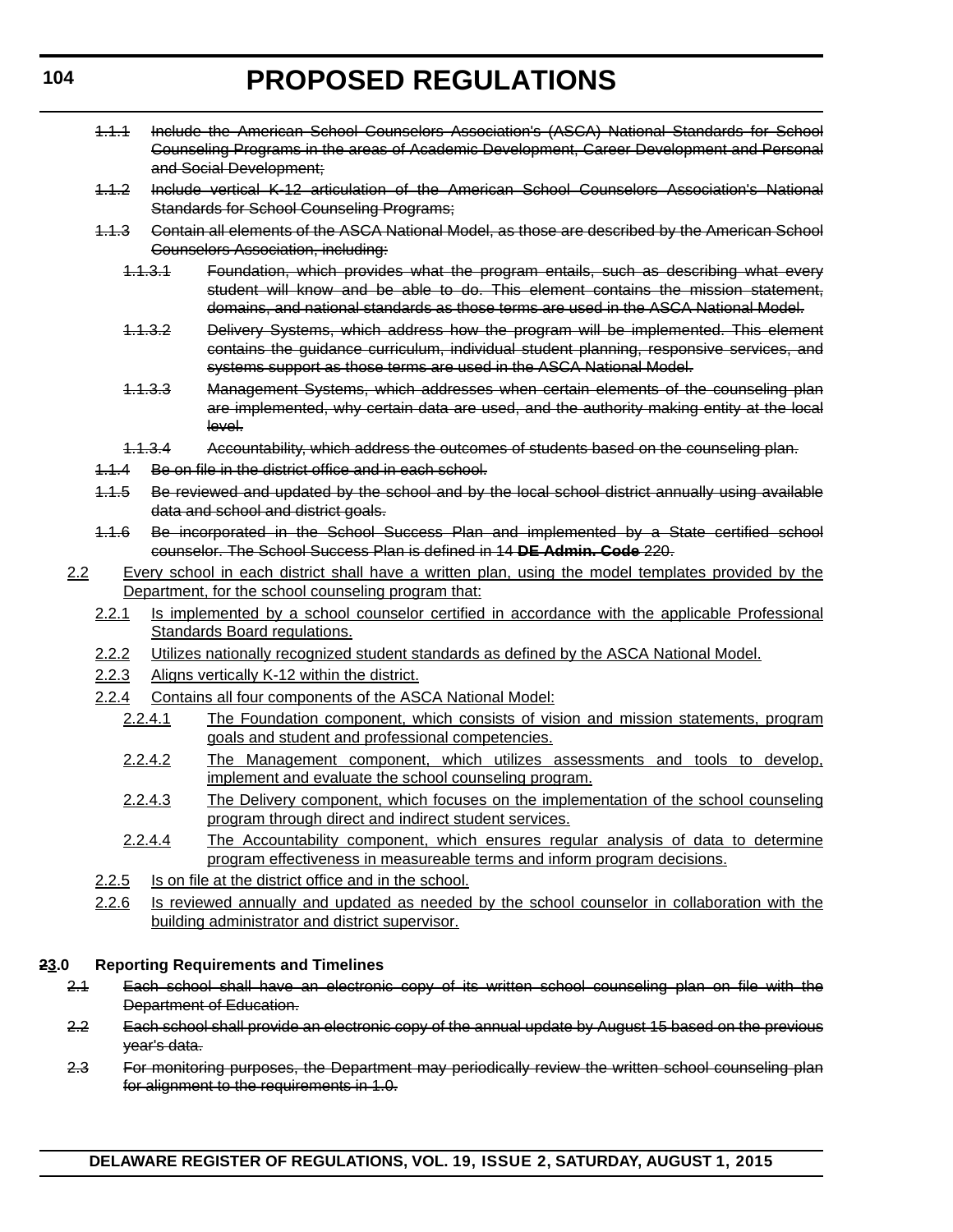- <span id="page-21-0"></span>3.1 Annually, by August 15, every district shall electronically submit their schools' plans to the Department. The plans shall reflect any updates pursuant to 2.2.6 above.
- 3.2 The Department may periodically monitor for alignment to the requirements in 2.0.

#### **OFFICE OF [THE SECRETARY](https://pubapps.doe.k12.de.us/EducationalDirectoryPublic/pages/DDOE/Default.aspx)**

Statutory Authority: 14 Delaware Code, Section 122(b) (14 **Del.C.** §122(b)) 14 **DE Admin. Code** 1007

#### **PUBLIC NOTICE**

#### **Education Impact Analysis Pursuant To 14 Del.C**. **§122(d)**

#### **[1007 DIAA Sportsmanship](#page-3-0)**

#### **A. Type of Regulatory Action Required**

Amendment to Existing Regulation

#### **B. Synopsis of Subject Matter of the Regulation**

The Secretary of Education seeks the consent of the State Board of Education to amend 14 **DE Admin. Code** 1007 DIAA Sportsmanship. This regulation is being amended to align to changes in the Code of Interscholastic Athletics as set by the National Federation of State High Schools. This is part of a series of comprehensive reviews and updates to be made to all DIAA regulations.

Persons wishing to present their views regarding this matter may do so in writing by the close of business on or before September 5, 2015 to Tina Shockley, Education Associate, Department of Education, Regulatory Review, at 401 Federal Street, Suite 2, Dover, Delaware 19901. A copy of this regulation may be viewed or obtained at the Department of Education, Finance Office located at the address listed above.

#### **C. Impact Criteria**

1. Will the amended regulation help improve student achievement as measured against state achievement standards? The amended regulation does not address an improvement in student achievement as measured against state achievement standards.

2. Will the amended regulation help ensure that all students receive an equitable education? The amended regulation is intended to continue to ensure all students receive an equitable education.

3. Will the amended regulation help to ensure that all students' health and safety are adequately protected? The amendments are being made to further ensure students' health and safety.

4. Will the amended regulation help to ensure that all students' legal rights are respected? The amended regulation continues to ensure that all student's legal rights are respected.

5. Will the amended regulation preserve the necessary authority and flexibility of decision making at the local board and school level? The amended regulation does not change the decision making at the local board and school level.

6. Will the amended regulation place unnecessary reporting or administrative requirements or mandates upon decision makers at the local board and school levels? The amended regulation does not place any unnecessary reporting or administrative requirements on decision makers.

7. Will the decision making authority and accountability for addressing the subject to be regulated be placed in the same entity? The decision making authority and accountability for addressing the subject to be regulated does not change because of the amendment.

8. Will the amended regulation be consistent with and not an impediment to the implementation of other state educational policies, in particular to state educational policies addressing achievement in the core academic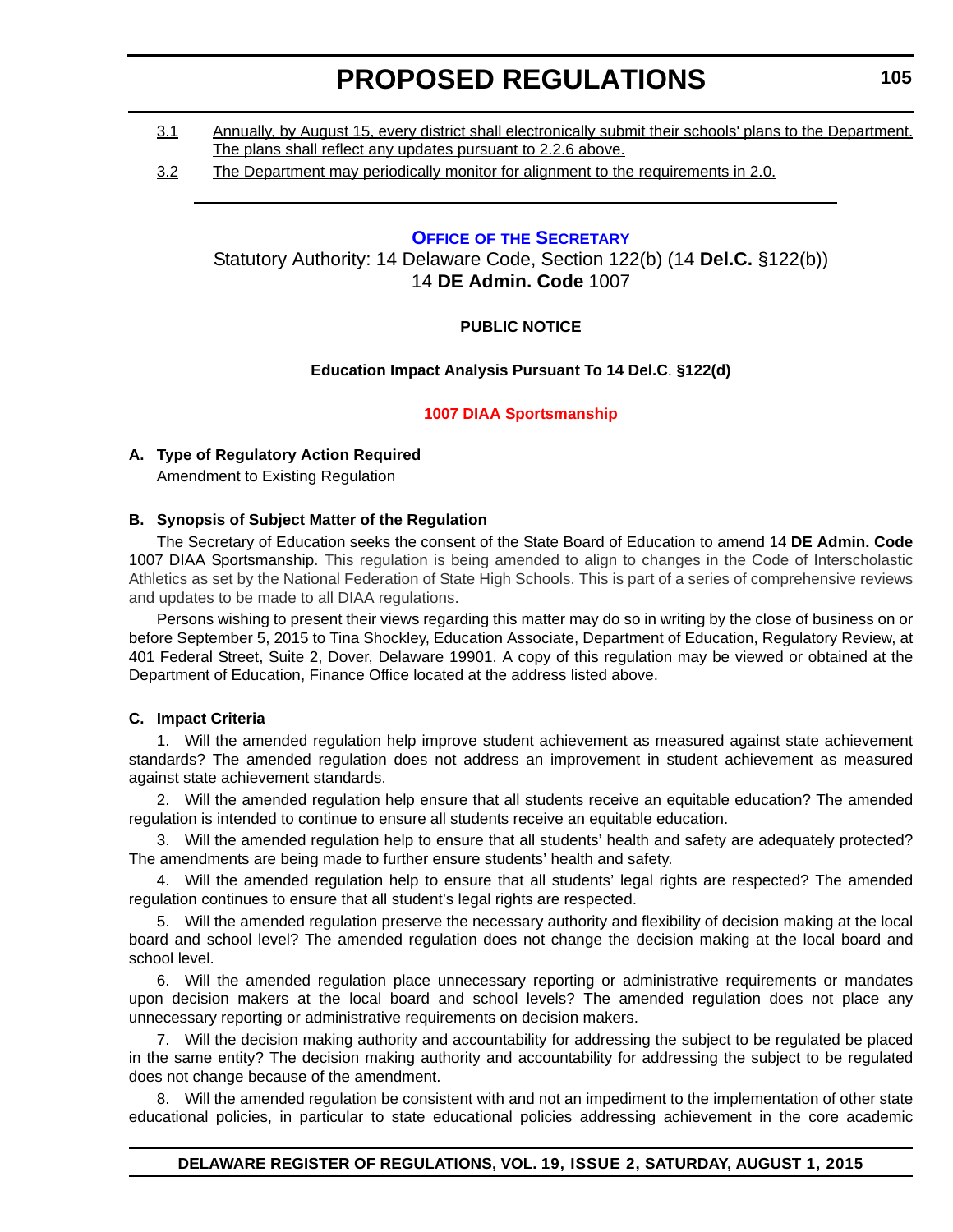subjects of mathematics, science, language arts and social studies? The amendment is consistent with and not an impediment to the implementation of other state educational policies.

9. Is there a less burdensome method for addressing the purpose of the regulation? There is not a less burdensome method for addressing the purpose of the regulation.

10. What is the cost to the State and to the local school boards of compliance with the regulation? There is no expected cost to implementing this amended regulation.

#### **1007 DIAA Sportsmanship**

#### **1.0 Definitions and Sportsmanship**

#### *(Break in Continuity Within Section)*

#### 1.2 Sportsmanship

#### *(Break in Continuity Within Section)*

1.2.1 Member schools are required to conduct all of their athletic affairs with other schools in a spirit of good sportsmanship. Acts which are prima facie evidence of a failure to abide by this rule are those which are noted below and others of a similar nature which transgress the usually accepted code for good sportsmanship.

#### *(Break in Continuity Within Section)*

1.2.1.5 Failure of an administrator, athletic director, coach, athlete, official, or spectator to comply with the directions stipulated in the following Code of Interscholastic Athletics:

- 1.2.1.5.2 The Coaches shall: The function of coaches is to educate students through participation in interscholastic athletics. An interscholastic program shall be designed to enhance academic achievement and shall never interfere with opportunities for academic success. Each student shall be treated with the utmost respect and his welfare should be considered in decisions by the coach at all times. Therefore, coaches shall:
	- 1.2.1.5.2.1 Demonstrate high ideals, good habits, and desirable attitudes in his/her their personal and professional behavior and demand the same of his/her their players. Coaches must uphold the dignity and honor of the profession of educator-coach. Their interaction with all students, officials, school staffs, athletic directors, administrators, the state association, the media and the general public (fans) shall be of the highest ethical and moral standard.
	- 1.2.1.5.2.2 Recognize that the purpose of competition is to promote the physical, mental, social, and emotional well being of the individual players and that the most important values of competition are derived from playing the game fairly. Coaches must recognize the tremendous influence they have on their student-athletes and must never place the value of winning above the value of instilling the highest ideals of character. Coaches must never exert pressure on faculty members to give students special consideration.
	- 1.2.1.5.2.3 Be a modest winner and a gracious loser. Sportsmanship shall be a key component of their coaching.
	- 1.2.1.5.2.4 Maintain self control at all times and accept adverse decisions without public display of emotion or dissatisfaction with the officials. Register disagreement through proper channels. Coaches shall exert their influence to enhance sportsmanship by spectators.
	- 1.2.1.5.2.5 Employ accepted educational methods in coaching and give his/her players an opportunity to develop and use initiative, leadership, and judgement judgment.
	- 1.2.1.5.2.6 Pay close attention to the physical well-being of his/her players, refusing to jeopardize the health of an individual for the sake of improving his/her their team's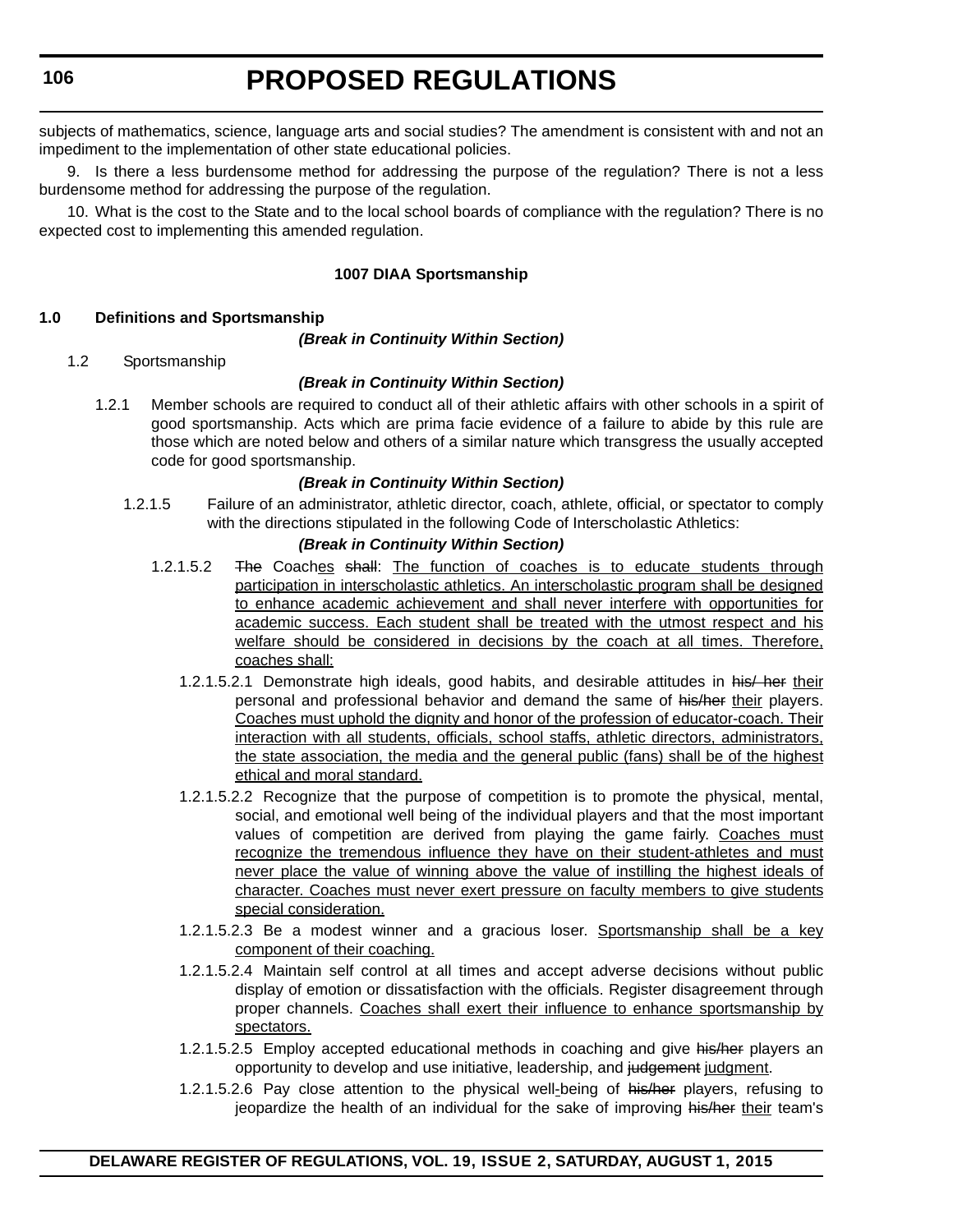chances to win. Coaches must be properly informed of all required national, state and local safety policies and procedures.

- 1.2.1.5.2.7 Teach athletes that it is better to lose fairly than to win unfairly.
- 1.2.1.5.2.8 Discourage gambling, profanity, abusive language, and similar violations of the true sportsman's or sportswoman's code. Forbid the use of tobacco, alcohol, and nonprescribed drugs and set an example to athletes by not using these products in their presence. Do not allow gambling, profanity, abusive language, and similar violations of the true sportsman's or sportswoman's code.
- 1.2.1.5.2.9 Refuse to disparage an opponent, an official, or others associated with interscholastic athletics and discourage gossip and rumors about them. Actively set an example of respect and support for contest officials and opponents. Coaches must be highly ethical in all forums, chat rooms and all forms of social media and communication regarding the sport and participants.
- 1.2.1.5.2.10 Properly supervise the athletes under his/her their immediate care.
- 1.2.1.5.2.11 Enforce school policies regarding bullying, hazing, and taunting and never tolerate any of these actions by team members or others.
- 1.2.1.5.2.12 Know the playing rules and procedures of their sport and teach them to team members. Coaches shall insist upon strict compliance with all DIAA rules and regulations and never seek an advantage by circumvention of the spirit or letter of the rules.
- 1.2.1.5.2.13 Never illegally recruit athletes.
- 1.2.1.5.3 The Participants (athletes and cheerleaders) shall:
	- 1.2.1.5.3.1 Be responsible for the perpetuation of interscholastic athletics. Strive to enhance the image of athletics not only as a member of a team but also as a member of your their school and community.
	- 1.2.1.5.3.2 Be courteous to the visiting team. Your The opponents wish wants to excel as much as you do the home team. Respect their efforts.
	- 1.2.1.5.3.3 Play hard to the limit of your personal ability regardless of discouragement. The true athlete does not give up, quarrel, cheat, bet, or grandstand.

- 1.2.1.5.3.9 Respect others including fellow students, athletes, opponents, coaches, officials in all areas including public forums and social media. Display highly ethical conduct in all forums, chat rooms and all forms of social media and communication.
- 1.2.1.5.4 The Officials shall: Officials at an interscholastic athletic event are participants in the educational development of high school students. As such, they must exercise a high level of self-discipline, independence and responsibility. Therefore, officials shall:
	- 1.2.1.5.4.1 Know the rules and interpretations and mechanics of their sport and be thoroughly trained to administer them. Be prepared and qualified both mentally and physically for the contest they are officiating, dress neatly and appropriately, and shall comport themselves in a manner consistent with the high standards of the profession.
	- 1.2.1.5.4.2 Maintain self control in all situations and with all persons.
	- 1.2.1.5.4.3 When enforcing the rules, do not make gestures or comments that will embarrass the players or coaches. Be mindful that their conduct influences the respect and conduct of students, coaches and the public. Remember the field, court, pool or mat is a classroom.
	- 1.2.1.5.4.4 Be impartial and fair, yet firm, in all decisions. A good official will not attempt to compensate later for an unpopular decision.
	- 1.2.1.5.4.5 Refrain from commenting upon or discussing a team, player, or game situation with those not immediately concerned. This shall include all forms of public communication and social media. The official must be highly ethical in all forums, chat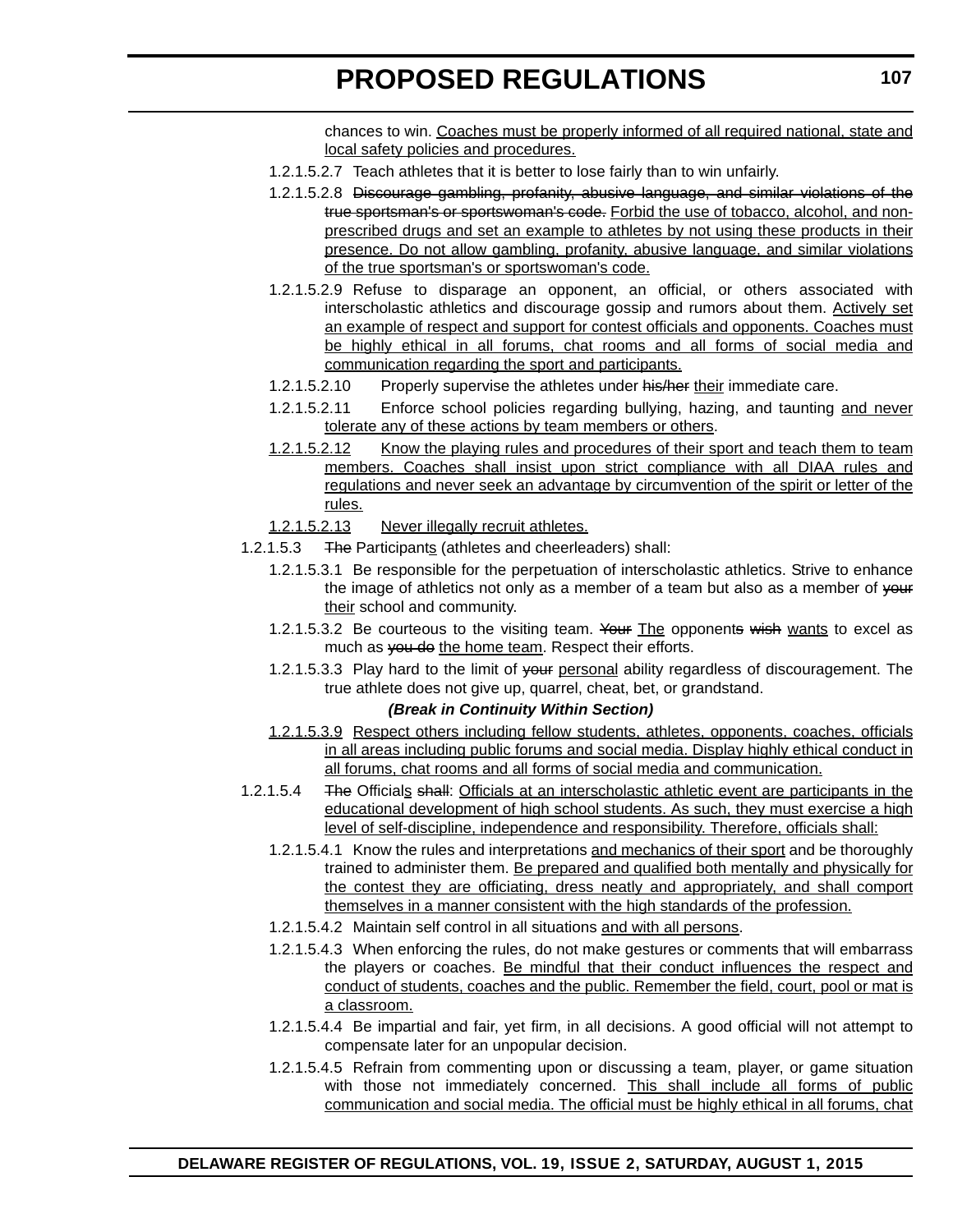rooms and all forms of social media and communication regarding the sport and participants.

- 1.2.1.5.4.6 Conduct the game so as to enlist the cooperation of the players, coaches, and spectators in promoting good sportsmanship. Set a professional example by being punctual and under control at all times. Uphold the honor and dignity of the profession in all interaction with student-athletes, coaches, athletic directors, school administrators, colleagues and the public.
- 1.2.1.5.4.7 Refrain from participating in or encouraging the acts of bullying, hazing, and taunting. Do not tolerate nor let go unpenalized any of these actions.
- 1.2.1.5.4.8 Be educated in all national, state and local safety procedures that are required of them. Work with event management and the state association to eliminate unsafe conditions or situations.
- 1.2.1.5.5 The Spectators shall:
	- 1.2.1.5.5.1 Realize that he/she they represents the school just as definitely as does a member of the team, and that he/she has they have an obligation to be a true sportsman or sportswoman and to encourage through his/her their behavior the practice of good sportsmanship by others.

#### *(Break in Continuity Within Section)*

- 1.2.1.5.5.3 Respect the judgement judgment and integrity of the officials, recognizing that their decisions are based upon game conditions as they observe them.
- 1.2.1.5.5.4 Treat visiting teams and officials as guests extending to them every courtesy.
- 1.2.1.5.5.5 Be modest in victory and gracious in defeat.
- 1.2.1.5.5.6 Refrain from participating in or encouraging the acts of bullying, hazing, and taunting.

#### **2.0 Processing Violations**

#### 2.1 Procedures

- 2.1.1 The Executive Director is specifically authorized to pursue any matter which, on the surface, has indications of being a sportsmanship violation.
- 2.1.2 Within twenty  $(20)$  calendar days of the incident, an alleged sportsmanship violation must be reported in writing to the Executive Director by the administrative head of a member school or by the Executive Board of an officials' association.

#### *(Break in Continuity Within Section)*

2.1.6 Upon receipt of all reports, the Executive Director shall review the documents and inform the school(s) involved of his/her disposition of the matter. The Executive Director may, in turn, refer the matter to the Sportsmanship Committee to investigate and adjudicate what appears to be a violation of the Sportsmanship Rule.

#### *(Break in Continuity Within Section)*

- 2.2 Policies
	- 2.2.1 The basis for the following policy statement is that a mMember school shall not be represented by individuals whose conduct reflects discredit upon the school. Insofar as unsportsmanlike actions by participants and spectators are concerned, the Sportsmanship Committee shall refer to the items previously identified in the Code of Interscholastic Athletics as well as the following guidelines:

- 2.2.1.6 An administrator, athletic director, or coach may be considered as having committed an unsportsmanlike act if:
	- 2.2.1.6.1 He/she makes disparaging remarks about the officials during or after a game either on the field of play, from the bench, or through any public news media, or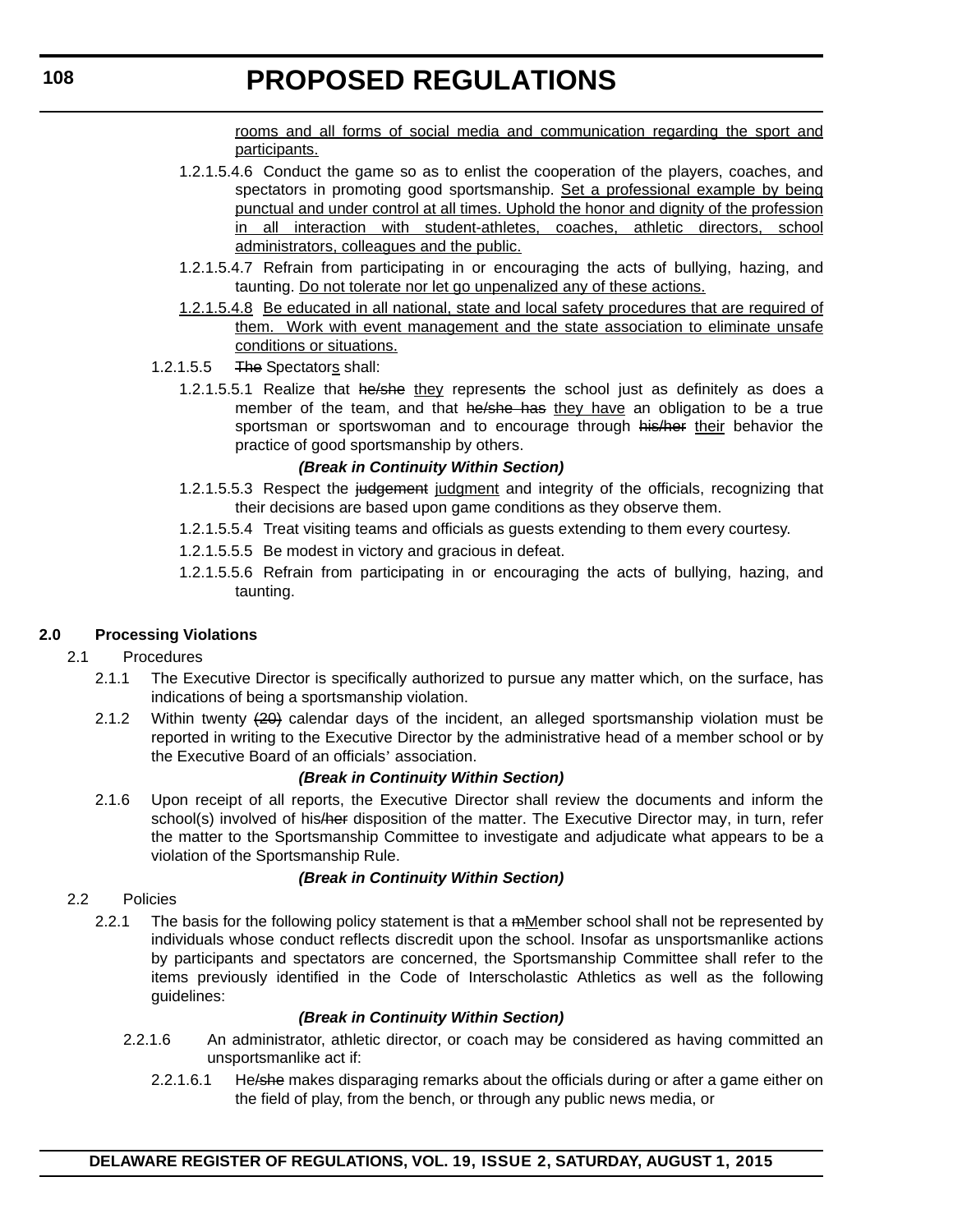- 2.2.1.6.2 He/she argues with the official or indicates with gestures or other physical actions his/ her dislike for a decision, or
- 2.2.1.6.3 He/she detains the official on the field of play following a game to request a ruling or explanation of some phase of the game, or
- 2.2.1.6.4 He/she makes disparaging or unprofessional remarks about another school's personnel.
- 2.2.1.7 All actions by a meMember school resulting from an investigation relative to the above policies shall be subject to approval by the Executive Director or the Sportsmanship Committee.

#### 2.3 Penalties

- 2.3.1 Game Ejection
	- 2.3.1.1 A player or coach disqualified before, during, or after a contest for unsportsmanlike and flagrant verbal or physical misconduct shall be suspended from the next complete (a winner is determined or a tie is declared) contest at that level of competition and all other complete or suspended contests in the interim at any level of competition in addition to any other penalties which DIAA or a conference may impose. During the suspension, the coach or player may not be present at any game at any level of competition in that sport involving his/her school. In addition, the coach or player may not be present at any gamerelated activities immediately before the contest, during the intermission, or immediately after the contest. The coach or player must be "out of sight and sound" of the game and game-related activities regardless of whether the coach or player is physically on school premises. If the offending coach or player is present at a game or game-related activity during the suspension in any capacity, including but not limited to: manager, statistician, site worker, spectator, etc., the individual will be suspended for one additional game at that level of competition.

#### *(Break in Continuity Within Section)*

- 2.3.1.3 If a coach is disqualified from the final contest of the season, the suspension shall carry over to the next year in that sport. In the case of an athlete, the same penalty shall apply if said athlete retains eligibility in that sport.
	- 2.3.1.3.1 Coaches who do not fulfill their penalty in the same sport shall be disqualified for the appropriate length of time in their subsequent coaching assignment.
	- 2.3.1.3.2 Seniors shall fulfill their penalty in the post season all star game in that sport. If not chosen to participate in the all-star game, they shall fulfill their penalty in another sport during the same season or another sport during a subsequent season. When a senior is disqualified from the last game of his/her high school career, the  $m$  member school is requested to take appropriate administrative action to discipline the offending student.

#### *(Break in Continuity Within Section)*

- 2.4 Appeals
	- 2.4.1 Decisions of the Executive Director or Sportsmanship Committee with the exception of those to uphold or rescind the suspension resulting from a game ejection may be appealed to the DIAA Board of Directors in accordance with the procedure found in 14 **DE Admin. Code** 1006.10. In accordance with subsection 1006.10.1.1.3.1, the notice of appeal shall be served by certified mail within ten (10) calendar days after the appellant's receipt of the written notice that official action has been taken by the Executive Director or Sportsmanship Committee. An appeal shall not stay the decision of the Executive Director, the Sportsmanship Committee, or any other subordinate.

#### **\*Please Note: As the rest of the sections were not amended they are not being published. A copy of the regulation is available at:**

#### **[1007 DIAA Sportsmanship](http://regulations.delaware.gov/register/august2015/proposed/19 DE Reg 105 08-01-15.htm)**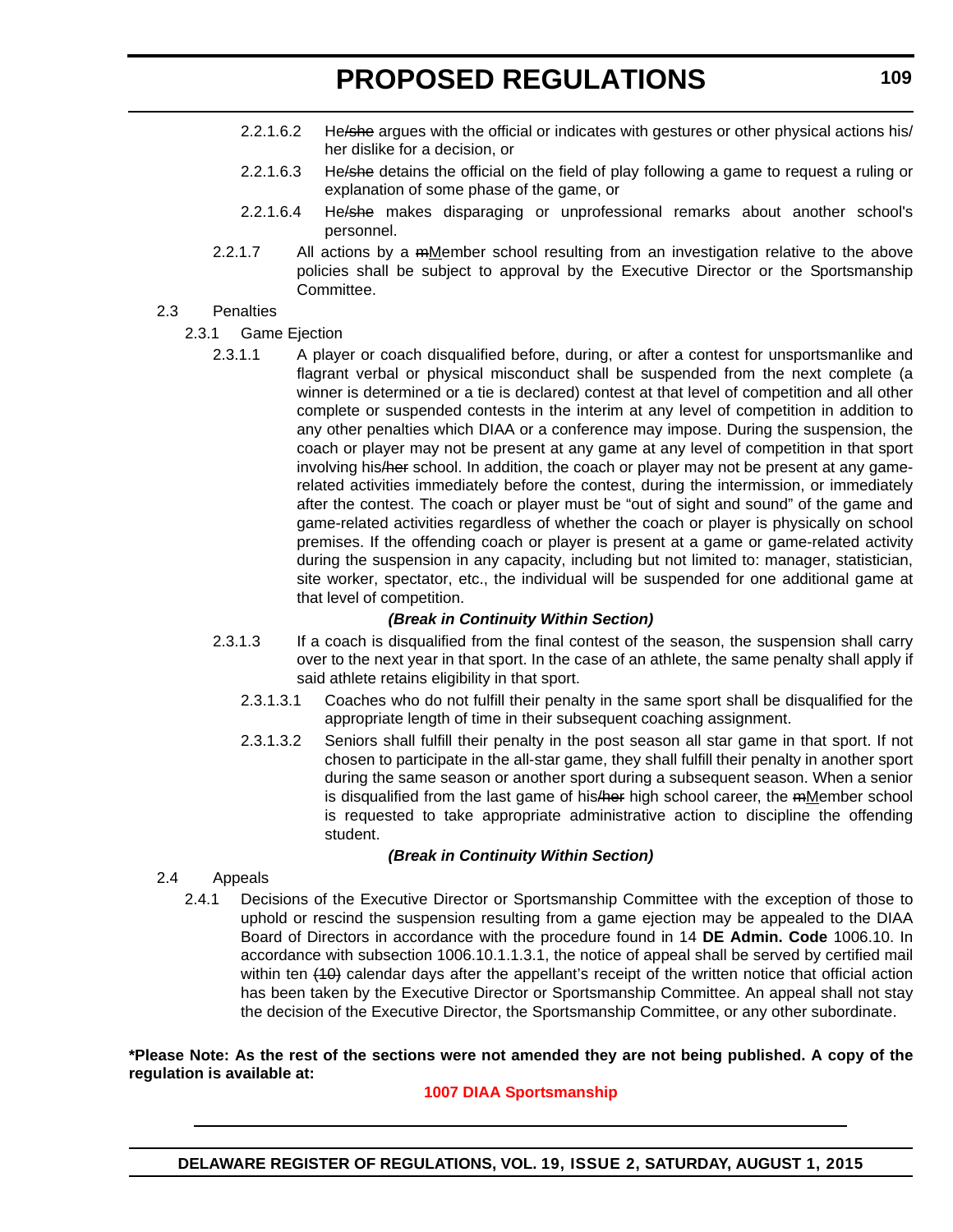#### **OFFICE OF [THE SECRETARY](https://pubapps.doe.k12.de.us/EducationalDirectoryPublic/pages/DDOE/Default.aspx)**

<span id="page-26-0"></span>Statutory Authority: 14 Delaware Code, Section 122(b) (14 **Del.C.** §122(b)) 14 **DE Admin. Code** 1008

#### **PUBLIC NOTICE**

#### **Education Impact Analysis Pursuant To 14 Del.C**. **§122(d)**

#### **[1008 DIAA Junior High and Middle School Interscholastic Athletics](#page-3-0)**

#### **A. Type of Regulatory Action Required**

Amendment to Existing Regulation

#### **B. Synopsis of Subject Matter of the Regulation**

The Secretary of Education seeks the consent of the State Board of Education to amend 14 **DE Admin. Code** 1008 DIAA Junior High and Middle School Interscholastic Athletics. This regulation is being amended to incorporate the ability for the DIAA Board to waive the age rule for students with physically or mentally limiting disabilities; update the middle school wrestling weight control program; bring practice regulations more in line with national best practice models; provide member schools with a policy to determine appropriate placement for transgendered students participating on interscholastic athletic teams; update coaches' regulation to mandate an approved concussion course; and make non-substantive changes to improve readability. This is part of a series of comprehensive reviews and updates to be made to all DIAA regulations.

Persons wishing to present their views regarding this matter may do so in writing by the close of business on or before September 5, 2015 to Tina Shockley, Education Associate, Department of Education, Regulatory Review, at 401 Federal Street, Suite 2, Dover, Delaware 19901. A copy of this regulation may be viewed or obtained at the Department of Education, Finance Office located at the address listed above.

#### **C. Impact Criteria**

1. Will the amended regulation help improve student achievement as measured against state achievement standards? The amended regulation is related to the Delaware Interscholastic Athletic Association and does not directly affect any changes to student achievement as measured against the state achievement standards.

2. Will the amended regulation help ensure that all students receive an equitable education? The regulation is related to the Delaware Interscholastic Athletic Association and does not directly affect any changes to students' ability to receive an equitable education.

3. Will the amended regulation help to ensure that all students' health and safety are adequately protected? The amendments in part are intended to address exertional heat illness as it relates to practice and a middle school wrestling weight control program intended to reduce severe weight reduction.

4. Will the amended regulation help to ensure that all students' legal rights are respected? The amended regulations improve the ability of students with disabilities and transgendered students to enjoy the same rights of participation as all students.

5. Will the amended regulation preserve the necessary authority and flexibility of decision making at the local board and school level? The amended regulations do not change or weaken the ability to make decisions at the local board and school level and in fact enhance the ability of local schools to make participation decisions with respect to disability and gender identity.

6. Will the amended regulation place unnecessary reporting or administrative requirements or mandates upon decision makers at the local board and school levels? The amended regulation does not place any unnecessary reporting or administrative requirements on decision makers.

7. Will the decision making authority and accountability for addressing the subject to be regulated be placed in the same entity? The decision making authority and accountability for addressing the subject to be regulated does not change because of the amendment.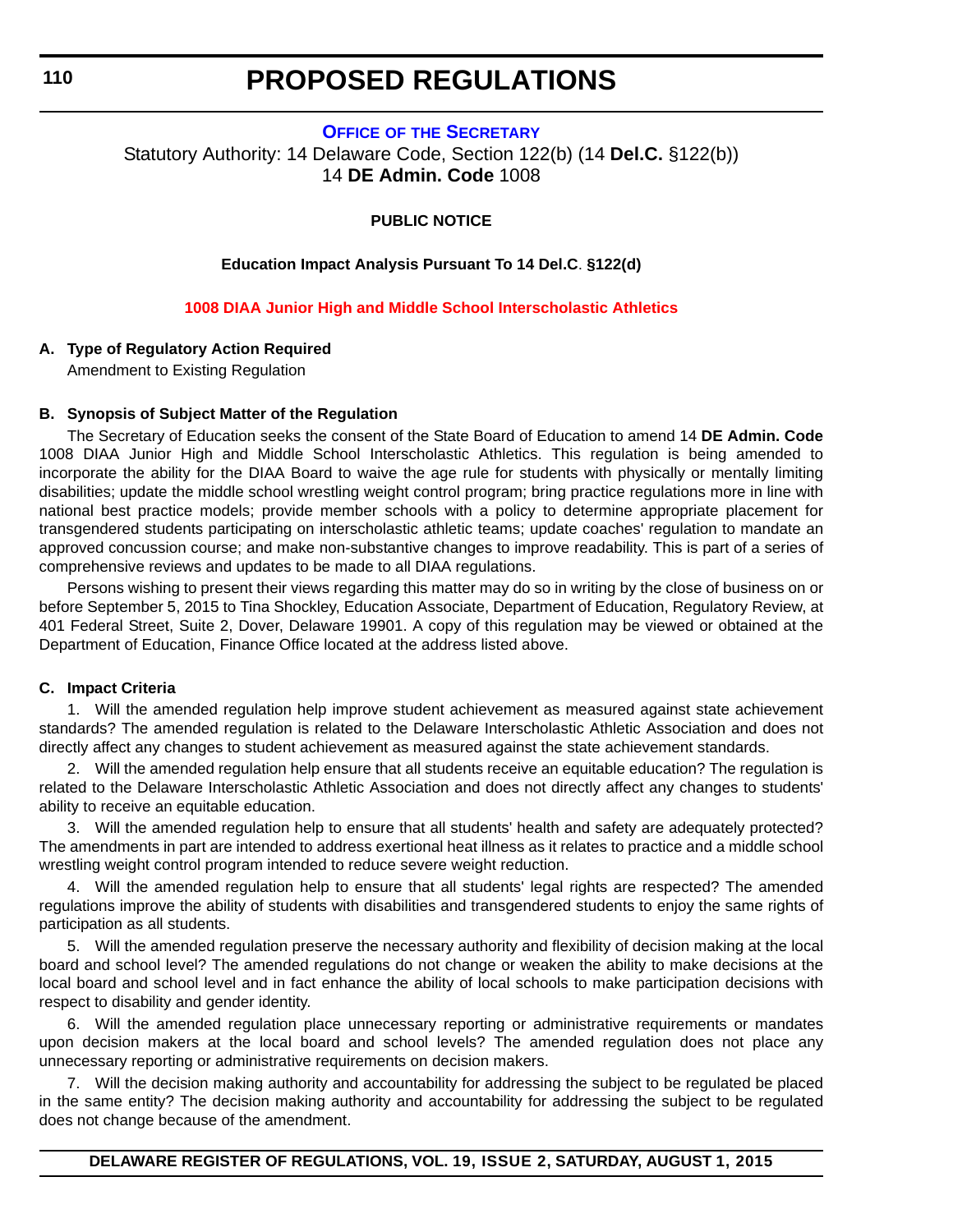<span id="page-27-0"></span>8. Will the amended regulation be consistent with and not an impediment to the implementation of other state educational policies, in particular to state educational policies addressing achievement in the core academic subjects of mathematics, science, language arts and social studies? The amendment is consistent with and not an impediment to the implementation of other state educational policies.

9. Is there a less burdensome method for addressing the purpose of the regulation? There is not a less burdensome method for addressing the purpose of the regulation.

10. What is the cost to the State and to the local school boards of compliance with the regulation? There is no expected cost to implementing this amended regulation.

#### **\*Please Note: Due to the size of the proposed regulation, it is not being published here. A copy of the regulation is available at:**

**[1008 DIAA Junior High and Middle School Interscholastic Athletics](http://regulations.delaware.gov/register/august2015/proposed/19 DE Reg 110 08-01-15.htm)**

#### **OFFICE OF [THE SECRETARY](https://pubapps.doe.k12.de.us/EducationalDirectoryPublic/pages/DDOE/Default.aspx)**

Statutory Authority: 14 Delaware Code, Section 122(b) (14 **Del.C.** §122(b)) 14 **DE Admin. Code** 1009

#### **PUBLIC NOTICE**

#### **Education Impact Analysis Pursuant To 14 Del.C**. **§122(d)**

#### **[1009 DIAA High School Interscholastic Athletics](#page-3-0)**

#### **A. Type of Regulatory Action Required**

Amendment to Existing Regulation

#### **B. Synopsis of Subject Matter of the Regulation**

The Secretary of Education seeks the consent of the State Board of Education to amend 14 **DE Admin. Code** 1009 DIAA High School Interscholastic Athletics. This regulation is being amended to incorporate the ability for the DIAA Board to waive the age rule for students with physically or mentally limiting disabilities; update the transfer rule with respect to choice and school closing or discontinuing a sport; amend eighth grade participation regulations in order to limit 8th grade transfers for athletic purposes; expand participation opportunities for international students; amend pre-participation medical examinations requirements enable parents to better use insurance physicals; to update wrestling weight control protocol; to bring practice regulations more in line with national best practice models; provide member schools with a policy to determine appropriate placement for transgendered students participating on interscholastic athletic teams; update coaches' regulation to mandate an approved concussion course; and make non-substantive changes to improve readability. This is part of a series of comprehensive reviews and updates to be made to all DIAA regulations.

Persons wishing to present their views regarding this matter may do so in writing by the close of business on or before September 5, 2015 to Tina Shockley, Education Associate, Department of Education, Regulatory Review, at 401 Federal Street, Suite 2, Dover, Delaware 19901. A copy of this regulation may be viewed or obtained at the Department of Education, Finance Office located at the address listed above.

#### **C. Impact Criteria**

1. Will the amended regulation help improve student achievement as measured against state achievement standards? The amended regulation is related to the Delaware Interscholastic Athletic Association and does not directly affect any changes to student achievement as measured against the state achievement standards.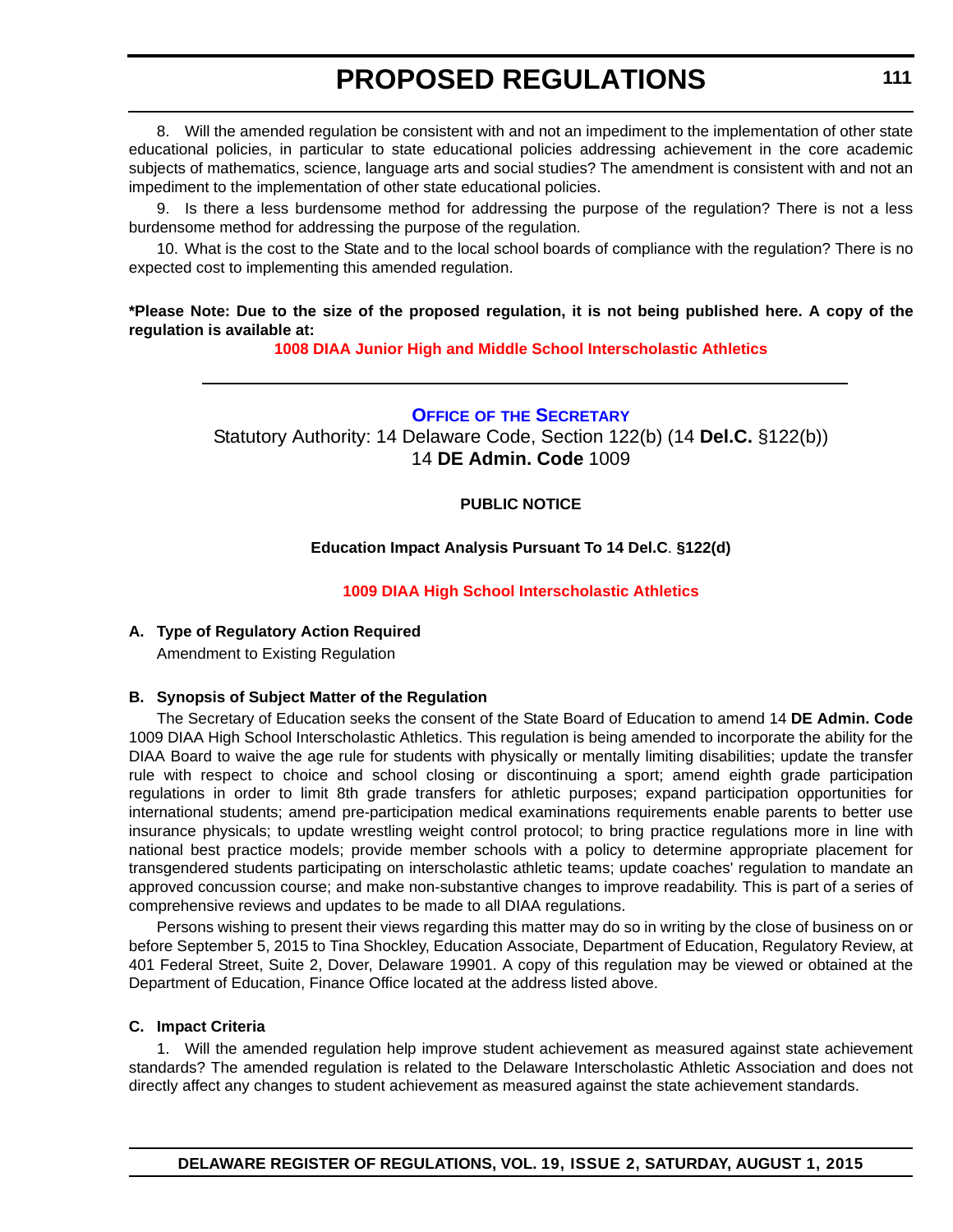<span id="page-28-0"></span>2. Will the amended regulation help ensure that all students receive an equitable education? The regulation is related to the Delaware Interscholastic Athletic Association and does not directly affect any changes to students' ability to receive an equitable education.

3. Will the amended regulation help to ensure that all students' health and safety are adequately protected? The amendments in part are intended to address exertional heat illness as it relates to practice; update the wrestling weight control program intended to reduce severe weight reduction; promote use of primary care physicians for PPE's and enhance coaches' knowledge of concussion prevention and identification.

4. Will the amended regulation help to ensure that all students' legal rights are respected? The amended regulations improve the ability of students with disabilities and transgendered students to enjoy the same rights of participation as all students.

5. Will the amended regulation preserve the necessary authority and flexibility of decision making at the local board and school level? The amended regulations do not change or weaken the ability to make decisions at the local board and school level and in fact enhance the ability of local schools to make participation decisions with respect to disability and gender identity.

6. Will the amended regulation place unnecessary reporting or administrative requirements or mandates upon decision makers at the local board and school levels? The amended regulation does not place any unnecessary reporting or administrative requirements on decision makers.

7. Will the decision making authority and accountability for addressing the subject to be regulated be placed in the same entity? The decision making authority and accountability for addressing the subject to be regulated does not change because of the amendment.

Will the amended regulation be consistent with and not an impediment to the implementation of other state educational policies, in particular to state educational policies addressing achievement in the core academic subjects of mathematics, science, language arts and social studies? The amendment is consistent with and not an impediment to the implementation of other state educational policies.

9. Is there a less burdensome method for addressing the purpose of the regulation? There is not a less burdensome method for addressing the purpose of the regulation.

10. What is the cost to the State and to the local school boards of compliance with the regulation? There is no expected cost to implementing this amended regulation.

**\*Please Note: Due to the size of the proposed regulation, it is not being published here. A copy of the regulation is available at:**

**[1009 DIAA High School Interscholastic Athletics](http://regulations.delaware.gov/register/august2015/proposed/19 DE Reg 111 08-01-15.htm)**

#### **OFFICE OF [THE SECRETARY](https://pubapps.doe.k12.de.us/EducationalDirectoryPublic/pages/DDOE/Default.aspx)**

Statutory Authority: 14 Delaware Code, Section 122(b) (14 **Del.C.** §122(b)) 14 **DE Admin. Code** 1150

#### **PUBLIC NOTICE**

**Education Impact Analysis Pursuant To 14 Del.C**. **§122(d)**

#### **[1150 School Transportation](#page-3-0)**

**A. Type of Regulatory Action Required** Amendment to Existing Regulation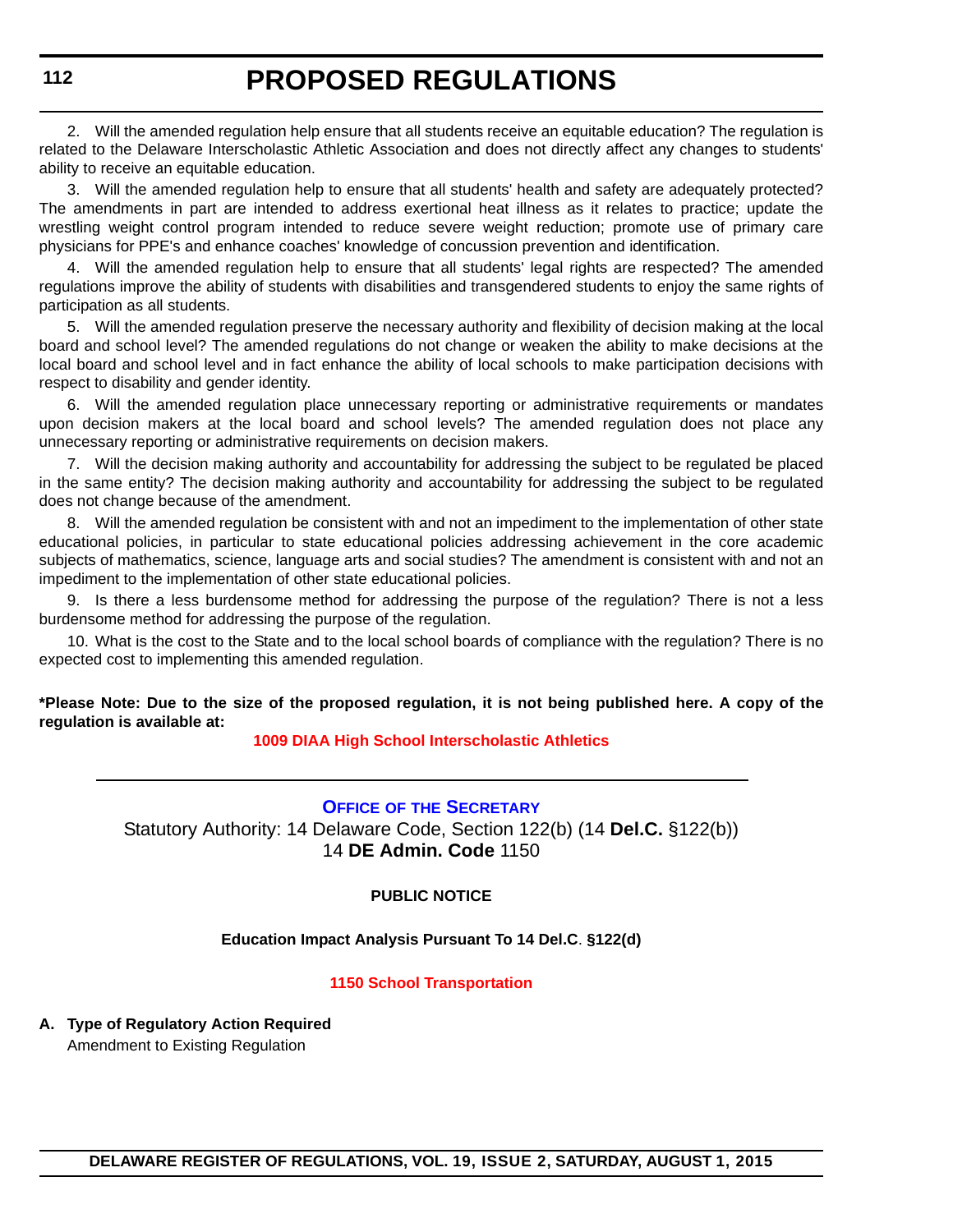#### **B. Synopsis of Subject Matter of the Regulation**

The Secretary of Education seeks the consent of the State Board of Education to amend 14 **DE Admin. Code** 1150 School Transportation. This regulation is being amended to clarify the requirement for school bus drivers and aides to receive four hours of in-service training each year and annual physicals for aides. These requirements are not effective unless the General Assembly appropriates funding for these purposes.

The regulation was originally amended to require annually in-service training of bus drivers and aides where previously it was suggested and to require annual physicals for aides. The regulation is being amended to be in compliance with 80 Del. Laws, c. 79, §337(b).

Persons wishing to present their views regarding this matter may do so in writing by the close of business on or before September 5, 2015 to Tina Shockley, Education Associate, Department of Education, Regulatory Review, at 401 Federal Street, Suite 2, Dover, Delaware 19901. A copy of this regulation may be viewed or obtained at the Department of Education, Finance Office located at the address listed above.

#### **C. Impact Criteria**

1. Will the amended regulation help improve student achievement as measured against state achievement standards? The amended regulation is not intended to improve student achievement as measured against state achievement standards.

2. Will the amended regulation help ensure that all students receive an equitable education? The amended regulation helps ensure that students receive an equitable education.

3. Will the amended regulation help to ensure that all students' health and safety are adequately protected? The amendments specifically address students' health and safety as it relates to school bus transportation.

4. Will the amended regulation help to ensure that all students' legal rights are respected? The amended regulation continues to ensure that all student's legal rights are respected.

5. Will the amended regulation preserve the necessary authority and flexibility of decision making at the local board and school level? The amended regulation does not change the decision making at the local board and school level.

6. Will the amended regulation place unnecessary reporting or administrative requirements or mandates upon decision makers at the local board and school levels? The amended regulation does not place any unnecessary reporting or administrative requirements on decision makers.

7. Will the decision making authority and accountability for addressing the subject to be regulated be placed in the same entity? The decision making authority and accountability for addressing the subject to be regulated does not change because of the amendment.

Will the amended regulation be consistent with and not an impediment to the implementation of other state educational policies, in particular to state educational policies addressing achievement in the core academic subjects of mathematics, science, language arts and social studies? The amendment is consistent with and not an impediment to the implementation of other state educational policies.

9. Is there a less burdensome method for addressing the purpose of the regulation? There is not a less burdensome method for addressing the purpose of the regulation.

10. What is the cost to the State and to the local school boards of compliance with the regulation? There is no expected cost to implementing this amended regulation.

#### **1150 School Transportation** *(Break in Continuity of Sections)*

#### **3.0 Responsibilities of School District Superintendents/Charter School Heads of School**

3.1 Local School District Superintendents' and Charter School Heads of School or their designated school Transportation Supervisors' responsibilities concerning the transportation of pupils shall include but are not limited to the following: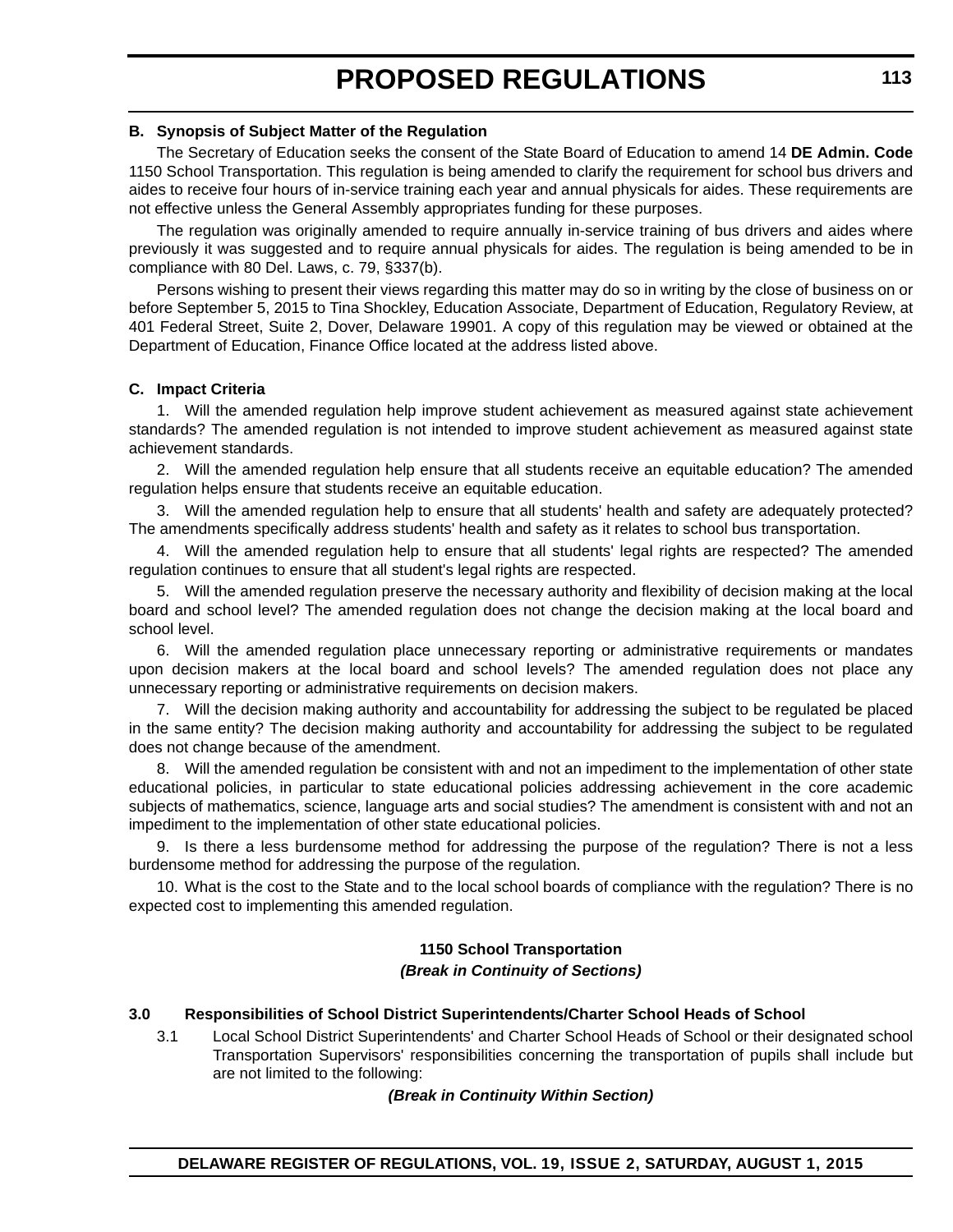#### <span id="page-30-0"></span>**114**

# **PROPOSED REGULATIONS**

3.1.8 Promote well trained and informed drivers and aides by sharing information regarding law, regulation or operational changes. <del>Districts shall ensure that each school bus driver and aide who</del> performs their duties at any time during a school year in their District completes an annual inservice training program as provided by the District and maintain documentation of completion in individual training records. Such program may be limited to written updates and notices.

#### *(Break in Continuity of Sections)*

#### **7.0 Qualifications and Responsibilities of School Bus Drivers**

#### *(Break in Continuity Within Section)*

7.5 School bus drivers shall complete an annual District-provided in-service training program of at least four (4) hours during each fiscal year (July 1 to June 30) beginning in fiscal year 2016. Those not completing an initial or annual in-service training program shall not be permitted to perform their duties in the following school year until completing a four (4) hour in-service training program. Based on funding available from the General Assembly, a stipend may be paid to each driver. This requirement shall be effective pursuant to funding by the General Assembly.

#### *(Break in Continuity Within Section)*

#### **8.0 Qualifications and Responsibilities of School Bus Aides**

8.1 Qualifications for School Bus Aides include the following and shall apply to all new applicants and for any person whose employment as an aide has lapsed for a period of over one year. All requirements shall be met before serving as an aide on a school bus.

#### *(Break in Continuity Within Section)*

- 8.1.5 Complete an annual DOE physical for aides. New aides shall complete the physical satisfactorily before beginning their duties. Current aides shall complete their physicals before January 1, 2016. Districts shall issue a DOE physical card to aides establishing valid completion of the DOE physical and aides shall carry it with them while on duty. This requirement shall be effective pursuant to funding by the General Assembly.
- 8.1.6 Complete the school bus driver classroom training and other District required training programs satisfactorily.
- 8.2 School bus aides shall complete an annual District-provided in-service training program of at least 4 hours during each fiscal year (July 1 to June 30) beginning in fiscal year 2016. Those not completing an initial or annual in-service training program shall not be permitted to perform their duties in the following school year until completing a 4-hour in-service training program. Based on funding available from the General Assembly, a stipend may be paid to each aide. This requirement shall be effective pursuant to funding by the General Assembly.

**\*Please Note: As the rest of the sections were not amended they are not being published. A copy of the regulation is available at:**

#### **[1150 School Transportation](http://regulations.delaware.gov/register/august2015/proposed/19 DE Reg 112 08-01-15.htm)**

### **[DEPARTMENT OF HEALTH AND SOCIAL SERVICES](http://www.dhss.delaware.gov/dhss/dph/index.html) DIVISION OF PUBLIC HEALTH** Statutory Authority: 16 Delaware Code, §122(3)c (16 **Del.C.**, §122(3)c)

16 **DE Admin. Code** 4462

#### **PUBLIC NOTICE**

#### **[4462 Public Drinking Water Systems](#page-3-0)**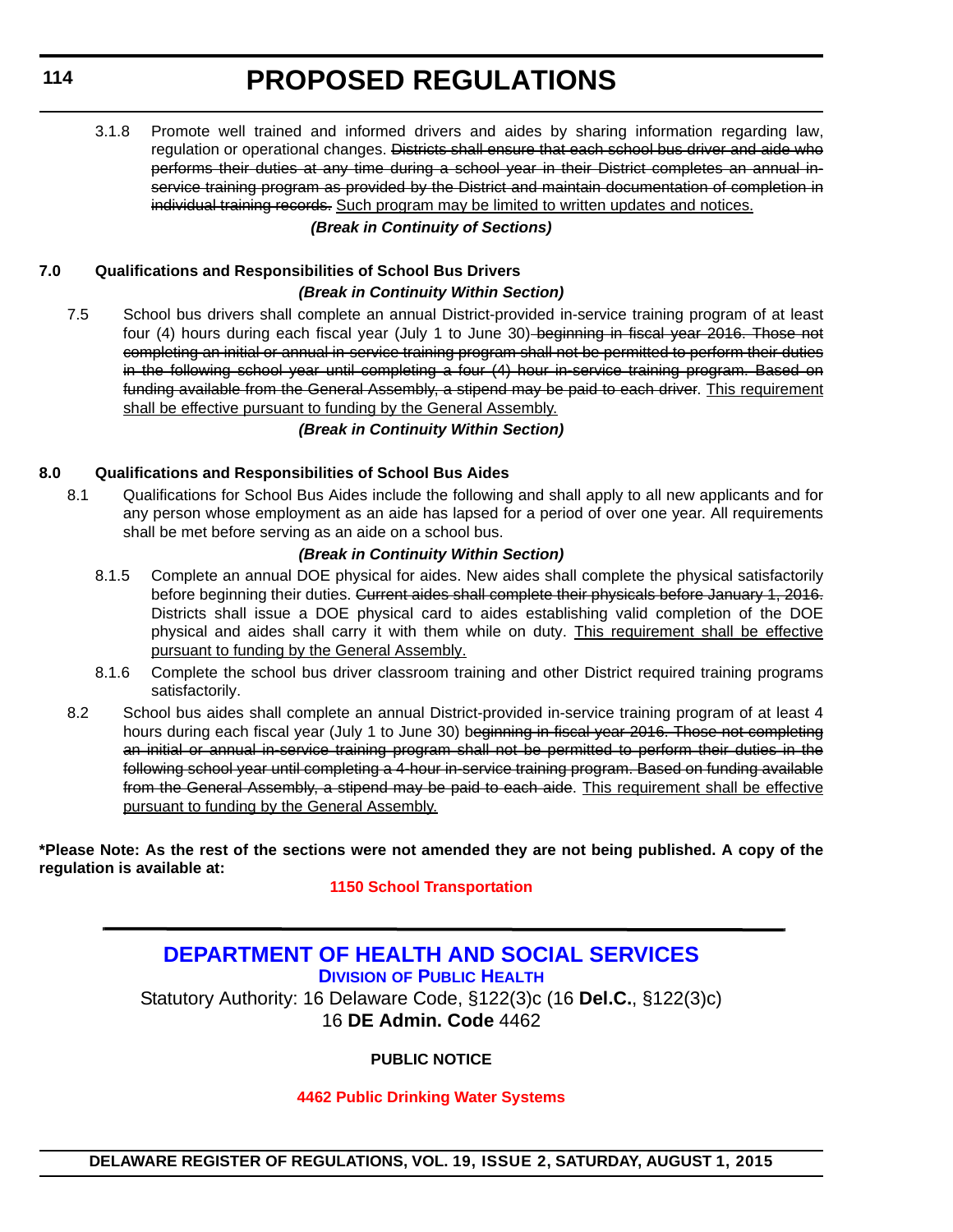<span id="page-31-0"></span>On August 1, 2015, the Department of Health and Social Services, Division of Public Health, Office of Drinking Water, plans to republish revised Regulations Governing Public Drinking Water Systems and hold them out for public comment per Delaware law.

The purpose of the regulations is to update the regulations to align them with federal requirements and clarify the current regulations. The regulations are being revised to include:

- Revised Total Coliform Rule (RTCR) as section 7.4. This rule was finalized by EPA on April 1, 2012.
- Reorganization of the regulations by breaking up the large sections into smaller sections, allowing for easier reviews and checking of regulatory requirements. The Regulations are going from 10 sections to 20 sections.
- Section 4.1.6 on page 16 is being expanded to provide specific examples of unusual events so water system owners/operators have a more clear idea of when they need to contact DPH.
- Incorporate revisions identified by EPA when they reviewed the previous regulations.
- Sections that are no longer relevant or that have been superseded by more recent regulations have been deleted.

#### **NOTICE OF PUBLIC HEARING**

A public hearing will be held on Monday August 24, 2015, at 2:30 p.m. in the Large Conference Room, Office of Drinking Water, Edgehill Shopping Center, 43 South DuPont Highway, Dover, Delaware.

Any person who wishes to make written suggestions, testimony, briefs or other written materials concerning the proposed regulation should submit such comments by Tuesday, September 8, 2015 to:

Jamie Mack, Executive Assistant Office of the Director Delaware Division of Public Health Jesse Cooper Building 417 Federal St. Dover, DE 19901 Email: jamie.mack@state.de.us Fax: 302-739-3984

**\*Please Note: Due to the size of the proposed regulation, it is not being published here. A copy of the regulation is available at:**

**[4462 Public Drinking Water Systems](http://regulations.delaware.gov/register/august2015/proposed/19 DE Reg 114 08-01-15.htm)**

#### **DIVISION [OF PUBLIC HEALTH](http://www.dhss.delaware.gov/dhss/dph/index.html)**

Statutory Authority: 16 Delaware Code, §122(1) & (3)d & j (16 **Del.C.** §122(1) & (3)d & j) 16 **DE Admin. Code** 4464

#### **PUBLIC NOTICE**

#### **[4464 Public Swimming Pools](#page-3-0)**

Community Environmental Health Services, Health Systems Protection Section, Division of Public Health, Department of Health and Social Services, is proposing revisions to the Delaware Regulations Governing Public Pools. The purpose of the amendments is to update the regulations to align them more closely with the Centers for Disease Control (CDC) Model Aquatic Health Code. On August 1, 2015, CEHS plans to publish as proposed the amended regulations, and hold them out for public comment per Delaware law.

#### **NOTICE OF PUBLIC HEARING**

A public hearing will be held on Wednesday August 26, 2015 at 2:30 p.m. in the First Floor Conference Room,

#### **DELAWARE REGISTER OF REGULATIONS, VOL. 19, ISSUE 2, SATURDAY, AUGUST 1, 2015**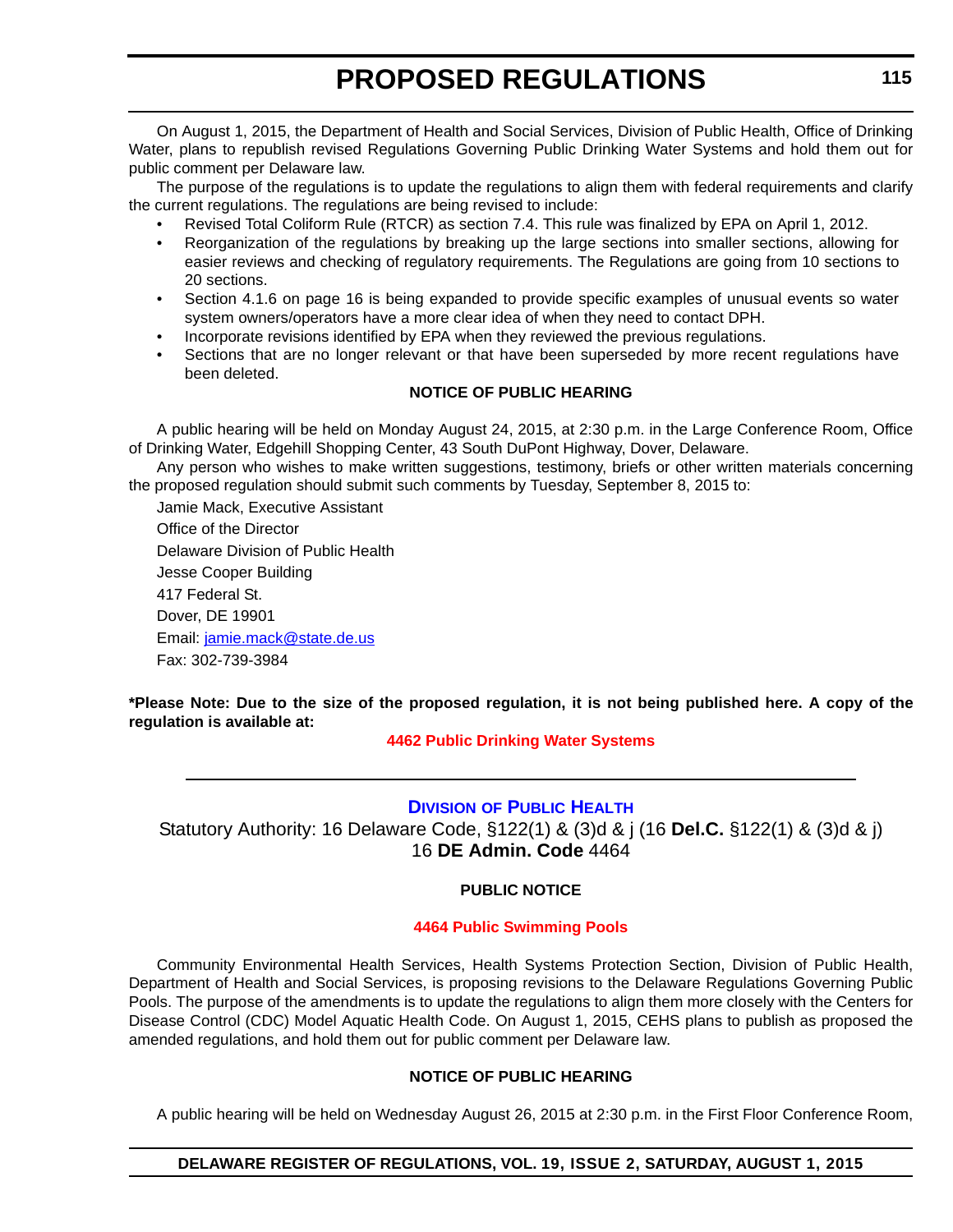<span id="page-32-0"></span>located in the Jesse Cooper Building, 417 Federal Street, Dover, Delaware.

Copies of the proposed regulations are available for review in the August 1, 2015 edition of the Delaware *Register of Regulations*, accessible online at: http://regulations.delaware.gov or by calling CEHS at (302) 744- 4546.

Any person who wishes to make written suggestions, testimony, briefs or other written materials concerning the proposed regulations must submit same to Jamie Mack by Tuesday, September 8, 2015, at:

Jamie Mack Division of Public Health 417 Federal Street Dover, DE 19901 Email: jamie.mack@state.de.us Phone: (302) 744-4951

**\*Please Note: Due to the size of the proposed regulation, it is not being published here. A copy of the regulation is available at:**

#### **[4464 Public Swimming Pools](http://regulations.delaware.gov/register/august2015/proposed/19 DE Reg 115 08-01-15.htm)**

#### **DIVISION [OF PUBLIC HEALTH](http://www.dhss.delaware.gov/dhss/dph/index.html)**

Statutory Authority: 16 Delaware Code, Chapter 49A (16 **Del.C.**, Ch. 49A) 16 **DE Admin. Code** 4470

#### **PUBLIC NOTICE**

#### **[4470 State of Delaware Medical Marijuana Code](#page-3-0)**

The Delaware Medical Marijuana Program (MMP), Health Systems Protection Section, Division of Public Health, Department of Health and Social Services, is proposing revisions to the State of Delaware Medical Marijuana Code. The purpose of the amendments is to update the regulations to allow compliance with recent changes to the Medical Marijuana code and make technical corrections. On August 1, 2015, the MMP plans to publish as proposed the amended regulations, and hold them out for public comment per Delaware law.

#### **NOTICE OF PUBLIC HEARING**

A public hearing will be held on Thursday August 27, 2015 at 2:30 p.m. in the First Floor Conference Room, located in the Jesse Cooper Building, 417 Federal Street, Dover, Delaware.

Copies of the proposed regulations are available for review in the August 1, 2015 edition of the Delaware *Register of Regulations*, accessible online at: http://regulations.delaware.gov or by calling the MMP at (302) 744- 4546.

Any person who wishes to make written suggestions, testimony, briefs or other written materials concerning the proposed regulations must submit same to Jamie Mack by Tuesday, September 8, 2015, at:

Jamie Mack Division of Public Health 417 Federal Street Dover, DE 19901 Email: jamie.mack@state.de.us Phone: (302) 744-4951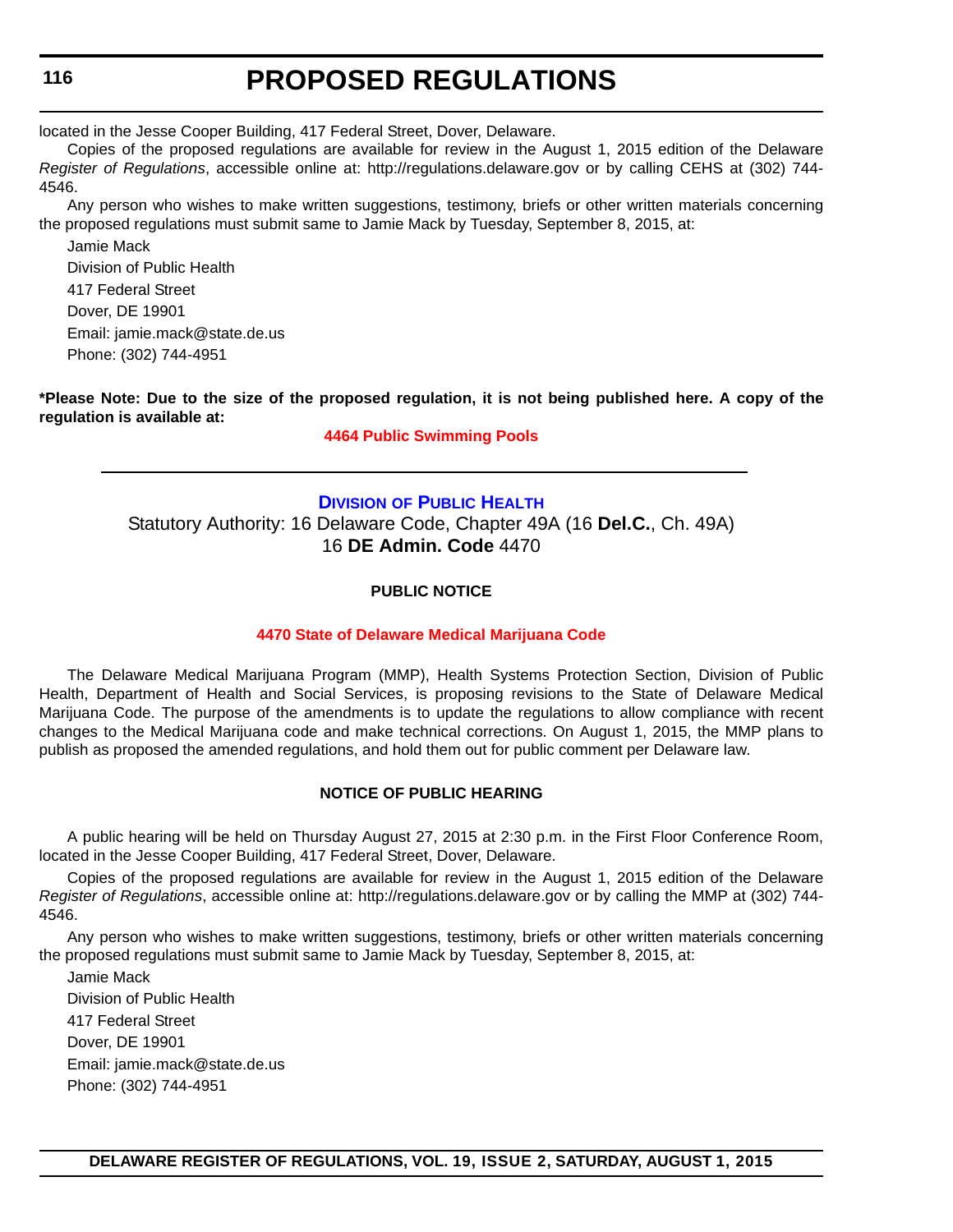#### **2.0 Definitions**

The following words and terms, when used in these Regulations, should have the following meaning, unless the context clearly indicates otherwise:

#### *(Break in Continuity Within Section)*

"**Background check**" means any person required to obtain a background check under this chapter shall submit fingerprints and other necessary information to the State Bureau of Identification in order to obtain a report of the person's entire criminal history record from the State Bureau of Identification or a statement that the State Bureau of Identification Central Repository contains no such information relating to that person. The report will include the person's entire federal criminal history record from the Federal Bureau of Investigation pursuant to Federal Bureau of Investigation appropriation of Title II of Public Law 92-544 (28 U.S.C. § 534) or a statement that the Federal Bureau of Investigation's records contain no such information relating to that person. A person required to obtain a background check under this chapter is responsible for any costs associated with obtaining the background check.

"**Bona fide physician-patient relationship**" means a treatment or counseling relationship between a physician and patient in which all the following are present:

- (1) The physician has reviewed the patient's relevant medical records and completed a full assessment of the patient's medical history and current medical condition, including a relevant, in-person, medical evaluation of the patient.
- (2) The physician has created and maintained records of the patient's condition in accord with medically accepted standards.
- (3) The patient is under the physician's continued care for primary medical care or the debilitating condition that qualifies the patient for the Medical Marijuana Program.
- (4) The physician has a reasonable expectation that he or she will provide follow-up care to the patient to monitor the efficacy of the use of medical marijuana as a treatment of the patient's debilitating medical condition.
- (5) The relationship is not for the sole purpose of certifying for medical marijuana.

#### *(Break in Continuity Within Section)*

"**Debilitating medical condition"** means one or more of the following:

- (a) cancer, positive status for human immunodeficiency virus (HIV), acquired immune deficiency syndrome (AIDS), decompensated cirrhosis (hepatitis C), amyotrophic lateral sclerosis (ALS or Lou Gehrig's Disease), post-traumatic stress disorder (PTSD), intractable epilepsy, and agitation of Alzheimer's disease or the treatment of these conditions;
- (b) a chronic or debilitating disease medical condition or its treatment that produces one or more of the following: cachexia or wasting syndrome; severe, debilitating pain that has not responded to previously prescribed medication or surgical measures for more than three months or for which other treatment options produced serious side effects; intractable nausea; seizures; or severe and persistent muscle spasms, including but not limited to those characteristic of multiple sclerosis;
- (c) any other medical condition or its treatment added by the Department, as provided for in 16 **Del.C.** §4906A and Section 6.0 of this code.

"**Department**" means the Delaware Department of Health and Social Services.

#### "**Designated caregiver"** means a person who:

(a) is at least 21 years of age unless the person is the parent or legal guardian of a minor who is a qualifying patient,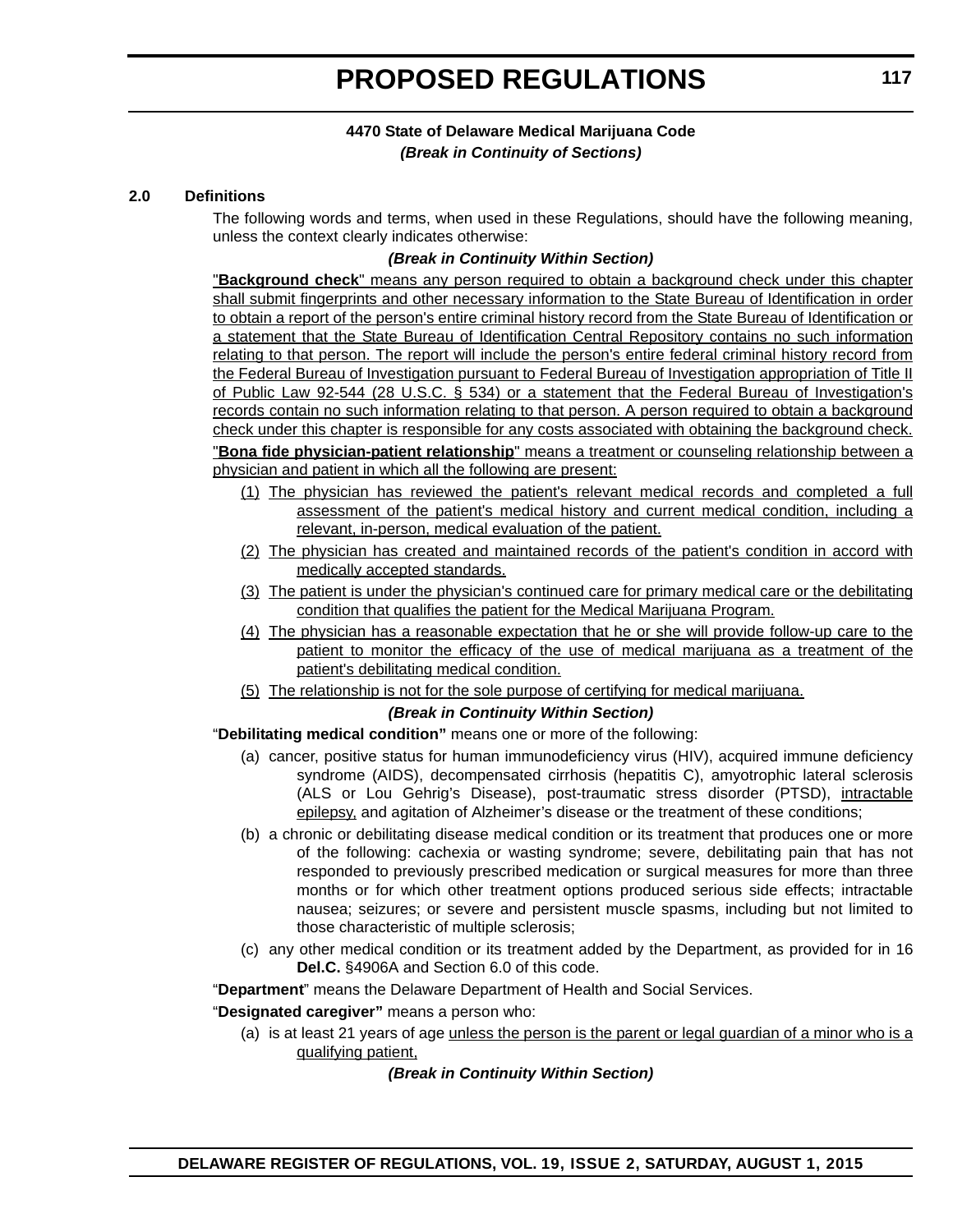"**Intractable epilepsy**" means an epileptic seizure disorder for which standard medical treatment does not prevent or significantly ameliorate recurring, uncontrolled seizures or for which standard medical treatment results in harmful side effects.

#### *(Break in Continuity Within Section)*

"**Medical marijuana oil**" means a resinous matrix of cannabinoids obtained from the Cannabis plant by solvent extraction, formed into oil.

"**Medical marijuana waste**" means unused, surplus, returned, or out of date medical marijuana, recalled medical marijuana, and any plant debris, including dead plants, all unused plant parts, and roots.

#### *(Break in Continuity Within Section)*

"**Pediatric Medical marijuana oil**" means:

- a. "Cannabidiol oil" which is a processed Cannabis plant extract that contains at least 15 percent cannabidiol but no more than seven percent tetrahydrocannabinol, or a dilution of the resin of the Cannabis plant that contains at least 50 milligrams of cannabidiol per milliliter but not more than seven percent tetrahydrocannabinol; and
- b. "THC-A oil" which is a processed Cannabis plant extract that contains at least 15 percent tetrahydrocannabinol acid but not more than seven percent tetrahydrocannabinol, or a dilution of the resin of the Cannabis plant that contains at least 50 milligrams of tetrahydrocannabinol acid per milliliter but not more than seven percent tetrahydrocannabinol; and
- c. any change in the oil formulation which is made by the Department based upon the recommendation of the advisory council Medical Marijuana Act Oversight Committee"

"**Physician"** means a properly licensed physician subject to 24 **Del.C.** Ch. 17. If the qualifying patient's debilitating medical condition is post-traumatic stress disorder, the physician must also be a licensed psychiatrist. If the qualifying patient is younger than 18 years of age, the physician must be a pediatric neurologist, pediatric gastroenterologist, pediatric oncologist or pediatric palliative care specialist.

#### *(Break in Continuity Within Section)*

"**Responsible Party**" means the parent or legal guardian with responsibility and decision-making capability for a qualifying patient or applicant. The Responsible Party will have primary responsibility for purchase, handling and dispensing of the medical marijuana products for the person under their charge.

#### *(Break in Continuity Within Section)*

"**Usable marijuana"** means the dried leaves and flowers of the marijuana plant, and any mixture or preparation of those dried leaves and flowers, including but not limited to tinctures, ointments, and other preparations including medical marijuana oil, but does not include the seeds, stalks, and roots of the plant. It does not include the weight of any non-marijuana ingredients combined with marijuana, such as ingredients added to prepare a topical administration, food, or drink.

#### *(Break in Continuity Within Section)*

#### **3.0 Qualifying Patient Identification Card Application Requirements**

#### *(Break in Continuity Within Section)*

3.2 An attached original written certification for patient eligibility form shall contain:

#### *(Break in Continuity Within Section)*

3.2.6 the name<sub>r</sub> and address of the applicant as they appear on the applicant's government issued ID card, and date of birth of the applicant;

#### *(Break in Continuity Within Section)*

- 3.3 If the qualifying patient is under the charge of a Responsible Party as defined in these regulations:
	- 3.3.1 The Responsible Party must be identified on the initial application.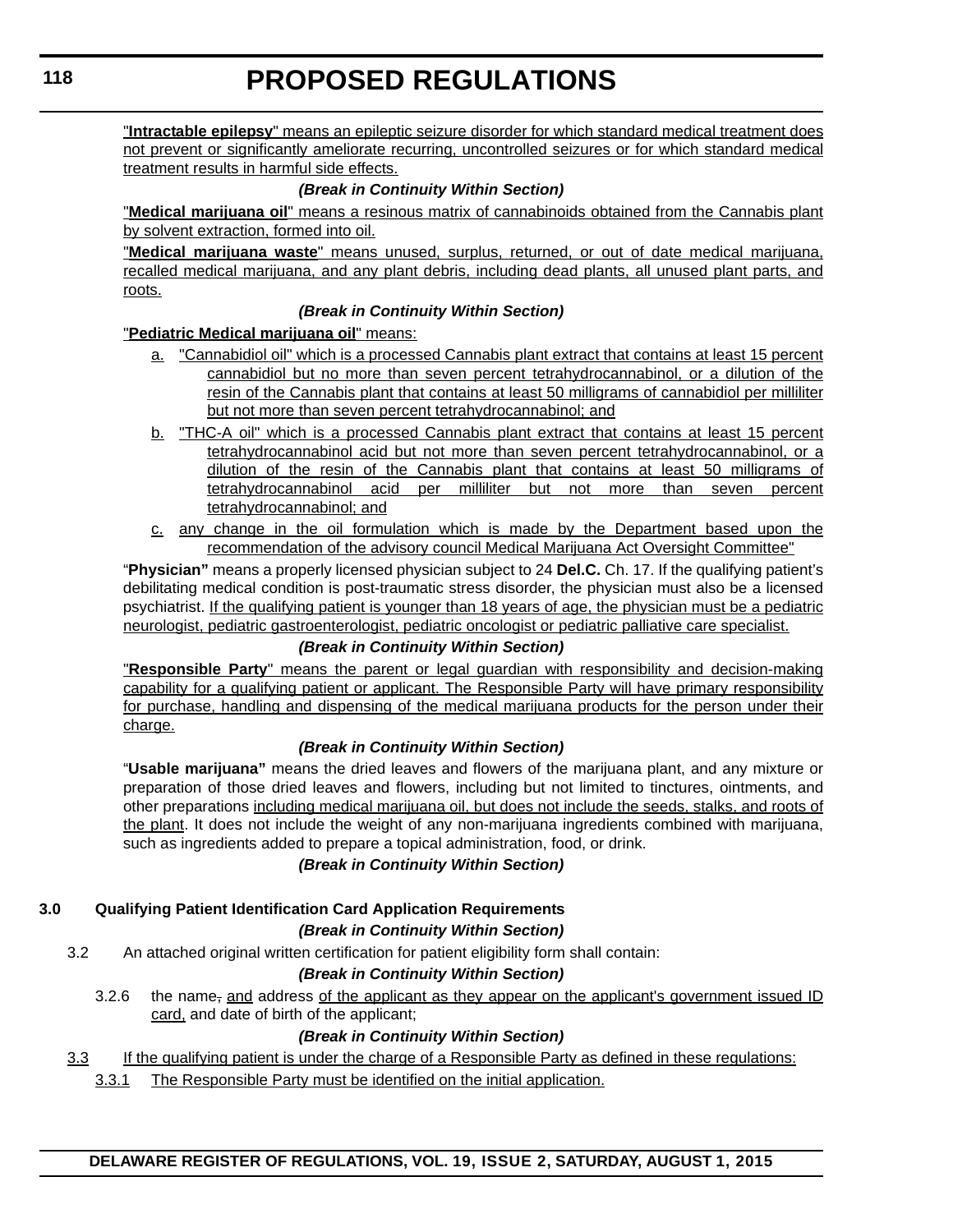- 3.3.2 If the qualifying patient is of an age where an ID to meet 3.2.6 and 3.2.8 above has not been issued, the Responsible Party's ID shall be used. If the qualifying patient has a government issued ID, information and IDs for both individuals shall meet 3.2.6 and 3.2.8 above.
- 3.3.3 The physician must be a pediatric neurologist, pediatric gastroenterologist, pediatric oncologist or pediatric palliative care specialist and certify that:
	- 3.3.3.1 The qualifying patient has intractable epilepsy; or
	- 3.3.3.2 The qualifying patient has a chronic or debilitating disease or medical condition where they have failed treatment involving 1 or more of the following symptoms: cachexia or wasting syndrome; intractable nausea; severe, painful and persistent muscle spasms.
- 3.3.4 Patients under the age of 18 will have distinctive identifying banner on their patient identification card limiting the patient to marijuana oil purchases only.
- 3.3.5 Responsible Party's for qualifying patients under the age of 18 will be issued an identification card with the same 10-digit alphanumeric identifier provided on the patient card issued to the minor in question.

#### **4.0 Designated Caregiver Registry Identification Card Application Requirements**

- 4.1 The Department shall issue a registry identification card to a primary caregiver applicant for the purpose of managing the well-being of one to five qualified patients, including themselves if caregiver is a qualified patient, in response to the requirements of this rule upon the completion and approval of the primary caregiver application form, available from the medical marijuana program, and a nonrefundable application fee, in the form of a personal check or a cashier's check made out to "Division of Public Health, Medical Marijuana Program". In order for a registry identification card to be obtained and processed, the following information shall be submitted to the medical marijuana program:
	- 4.1.1 birth certificate verifying that the applicant is at least (21) years of age unless the person is the parent or legal guardian of a minor who is a qualifying patient;

#### *(Break in Continuity Within Section)*

4.1.6 the name<sub>r</sub> and address of the applicant as they appear on the applicant's government issued ID card, telephone number of the applicant; and

#### *(Break in Continuity Within Section)*

#### **5.0 Registry Identification Cards**

#### *(Break in Continuity Within Section)*

5.3 Supplemental requirement:

#### *(Break in Continuity Within Section)*

5.3.8 When a registered qualifying pediatric patient passes their 18th birthday, they may request a new patient card releasing them from the pediatric restrictions. The new patient ID Card will be issued at the card replacement cost \$20 and maintain the original expiration date.

#### *(Break in Continuity of Sections)*

#### **7.0 Registration and operation of compassion centers**

7.1 Requirements for operation of a compassion center.

#### *(Break in Continuity Within Section)*

#### 7.1.5 Disposal of Unusable Marijuana

- 7.1.5.1 The medical marijuana inventory system must be updated immediately when a plant is pulled out of inventory for destruction. The plant number, date and reason must be recorded. This information must be available for auditing by the department.
- 7.1.5.2 Medical marijuana waste must be stored, secured, and managed in accordance with these regulations and approved operations manual procedures. Medical marijuana waste must be made unusable prior to the waste leaving a registered facility.

#### **DELAWARE REGISTER OF REGULATIONS, VOL. 19, ISSUE 2, SATURDAY, AUGUST 1, 2015**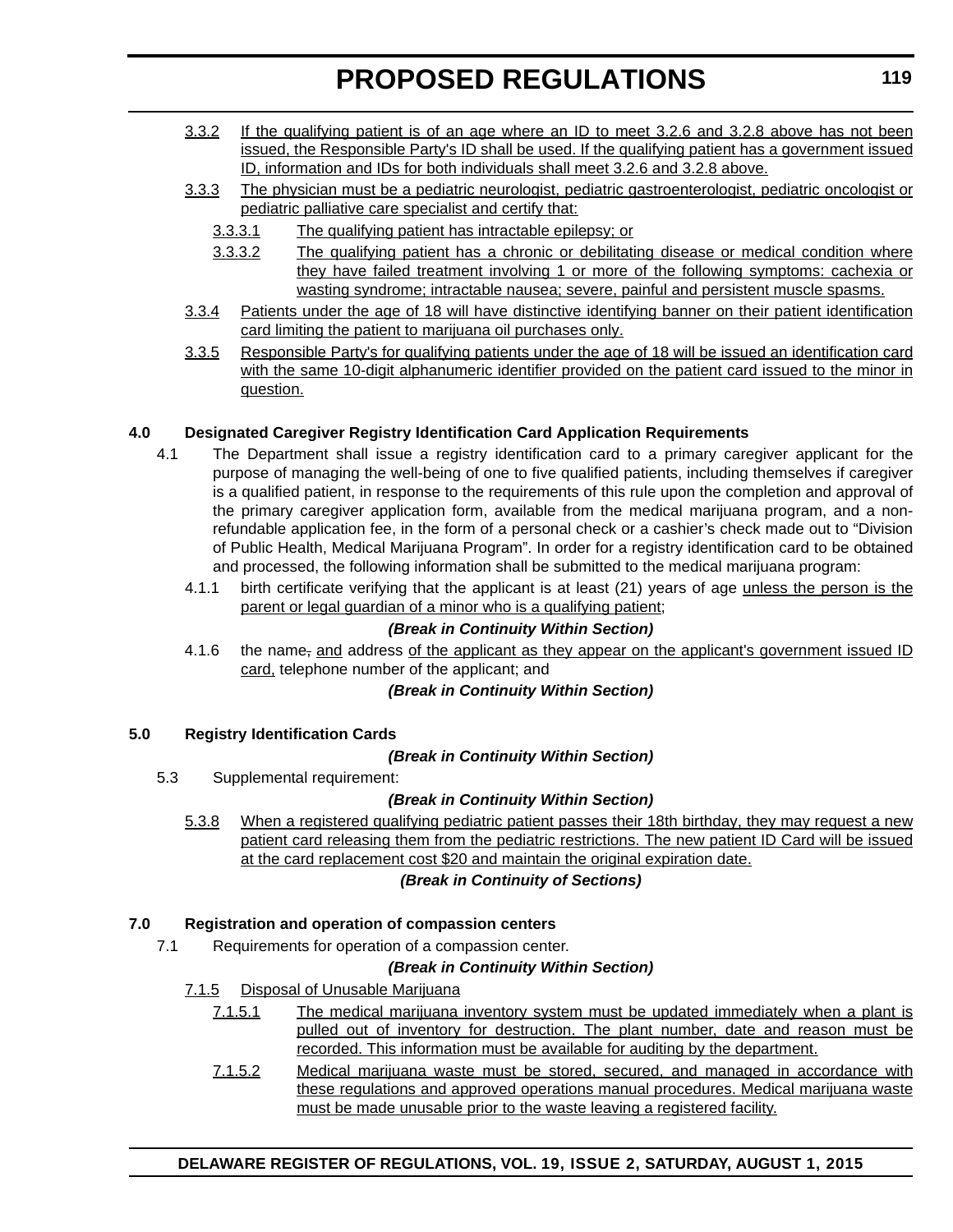- 7.1.5.3 Liquid waste from medical marijuana facilities shall be disposed of in compliance with the applicable County statutes and regulations including the International Plumbing Code.
- 7.1.5.4 Medical marijuana waste shall be rendered unusable through grinding and incorporating the medical marijuana waste with non-consumable, solid wastes listed below such that the resulting mixture is at least fifty percent non-marijuana waste:
	- 7.1.5.4.1 Paper waste,
	- 7.1.5.4.2 Plastic waste,
	- 7.1.5.4.3 Cardboard waste,
	- 7.1.5.4.4 Food waste,
	- 7.1.5.4.5 Soil,
	- 7.1.5.4.6 Grease or other compostable oil waste,
	- 7.1.5.4.7 Other wastes approved by the Division of Public Health, Health Systems Protection Section that will render the medical marijuana waste unusable.
- 7.1.5.5 After the medical marijuana waste is made unusable, then the solid waste shall be:
	- 7.1.5.5.1 Disposed of as a solid waste at a solid waste site and disposal facility that has a Certificate of Designation from the local governing body,
	- 7.1.5.5.2 Deposited at a compost facility that has a Certificate of Designation from the Department of Natural Resources and Environmental Control (DNREC), or
	- 7.1.5.5.3 Composted on-site at a facility owned by the generator and operated in compliance with applicable County statutes and regulations.
- 7.2 Security requirements: A compassion center shall implement appropriate security and safety measures to deter and prevent the unauthorized entrance into areas containing marijuana and the theft of marijuana. Such measures shall include the following:

#### *(Break in Continuity Within Section)*

- 7.2.6 Maximum amount of compassion center inventory. A registered compassion center:
	- 7.2.6.1 shall possess no more than 150 marijuana plants irrespective of the stages of growth shall grow an amount of marijuana sufficient to meet the qualifying patient population demands as determined by the Division.
	- 7.2.6.2 shall possess no more than  $1,500$  2,000 ounces of usable marijuana regardless of formulation.

#### *(Break in Continuity Within Section)*

7.2.8 Dispensing marijuana.

#### *(Break in Continuity Within Section)*

- 7.2.8.3 Maximum amount of usable marijuana to be dispensed.
	- 7.2.8.3.1 A compassion center or principal officer, board member, agent, volunteer or employee of a compassion center
		- 7.2.8.3.1.1 shall not dispense, deliver or otherwise transfer marijuana to a person other than a qualifying patient who has designated the compassion center as a primary caregiver or to such patient's other primary caregiver.
		- 7.2.8.3.1.2 shall not dispense more than three ounces of usable marijuana to a qualifying patient directly or through a qualifying patient's caregiver during a 14 day period.
		- 7.2.8.3.1.3 shall not dispense an amount of usable marijuana to a qualifying patient or a qualifying patient's caregiver that the compassion center principal officer, board member, agent, volunteer or employee knows would cause the recipient to possess more marijuana than is permitted under the Act or these regulations.
		- 7.2.8.3.1.4 shall dispense pediatric medical marijuana oils as described in Section 2.0 of these regulations to qualified patients under the age of 18 years. Patients under the age of 18 are restricted from purchasing products other than pediatric medical marijuana oil.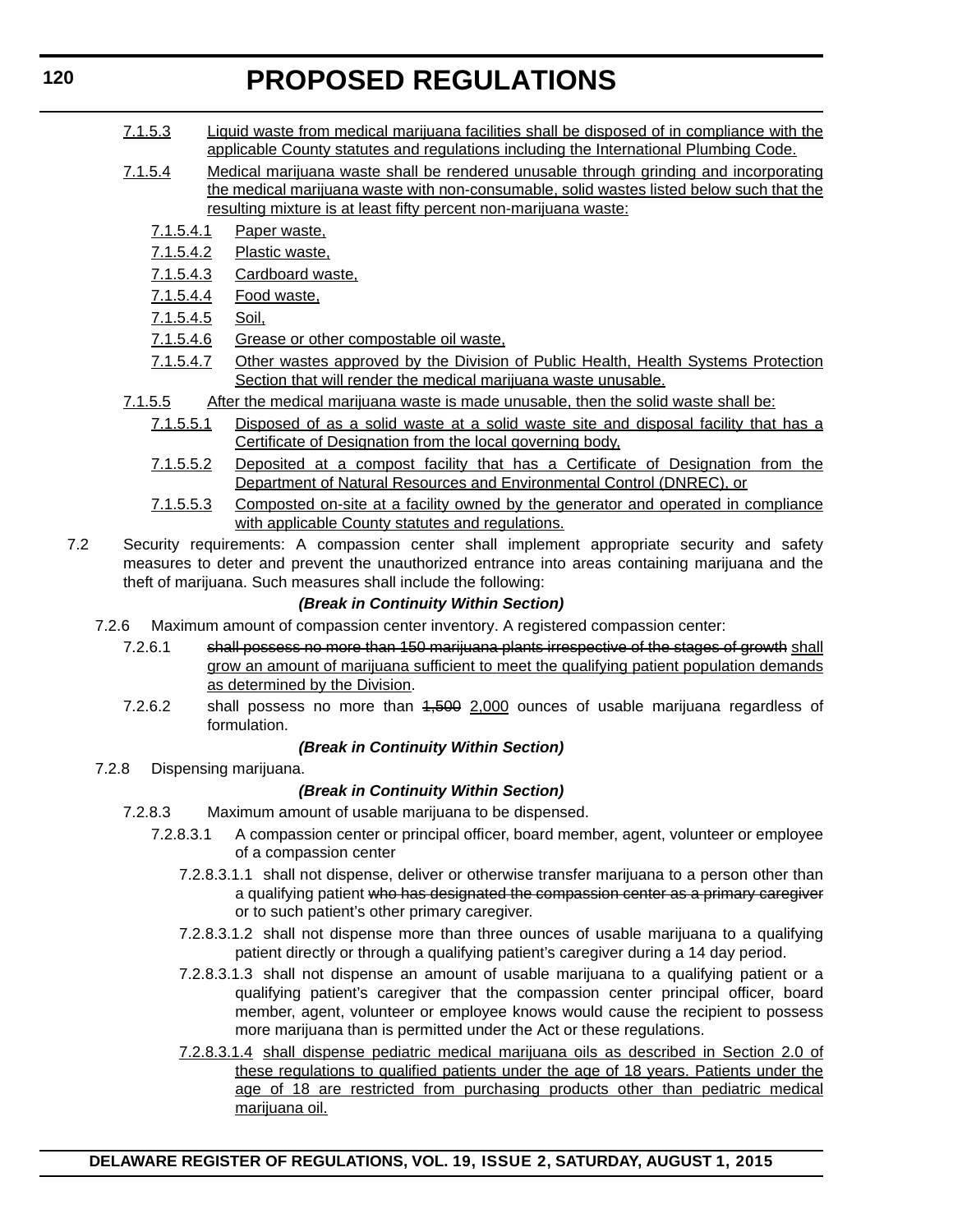#### *(Break in Continuity of Sections)*

#### <span id="page-37-0"></span>**11.0 Variance**

- 11.1 A licensee may seek a variance from these Regulations by making a request for variance to the Division. The Division may grant a variance by modifying or waiving the requirements of these Regulations if in the opinion of the Division a health hazard or nuisance will not result from the variance.
- 11.2 A variance shall not be transferable from person to person, nor from location to location.
- 11.3 If a variance is granted, the Division shall retain the information specified below in its records for the variance:
	- 11.3.1 A statement of the proposed variance of the requirement of these Regulations, citing the relevant section of these Regulations;
	- 11.3.2 An analysis of the rationale for how the potential public health hazards or nuisances will be alternatively addressed by the proposal; and
	- 11.3.3 Any other information requested by the Division that may be deemed necessary to render judament.
- 11.4 A variance is rendered void upon occurrence of one or more of the following: the physical facility is demolished; a remodeling project in the facility includes the area(s) addressed in the variance.

**\*Please Note: As the rest of the sections were not amended they are not being published. A copy of the regulation is available at:**

**[4470 State of Delaware Medical Marijuana Code](http://regulations.delaware.gov/register/august2015/proposed/19 DE Reg 116 08-01-15.htm)**

### **[DEPARTMENT OF NATURAL RESOURCES AND ENVIRONMENTAL](http://www.dnrec.delaware.gov/fw/Pages/FWPortal.aspx)  CONTROL**

#### **DIVISION OF FISH AND WILDLIFE**

Statutory Authority: 7 Delaware Code, Sections 901(c & d), 903(e)(3) & 903(h) (7 **Del.C.**  §§901(c & d), 903(e)(3) & 903(h) 7 **DE Admin. Code** 3507

#### **REGISTER NOTICE #2015 - 05**

Pursuant to 29 **Del.C.** §10119

#### **[3507 Black Sea Bass Size Limit; Trip Limits, Seasons; Quotas](#page-3-0)**

#### **1. TITLE OF THE REGULATION:**

3507 Black Sea Bass Size Limit; Trip Limits, Seasons; Quotas

#### **2. BRIEF SYNOPSIS OF THE SUBJECT, SUBSTANCE AND ISSUE:**

This action proposes to adopt provisions consistent with federal measures for the recreational black sea bass fishery in compliance with Addendum XXV to the Atlantic States Marine Fisheries Commission's (ASMFC) Interstate Fishery Management Plan for Summer Flounder, Scup and Black Sea Bass. The Department previously modified the opening and closings dates for the recreational black sea bass fishery through emergency action (Secretary's Order Nos. 2015-F-0020 & 2015-F-0027); however, further action is required to subsequently adopt these dates and additional black sea bass season dates through the normal regulatory process.

Black sea bass are managed cooperatively by the Atlantic States Marine Fisheries Commission, the Mid-Atlantic Fishery Management Council (MAFMC) and the National Oceanic and Atmospheric Administration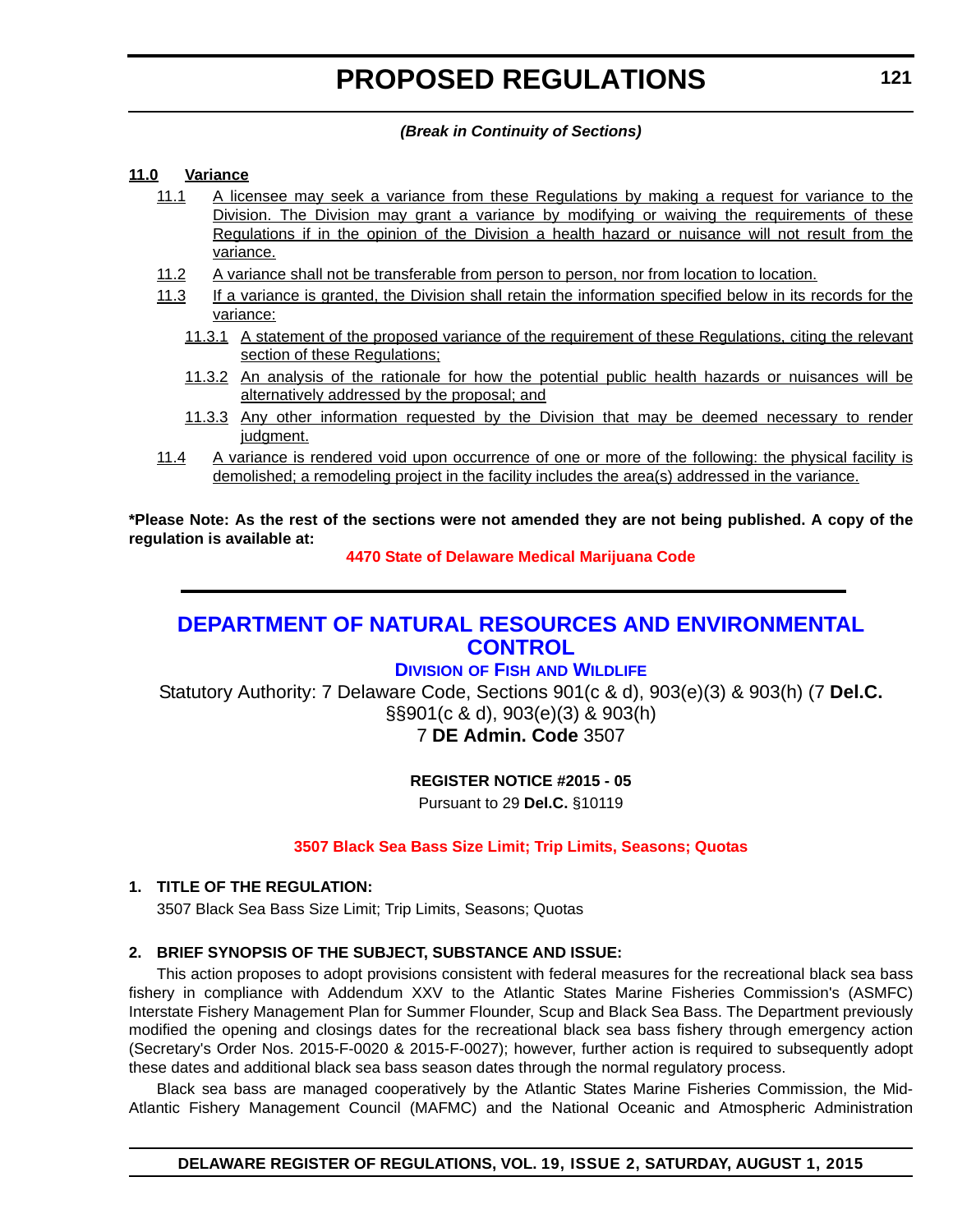### **122**

# **PROPOSED REGULATIONS**

(NOAA) Fisheries through the joint Summer Flounder, Scup and Black Sea Bass Fishery Management Plan. The ASMFC and MAFMC jointly approved a coastwide recreational black sea bass harvest limit (RHL) for 2015 of 2.33 million pounds. Consistent with Addendum XXV, the ASMFC's Summer Flounder, Scup and Black Sea Bass Management Board approved the continuation of ad hoc regional management measures for 2015.

Addendum XXV requires the southern region states (Delaware to North Carolina) to implement recreational fishery management measures for black sea bass consistent with those measures required for federal waters. The MAFMC's recommended federal recreational black sea bass measures for 2015 include a 12.5 inch minimum size limit, a 15 fish possession limit and open seasons from May 15 - September 21 and October 22 - December 31. Effective June 19, 2015, NOAA Fisheries formally approved these measures. These measures, when combined with those being implemented in the northern region (Massachusetts through New Jersey), are expected to constrain recreational landings at or below the 2015 coastwide RHL.

#### **3. POSSIBLE TERMS OF THE AGENCY ACTION:**

None.

#### **4. STATUTORY BASIS OR LEGAL AUTHORITY TO ACT:**

§901(c & d), §903(e)(3), §903(h), Title 7 **Delaware Code**

#### **5. LIST OF OTHER REGULATIONS THAT MAY BE IMPACTED OR AFFECTED BY THE PROPOSAL:** N/A

#### **6. NOTICE OF PUBLIC COMMENT:**

The hearing record on the proposed amendments to 7 **DE Admin. Code** 3507 Black Sea Bass Size Limit; Trip Limits, Seasons; Quotas will be open August 1, 2015. Individuals may submit written comments regarding the proposed changes via e-mail to Lisa.Vest@state.de.us or via the USPS to Lisa Vest, Hearing Officer, DNREC, 89 Kings Highway, Dover, DE 19901 (302) 739-9042. A public hearing on the proposed amendment will be held on August 26, 2015 beginning at 6:00 PM in the Dover Public Library, located at 35 Loockerman Plaza, Dover, DE 19901.

#### **7. PREPARED BY:**

Stewart Michels Stewart.Michels@state.de.us (302) 739-9914

David E. Saveikis, Director

#### **3507 Black Sea Bass Size Limit; Trip Limits, Seasons; Quotas**

(Penalty Section 7 **Del.C.** §936(b)(2))

- 1.0 It shall be unlawful for any commercial person to have in possession any black sea bass (*Centropristis striata*) that measures less than eleven (11) inches, total length excluding any caudal filament.
- 2.0 It shall be unlawful for any recreational person to have in possession any black sea bass that measures less than twelve and one-half (12.5) inches total length excluding any caudal filament.
- 3.0 It shall be unlawful for any commercial fisherman to land, to sell, trade and or barter any black sea bass in Delaware unless authorized by a black sea bass landing permit issued by the Department. The black sea bass landing permit shall be presumed to transfer with the vessel whenever it is bought, sold, or otherwise transferred to an eligible transferee as defined in 7 **Del.C.** §2903, unless there is a written agreement, signed by the transferor/seller and transferee/buyer, or other credible written evidence, verifying that the transferor/seller is retaining the vessel's fishing and permit history for purposes of replacing the vessel.
- 4.0 The black sea bass pot fishery and the black sea bass commercial hook and line fishery shall be considered separate black sea bass fisheries. The total pounds allocated to each fishery by the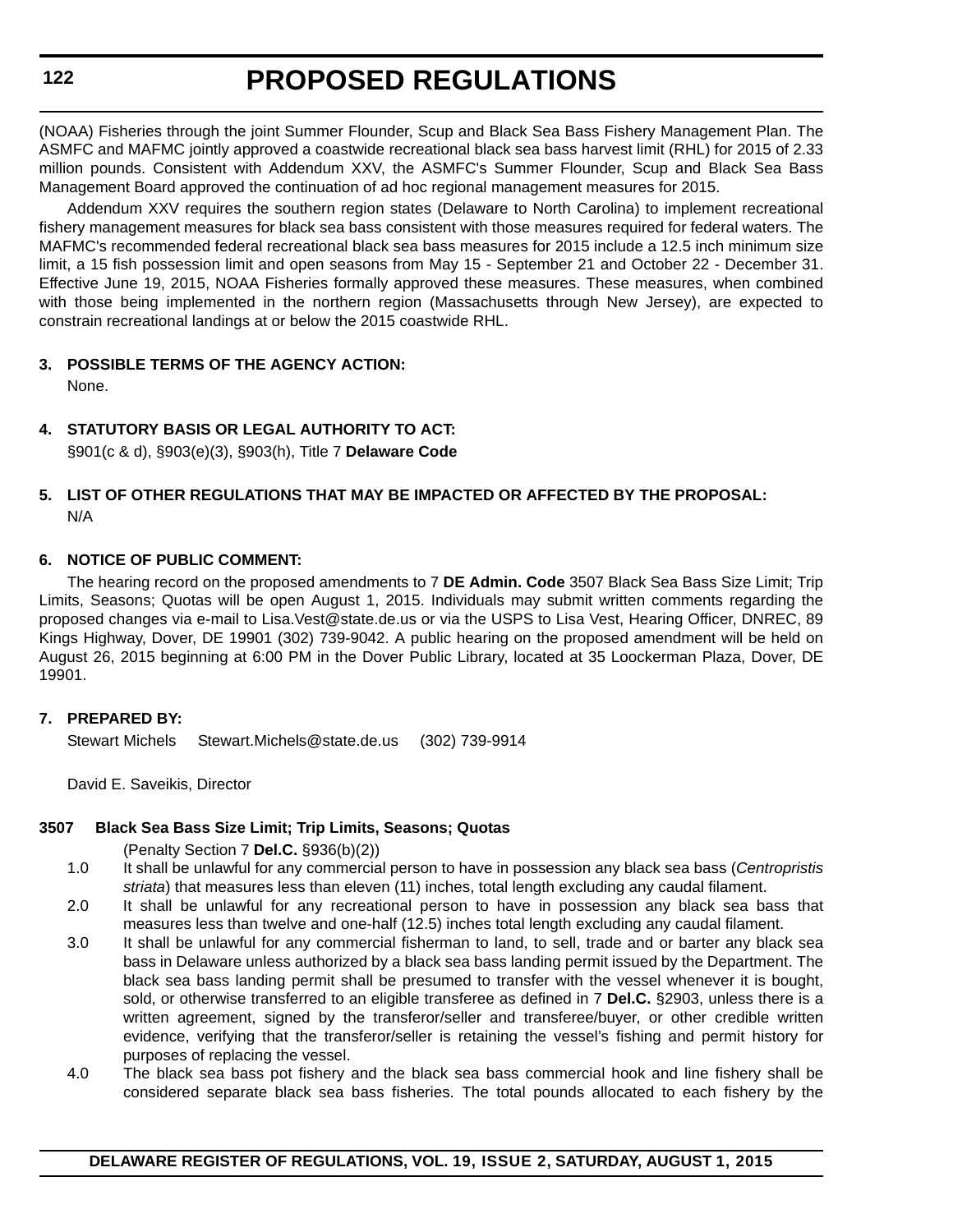Department shall be as follows: 96 percent of the State's commercial quota, as determined by the ASMFC, for the pot fishery; 4 percent for the commercial hook and line fishery.

- 5.0 The Department may only issue a black sea bass landing permit for the pot fishery to a person who is the owner of a vessel permitted by the National Marine Fisheries Service in accordance with 50 CFR §§ 648.4 pertaining to black sea bass and was either issued a black sea bass landing permit by the Department in 2013 or was the transferee of black sea bass landing permit issued by the Department as per 3507 (3.0). The number of black sea bass landings permits issued by the Department for the pot fishery in any year will not exceed six.
- 6.0 The Department may only issue a black sea bass landing permit for the commercial hook and line fishery to a person who has applied for and secured from the Department a commercial food fishing license and a fishing equipment permit for hook and line and was either issued a black sea bass landing permit by the Department in 2013 or was the transferee of black sea bass landing permit issued by the Department as per 3507 (3.0). The number of black sea bass landings permits issued by the Department for the commercial hook and line fishery in any year will not exceed thirteen.
- 7.0 Any overage of the State's commercial quota will be subtracted by the Atlantic States Marine Fisheries Commission from the next year's commercial quota. Any overage of an individual's allocation will be subtracted from that individual's allocation the next year and distributed to those individuals in the appropriate fishery that did not exceed their quota.
- 8.0 Each participant in a black sea bass fishery shall be assigned a equal share of the total pounds of black sea bass allotted by the Department for that particular fishery. A share shall be determined by dividing the number of pre-registered participants in one of the two recognized fisheries into the total pounds of black sea bass allotted to the fishery by the Department. In order to pre-register an individual must indicate their intent in writing to participate in this fishery.
- 9.0 Individual shares of the pot fishery quota may be transferred to another participant in the pot fishery. Any transfer of black sea bass individual pot quota shall be limited by the following conditions:
	- 9.1 A maximum of one transfer per year per person.
	- 9.2 No transfer of shares of the black sea bass pot fishery quota shall be authorized unless such transfer is documented on a form provided by the Department and approved by the Secretary in advance of the actual transfer.
- 10.0 Individual shares of the commercial hook and line fishery quota may be transferred to another participant in the commercial hook and line fishery. Any transfer of black sea bass individual commercial hook and line quota shall be limited by the following conditions:
	- 10.1 A maximum of one transfer per year per person.
	- 10.2 No transfer of shares of the black sea bass commercial hook and line quota shall be authorized unless such transfer is documented on a form provided by the Department and approved by the Secretary in advance of the transfer.
- 11.0 Each commercial food fisherman participating in a black sea bass fishery shall report to the Department, via the interactive voice phone reporting system operated by the Department, each days landings in pounds at least one hour after packing out their harvest.
- 12.0 It shall be unlawful for any recreational fisherman to take and reduce to possession or to land any black sea bass beginning at 12:01 a.m. January 1, and ending midnight May 4814, and beginning at 12:01 a.m. September 4922 and ending mid-night October 4721.
	- 12.1 It shall be unlawful for any recreational fisherman to have in possession more than 15 black sea bass at or between the place where said black sea bass were caught and said recreational fisherman's personal abode or temporary or transient place of lodging during the period May 4915 through September 1821 and during the period October 1822 through December 31.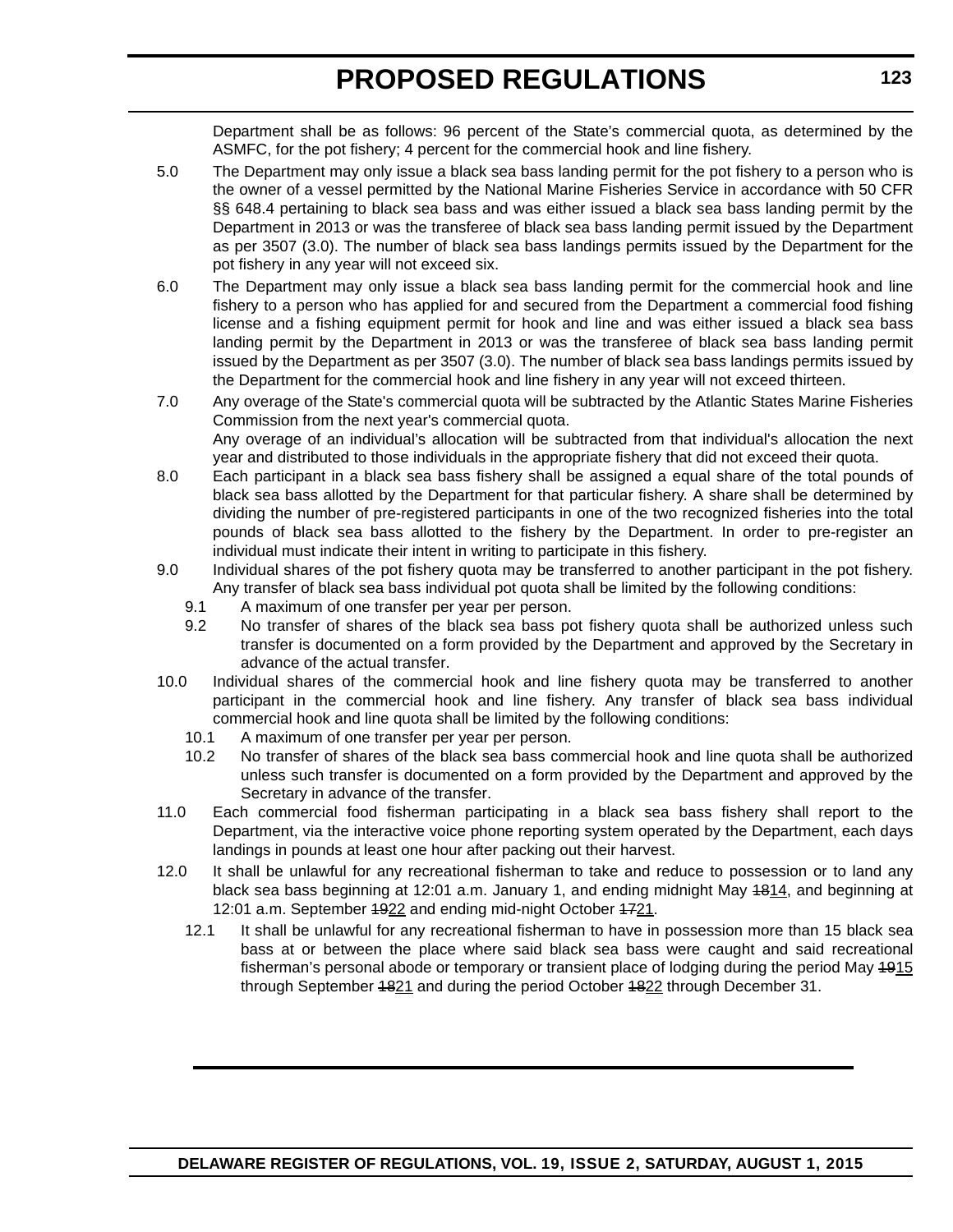### **[DEPARTMENT OF STATE](http://dpr.delaware.gov/) DIVISION OF PROFESSIONAL REGULATION**

**300 BOARD OF ARCHITECTS**

<span id="page-40-0"></span>Statutory Authority: 24 Delaware Code, Section 306(a)(1) (24 **Del.C.** §306(a)(1)) 24 **DE Admin. Code** 300

#### **PUBLIC NOTICE**

#### **[300 Board of Architects](#page-3-0)**

The Delaware Board of Architects, pursuant to 24 **Del.C.** §306(a)(1), proposes to revise regulations 6.2.1 and 6.2.1.1. The proposed change seeks to allow licensees to carry over up to four continuing education credits every calendar year.

The Board will hold a public hearing on the proposed regulation change on September 2, 2015 at 1:30 p.m., Second Floor Conference Room B, Cannon Building, 861 Silver Lake Blvd., Dover, DE 19904. Written comments should be sent to Flora Peer, Administrative Specialist of the Delaware Board of Architects, Cannon Building, 861 Silver Lake Blvd., Dover, DE 19904. Written comments will be accepted until September 17, 2015 pursuant to 29 **Del.C.** §10118(a).

### **300 Board of Architects** *(Break in Continuity of Sections)*

#### **6.0 Registration**

- 6.1 Duration Each certificate of registration issued by the Board shall be valid for two years, or the expiration of the current licensing period.
- 6.2 Continuing Education requirements for renewal.
	- 6.2.1 In addition to all other requirements for registration renewal, an architect must complete a minimum of 12 Continuing Education Hours each calendar year or be exempt from these continuing education requirements as provided below. Failure to comply with these requirements may result in non-renewal of the architect's registration. For an architect's initial registration period, the continuing education requirements shall be pro-rated at one Continuing Education Hour per month of registration, beginning with the first full month following the month of issuance, through the end of the renewal cycle. In future renewals, Continuing Education Hours may be reused if there is overlap to meet the calendar year requirements. Up to four CE hours can be carried over into a subsequent calendar year.
		- 6.2.1.1 Continuing Education Hours. 12 Continuing Education Hours must be completed in Health, Safety, and Welfare Subjects acquired in Structured Educational Activities. Continuing Education Hours may be acquired at any location. Excess Continuing Education Hours may not be credited to a future calendar year. If an architect completes more than 12 continuing education hours in a calendar year, up to four excess hours may be carried forward and applied to the education requirement for the succeeding calendar year.

*(Break in Continuity Within Section)*

**\*Please Note: As the rest of the sections were not amended they are not being published. A copy of the regulation is available at:**

#### **[300 Board of Architects](http://regulations.delaware.gov/register/august2015/proposed/19 DE Reg 124 08-01-15.htm)**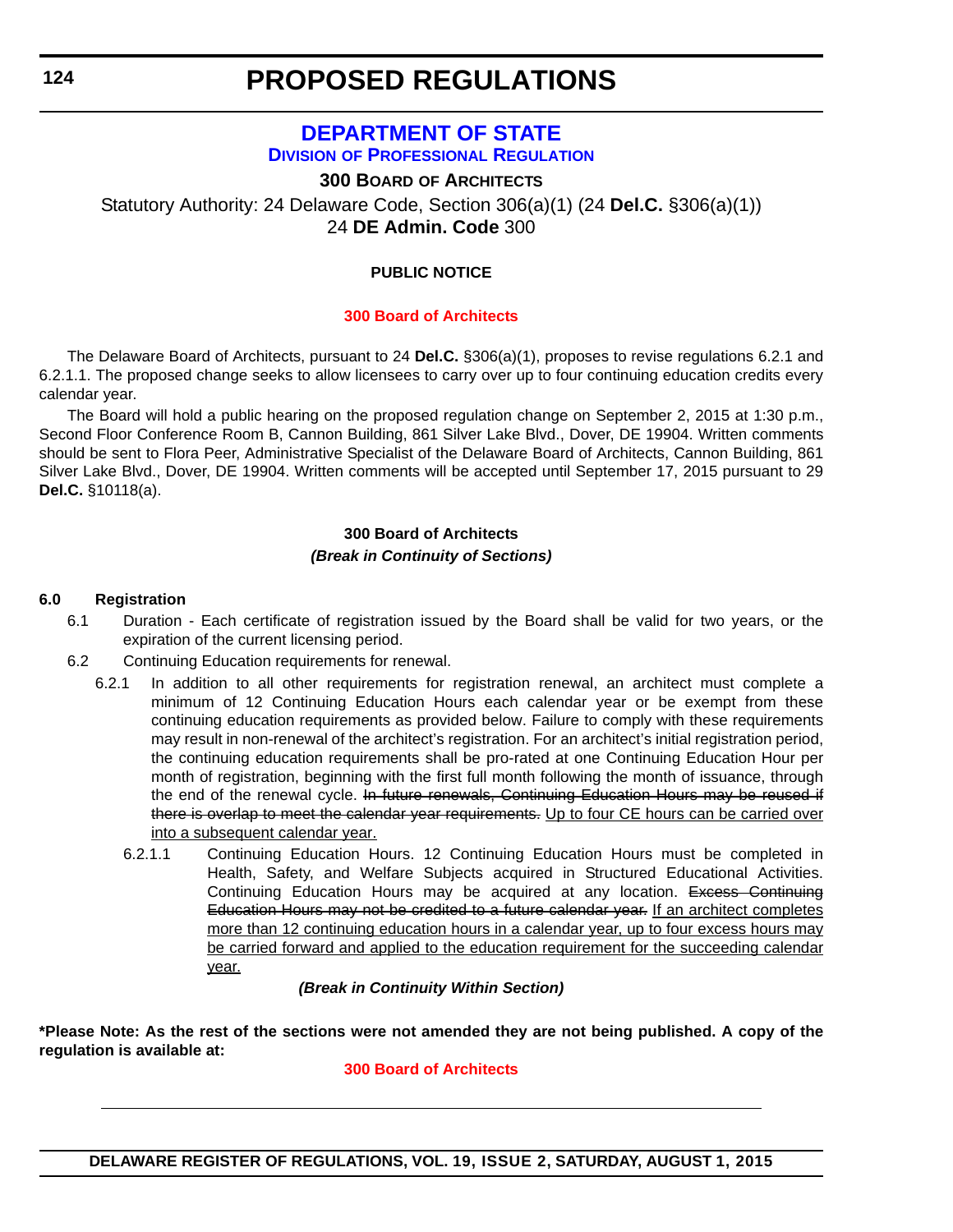#### **DIVISION [OF PROFESSIONAL REGULATION](http://dpr.delaware.gov/)**

<span id="page-41-0"></span>**1900 BOARD OF NURSING** Statutory Authority: 24 Delaware Code, Section 1904(c) (24 **Del.C.** §1904(c)) 24 **DE Admin. Code** 1900

#### **PUBLIC NOTICE**

#### **[1900 Board of Nursing](#page-3-0)**

The Delaware Board of Nursing, pursuant to 24 **Del.C.** §1904(c), proposes to revise regulations 2.1, 2.4.1.7, 3.0, 4.0, 5.0, and 9.4.5.1. The proposed change at 2.1 adds definition to the nursing regulations regarding nursing competency and standards. The proposed change at 2.4.1.7 revises the Board's regulations approved nursing education programs and such programs acceptable curricula. The proposed changes at 3.0 and 4.0 offer updates to the Board's refresher course or supervised practice requirement for nurses who seek to apply for endorsement or reinstatement of licensure and have not been actively employed over the past five years. The proposed changes at 5.0, et. seq. seek to bring the nursing regulations into line with a recent statutory change addressing the limited lay administration of medications, and the proposed change at 9.4.5.1 eliminates a Board requirement that continuing education programs keep a record of participants' social security numbers.

The Board will hold a public hearing on the proposed regulation change on September 9, 2015 at 9:30 a.m., Second Floor Conference Room A, Cannon Building, 861 Silver Lake Blvd., Dover, DE 19904. Written comments should be sent to Dr. Pamela Zickafoose, Executive Director of the Delaware Board of Nursing, Cannon Building, 861 Silver Lake Blvd., Dover, DE 19904. Written comments will be accepted until September 24, 2015 pursuant to 29 **Del.C.** §10118(a).

**\*Please Note: Due to the size of the proposed regulation, it is not being published here. A copy of the regulation is available at:**

#### **[1900 Board of Nursing](http://regulations.delaware.gov/register/august2015/proposed/19 DE Reg 125 08-01-15.htm)**

### **DIVISION [OF PROFESSIONAL REGULATION](http://dpr.delaware.gov/)** Statutory Authority: 24 Delaware Code, Section 2506(a)(1) (24 **Del.C.** §2506(a)(1)) 24 **DE Admin. Code** 2500

#### **PUBLIC NOTICE**

#### **[2500 Board of Pharmacy](#page-3-0)**

Pursuant to 24 **Del.C.** §2506(a)(1), the Delaware Board of Pharmacy has proposed revisions to its rules and regulations.

A public hearing will be held on September 16, 2015 at 9:30 a.m. in the second floor conference room A of the Cannon Building, 861 Silver Lake Boulevard, Dover, Delaware, where members of the public can offer comments on the amendments to the rules and regulations. Anyone wishing to receive a copy of the proposed rules and regulations may obtain a copy from the Delaware Board of Pharmacy, 861 Silver Lake Boulevard, Dover, Delaware 19904. Persons wishing to submit written comments may forward these to the Board liaison, Christine Mast, at the above address.

The proposed revisions address the subject of the pharmacy permit holder's responsibility for ensuring the availability of adequate staffing in the pharmacy department. An understaffed pharmacy department can compromise the delivery of services and thereby put the public at risk. Specifically, Regulation 3.8 is amended to provide that the "pharmacy permit holder shall ensure that, at all times that the pharmacy department is open for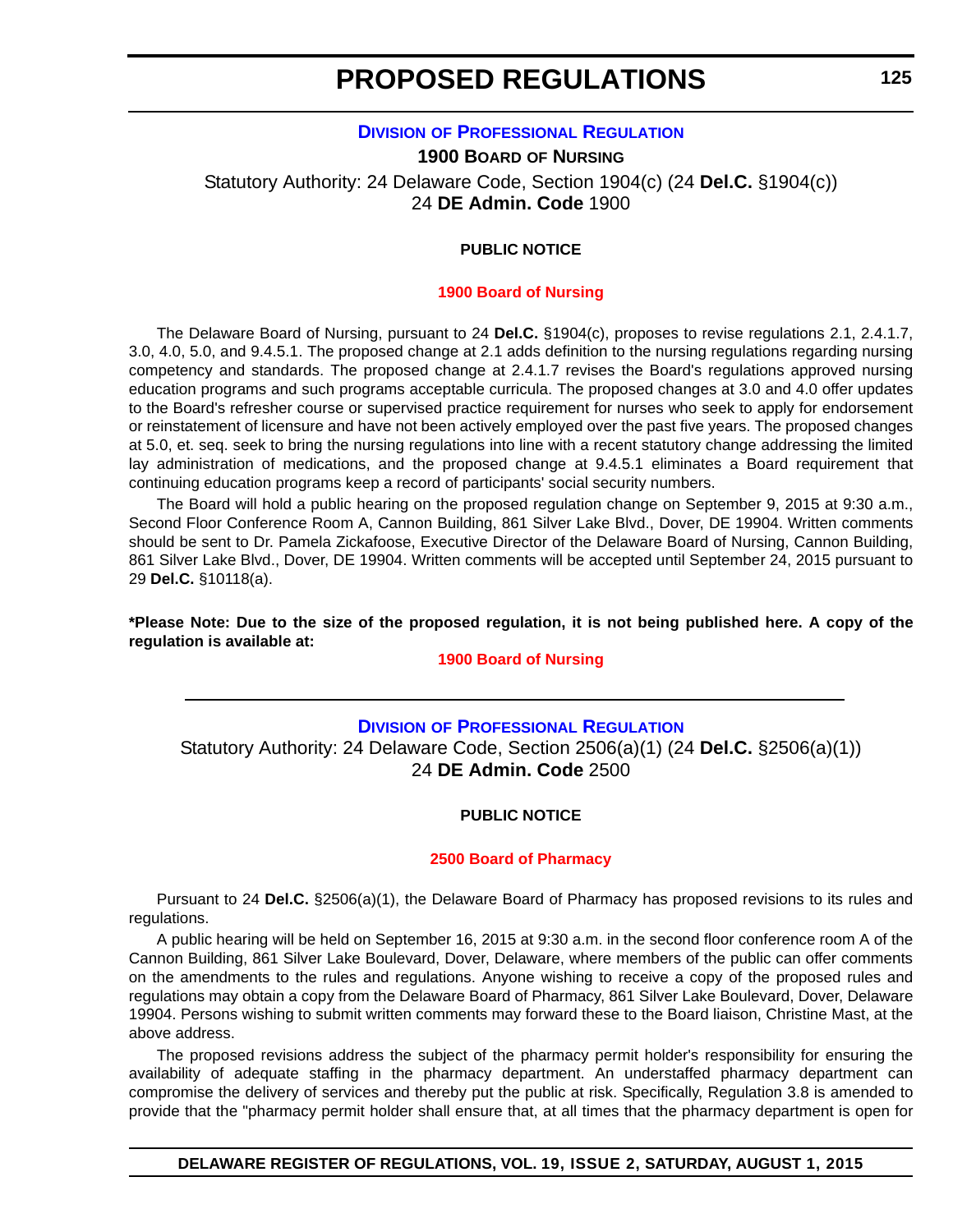<span id="page-42-0"></span>business, there shall be at least one fully trained technician immediately available in the facility to assist in the pharmacy at the pharmacist's request."

In accordance with 29 **Del.C.** §10118(a), the final date to receive written comments will be October 1, 2015 which is 15 days following the public hearing. The Board will deliberate on all of the public comment at its next regularly scheduled meeting, at which time it will determine whether to adopt the rules and regulations as proposed or make additional changes due to the public comment.

### **2500 Board of Pharmacy** *(Break in Continuity of Sections)*

#### **3.0 Pharmacy Requirements**

#### *(Break in Continuity Within Section)*

3.8 Technician Support. The pharmacy permit holder shall ensure that, Aat all times that the pharmacy department is open for business, there shall be at least one fully trained technician immediately available in the facility to assist in the pharmacy at the pharmacist's request. A schedule of technician support shall be readily available to the pharmacists at all times.

#### **\*Please Note: As the rest of the sections were not amended they are not being published. A copy of the regulation is available at:**

**[2500 Board of Pharmacy](http://regulations.delaware.gov/register/august2015/proposed/19 DE Reg 125a 08-01-15.htm)**

### **[PUBLIC SERVICE COMMISSION](http://depsc.delaware.gov/)**

Statutory Authority: 26 Delaware Code, Section 209(a) (26 **Del.C.** §209(a)) 26 **DE Admin. Code** 3007

#### **PUBLIC NOTICE**

#### **[3007 Electric Service Reliability and Quality Standards](#page-3-0)**

| | | | | | | |

IN THE MATTER OF THE CONSIDERATION OF RULES, STANDARDS AND INDICES TO ENSURE RELIABLE ELECTRIC SERVICE BY ELECTRIC DISTRIBUTION COMPANIES (OPENED SEPTEMBER 26, 2000; REOPENED OCTOBER 11, 2005; REOPENED NOVEMBER 19, 2009; REOPENED DECEMBER 18, 2012))

PSC REGULATION DOCKET NO. 50

#### **ORDER NO. 8750**

**AND NOW**, this 16th day of June, 2015, the Delaware Public Service Commission ("Commission") determines and orders the following:

**WHEREAS**, by Order No. 8785 (February 7, 2013), the Commission approved proposed revisions to the "Electric Service Reliability and Quality Standards" as set forth in 26 **DE Admin. Code** §3007 (the "Rules") for electric distribution companies subject to the Commission's jurisdiction; and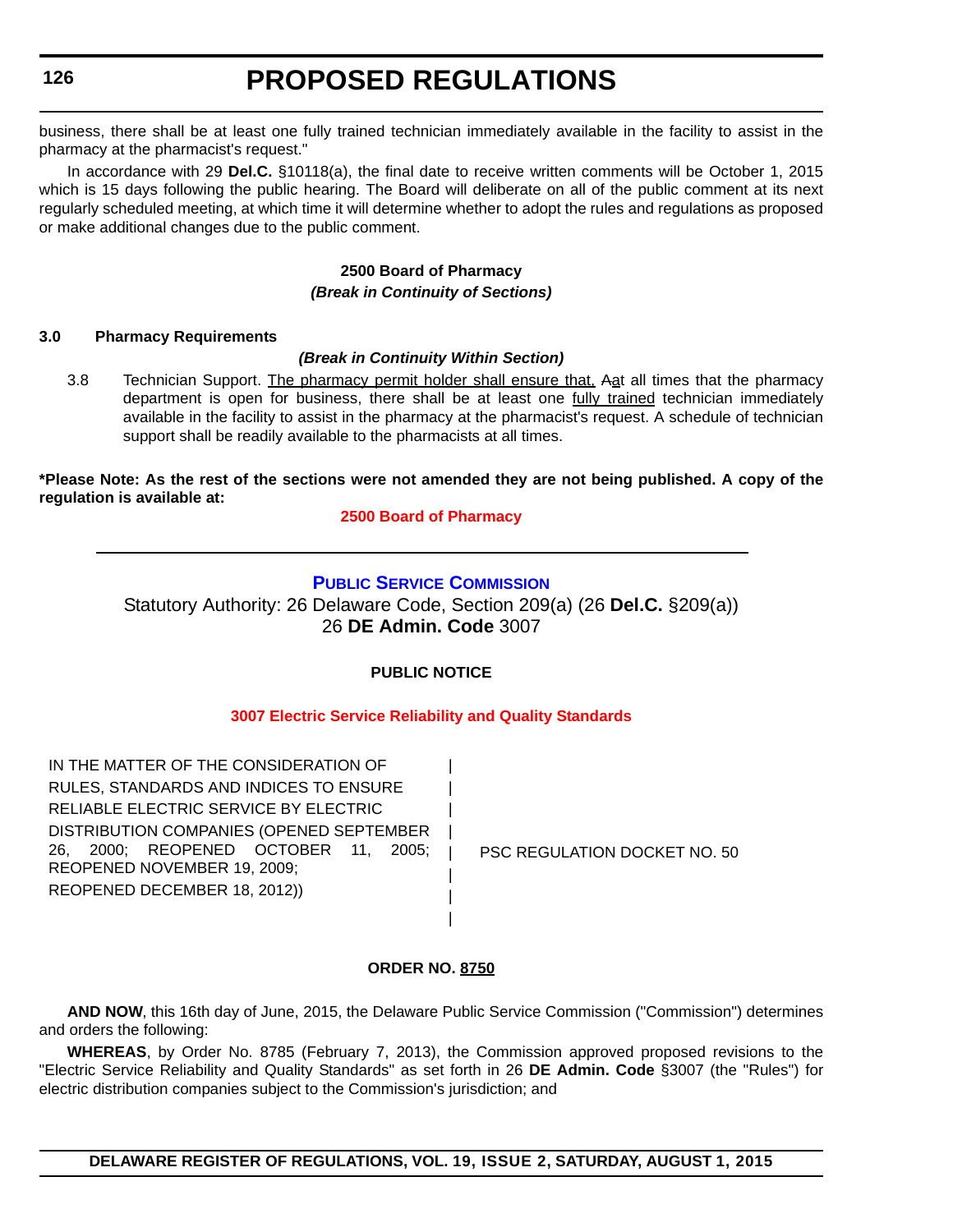**WHEREAS**, in that Order, Section 3007-1.9 of the Rules was deleted in order to extend the Rules beyond 2012; and

**WHEREAS**, Executive Order Number Thirty-Six provides that state agencies should review its regulations at least every three years to tackle outdated, ineffective and redundant regulations; and

**WHEREAS**, in PSC Docket No. 14-193, the Commission recently approved an Amended Settlement Agreement that requires certain changes to the current reliability standards and processes as set forth in the Rules; and

**WHEREAS**, the Commission now proposes to reopen the docket to review the Rules and to receive input from the public on proposed changes;

#### **NOW, THEREFORE, IT IS HEREBY ORDERED BY THE AFFIRMATIVE VOTE OF NOT FEWER THAN THREE COMMISSIONERS:**

1. For the reasons set forth in the body of this Order, and pursuant to 26 **Del.C.** §§201, 1002, 1008, and 1010 and 29 **Del.C.** §10115, the Commission proposes to review the Rules as set forth in 26 **DE Admin. Code** §3007. A copy of the proposed revised rules is attached as Exhibit "A". A copy of the currently-existing rules is attached as Exhibit "B" to this Order.

2. Pursuant to 29 **Del.C.** §§1133 and 10115(a), the Secretary of the Commission ("Secretary") shall transmit to the Registrar of Regulations for publication in the *Delaware Register of Regulations* a copy of this Order, and a copy of the revised Rules now being proposed for adoption (Exhibit "A"), and a copy of the current Rules (Exhibit "B").

3. In addition, the Secretary shall transmit to the Registrar of Regulations for publication in the *Delaware Register of Regulations* the "Notice of Proposed Rule-Making" attached to this Order as Exhibit "C". The Secretary shall also cause the "Notice of Proposed Rule-Making" to be published in **The News Journal** and the Delaware State News newspapers on June 22, 2015. The Secretary shall include proof of such publication in the docket file before any public hearing in this matter. Further, the Secretary shall serve (by regular mail or, as permitted under 26 **DE Admin. Code** §1001, by other methods such as electronic e-mail) a copy of such Notice on: (a) the Public Advocate; (b) the Delaware Energy Office; (c) Delmarva Power & Light Company; (d) all certificated electric suppliers; and (e) each person or entity that has made a timely request for advance notice of regulation-making proceedings.

4. Pursuant to 29 **Del.C.** §§10115(a)(2) and 10116, the Commission encourages the public to submit written comments on or before September 2, 2015, but the last date to submit written comments will be limited as set forth in 29 **Del.C.** §10118(a).

5. The Commission Staff ("Staff") shall conduct a public workshop on this matter on September 16, 2015, beginning at 10:00 a.m. at the Commission's office located at 861 Silver Lake Boulevard, Cannon Building, Suite 100, Dover, Delaware. Additional public workshops may also be held at the discretion of Staff at a later date upon proper notice to the public.

6. Depending on what, if any, written comments the Commission receives, we may determine at a later time if it is necessary to appoint a Hearing Examiner for this docket.

7. Delmarva Power & Light Company is hereby placed on notice that the costs of the proceedings will be charged to it under the provisions of 26 **Del.C.** §114(b)(1).

8. The Commission reserves the jurisdiction and authority to enter such further Orders in this matter as may be deemed necessary or proper.

#### **BY ORDER OF THE COMMISSION:**

Dallas Winslow, Chair Joann T. Conaway, Commissioner Mike C. Karia, Commissioner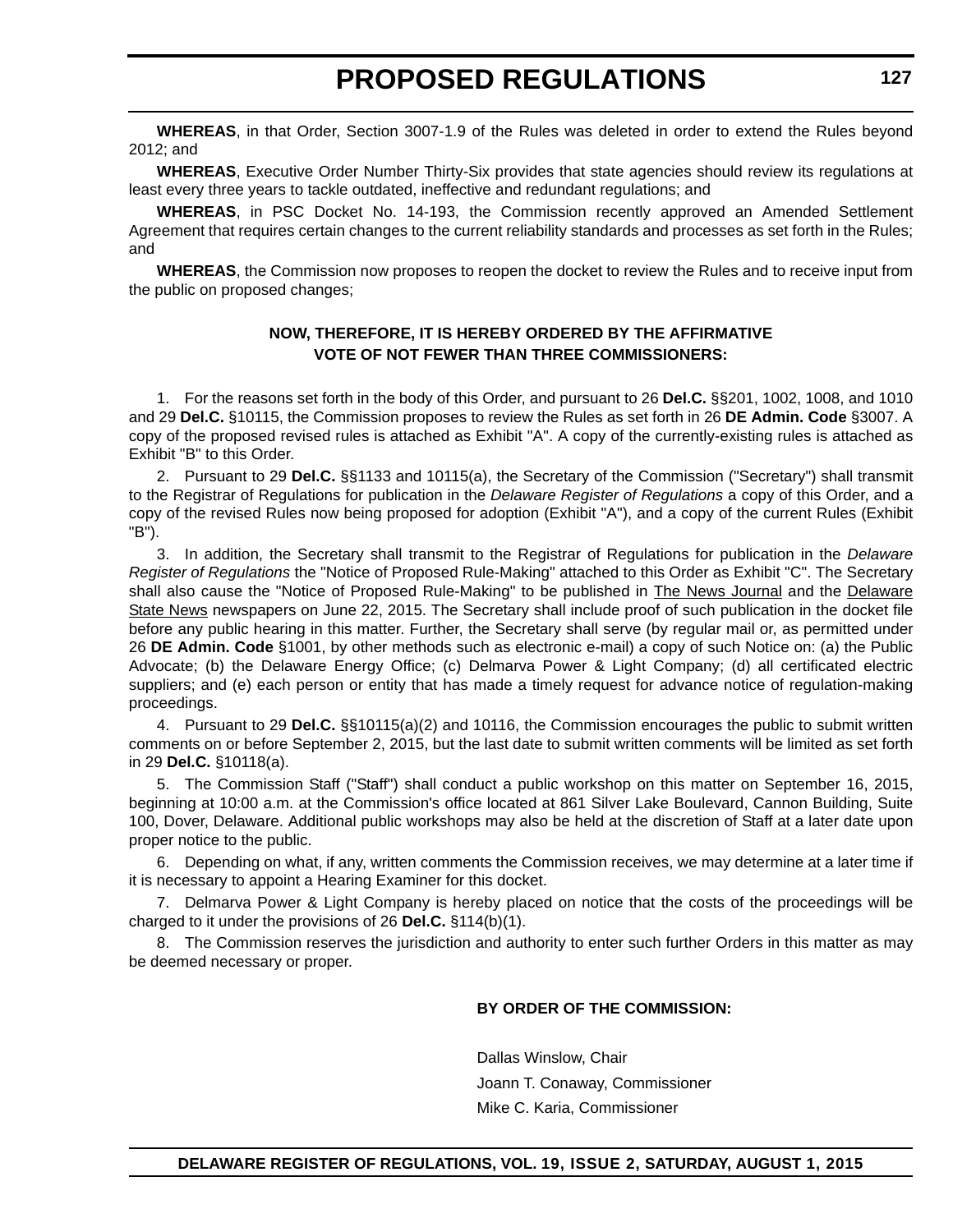Harold B. Gray, Commissioner

ATTEST: K. F. Drexler, Commissioner

Donna Nickerson, Secretary

#### **NOTICE OF PROPOSED RULE-MAKING AMENDING RULES ON "ELECTRIC SERVICE RELIABILITY AND QUALITY STANDARDS"**

#### **TO:ALL ELECTRIC SUPPLIERS, ELECTRIC UTILITIES, ELECTRIC GENERATORS USING RENEWABLE RESOURCES, AND OTHER INTERESTED PERSONS**

By Order No. 8750 dated June 16, 2015, the Delaware Public Service Commission (the "PSC") is reopening the docket to review its rules on "Electric Service Reliability and Quality Standards" (the "Rules") for electric distribution companies subject to its jurisdiction.

You may review PSC Order No. 8750 and the proposed revised Rules in the August 2015 issue of the *Delaware Register of Regulations* or on the PSC's Internet website located at http://depsc.delaware.gov/ electric.shtml.

Interested parties may file written comments concerning the proposed revised Rules. Such written comments may be submitted to the Commission office on or before September 2, 2015, at the following address:

Delaware Public Service Commission

861 Silver Lake Boulevard

Cannon Building, Suite 100

Dover, Delaware, 19904

Attn: PSC Regulation Docket No. 50

The Commission Staff will conduct a public workshop on the proposed revised Rules on Wednesday, September 16, 2015, beginning at 10:00 a.m. at the Commission's office at 861 Silver Lake Boulevard, Cannon Building, Suite 100, Dover, Delaware 19904.

If you wish to obtain copies of the Order and proposed revised Rules, please submit a Freedom of Information Act Request Form. This form may be found at http://smu.portal.delaware.gov/cgi-bin/mail.php?foiarequest&subj=DOS. There is also a link to the Freedom of Information Act Request Form on the Commission's website at http://sos.delaware.gov/foia\_requests.shtml. The Commission will respond to your request in accordance with the Delaware Freedom of Information Act, 29 **Del.C.** Ch. 100.

If you have a disability and wish to participate or to review the materials in this matter, please contact the Commission to discuss any auxiliary aids or services you might need to help you. You may contact the Commission in person, by writing, by telephone (including text telephone), by Internet e-mail, or other means. If you have questions about this matter, you may call the Commission at 1-800-282-8574 (toll-free in Delaware) or (302) 736- 7500 (voice and text telephone).

#### **3007 Electric Service Reliability and Quality Standards**

EFFECTIVE DATE: September 10, 2006 January 11, 2016

#### **1.0 Purpose and Scope**

- 1.1 Reliable electric service is of great importance to the Delaware Public Service Commission ("Commission"), because it is an essential service to the citizens of Delaware. This regulation, in support of 26 **Del.C.**, §1002, sets forth reliability standards and reporting requirements needed to assure the continued reliability and quality of electric service being delivered to Delaware customers and is applicable to all Delaware Electric Distribution Companies ("EDCs") and Delaware Generation Companies.
- 1.2 Nothing in this regulation relieves any utility or generation company from compliance with any requirement set forth under any other regulation, statute or order. This regulation is in addition to those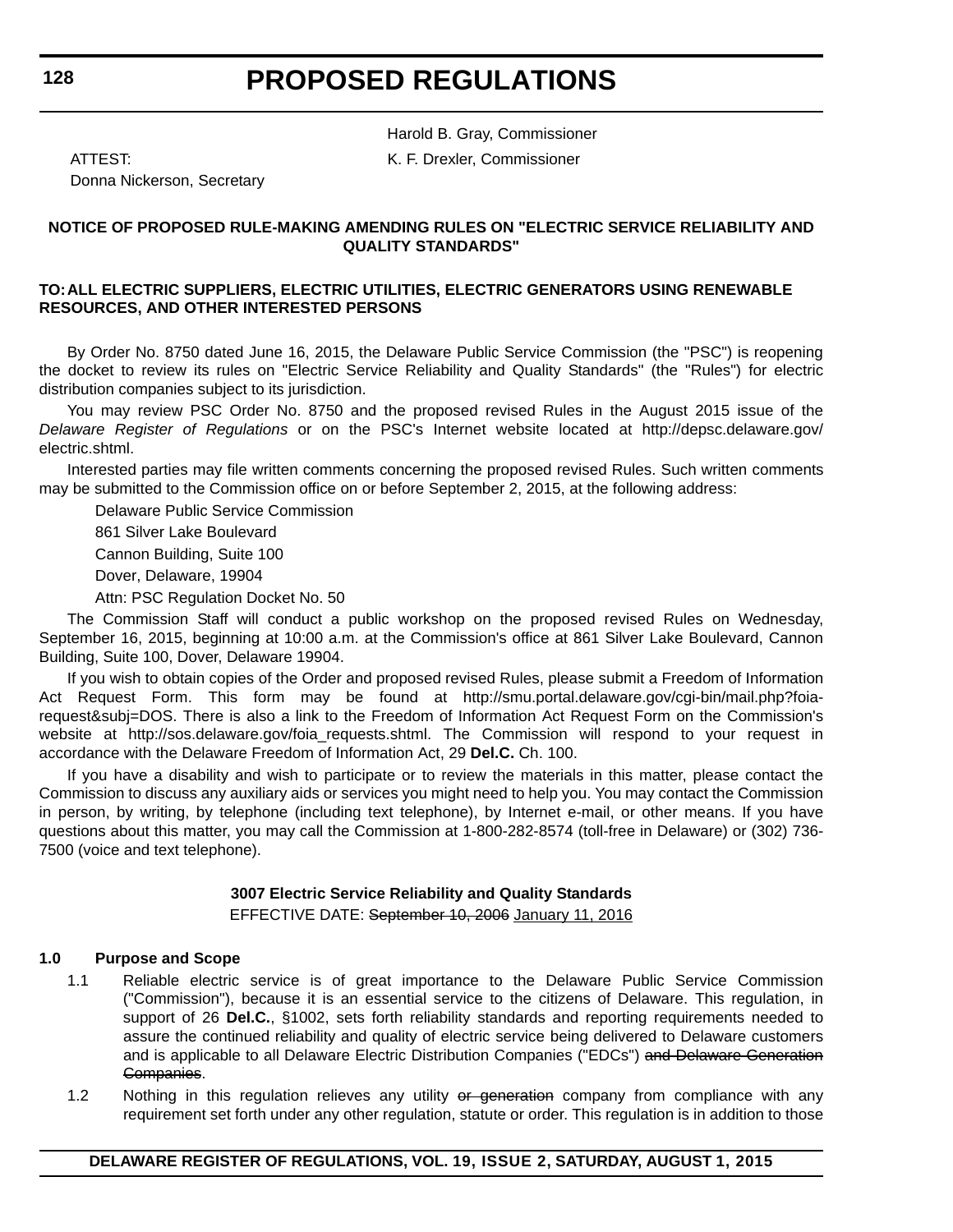required under PSC Docket No. 58, Order No. 103, Regulations Governing Service Supplied by Electrical Utilities.

- 1.3 Compliance with this regulation is a minimum standard. Compliance does not create a presumption of safe, adequate and proper service. Each EDC needs to exercise their professional judgment based on their systems and service territories. Nothing in this regulation relieves any utility from the requirement to furnish safe, adequate and proper service and to keep and maintain its property and equipment in such condition as to enable it to do so. (26 **Del.C.**, §209)
- 1.4 Each EDC shall maintain the reliability of its distribution services and shall implement procedures to require all electric suppliers to deliver energy to the EDC at locations and in amounts which are adequate to meet each electric supplier's obligations to its customers. (26 **Del.C.**, §1008)
- 1.5 Each generation company operating in the state is required to provide the Commission with an annual assessment of their electric supply reliability as specified in Section 10.
- 1.65 This regulation requires the maintenance and retention of reliability data and the reporting of reliability objectives, planned actions and projects, programs, load studies and actual resulting performance on an annual basis, including major events as specified in section 11.
- 1.76 EDCs are responsible for maintaining the reliability of electric service to all their customers in the state of Delaware. Pursuant to this requirement, EDCs may be subject to penalties as described in Section 13 or 26 **Del.C.**, §1019.
- 1.87 EDCs are required to explore the use of proven state of the art technology, to provide cost effective electric service reliability improvements.

#### **2.0 Definitions**

The following words and terms, as used in these regulations, shall have the following meanings, unless the context clearly indicates otherwise:

**"Acceptable reliability level"** is defined as the maximum acceptable limit of the System Average Interruption Frequency Index ("SAIFI"), the Customer Average Interruption Duration Index ("CAIDI") and the Forced Outage Rate as specified in Section D.

#### *(Break in Continuity Within Section)*

#### **CEMI8** = Total number of customers that experienced more than eight (8) sustained interruptions

Total number of customers served

Total Number of Customers that experienced more than eight Sustained Interruptions

Total Number of Customers Served **CEMI8** =

#### *(Break in Continuity Within Section)*

**"Generation company"** means a private or publicly owned company that owns or leases, with right of ownership, plant, equipment and facilities in the state of Delaware, rated in excess of 25 MVA and capable of supplying electric energy to the transmission and/or distribution system.

**"Generation Working Group"** means a forum within which Generation companies can voluntarily provide to the Commission information related to the operation of their Generating Plants that would otherwise be required pursuant to these Regulations

#### *(Break in Continuity Within Section)*

**"Pre-restructuring"** refers to the five-year time frame prior to Delaware's adoption of 26 **Del.C.**, Chapter 10, Electric Utility Restructuring Statute.

*(Break in Continuity Within Section)*

#### **3.0 Electric Service Reliability and Quality**

#### *(Break in Continuity Within Section)*

3.6 Each generation company in accordance with Section 10. shall submit to the Commission on or before April 30 of each year, a Performance Report that evaluates their reliability of energy supply.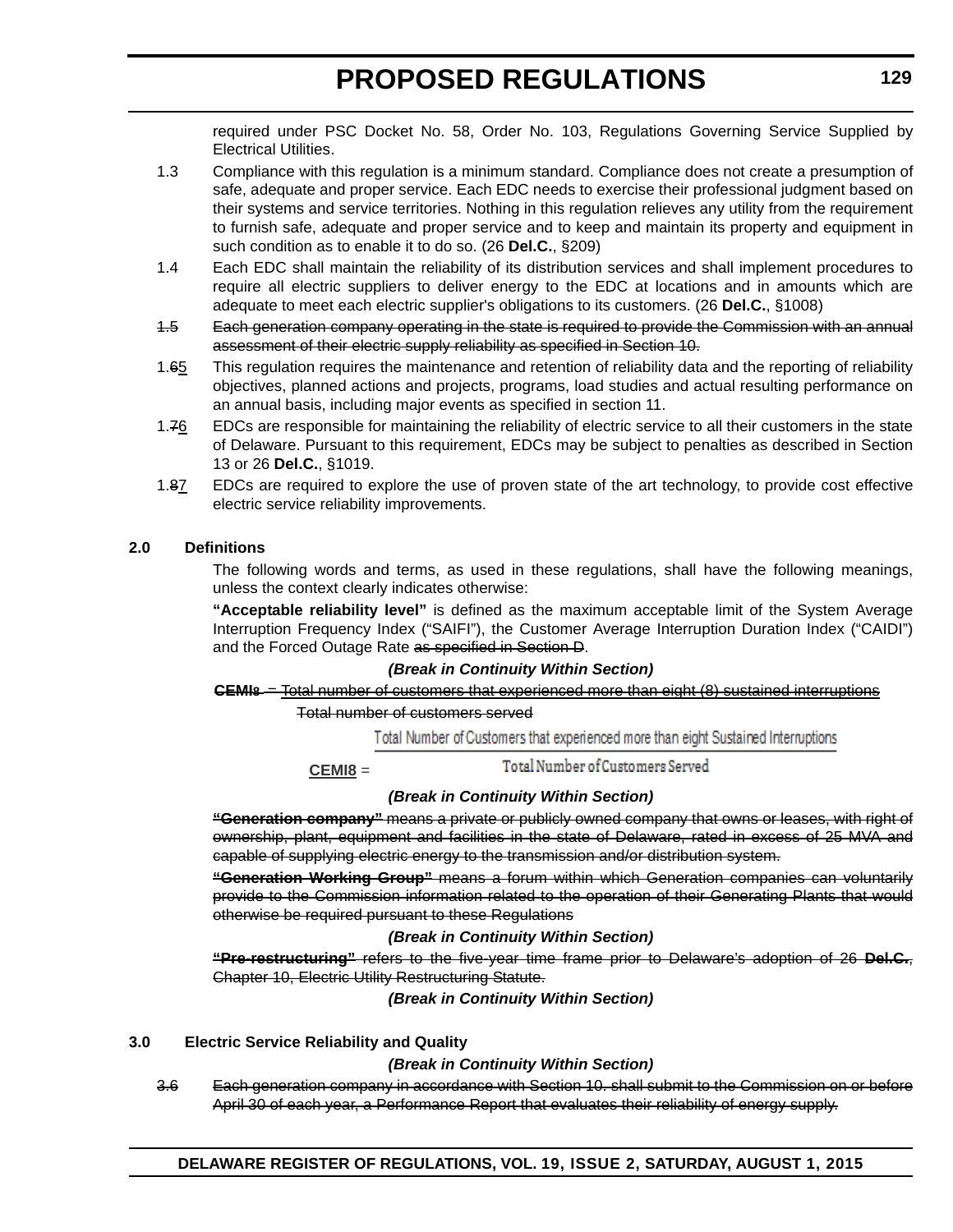- 3.76 Each EDC shall ensure that distribution system generation interconnection requirements are consistent with the I.E.E.E. 1547 series, "Standard for Interconnecting Distributed Resources with Electric Power Systems, as currently approved and as may be revised.
- 3.87 Each EDC shall file and maintain with the Commission a copy of the technical requirements for distribution system generation interconnection.

#### **4.0 Reliability and Quality Performance Benchmarks**

- 4.1 The measurement of reliability and quality performance shall be based on annual SAIDI and Constrained Hours of Operation measures for each EDC calculated annually for each EDC based on SAIDI for the most recent three (3) year period and the Constrained Hours of Operation for the most recent one (1) year period. The SAIDI calculation shall include all Delaware customer outages, excluding major events, and shall be reported along with its SAIFI and CAIDI components, subdivided by its distribution, substation and transmission components. The Constrained Hours of Operations shall be based on peninsula (DPL Zone) transmission system contingency limitations that require the dispatch of off-cost generation, excluding generation or transmission forced outages, generation or transmission related construction or any unrelated third party actions.
- 4.2 Each EDC shall maintain their electric service reliability and quality performance measures within the benchmark standard of this Section 4, Paragraph 4.3. SAIDI and Constrained Hours of Operation performance shall be measured each calendar year. Annual A three (3) year average SAIDI and an annual Hours of Constrained Operation performance equal to or better than the acceptable reliability level meets the standard of this regulation. When performance does not meet the acceptable reliability level, further review and analysis are required. The EDC may be subject to penalties as defined in Section 13 and subsequent corrective actions may be required.
- 4.3 For the EDGs each EDC, the electric service reliability and quality performance benchmarks are established as follows:
	- 4.3.1 The system SAIDI benchmark standard, which is based on pre-restructuring levels of performance and adjusted to reflect a 1.75 standard deviation of data variability and the transition to an OMS system shall be as follows: for the three (3) year period shall be 180 minutes per customer.
		- 4.3.1.1 Delaware Electric Cooperative SAIDI shall be 635 minutes per customer; and
		- 4.3.1.2 Delmarva Power SAIDI shall be 295 minutes per customer.
	- 4.3.2 Based on the PEPCO/Conectiv merger settlement, the The Constrained Hours of Operation benchmark standard <u>for the one (1) year period</u> shall be 600 hours for each EDC.
- 4.4 Each EDC shall track and report its annual performance and three-year average performance against benchmark standards in accordance with Section 10.
- 4.5 Each EDC shall track and report its annual CAIDI, SAIFI, CEMI8 and CELID8 performance in accordance with Section 10.

#### *(Break in Continuity of Sections)*

#### **6.0 Power Quality Program**

- 6.1 Each EDC shall maintain a power quality program with clearly stated objectives and procedures designed to respond promptly to customer reports of power quality concerns.
- 6.2 Each EDC shall consider power quality concerns in the design, construction and maintenance of its transmission and distribution power delivery system components to mitigate, using reasonable measures, power quality disturbances that adversely affect customers' equipment.
- 6.3 Each EDC shall maintain records of customer power quality concerns and EDC response. These records shall be made available to the Commission Staff upon request with 30 days days' notice.

#### **7.0 Inspection and Maintenance Program**

#### *(Break in Continuity Within Section)*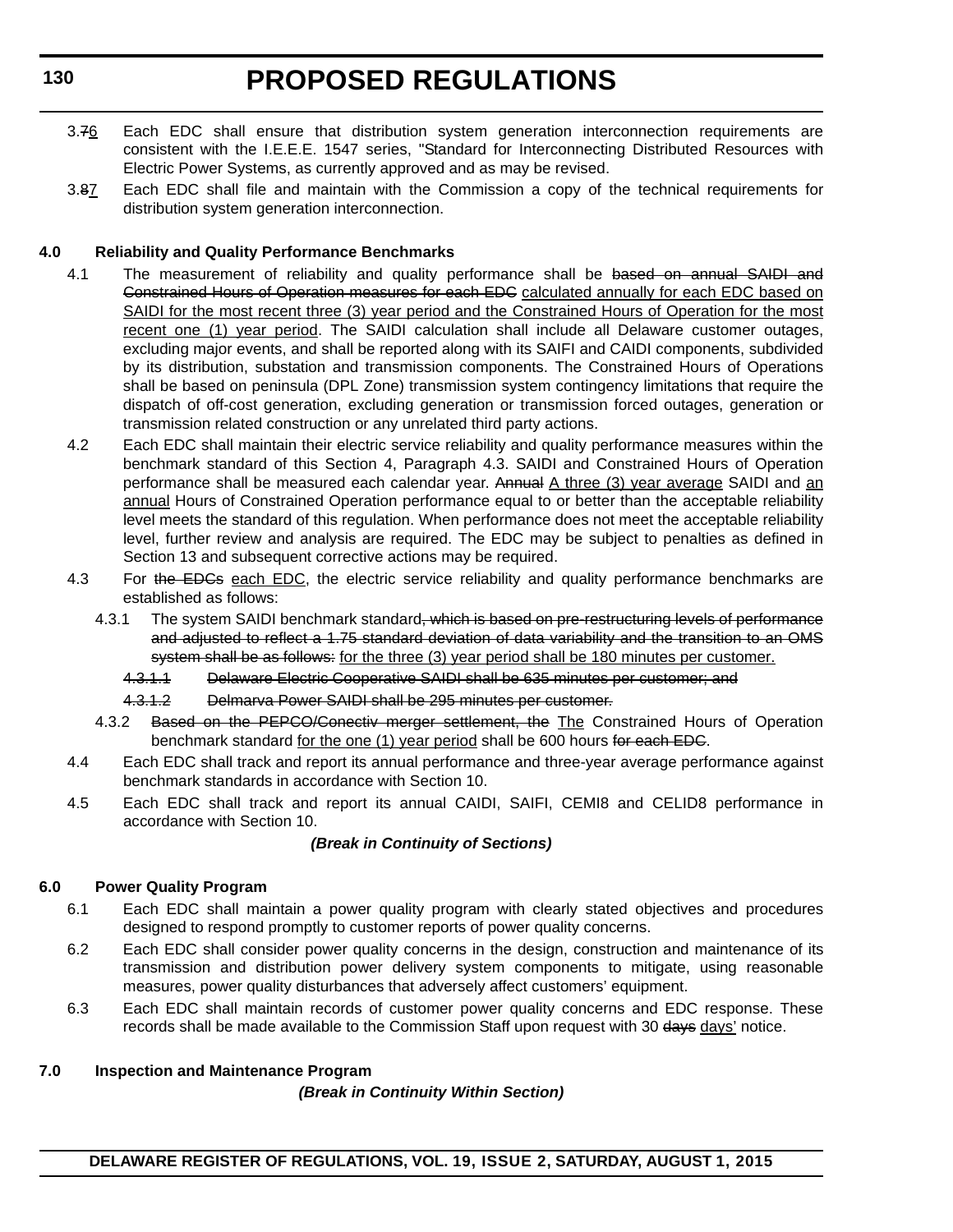7.4 Each EDC shall maintain records of inspection and maintenance activities. Compliance with this requirement may be established by a showing of substantial compliance without regard for a single particular facility maintenance record. These records shall be made available to Commission Staff upon request with 30 days days' notice.

#### *(Break in Continuity of Sections)*

#### **9.0 Planning and Studies Report**

- 9.1 Prior to May 31 of each year, each EDC shall convene a stakeholder meeting offering opportunity for interested parties to discuss electric service reliability or quality concerns within Delaware. Such meeting shall be limited to discussion of publicly available information and at a minimum be open to generation companies, electric suppliers, municipals or other EDCs, PJM, state agencies and wholesale/retail consumers. Each EDC shall consider the resulting issues and include mitigation efforts in annual plans as appropriate.
- 9.21 By March 31 of each year, each EDC shall submit a reliability planning and studies report to the Commission for review. The report will identify current reliability objectives, load study results and planned actions, projects or programs designed to maintain the electric service reliability and quality of the delivery facilities.
- 9.32 The report shall include the following information:
	- 9.32.1 Objective targets or goals in support of reliable electric service and descriptions of planned actions to achieve the objectives;
	- 9.32.2 Delivery load study results as described in Section 8, to include at a minimum the information for both year b and year c as specified in Section 8, Paragraph 8.3;
	- 9.32.3 Description and estimated cost of capital projects planned to mitigate loading or contingent conditions identified in load studies or required to manage hours of congestion;
	- 9.32.4 The EDC's power quality program and any amendments as required in Section 6;
	- 9.32.5 The EDC's inspection and maintenance program, any amendments as required in Section 7, and any specific actions aimed at reducing outage causes;
	- 9.32.6 Copies of all recent delivery facility planning studies and network capability studies (including CETO and CETL results) performed for any delivery facilities owned by the utility; and
	- 9.32.7 Summaries of any changes to reliability related requirements, standards and procedures at PJM, MAAC, First Reliability Corporation, NERC or the EDC.
	- 9.32.8 Summary of any issues that resulted from the EDC stakeholder meeting reliability complaints and any projects or planning changes that may have been incorporated as a result of such meeting complaints.

#### **10.0 Annual Performance Report**

- 10.6 In the event that an EDC's reliability performance measure does not meet an acceptable reliability level for the calendar year or a three (3) year period, the Performance Report shall include the following:
	- 10.6.1 For not meeting SAIDI, an analysis of the customer service interruption causes for all delivery facilities by dispatch, response and repair times that significantly contributed to not meeting the benchmark;
	- 10.6.2 For not meeting Constrained Hours of Operation, an analysis of significant constraints by cause;
	- 10.6.3 A description of any corrective actions that are planned by the EDC and the target dates by which the corrective action shall be completed; and
	- 10.6.4 If no corrective actions are planned, an explanation shall be provided.
- 10.7 The Performance Report shall include copies of current procedures identifying methods the EDC uses to ensure the electric supplier delivery of energy to the EDC at locations and in amounts which are adequate to meet each electric supplier's obligation to its customers.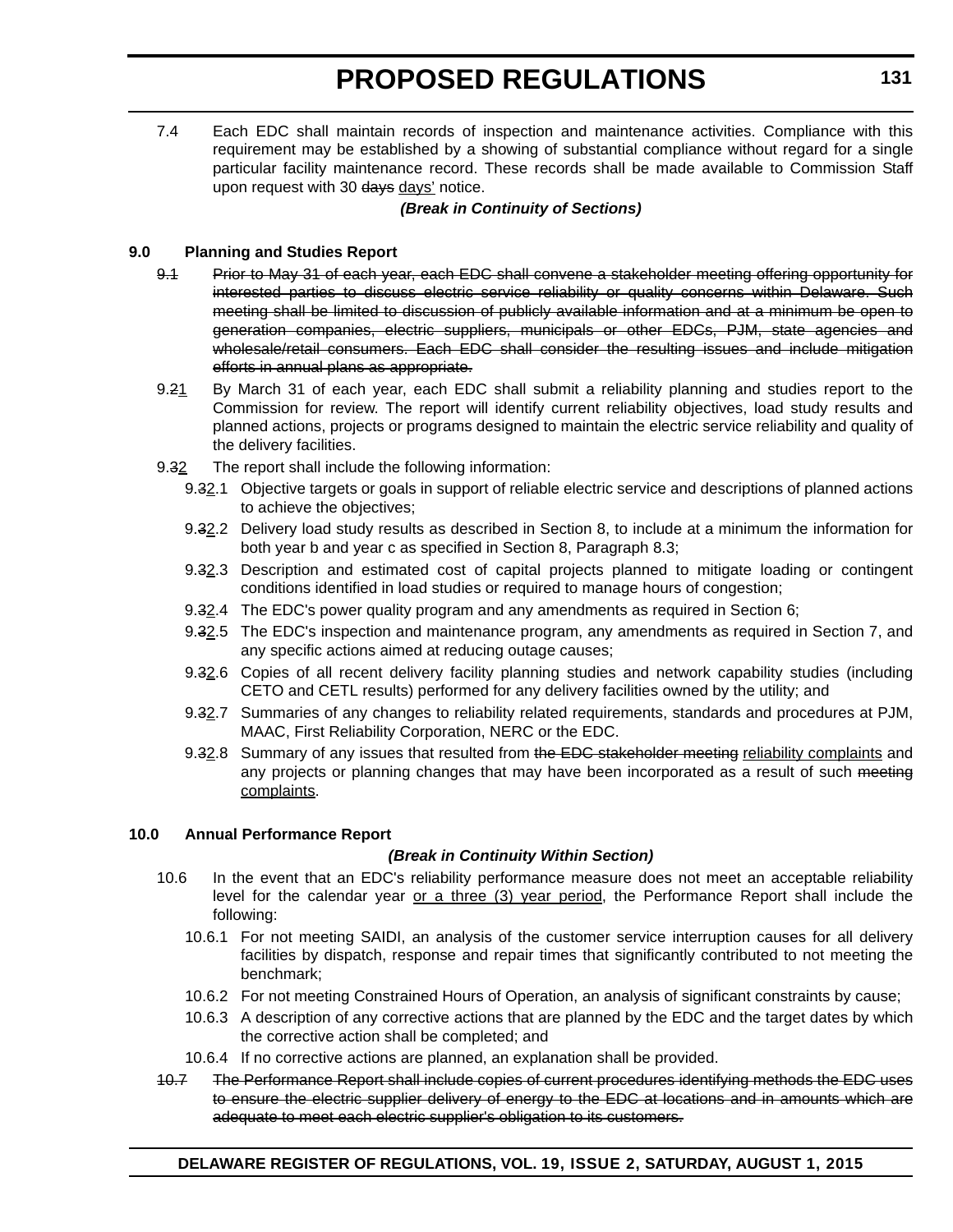- 10.87 The Performance Report shall include certification by an officer of the EDC of the data and analysis and that necessary projects, maintenance programs and other actions are being performed and adequately funded by the Company as addressed in its annual plans.
- 10.9 Unless a generation company participates in the Generation Working Group, each generation company shall submit by April 30 of each year an annual Reliability Performance Report. The performance report shall include the individual unit and average station forced outage rates and any anticipated changes that may impact the future adequacy of supply. Each generation company shall also provide the Commission with at least a one-year advanced notification of any planned unit retirements, planned re-powerings or planned long-term unit de-ratings.
	- 10.9.1 The performance report required by Section 10.9 shall include the individual unit and average station forced outage rates and any anticipated changes that may impact the future adequacy of supply.
	- 10.9.2 Each generation company not a member of a Generation Working Group shall also provide the Commission with at least a one-year advanced notification of any planned unit retirements, planned re-powerings or planned long-term unit de-ratings.
- 10.10 In lieu of submission of an annual Reliability Performance and one-year advanced notification, as required in Section 10.9, Generation companies may voluntarily participate in a Generation Working Group.
	- 10.10.1 The Commission shall designate one member of the Commission Staff to chair the Working Group. Such individual shall be referred to as the "Commission Staff Member."
	- 10.10.2 Meetings of the Generation Working Group shall be no less frequently than semi-annually, and shall be scheduled by the Commission Staff Member.
	- 10.10.3 The purpose of the semi-annual meetings will be for the Commission Staff Member and the participating Generation company or companies, as the case may be, to agree upon the specific parameters of generation information to be provided by member Generation companies to the Commission and how and when such information should be presented to the Commission. The specific parameters and presentation of information need not be identical for Generation Company, as agreed by the Generation Working Group.
	- 10.10.4 In the event of a disagreement between the Commission Staff Member and a Generation company, the Generation Working Group will attempt to resolve the disagreement by consensus. If consensus cannot be achieved in a reasonable time, the Generation Working Group or any member may request a determination by the Commission of the issue.
	- 10.10.5 To allow Generation companies to participate openly without disclosing commercially-sensitive information to each other, the semi-annual Working Group meetings may be supplemented with meetings between the Commission Staff Member and individual Generation companies. Such individual meetings may be requested, on an as needed basis, by the Commission Staff Member or by a Generation company.
	- 10.10.6 The Generation company or companies, as the case may be, shall use its or their best efforts to provide the requested information within an agreed-upon period of time.
	- 10.10.7 The Commission and each member of the Generation Working Group shall implement all steps necessary to protect the confidentiality of commercially sensitive information provided by the Generation company or companies, as the case may be.
	- 10.10.8 Each member of the Generation Working Group reserves the right to not provide information of a commercially-sensitive nature to all or some of the members of the Generation Working Group unless and until it obtains legally sufficient protection against non-disclosure of such information, and each such member shall take reasonable steps to procure such legally sufficient protection, to the extent these Rules do not constitute such protection.
	- 10.10.9 Any Generation company participating in the Generation Working Group may withdraw at any time.

*(Break in Continuity of Sections)*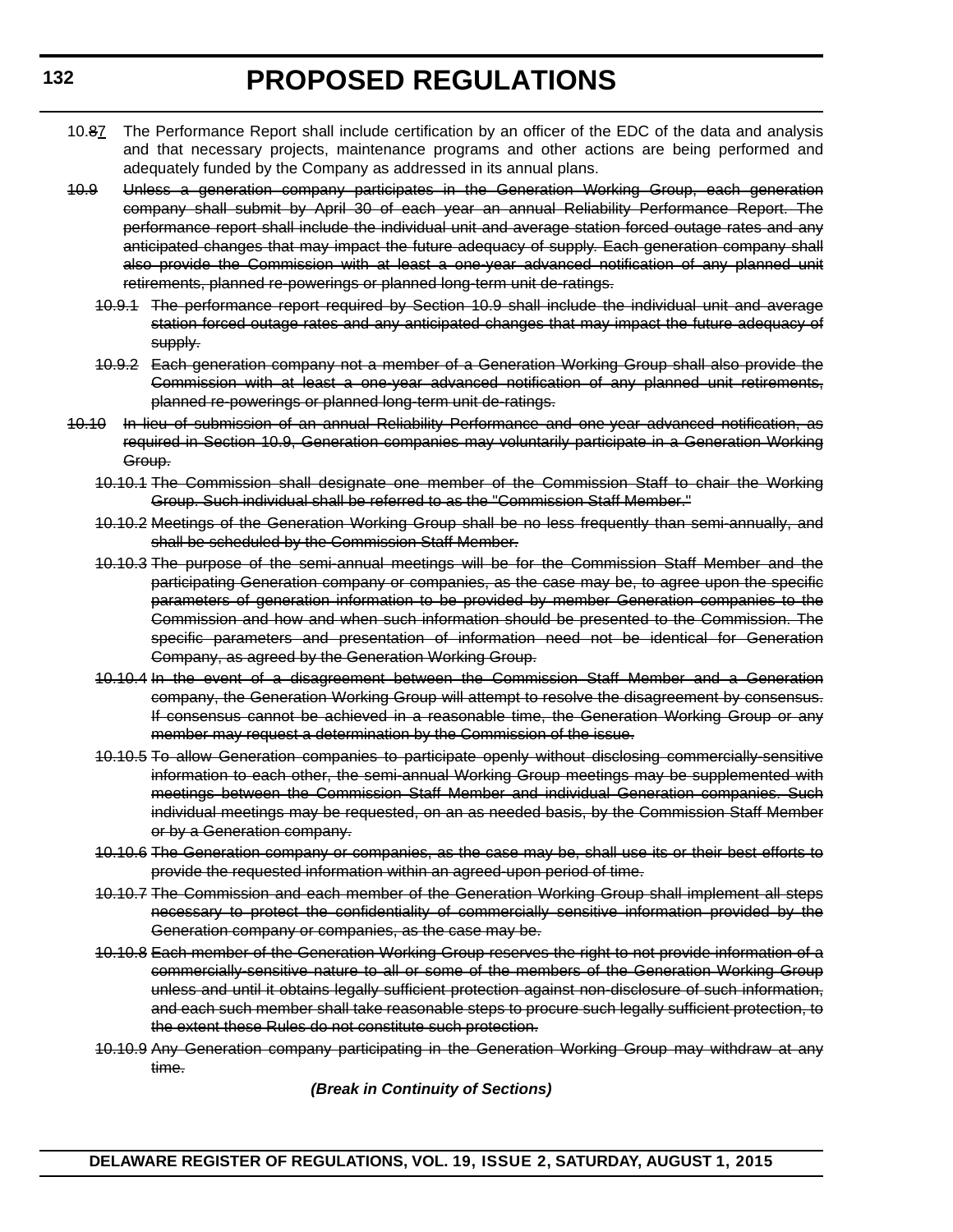#### **13.0 Penalties and Other Remedies**

- 13.1 Private or investor owned utilities and cooperatives, operating in Delaware under the regulation of the Commission, are subject to penalties and other remedial actions in accordance with 26 **Del.C.**, §205(a), §217, and §1019. The Commission shall be responsible for assessing any penalty under this section, consistent with Delaware law. In determining if there should be a penalty for violation of a reporting requirement or benchmark standard and, if so, what the penalty amount should be, the Commission shall consider the nature, circumstances, extent and gravity of the violation including the degree of the EDC's culpability and history of prior violations and any good faith effort on the part of the EDC in attempting to achieve compliance. Such penalty shall not exceed \$5,000 for each violation, with the overall penalty not to exceed an amount reasonable and appropriate for the violation (maximum of \$600,000 per year per reporting or standard violation). Each day of noncompliance shall be treated as a separate violation. In the case of an electric cooperative, in violation of a reporting requirement or benchmark standard, the Commission shall not assess any monetary penalty that would adversely impact the financial stability of such an entity and any monetary penalty that is assessed against an electric cooperative shall not exceed \$1,000 for each violation, which each day of noncompliance shall be treated as a separate violation (maximum of \$60,000 per year per reporting or standard violation). Nothing in this section relieves any private or investor owned utility or cooperative from compliance or penalties, that may be assessed due to non-compliance with any requirement set forth under any other regulation, statute or order.
- 13.2 An EDC shall be considered in violation of the SAIDI or Constrained Hours of Operation performance benchmark standard when the annual year-end cumulative measure three (3) year average SAIDI measure or the annual Constrained Hours of Operation measure exceeds the benchmark standard. The term of the violation shall extend for the period of time during which the performance measure exceeded the benchmark standard.

#### *(Break in Continuity of Sections)*

#### **15.0 Reporting Specifications and Implementation**

- 15.1 Planning and Studies Reports, Performance Reports and Major Event Reports provided under this regulation are subject to annual review and audit by the Commission. Each EDC and generation company must maintain sufficient records to permit a review and confirmation of material contained in all required reports.
- 15.2 Reports shall be submitted as an original and 5 paper copies with one additional copy submitted electronically to the Secretary, Delaware Public Service Commission filed electronically in the Commission's electronic filing system, with certification of authenticity by an officer of the corporation. The electronic copy may be posted on the Delaware Public Service Commission's Internet website.
- 15.3 Each EDC or generation company may request that information, required under this regulation, be classified as confidential, proprietary and/or privileged material. The requesting party must attest that such information is not subject to inspection by the public or other parties without execution of an appropriate proprietary agreement. Each party requesting such treatment of information is also obligated to file electronically one (1) additional electronic and paper copy of the information, excluding the confidential or proprietary information. The Commission, in accordance with Rule 11 1.11, Rules of Practice and Procedure of the Delaware Public Service Commission, effective May 10, 1999, will treat such information as "confidential, not for public release" upon receipt of a properly filed request. Any dispute over the confidential treatment of information shall be resolved by the Commission, designated Presiding Officer or Hearing Examiner.
- 15.4 This regulation replaces the Interim Regulation and is effective 10 days after publication in the Delaware Register; however, for the initial 2006 year, Planning and Studies reports are due March 31, 2006; Performance reports are due April 30, 2006, and compliance shall be based upon, in all respects, the standards and requirements of the Interim Regulations. Thereafter, and beginning January 1, 2007, EDC compliance shall be based upon the standards and requirements of these revised regulations.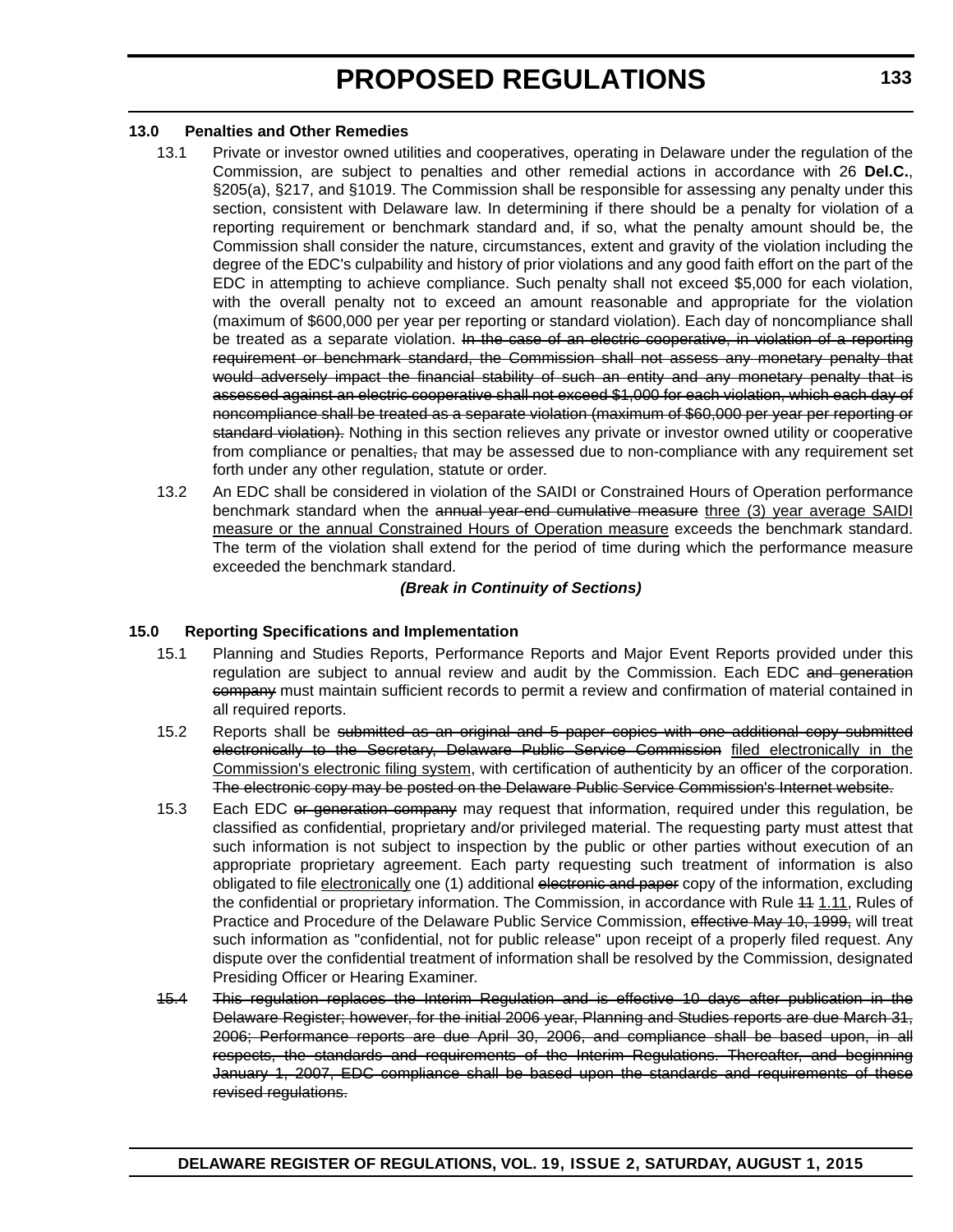<span id="page-50-0"></span>**134**

# **PROPOSED REGULATIONS**

**\*Please Note: As the rest of the sections were not amended they are not being published. A copy of the regulation is available at:**

**[3007 Electric Service Reliability and Quality Standards](http://regulations.delaware.gov/register/august2015/proposed/19 DE Reg 126 08-01-15.htm)**

### **[DEPARTMENT OF TRANSPORTATION](http://www.deldot.gov/home/divisions/) DIVISION OF TRANSPORTATION SOLUTIONS** Statutory Authority: 21 Delaware Code, Section 4504 (21 **Del.C.** §4504) 2 **DE Admin. Code** 2405

### **PUBLIC NOTICE**

#### **[2405 Oversize/Overweight Hauling Permit Policy and Procedures Manual](#page-4-0)**

The Delaware Division of Transportation Solutions gives notice of intent to change the fees relating to Oversize/Overweight Hauling Permits within Title 2 Division of Transportation Solutions Regulation 2405. Statutory Authority: 21 **Del.C.** §4504.

This proposal is in conjunction with House Bill 140 of the 148th General Assembly, which increased specific Division of Motor Vehicles fees relating to driving authority and vehicle registrations. The Division of Transportation Solutions has not raised its fees since 1983.

Any person who wishes to make written suggestions, briefs or other written materials concerning this proposed new regulation must submit the same to Kenneth Shock, Chief of Fraud Investigation Unit, Delaware Division of Motor Vehicles, P.O. Box 698, Dover, Delaware 19903, or by fax to (302) 736-7993 Attn: Kenneth Shock by September 1, 2015.

The following table is a list of proposed fee changes by section for the use of the public to easily locate the proposed changes:

| Sec/Fig        | <b>DeIDOT Comment/Proposed Change</b>                                                                  |
|----------------|--------------------------------------------------------------------------------------------------------|
| 3.2.1.1.3      | Changed fee from \$10.00 to \$30.00                                                                    |
| 3.2.1.2.3      | Changed fees from \$10.00 to \$30.00; \$5.00 to \$10.00                                                |
| 3.2.1.3.3      | Changed fees from \$30.00 to \$60.00; \$5.00 to \$10.00                                                |
| 3.2.1.4.3      | Changed fee from \$10.00 to \$30.00                                                                    |
| 3.2.1.5.3      | Changed fees from \$10.00 to \$30.00; \$5.00 to \$10.00                                                |
| 3.2.1.11.4.2.1 | Changed fee from \$5.00 to \$10.00                                                                     |
| 3.2.1.11.4.2.2 | Changed fee from \$5.00 to \$10.00                                                                     |
| 3.2.1.11.4.2.4 | Changed fees from \$5.00 to \$10.00; \$10.00 to \$20.00; \$520 to \$1,040.00; \$3,020 to<br>\$3,540.00 |
| 3.5.5          | Changed fee from $$2.00$ to $$10.00$                                                                   |

#### **2405 Oversize/Overweight Hauling Permit Policy and Procedures Manual** *(Break in Continuity of Sections)*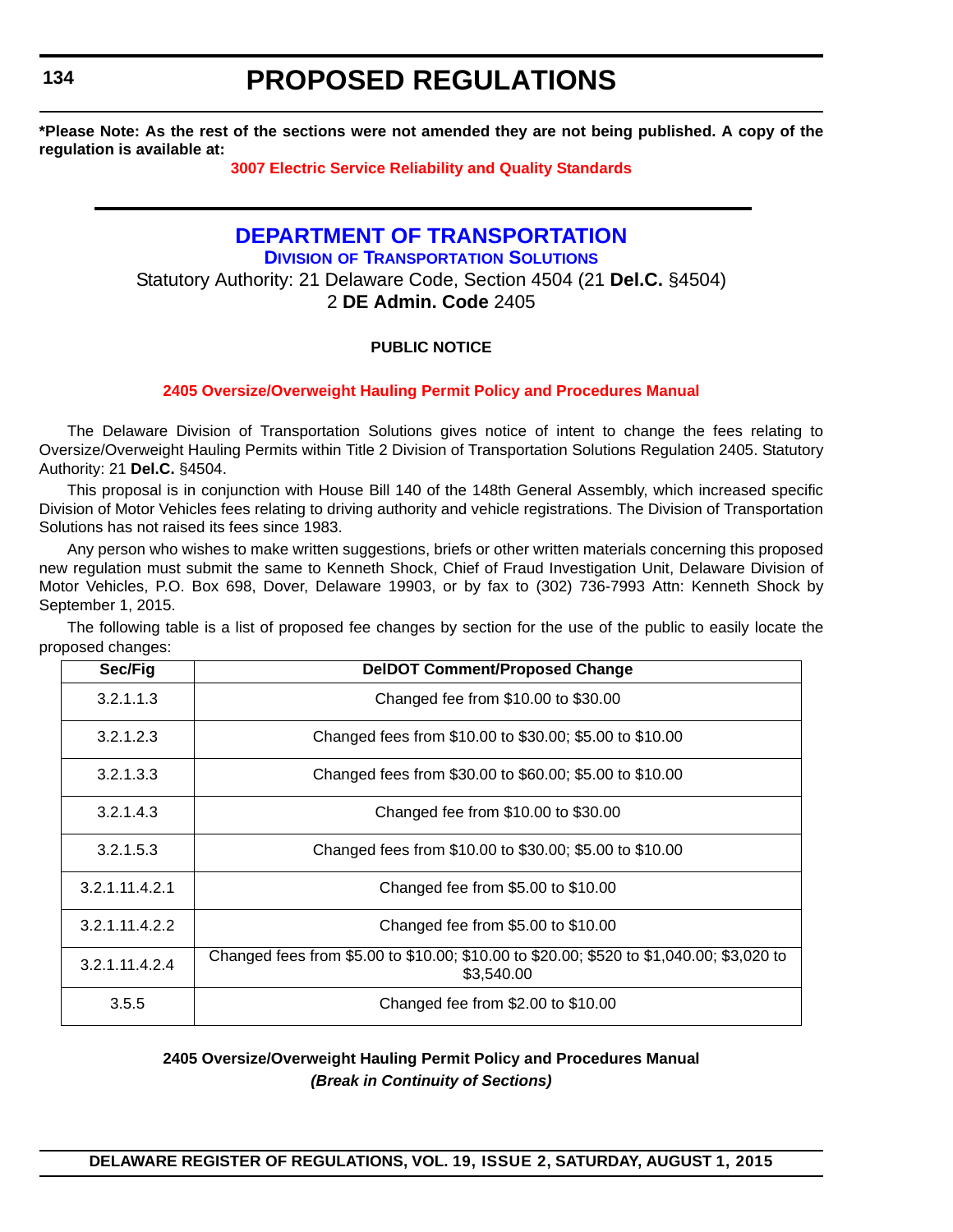#### **3.0 Permit Descriptions and Procedures**

#### *(Break in Continuity of Sections)*

- 3.2 Types of Permits
	- 3.2.1 Permits by Load Codes & Associated Fees
		- 3.2.1.1 Load Code 1 Oversize
			- 3.2.1.1.1 A load that is Oversize but less than SUPERLOAD criteria. Exception Certain types of vehicles may have over legal limit individual axle weight(s) but meet GVW. These vehicles will be Oversize with overweight axle data noted on the hauling permit.
			- 3.2.1.1.2 Type Single Trip
			- 3.2.1.1.3 Fee \$10.00 \$30.00
			- 3.2.1.1.4 Duration Five (5) days. See 4.2.1 for details.
			- 3.2.1.1.5 Time of Travel Monday through Sunday sunrise to sunset during the permit Effective and Expiration Dates.
		- 3.2.1.2 Load Code 2 Overweight
			- 3.2.1.2.1 A load that is over legal weight: (Legal GVW for 2 axles = 40K lbs.; 3 axles = 65K lbs.; 4 axles = 73280 lbs.; 5 or more axles = 80K lbs) but less than SUPERLOAD criteria. Load may be oversize but under limits of SUPERLOAD
			- 3.2.1.2.2 Type Single Trip
			- 3.2.1.2.3 Fee \$10.00 \$30.00 plus weight fee of \$5.00 \$10.00 for each 8,000 pounds or portion thereof over legal weight
			- 3.2.1.2.4 Duration Five (5) days. See 4.2.1 for details.
			- 3.2.1.2.5 Time of Travel Monday through Sunday sunrise to sunset during the permit Effective and Expiration Dates.
		- 3.2.1.3 Load Code 3 SUPERLOAD
			- 3.2.1.3.1 A SUPERLOAD is defined as any vehicle and/or load that has any one of the following conditions: fifteen (15) feet or more in width; fifteen (15) feet or more in height; one hundred twenty (120) feet or more in length; has a gross weight in excess of 120,000 pounds. Part 5 of this Manual provides detailed processing requirements for Superload permits.
			- 3.2.1.3.2 Type Single Trip
			- 3.2.1.3.3 Fee \$30.00 \$60.00 plus weight fee of \$5.00 \$10.00 for each 8,000 pounds or portion thereof over legal weight. Additional fees may apply as described in Part 5.
			- 3.2.1.3.4 Duration One (1) to Five (5) business days Monday Saturday, Duration may be limited to actual move time frame based on route conditions as determined by DelDOT Traffic and Safety Engineers and noted in Special Provisions portion of permit.
			- 3.2.1.3.5 Time of Travel Refer to Part 5 under specific Types of Superload.
		- 3.2.1.4 Load Code 4 Manufactured Housing
			- 3.2.1.4.1 A load that is Oversize and normally legal weight but less than SUPERLOAD criteria. Permit used for movement of Manufactured Housing (Mobile Home, Modular Housing, or Office Trailer).
			- 3.2.1.4.2 Type Single Trip
			- 3.2.1.4.3 Fee \$10.00 \$30.00
			- 3.2.1.4.4 Duration Five (5) days. See 4.2.1 for details.
			- 3.2.1.4.5 Time of Travel Monday through Sunday sunrise to sunset during the permit Effective and Expiration Dates.
		- 3.2.1.5 Load Code 5 Sealed Container
			- 3.2.1.5.1 All ocean going ship containers packed with product which carry a federal inspectors seal as to purity or customs requirements, and which results in a GVW of 100,000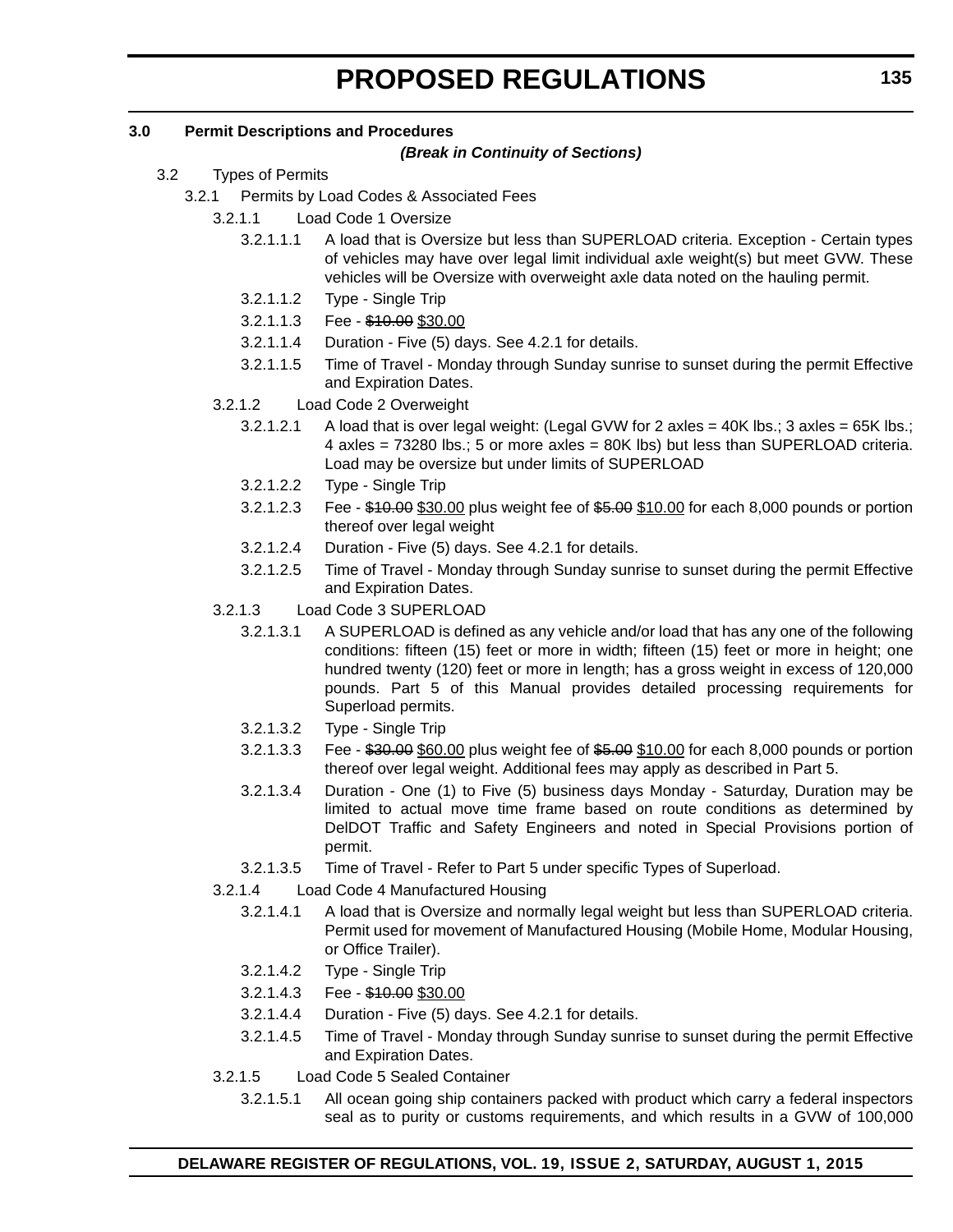pounds or less, shall be considered non-divisible loads when moving between a port and the facility where the seal is placed, or where the contents of the container are released from the seal.

- 3.2.1.5.2 Type Single Trip
- 3.2.1.5.3 Fee \$10.00 \$30.00 plus weight fee of \$5.00 \$10.00 for each 8,000 pounds or portion thereof over legal weight

#### *(Break in Continuity Within Section)*

3.2.1.11 Load Code 11 Blanket Crane

#### *(Break in Continuity Within Section)*

- 3.2.1.11.4 The following fee structure shall apply:
	- 3.2.1.11.4.1 The base cost of a one-year Blanket Permit is:
		- \$1,500 for Self-Propelled Cranes up to and including 24,000 lbs
		- \$2,500 for Self-Propelled Cranes over 24,000 lbs
	- 3.2.1.11.4.2 There is also a weight fee, which is calculated as follows:
		- 3.2.1.11.4.2.1 A \$5 \$10.00 per-trip charge is assessed per each 8,000 lbs (or fraction thereof) over the licensed weight (legal limit based on the number of axles: 2 axles - 40,000 lbs.; 3 axles - 65,000 lbs.; 4 axles - 73,280 lbs; 5 or more axles - 80,000 lbs).
		- 3.2.1.11.4.2.2 The difference between the actual weight and the legal weight is divided by 8,000 lbs to arrive at a computation factor, which is rounded to the nearest whole number. This factor is then multiplied by  $$5$  \$10.00 to determine the additional weight fee.
		- 3.2.1.11.4.2.3 Once the per-trip weight fee is computed, it is multiplied by 52 (based upon a reasonable determination that a Blanket Permit holder will travel at least once a week over the entire year of the permit).
		- 3.2.1.11.4.2.4 Example The weight fee for a 3 axle self-propelled crane at 84,000 lbs would be computed as follows: 84,000 lbs minus 65,000 lbs equals 19,000 lbs over legal licensed weight. 19,000 lbs divided by  $8,000$  lbs = 2.37, rounded down to 2. Two multiplied by  $$5 \, $10.00 = $10 \, $20.00$ , which is then multiplied by 52 to arrive at a yearly weight fee of \$520 \$1,040.00. With the base cost, the total Blanket Permit fee in this example is \$3,020 \$3,540.00.

#### *(Break in Continuity Within Section)*

3.5 Amending a Validated Permit. Only a DelDOT Permit Agent can amend a Validated permit. The Customer must telephonically notify the Hauling Permit office on or before the expiration date to request an amendment of a Validated permit.

#### *(Break in Continuity Within Section)*

3.5.5 Fee - A fee of \$2.00 \$10.00 may be charged to amend a Validated permit.

**\*Please Note: As the rest of the sections were not amended they are not being published. A copy of the regulation is available at:**

**[2405 Oversize/Overweight Hauling Permit Policy and Procedures Manual](http://regulations.delaware.gov/register/august2015/proposed/19 DE Reg 134 08-01-15.htm)**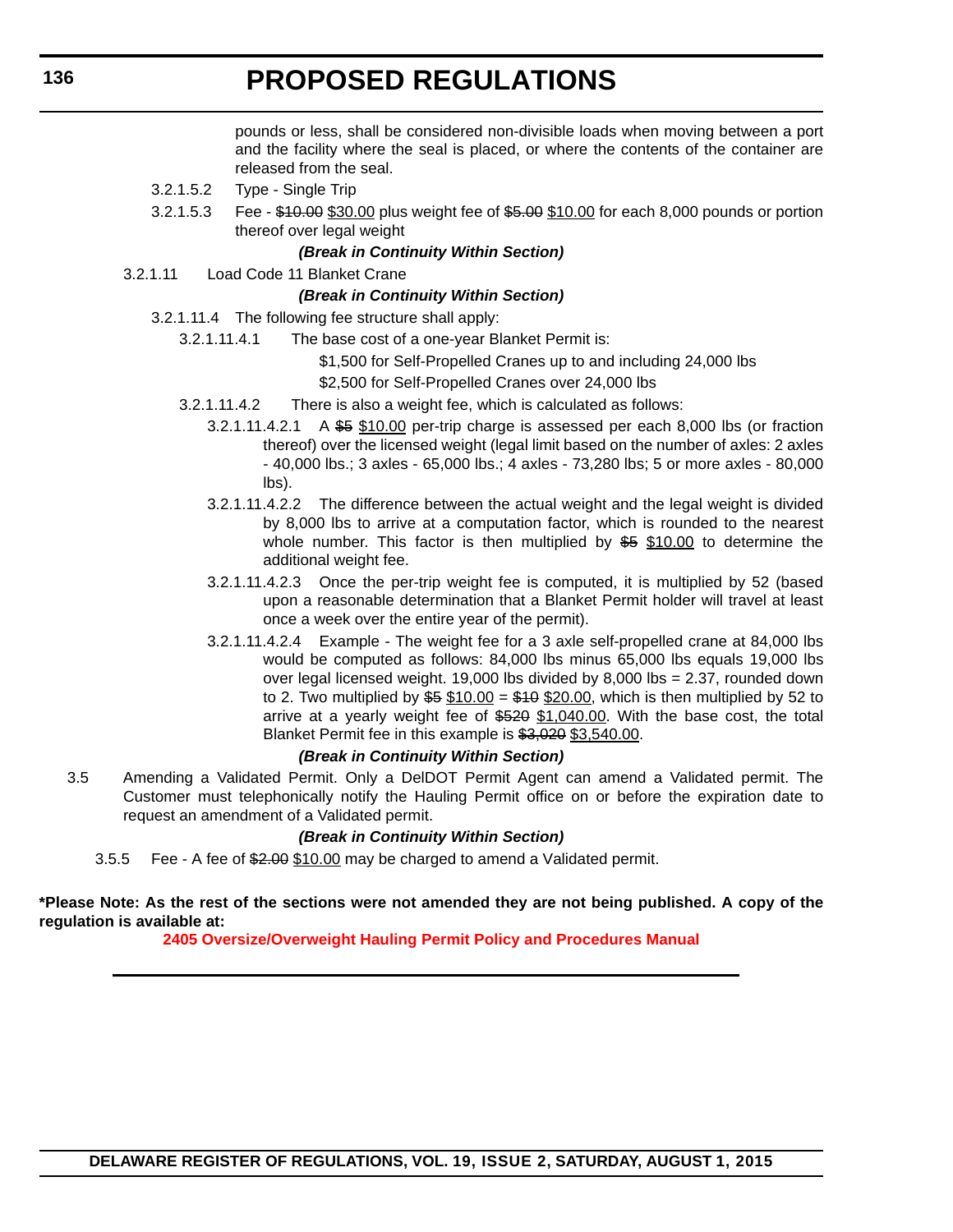#### **Symbol Key**

<span id="page-53-0"></span>Arial type indicates the text existing prior to the regulation being promulgated. Underlined text indicates new text added at the time of the proposed action. Language which is stricken through indicates text being deleted. **[Bracketed Bold language]** indicates text added at the time the final order was issued. **[Bracketed bold stricken through]** indicates language deleted at the time the final order was issued.

### **Final Regulations**

The opportunity for public comment shall be held open for a minimum of 30 days after the proposal is published in the *Register of Regulations*. At the conclusion of all hearings and after receipt within the time allowed of all written materials, upon all the testimonial and written evidence and information submitted, together with summaries of the evidence and information by subordinates, the agency shall determine whether a regulation should be adopted, amended or repealed and shall issue its conclusion in an order which shall include: (1) A brief summary of the evidence and information submitted; (2) A brief summary of its findings of fact with respect to the evidence and information, except where a rule of procedure is being adopted or amended; (3) A decision to adopt, amend or repeal a regulation or to take no action and the decision shall be supported by its findings on the evidence and information received; (4) The exact text and citation of such regulation adopted, amended or repealed; (5) The effective date of the order; (6) Any other findings or conclusions required by the law under which the agency has authority to act; and (7) The signature of at least a quorum of the agency members.

The effective date of an order which adopts, amends or repeals a regulation shall be not less than 10 days from the date the order adopting, amending or repealing a regulation has been published in its final form in the *Register of Regulations*, unless such adoption, amendment or repeal qualifies as an emergency under §10119.

### **[DEPARTMENT OF AGRICULTURE](http://dda.delaware.gov/thoroughbred/)**

### **THOROUGHBRED RACING COMMISSION**

Statutory Authority: 3 Delaware Code, Section 10103(c) (3 **Del.C.** §10103(c)) 3 **DE Admin. Code** 1001

#### **ORDER**

#### **[1001 Thoroughbred Racing](#page-4-0) Rules and Regulations**

The Thoroughbred Racing Commission ("Commission") issues this Order to take effect ten (10) days after the publication of this Order in the Delaware *Register of Regulations*:

1. Pursuant to its statutory authority, the Commission proposed for adoption revisions to the Commission's Regulation 15.21. Other regulations issued by the Thoroughbred Racing Commission are not affected by this Order.

2. A copy of the proposed regulations was published in the June 1, 2015 edition of the Delaware *Register of Regulations* and has been available for inspection in the office of the Commission at 777 Delaware Park Boulevard, Wilmington, Delaware 19804 during regular office hours.

3. The Commission did not receive any written comments on the proposed regulations during the 30 day period following publication of the proposed regulations on June 1, 2015.

4. THEREFORE, IT IS ORDERED, that the proposed regulations are adopted and shall become effective August 11, 2015, after publication of the final regulation in the Delaware *Register of Regulations*:

#### **1001 Thoroughbred Racing Rules and Regulations** *(Break in Continuity of Sections)*

#### **15.0 Medication; Testing Procedures**

*(Break in Continuity Within Section)*

15.21 ARCI Cobalt Rule.

**DELAWARE REGISTER OF REGULATIONS, VOL. 19, ISSUE 2, SATURDAY, AUGUST 1, 2015**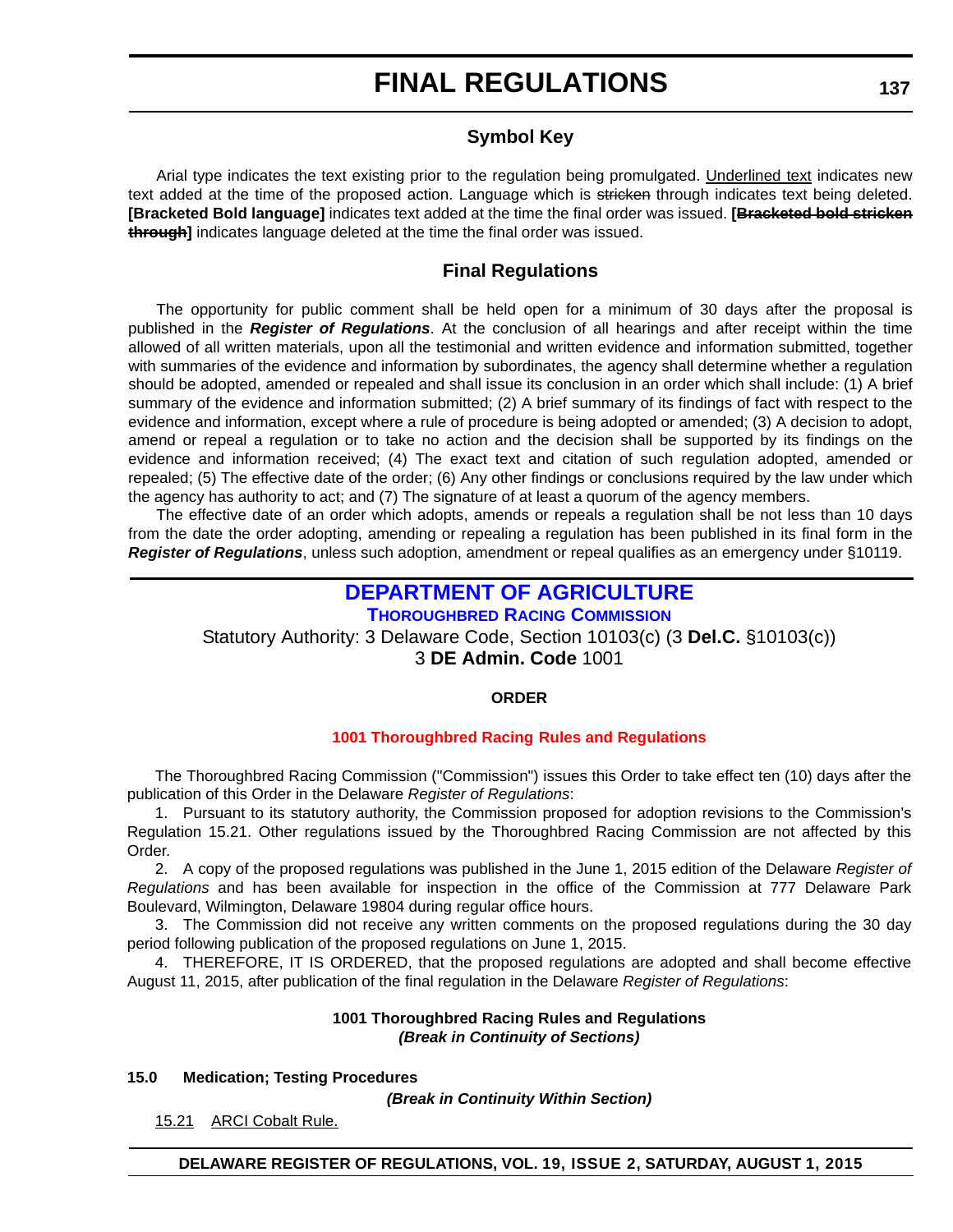#### <span id="page-54-0"></span>**138**

### **FINAL REGULATIONS**

15.21.1 The Commission hereby adopts by reference the Association of Racing Commissioners International Cobalt rule **[(ARCI-011-020, Part E.(1)(C)) (ARCI Drug Testing and Practices Committee, Recommendations 1 and 2)]**, approved April **[24 23]**, 2015.

**\*Please note that no additional changes were made to the regulation as originally proposed and published in the June 2015 issue of the** *Register* **at page 931 (18 DE Reg. 931). Therefore, the final regulation is not being republished here in its entirety. A copy of the final regulation is available at: [1001 Thoroughbred Racing](http://regulations.delaware.gov/register/august2015/final/19 DE Reg 137 08-01-15.htm) Rules and Regulations**

### **[DEPARTMENT OF HEALTH AND SOCIAL SERVICES](http://www.dhss.delaware.gov/dhss/dph/index.html) DIVISION OF PUBLIC HEALTH** Statutory Authority: 16 Delaware Code, Section 7903 (16 **Del.C.** §7903) 16 **DE Admin. Code** 4455

#### **ORDER**

#### **[4455 Delaware Regulations Governing a Detailed Plumbing Code](#page-4-0)**

#### **NATURE OF THE PROCEEDINGS:**

Delaware Health and Social Services ("DHSS") initiated proceedings to adopt the State of Delaware Regulations Governing a Detailed Plumbing Code (4455). The DHSS proceedings to adopt regulations were initiated pursuant to 29 **Delaware Code** Chapter 101 and authority as prescribed by 16 **Delaware Code**, §7903.

On May 1, 2015 (Volume 18, Issue 11), DHSS published in the Delaware *Register of Regulations* its notice of proposed regulations, pursuant to 29 **Delaware Code** Section 10115. It requested that written materials and suggestions from the public concerning the proposed regulations be delivered to DHSS by June 5, 2015, or be presented at a public hearing on May 29, 2015, after which time the DHSS would review information, factual evidence and public comment to the said proposed regulations.

Written comments were received during the public comment period and evaluated. The results of that evaluation are summarized in the accompanying "Summary of Evidence."

#### **SUMMARY OF EVIDENCE**

In accordance with Delaware Law, public notices regarding proposed Department of Health and Social Services (DHSS) State of Delaware Regulations Governing a Detailed Plumbing Code were published in the *Delaware State News*, the *News Journal* and the Delaware *Register of Regulations*.

#### **Comments from the International Code Council:**

My name is Bryan Soukup and I am the Regional Governmental Relations Manager for the Mid-Atlantic States at the International Code Council (ICC). Please allow this letter to serve as public comment in support of a final approval relative to the proposal to update the 2012 Delaware Plumbing Code to the published 2015 Delaware Plumbing Code.

The ICC is a member-focused association dedicated to helping the building safety community and the construction industry provide safe and sustainable construction through the development of codes and standards used in the design, build, and compliance process. Most U.S. states and communities, Federal agencies, and many global markets choose the International Codes to set the standards for regulating construction, fire prevention, and energy conservation in the built environment.

The International Plumbing Code (IPC) along with 15 other International Codes (I-Codes) are updated and revised every three years through a national consensus process that strikes a balance between the latest technology, new building products, installation techniques, economics, and cost while incorporating the most recent advances in public and first responder safety. It is an open, inclusive process that encourages input from all individuals and groups, and allows ICC Governmental Members1 to determine the final code provisions.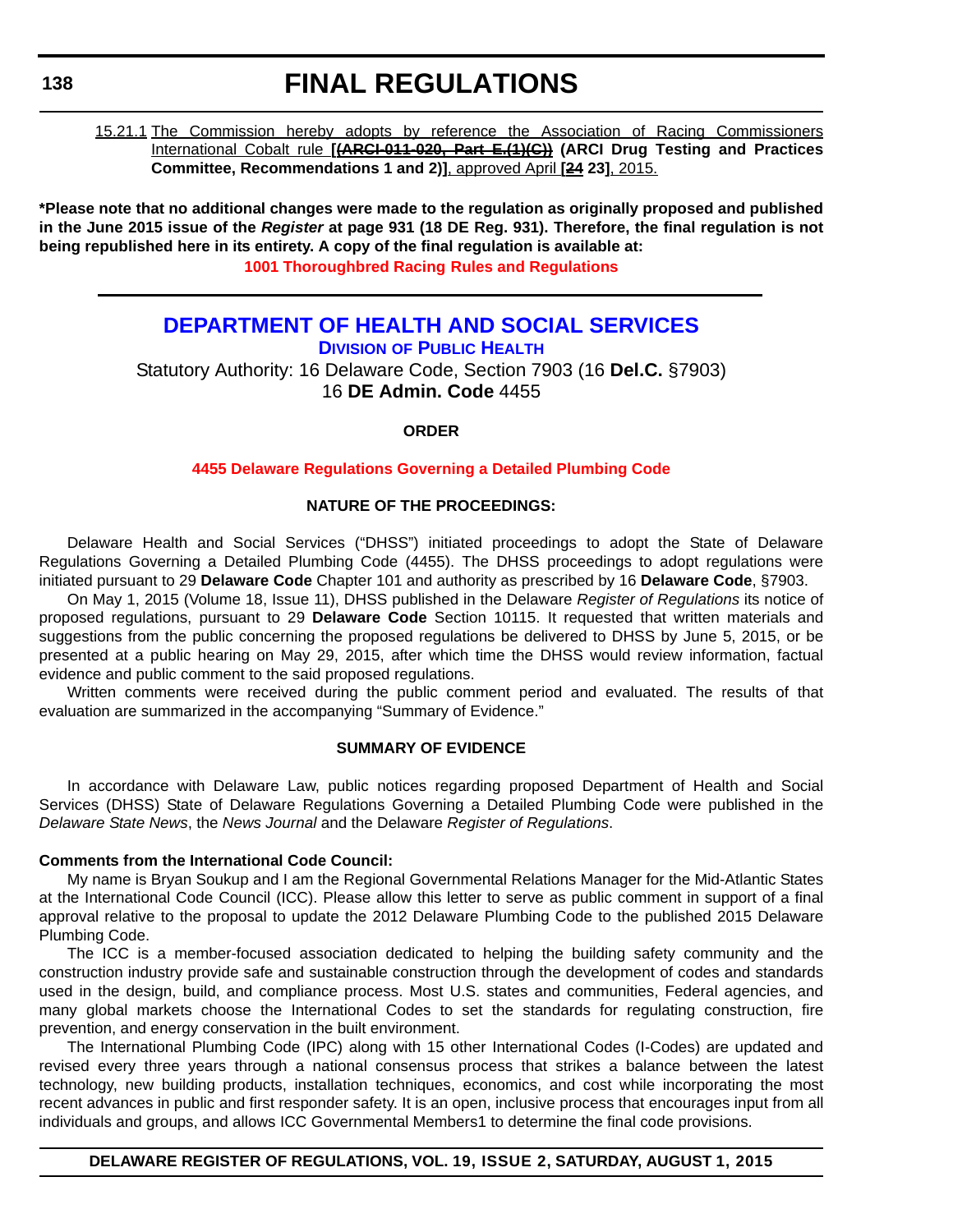The I-Codes are correlated to work together without conflicts so as to eliminate confusion in building design, inconsistent code enforcement, or differing interpretation among different jurisdictions. Jurisdictions that utilize the most current edition of the I-Codes thereby ensure the highest standards for safety, energy efficiency, sustainability, economic incentive, and long-term resiliency of their built environment.

I would like to commend the State of Delaware for its consistently outstanding work reviewing and now proposing to update the Delaware Plumbing Code that is based on the 2015 IPC. The proposed amendments and update of this code, while incorporating amendments that reflect the unique character and needs of Delaware, will ensure that the Delaware Plumbing rules remain technically viable relative to drinking water and plumbing fixtures, allow for economic investment in building construction, and provide for the greatest safety of the public and emergency responders, while embracing new technology and building practices.

Some of the significant changes included in the 2015 IPC include:

- Clarification on the definition of drinking fountains, water dispensers, and water coolers and their required use.
- "Mid-Story Pipe Guide" -revised language clarifies where one shall be required.
- Clarifications to the minimum number of plumbing fixtures, required public facilities, and requirements for footbaths, pedicure baths, and shampoo sinks.
- Clarifications to the requirements for Temperature and Pressure Relief discharge piping and pans.
- Added section on rehabilitation of piping systems by internal lining and more stringent limitations on lead content in materials.
- Changes to hot water temperature maintenance system controls and thermal expansion pressure control.
- Added provisions for the replacement of building sewers by the pipe-bursting method.
- Modified trap seal protection against evaporation to allow a variety of ways.
- Modified Vent Termination to outdoors to allow for consideration of different roof systems.
- Modified indirect/special waste provisions for food handling areas and hub drains now require a strainer.
- An exception to the requirement for public toilet facilities has been added to the code for tenant spaces intended for "quick transactions" such at takeout dining establishments of 300 square feet or less in area.
- Chapter 13 Gray Water Recycling Systems has been replaced with a broader new chapter entitled Non-Potable Water Systems. It includes updates to the gray water provisions and new requirements for rainwater harvesting systems and systems utilizing reclaimed water for non-potable applications. These provisions are correlated with the International Green Construction Code. (Chapter 13; Pll-12)
- Requirements related to subsurface landscape irrigation systems that were previously found in the Gray Water Recycling Systems Chapter was updated and relocated to a new chapter entitled Subsurface Landscape Irrigation Systems. These provisions are correlated with the International Green Construction Code. (Chapter 13; Pll-12)

Technical assistance and training from ICC is always available to groups including, but not limited to: Delaware Design Professionals, Delaware Plans Examiners, the Delaware State Board of Plumbing & HVACR and other entities. They will have access to ICC training programs and materials, product Evaluation Reports, certification programs, and ICC technical staff, who will assist with code opinions and interpretations based on the IPC.

Thank you for the opportunity to submit these comments. The ICC is honored to partner with the State of Delaware in support of the adoption and administration of the Delaware Plumbing Code that is based on the 2015 IPC and we look forward to continuing to serve your needs for many more years.

Please feel free to contact me via email or phone (information noted below) if you have any questions, concerns, or comments relative to the Plumbing Code adoption or anything else ICC-related.

#### **Plumbing Program Response:**

Thank you for your support in the promulgation of these regulations.

The public comment period was open from May 1, 2015 through June 5, 2015. One comment was received on the proposed regulations during the public comment period but no changes have been made to the proposed regulations.

Verifying documents are attached to the Hearing Officer's record. The regulation has been approved by the Delaware Attorney General's office and the Cabinet Secretary of DHSS.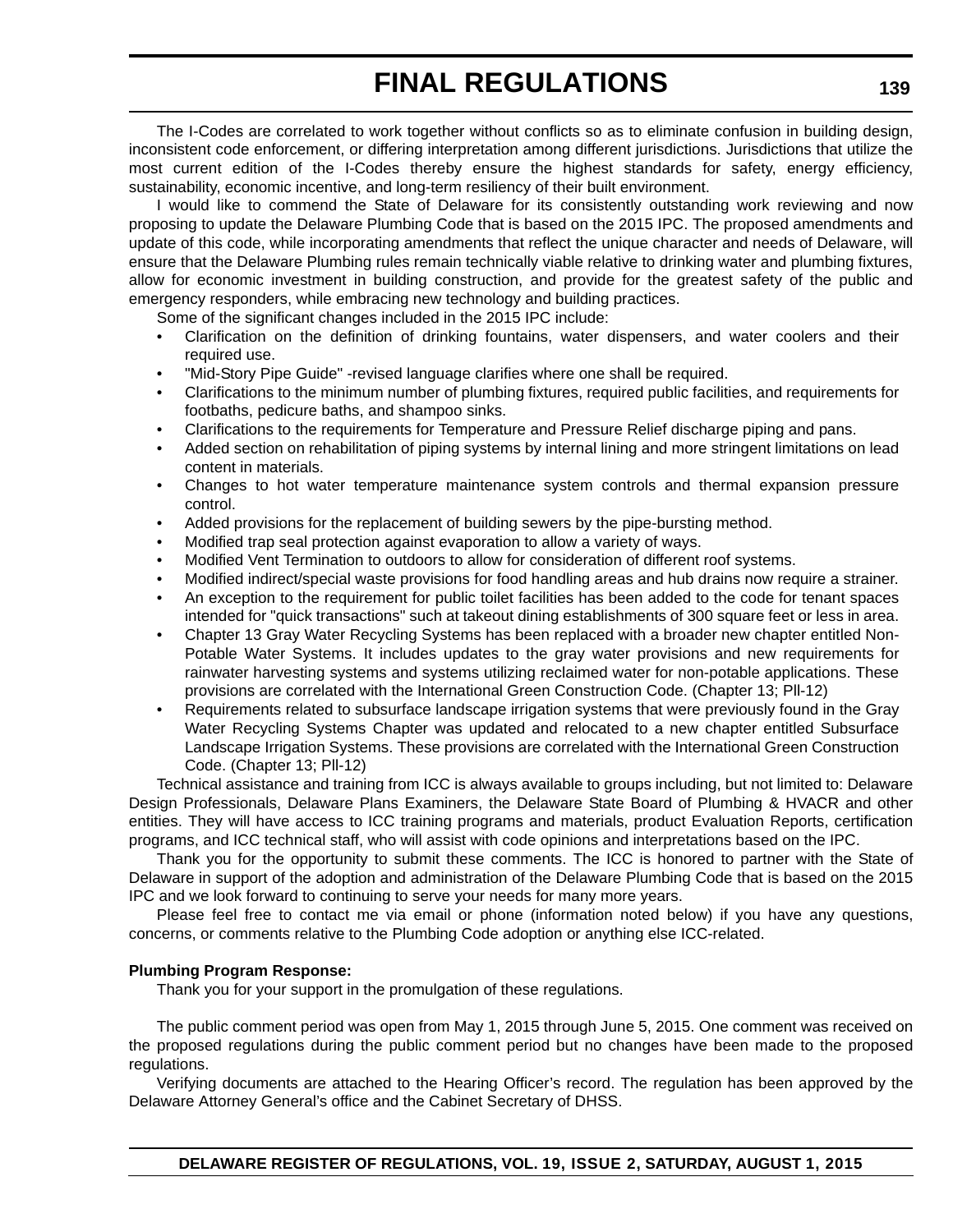### <span id="page-56-0"></span>**140**

# **FINAL REGULATIONS**

#### **FINDINGS OF FACT:**

No changes were made to the proposed regulations based on the comments received. The Department finds that the proposed regulations, as set forth in the attached copy should be adopted in the best interest of the general public of the State of Delaware.

THEREFORE, IT IS ORDERED, that the proposed State of Delaware Regulations Governing a Detailed Plumbing Code (4455) is adopted and shall become effective August 11, 2015, after publication of the final regulation in the Delaware *Register of Regulations*.

Rita M. Landgraf, Secretary

**\*Please note that no changes were made to the regulation as originally proposed and published in the May 2015 issue of the** *Register* **at page 841 (18 DE Reg. 841). Therefore, the final regulation is not being republished. A copy of the final regulation is available at:**

**[4455 Delaware Regulations Governing a Detailed Plumbing Code](http://regulations.delaware.gov/register/august2015/final/19 DE Reg 138 08-01-15.htm)**

### **DIVISION [OF PUBLIC HEALTH](http://www.dhss.delaware.gov/dhss/dph/index.html) AUTHORITY ON RADIATION PROTECTION** Statutory Authority: 16 Delaware Code, §7405 (16 **Del.C.** § 7405) 16 **DE Admin. Code** 4465

#### **ORDER**

#### **Delaware Radiation Control Regulations: 4465 Part D Standards for Protection Against Radiation [4465 Part J Notices, Instructions and Reports to Workers, Inspections](#page-4-0)**

#### **NATURE OF THE PROCEEDINGS:**

Delaware Health and Social Services ("DHSS") initiated proceedings to adopt the State of Delaware Radiation Control Regulations (4465 Parts D & J). The DHSS proceedings to adopt regulations were initiated pursuant to 29 **Delaware Code** Chapter 101 and authority as prescribed by 16 **Delaware Code**, §7405(a).

On May 1, 2015 (Volume 18, Issue 11), DHSS published in the Delaware *Register of Regulations* its notice of proposed regulations, pursuant to 29 **Delaware Code** Section 10115. It requested that written materials and suggestions from the public concerning the proposed regulations be delivered to DHSS by June 8, 2015, or be presented at a public hearing on May 27, 2015, after which time the DHSS would review information, factual evidence and public comment to the said proposed regulations.

No oral comments were made at the public hearing and no written comments were received during the public comment period. Therefore, no evaluation or summarization of comments is presented in the accompanying "Summary of Evidence."

#### **SUMMARY OF EVIDENCE**

In accordance with Delaware Law, public notices regarding proposed Department of Health and Social Services (DHSS) State of Delaware Radiation Control Regulations (4465 Parts D & J) were published in the *Delaware State News*, the *News Journal* and the Delaware *Register of Regulations*.

The public comment period was open from May 1, 2015 through June 8, 2015. No comments were received on the proposed regulations during the public comment period and no changes have been made to the proposed regulations.

Verifying documents are attached to the Hearing Officer's record. The regulation has been approved by the Delaware Attorney General's office and the Cabinet Secretary of DHSS.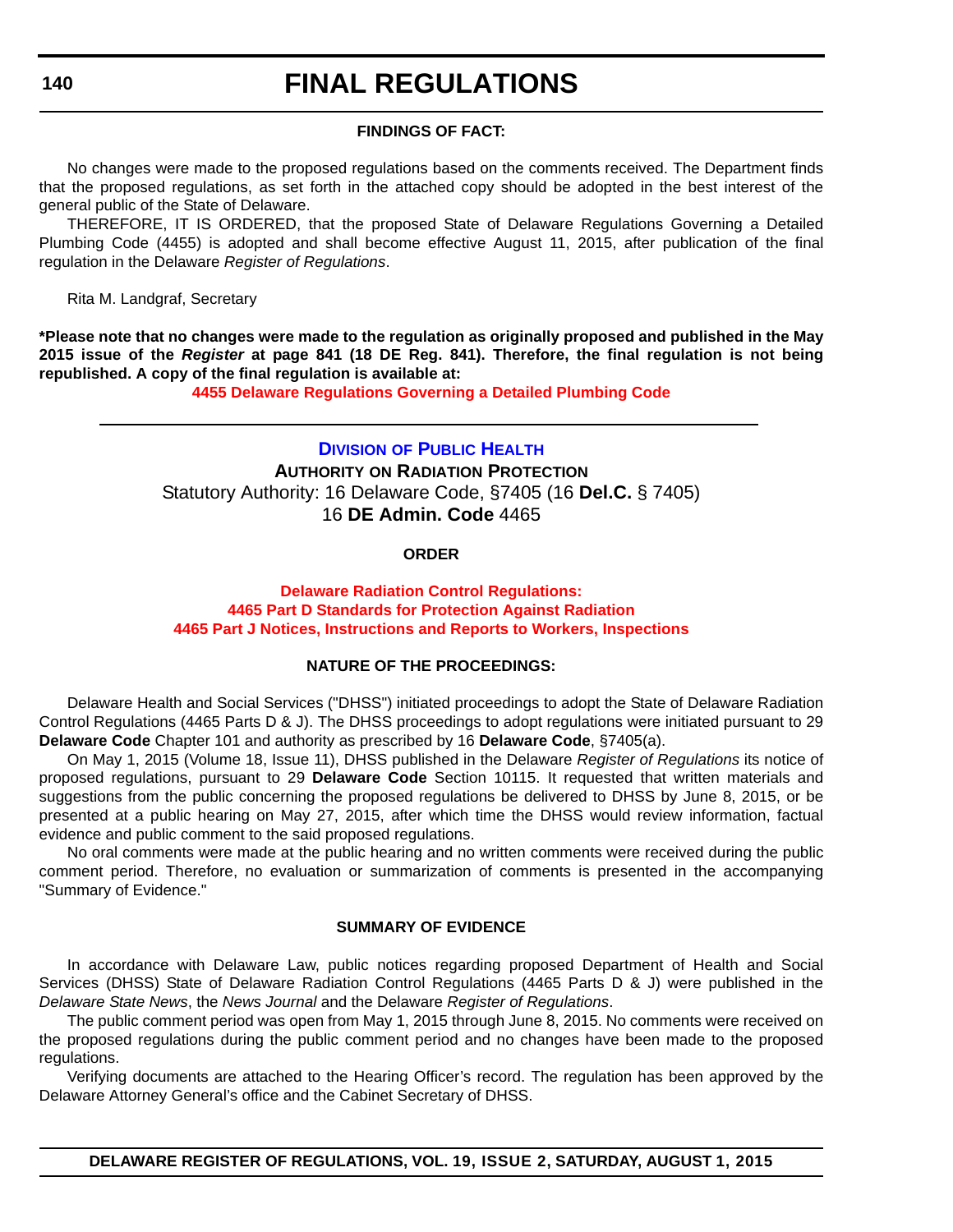#### **FINDINGS OF FACT:**

<span id="page-57-0"></span>There were no public comments received. The Department finds that the proposed regulations, as set forth in the attached copy should be adopted in the best interest of the general public of the State of Delaware.

THEREFORE, IT IS ORDERED, that the proposed State of Delaware Radiation Control Regulations (4465 Parts D & J) is adopted and shall become effective August 11, 2015, after publication of the final regulation in the Delaware *Register of Regulations*.

Rita M. Landgraf, Secretary

**\*Please note that no changes were made to the regulation as originally proposed and published in the May 2015 issue of the** *Register* **at page 842 (18 DE Reg. 842). Therefore, the final regulation is not being republished. A copy of the final regulation is available at:**

**[Delaware Radiation Control Regulations](http://regulations.delaware.gov/register/august2015/final/19 DE Reg 140 08-01-15.htm)**

### **[DEPARTMENT OF STATE](http://dpr.delaware.gov/)**

**DIVISION OF PROFESSIONAL REGULATION 1400 BOARD OF ELECTRICAL EXAMINERS** Statutory Authority: 24 Delaware Code, Section 1406(a)(1) (24 **Del.C.** §1406(a)(1)) 24 **DE Admin. Code** 1400

#### **ORDER**

#### **[1400 Board of Electrical Examiners](#page-4-0)**

On May 1, 2015 the Delaware Board of Electrical Examiners published proposed changes to its regulations in the Delaware *Register of Regulations*, Volume 18, Issue 11. The notice indicated that written comments would be accepted by the Board, a public hearing would be held, and written comments would be accepted for fifteen days thereafter. After due notice in the *Register of Regulations* and two Delaware newspapers, a public hearing was held on June 3, 2015 at a regularly scheduled meeting of the Board of Electrical Examiners to receive verbal comments regarding the Board's proposed amendments to its regulations.

#### **SUMMARY OF THE EVIDENCE AND INFORMATION SUBMITTED**

At the time of the deliberations, the Board considered the following documents:

**Board Exhibit 1 -** Affidavit of publication of the public hearing notice in the *News Journal*; and

**Board Exhibit 2 -** Affidavit of publication of the public hearing notice in the *Delaware State News*.

There was no verbal testimony presented at the public hearing on June 3, 2015. No written comments were received by the Board.

#### **FINDINGS OF FACT AND CONCLUSIONS**

1. The public was given notice and an opportunity to provide the Board with comments in writing and by testimony at the public hearing on the proposed amendments to the Board's regulations.

2. There were no public comments provided to the Board during the written public comment periods, or at the public hearing.

3. Pursuant to 24 **Del.C.** §1406(a)(1) the Board has the statutory authority to promulgate rules and regulations clarifying specific statutory sections of its statute.

4. Having received no public comments, the Board finds no reason not to amend the regulations as proposed.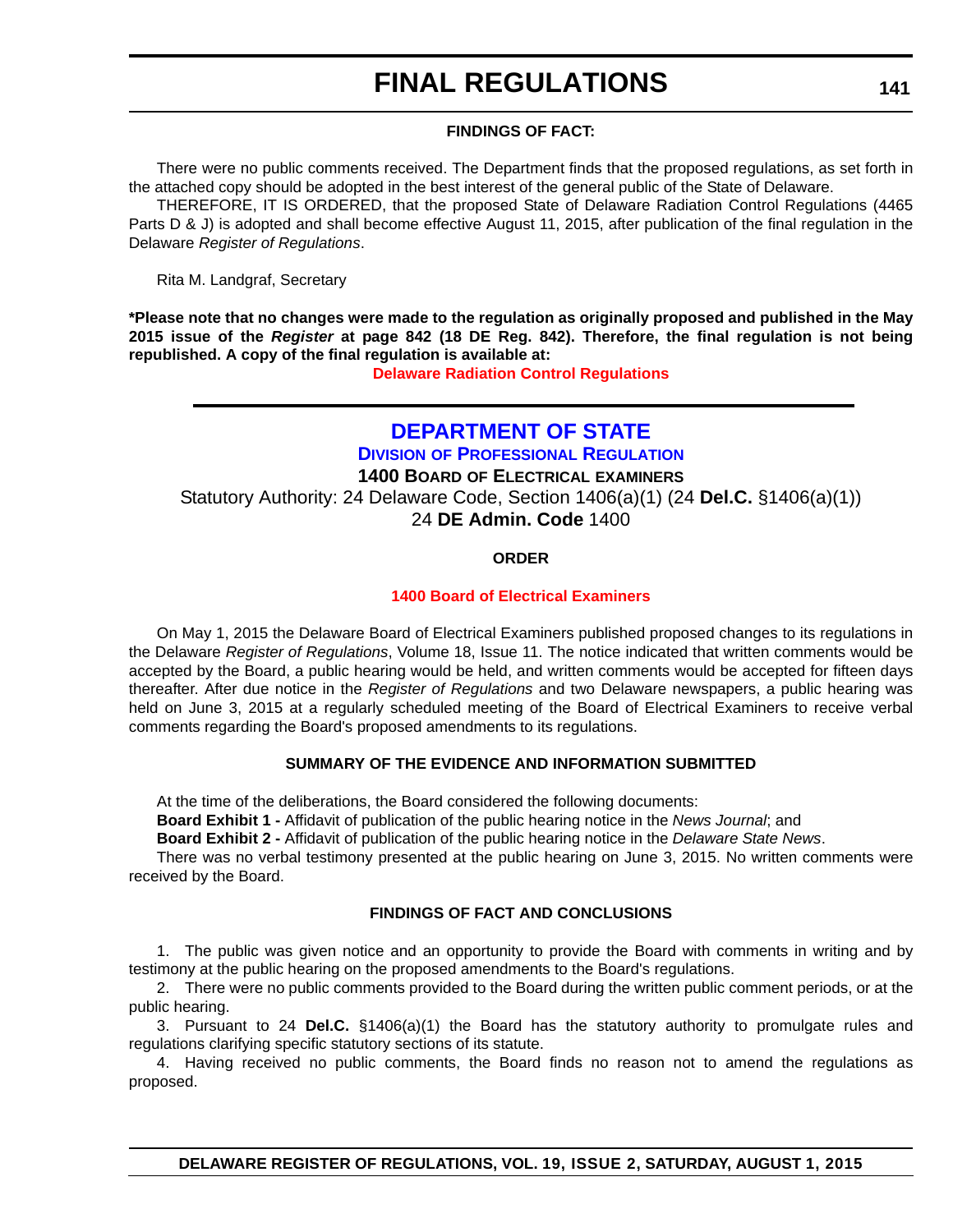#### **DECISION AND ORDER CONCERNING THE REGULATIONS**

<span id="page-58-0"></span>**NOW THEREFORE,** pursuant to 24 **Del.C.** §1406(a)(1) and for the reasons set forth above, the Board does hereby ORDER that the regulations be, and that they hereby are, adopted and promulgated as set forth in the Delaware *Register of Regulations* on May 1, 2015. The effective date of this Order is ten days from the date of its publication in the Delaware *Register of Regulations*, pursuant to 29 **Del.C.** §10118(g).

The new regulations are attached hereto as Exhibit A.

**SO ORDERED** this 1st day of July, 2015.

#### **DELAWARE BOARD OF ELECTRICAL EXAMINERS**

| Daniel Creedon   | <b>Richard Millar</b> |
|------------------|-----------------------|
| Thomas Hartley   | Nathan Schreppler     |
| Robert MacLennan | Michael Travers       |

**\*Please note that no changes were made to the regulation as originally proposed and published in the May 2015 issue of the** *Register* **at page 850 (18 DE Reg. 850). Therefore, the final regulation is not being republished. A copy of the final regulation is available at:**

**[1400 Board of Electrical Examiners](http://regulations.delaware.gov/register/august2015/final/19 DE Reg 141 08-01-15.htm)**

#### **DIVISION [OF PROFESSIONAL REGULATION](http://dpr.delaware.gov/)**

**2700 BOARD OF REGISTRATION FOR PROFESSIONAL LAND SURVEYORS** Statutory Authority: 24 Delaware Code, Section 2706(a)(1) (24 Del.C. §2706(a)(1)) 24 **DE Admin. Code** 2700

#### **ORDER**

#### **[2700 Board of Registration for Professional Land Surveyors](#page-4-0)**

On February 1, 2015 and April 1, 2015 the Delaware Board of Professional Land Surveyors published proposed changes to its regulations in the Delaware *Register of Regulations*, Volume 18, Issues 8 and 10. The notice indicated that written comments would be accepted by the Board, a public hearing would be held, and written comments would be accepted for fifteen days thereafter. After due notice in the *Register of Regulations* and two Delaware newspapers, a public hearing was held on May 21, 2015 at a regularly scheduled meeting of the Board of Professional Land Surveyors to receive verbal comments regarding the Board's proposed amendments to its regulations.

#### **SUMMARY OF THE EVIDENCE AND INFORMATION SUBMITTED**

At the time of the deliberations, the Board considered the following documents:

**Board Exhibit 1 -** Affidavit of publication of the public hearing notice in the *News Journal*; and

**Board Exhibit 2 -** Affidavit of publication of the public hearing notice in the *Delaware State News*.

There was no verbal testimony presented at the public hearing on May 21, 2015. No written comments were received by the Board.

#### **FINDINGS OF FACT AND CONCLUSIONS**

1. The public was given notice and an opportunity to provide the Board with comments in writing and by testimony at the public hearing on the proposed amendments to the Board's regulations.

2. There were no public comments provided to the Board during the written public comment periods, or at the public hearing.

**DELAWARE REGISTER OF REGULATIONS, VOL. 19, ISSUE 2, SATURDAY, AUGUST 1, 2015**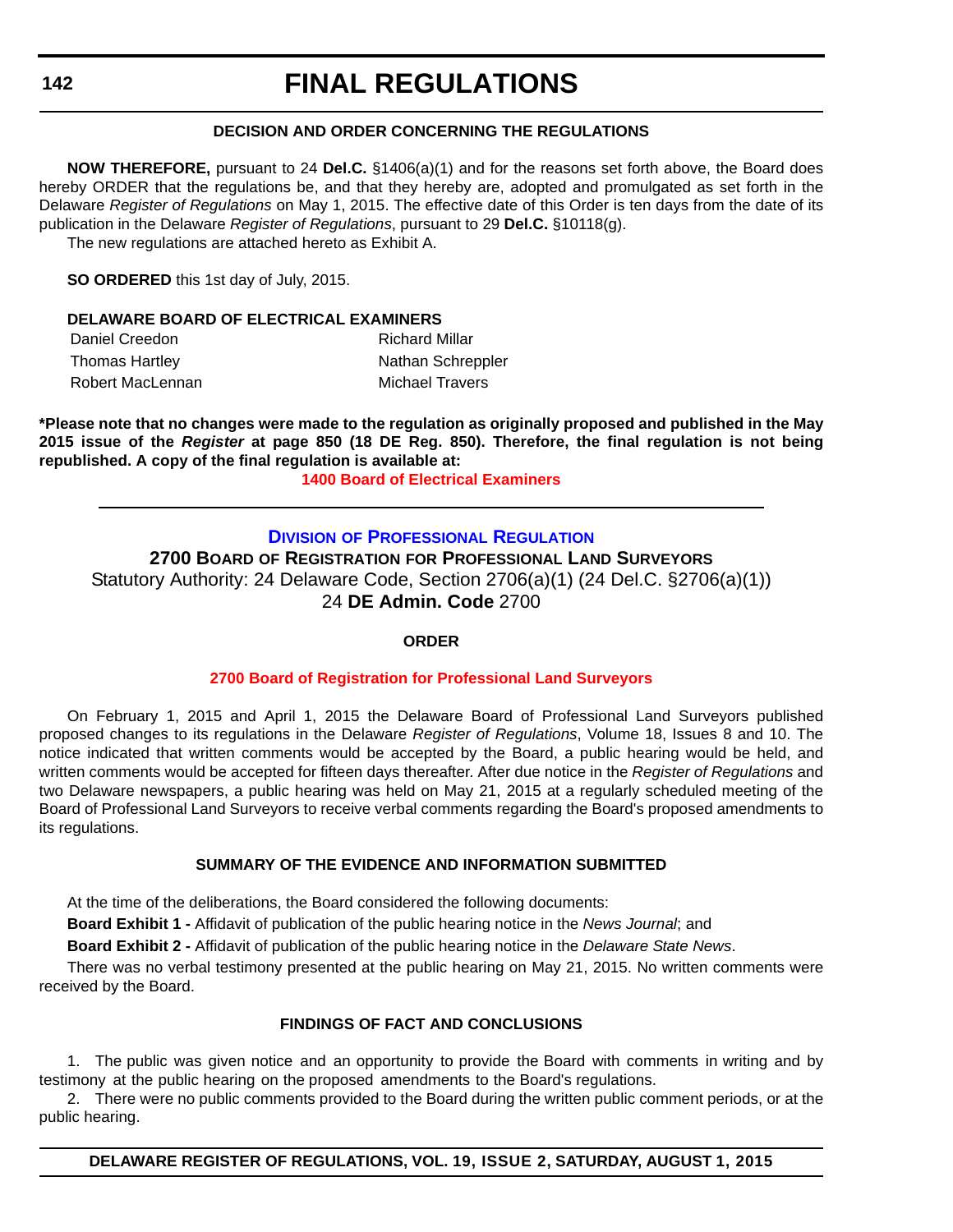3. Pursuant to 24 **Del.C.** §2706(a)(1) the Board has the statutory authority to promulgate rules and regulations clarifying specific statutory sections of its statute.

4. Having received no public comments, the Board finds no reason not to amend the regulations as proposed.

#### **DECISION AND ORDER CONCERNING THE REGULATIONS**

**NOW THEREFORE**, pursuant to 24 **Del.C.** §2706(a)(1) and for the reasons set forth above, the Board does hereby ORDER that the regulations be, and that they hereby are, adopted and promulgated as set forth in the Delaware *Register of Regulations* on February 1, 2015 and April 1, 2015. The effective date of this Order is ten days from the date of its publication in the Delaware *Register of Regulations*, pursuant to 29 **Del.C.** §10118(g). The new regulations are attached hereto as Exhibit A.

**SO ORDERED** this 18<sup>th</sup> day of June, 2015

#### **DELAWARE BOARD OF PROFESSIONAL LAND SURVEYORS**

| James Bielicki, Jr. | Franco R. Bellafante |
|---------------------|----------------------|
| Charles Adams, Jr.  | Kelly Katz           |
| Rhonda West         | Carla Cassell-Carter |

**\*Please note that no changes were made to the regulation as originally proposed and published in the February 2015 issue of the** *Register* **at page 634 (18 DE Reg. 634). Therefore, the final regulation is not being republished. A copy of the final regulation is available at:**

**[2700 Board of Registration for Professional Land Surveyors](http://regulations.delaware.gov/register/august2015/final/19 DE Reg 142 08-01-15.htm)**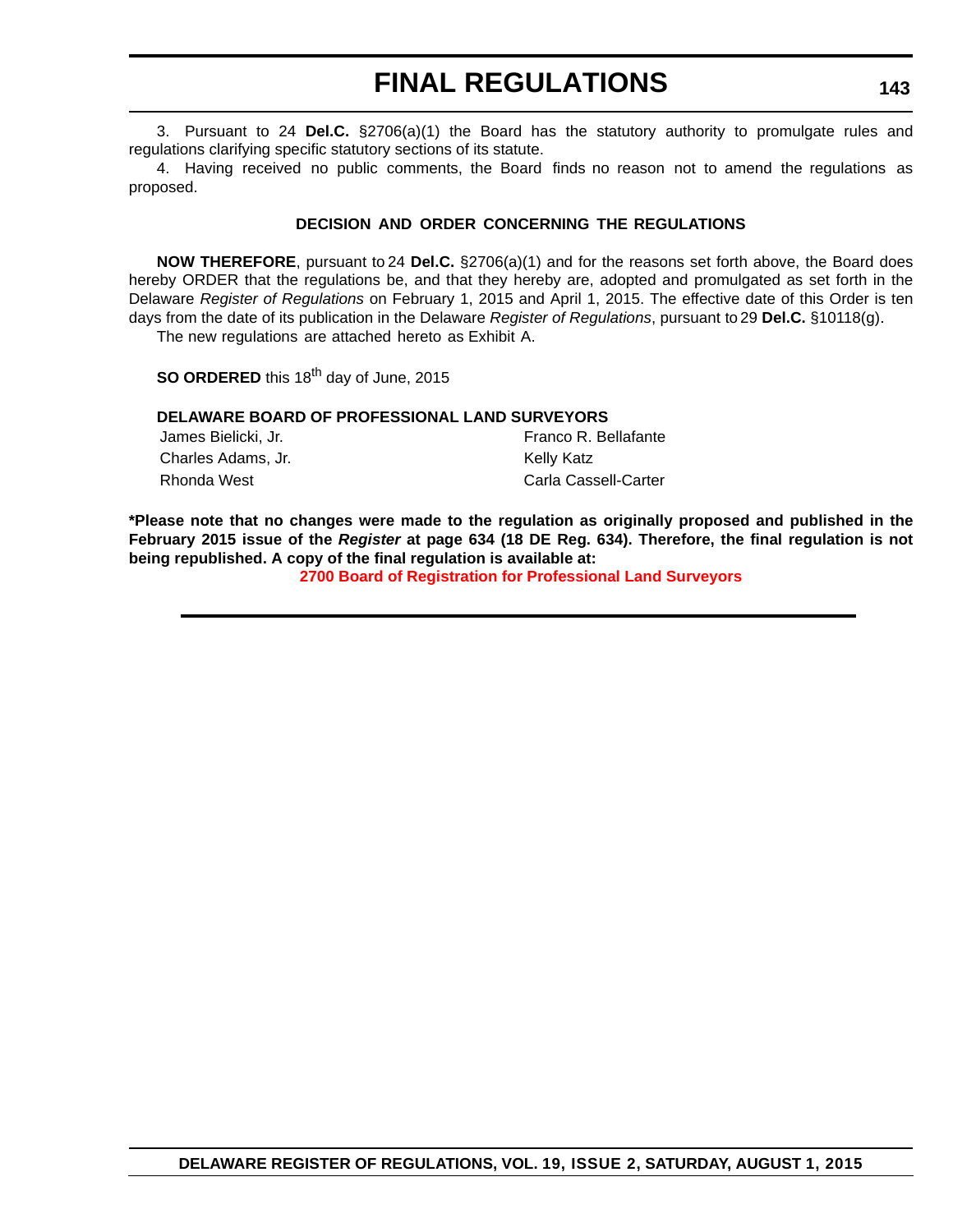<span id="page-60-0"></span>**144**

# **GENERAL NOTICES**

### **[DEPARTMENT OF HEALTH AND SOCIAL SERVICES](http://www.dhss.delaware.gov/dhss/dmma/) DIVISION OF MEDICAID AND MEDICAL ASSISTANCE** Statutory Authority: 31 Delaware Code, Section 512 (31 **Del.C.** §512)

#### **[STATEWIDE TRANSITION PLAN](#page-4-0)**

### **HOME AND COMMUNITY-BASED SERVICES SETTINGS TRANSITION PLAN UPDATES**

In accordance with the public notice requirements of 42 CFR 441.301(6)(B)(iii), 42 CFR 441.710(3)(iii), and Title 29, Chapter 101 of the Delaware Code, Delaware Health and Social Services (DHSS)/Division of Medicaid and Medical Assistance (DMMA) gives notice related to the state's plan to comply with new federal regulations governing the settings in which the delivery of services to Medicaid Home and Community-Based Services (HCBS) waiver recipients may be provided.

#### **Purpose**

The purpose of this posting is to provide public notice and receive public input for consideration regarding Delaware Medicaid's Proposed Home and Community-Based Services (HCBS) Settings Transition Plan, specifically the HCBS Transition Plan Updates.

#### **Overview**

The Centers for Medicare and Medicaid Services (CMS) published regulations in the Federal Register (42 CFR 441.301(c)(4)-(6) on January 16, 2014, effective March 17, 2014, which changed the definition of Home and Community-Based Services (HCBS) settings. Because Delaware's 1115 Demonstration refers to the 1915(c) authority for HCBS services, the state must comply with these regulatory changes. Delaware does not have a 1915(k) waiver. The transition plan must describe the process by which the state will ensure that service settings used in each of its home and community-based waivers meet "community-like" expectations. The final rule provides for a five-year transition process that will allow states to implement this rule in a manner that supports continuity of services for Medicaid recipients and minimizes disruptions in service during implementation; as such, all such services must be in compliance with CMS requirements before March 2019.

For additional information about the CMS HCBS final rule, use the following link to the CMS website:

[http://www.medicaid.gov/Medicaid-CHIP-Program-Information/By-Topics/Long-Term-Services-and-](http://www.medicaid.gov/Medicaid-CHIP-Program-Information/By-Topics/Long-Term-Services-and-Supports/Home-and-Community-Based-Services/Home-and-Community-Based-Services.html)

[Supports/Home-and-Community-Based-Services/Home-and-Community-Based-Services.html.](http://www.medicaid.gov/Medicaid-CHIP-Program-Information/By-Topics/Long-Term-Services-and-Supports/Home-and-Community-Based-Services/Home-and-Community-Based-Services.html)

Delaware Health and Social Services (DHSS)/Division of Medicaid and Medical Assistance (DMMA) previously provided an opportunity for comment on Delaware's HCBS Transition Plan.

#### **Transition Plan Update**

The Department of Health and Social Services (DHSS) is updating the Delaware Statewide Transition Plan (the Plan) to reflect the current status of implementation activities as of July 2015. We direct you to new sections "July 2015 Updates to Delaware Developmental Disabilities Services (DDDS) Waiver Assessment and Remediation Plan" and "July 2015 Updates to Diamond State Health Plan (DSHP) Demonstration and Remediation Plan" for new information since publication of the Plan in March 2015. We have updated the matrices on pages on pages 17 and 33 to note, when appropriate revised tasks, dates and completion status. Moving forward, we plan to update the Plan as needed to reflect the status of implementation activities as they occur.

#### **Draft of Proposed Statewide 1915 HCBS Settings Transition Plan Update**

This public notice, transition plan containing updates, and other related information for participating in and submitting comment are posted online at:

[http://dhss.delaware.gov/dhss/dmma/hcbs\\_trans\\_plan.html.](http://dhss.delaware.gov/dhss/dmma/hcbs_trans_plan.html) Delaware will be submitting its updated Transition Plan to CMS by September 17, 2015.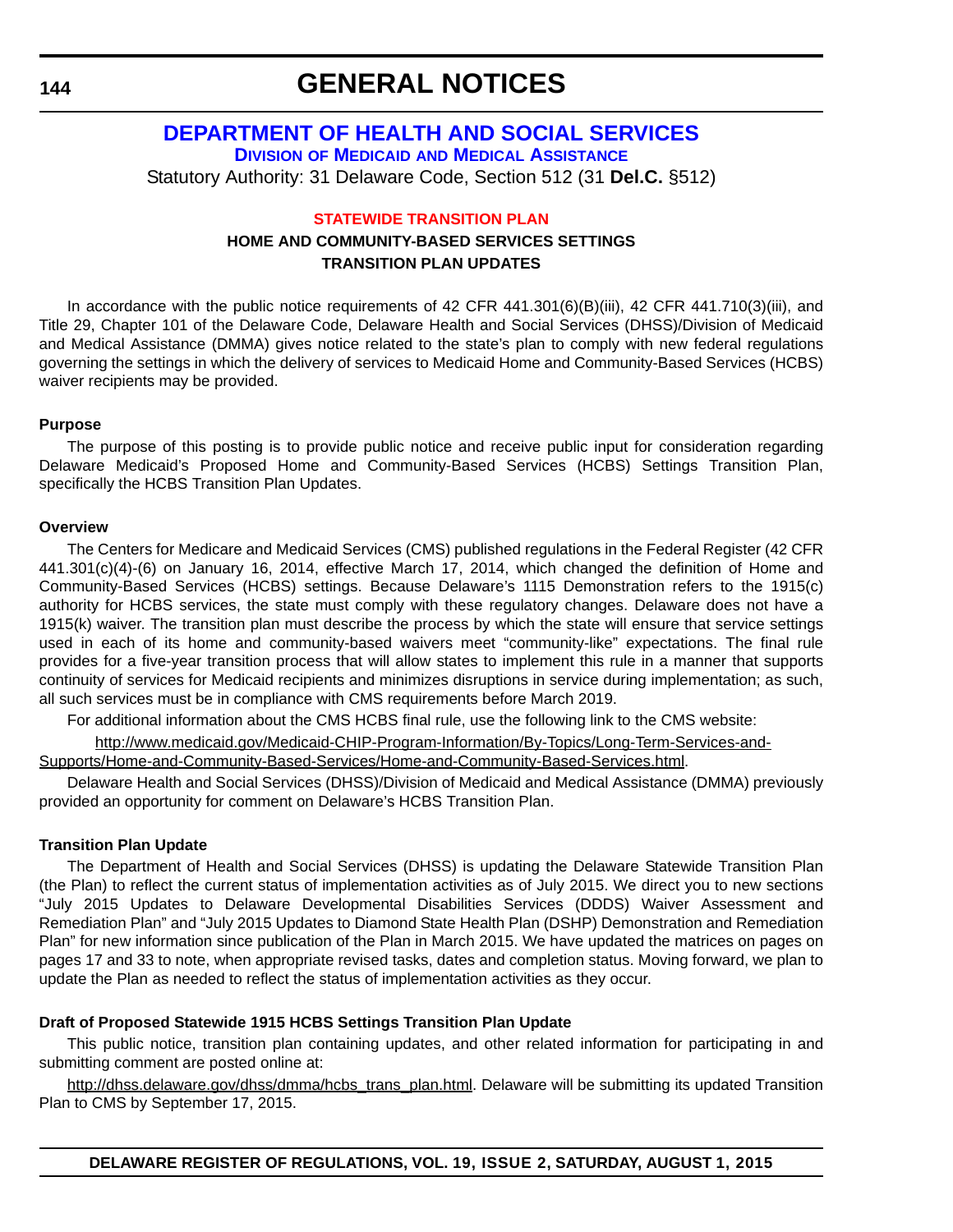# **GENERAL NOTICES**

Hard copies are available by contacting Arlene Baal at [Arlene.Baal@state.de.us.](mailto:Arlene.Baal@state.de.us)

Hard copies are available for review at the Division of Medicaid and Medical Assistance, 1901 North DuPont Highway, Holloway Campus, Lewis Building, Conference Room 198, New Castle, Delaware 19720 from 8:00 a.m.  $-4:30$  p.m.

#### **Public Comment Submission Process**

As required by 42 CFR Part 441.301, DHSS/DMMA provides a thirty-day public notice and comment period. The public is invited to review and comment on the State's proposed Transition Plan Updates. Comments must be received by 4:30 p.m. on August 31, 2015. Comments and input regarding the draft transition plan may be submitted in the following ways:

By email: [DMMA\\_PublicHearing@state.de.us](mailto:DMMA_PublicHearing@state.de.us)

- By fax: 302-255-4481 to the attention of HCBS Transition Plan Updates
- By written comments sent to:

HCBS Transition Plan Updates

Division of Medicaid and Medical Assistance

Planning, Policy & Quality Unit

1901 North DuPont Highway

P.O. Box 906

New Castle, Delaware 19720-0906

Please identify in the subject line: Draft Home and Community-Based Services (HCBS) Settings Transition Plan Updates.

#### **Public Hearings**

DHSS/DMMA will provide the following opportunities to the public to provide input on the proposed (HCBS) Settings Transition Plan Updates in person. Three (3) public hearings are scheduled. The detailed information for each public hearing is shown below.

1. **Sussex County**

**Monday, August 24, 2015 11:00am-1:00pm** Thurman Adams State Service Center (*Formerly, Georgetown State Service Center*) 546 South Bedford Street Georgetown, Delaware 19947 Phone: 302-856-5211 or 302-856-5574 (Visitor parking is designated by signs and is close to the entrance of the building)

#### 2. **Kent County**

**Monday, August 24, 2015 3:00pm – 5:00pm** Delaware Department of Transportation Administration Center 800 Bay Road Dover, Delaware 19901 Phone: 302-760-2000 (Visitor parking is in the front of the building)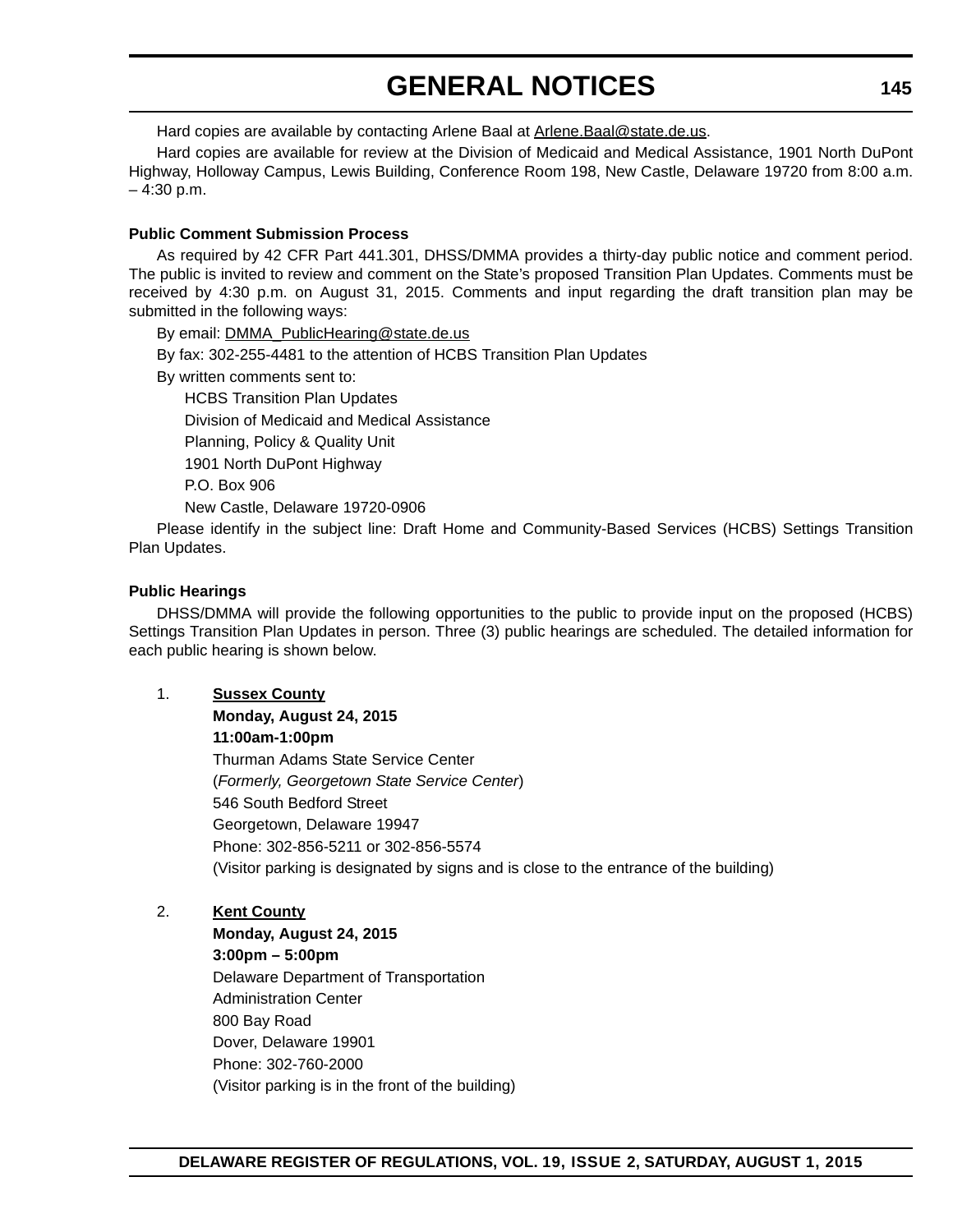# **GENERAL NOTICES**

#### 3. **NEW CASTLE COUNTY**

**Friday, August 28, 2015 4:00pm – 6:00pm** Delaware State Police Troop 2 Robert Paris Community Room 100 Lagrange Avenue Newark, Delaware 19702 Phone: 302-834-2620 - main line (Visitor parking is in the front of the building)

The State will take verbal and written comments at the public hearings. The input provided will be summarized and used to formulate Delaware's final statewide transition plan that will be submitted to CMS.

If you are unable to attend the public hearing in person, you may participate by teleconference. To participate via teleconference, on the date and time of the public hearing, call 1-877-366-0711 and enter passcode 95099070#. Please note that teleconference is not available at Delaware State Police Troop 2.

If you require special assistance or auxiliary aids and/or services to participate in the public hearing (e.g., sign language or wheelchair accessibility), please call the following contact at least ten (10) days prior to the hearing for arrangements:

#### Arlene Baal at (302) 255-9561

The prompt submission of requests helps to ensure the availability of qualified individuals and appropriate accommodations in advance.

The summary of comments, in addition to a summary of modifications made in response to the public comments, will be added to the Delaware's updated HCBS Transition Plan. The state will post on the **DMMA website** a summary of public comments and our responses and, the final updated transition plan with any modifications after the receipt of public comments.

Stephen M. Groff July 27, 2015 **Director** Division of Medicaid and Medical Assistance

#### **DELAWARE REGISTER OF REGULATIONS, VOL. 19, ISSUE 2, SATURDAY, AUGUST 1, 2015**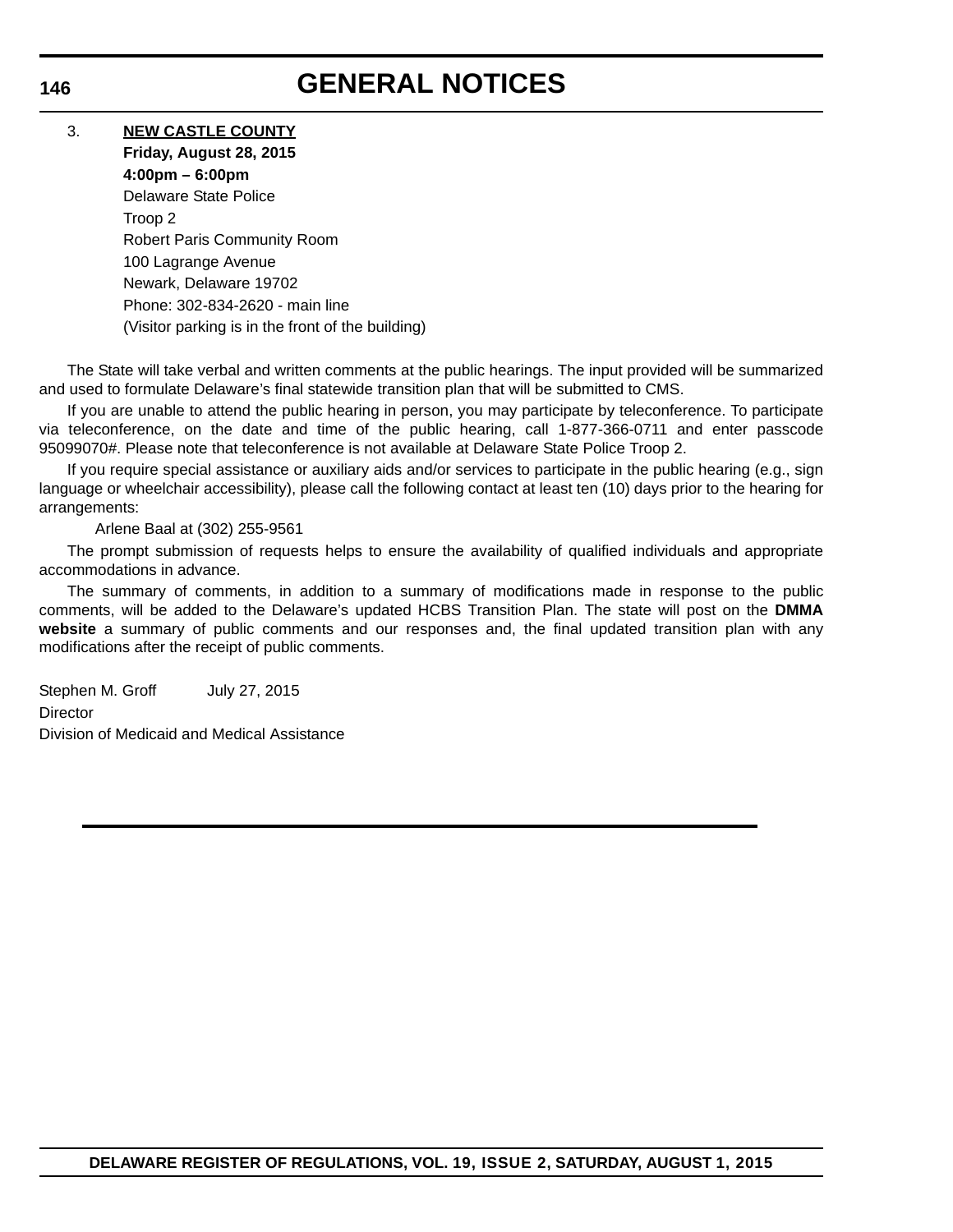#### <span id="page-63-0"></span>**[DELAWARE STATE FIRE PREVENTION COMMISSION](http://www.statefirecommission.delaware.gov/) [PUBLIC NOTICE](#page-4-0)**

#### **701 Administration and Enforcement**

The Delaware State Fire Prevention Commission, pursuant to 16 **Del.C.** §6604(1), proposes to revise:

- Regulation 701 by removing the limitation that the regulations apply only to buildings modified by 50% or more following the enactment of the regulations. The revision also removes Annexes A and B and reorganizes the content into a newly created Chapter 7. Finally, the revision removes references to Appendixes that are no longer part of the regulations.
- Regulation 702 by making changes to the occupancy conversion regulation, clarifying the building rehabilitation requirements, clarifying the automatic sprinkler system, and standpipe regulations to prevent a submission for review and approval of a project in such stages that would have the effect of being less than 50% of the square footage of any building. These proposed changes also make substantive additions to the regulations regarding floor level identification and fire pumps.
- Regulation 703 by adding a definition for "major deficiency," clarifying that at the time of renewal, a certificate holder must maintain current NICET certification at the minimum level that was required at the time of original licensure. The proposed changes also remove reference to the Annexes and Appendixes which are no longer part of the regulations.
- Regulation 704 by deleting Regulation 4.3 in its entirety, eliminating the requirement that a member of a local fire department be present on the scene of any fireworks display from the time the fireworks are delivered until the termination of the display, and reverting to Regulation 4.2, leaving the level of fire protection to the discretion of the local fire department.
- Regulation 705 to clarify that one elevator car in any building must be of sufficient size to accommodate an ambulance cot in its horizontal position, and further clarifying that elevator cars existing as of September 1, 2015 are exempt from this requirement. These changes further clarify that all gates at gated communities must be either automatic or manual, and establishes guidelines for demarcating both primary and secondary entrance doors.
- Regulation 706 by removing bond requirement for electricians added to the list of installers for the hardwired smoke detector program.

The Board will hold a public hearing on the proposed regulation changes on September 15, 2015 at 10:00 a.m., in the Commission Chamber, Delaware Fire Service Center, 1463 Chestnut Grove Road, Dover, DE 19904. Written comments should be sent to Sherry Lambertson, Executive Specialist for the Delaware Fire Prevention Commission, Delaware Fire Service Center, 1463 Chestnut Grove Road, Dover, DE 19904. Written comments will be accepted until August 31, 2015 pursuant to 29 **Del.C.** §10118(a).

### **[DEPARTMENT OF EDUCATION](http://www.doe.k12.de.us/site/default.aspx?PageID=1) [PUBLIC NOTICE](#page-4-0)**

The State Board of Education will hold its monthly meeting on Thursday, August 21, 2015 at 1:00 p.m. in the Townsend Building, Dover, Delaware.

#### **[DEPARTMENT OF HEALTH AND SOCIAL SERVICES](http://www.dhss.delaware.gov/dhss/dph/index.html) DIVISION OF PUBLIC HEALTH [PUBLIC NOTICE](#page-4-0) 4464 Public Swimming Pools**

Community Environmental Health Services, Health Systems Protection Section, Division of Public Health, Department of Health and Social Services, is proposing revisions to the Delaware Regulations Governing Public Pools. The purpose of the amendments is to update the regulations to align them more closely with the Centers for Disease Control (CDC) Model Aquatic Health Code. On August 1, 2015, CEHS plans to publish as proposed the amended regulations, and hold them out for public comment per Delaware law.

**DELAWARE REGISTER OF REGULATIONS, VOL. 19, ISSUE 2, SATURDAY, AUGUST 1, 2015**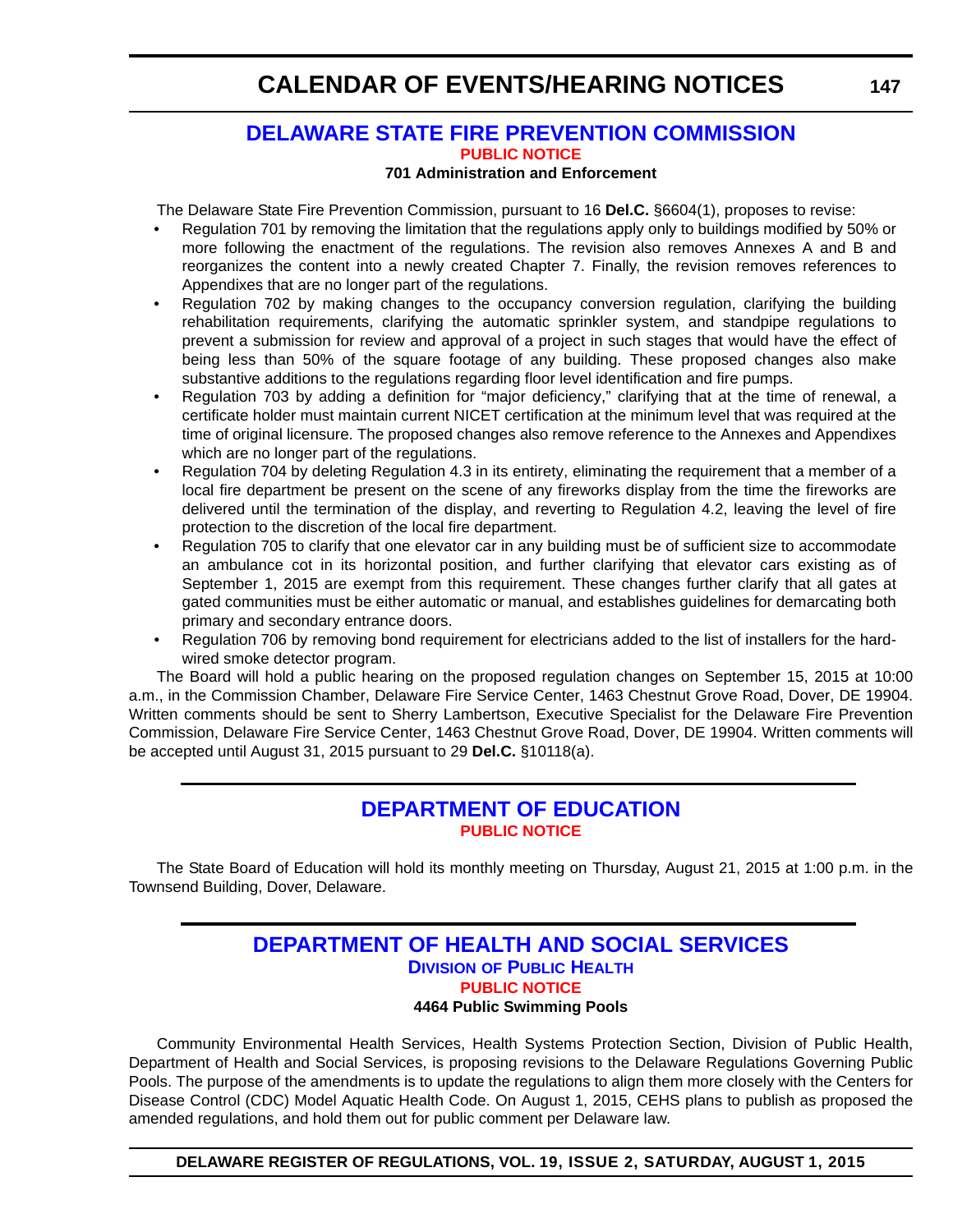<span id="page-64-0"></span>A public hearing will be held on Wednesday August 26, 2015 at 2:30 p.m. in the First Floor Conference Room, located in the Jesse Cooper Building, 417 Federal Street, Dover, Delaware.

Copies of the proposed regulations are available for review in the August 1, 2015 edition of the Delaware *Register of Regulations*, accessible online at: http://regulations.delaware.gov or by calling CEHS at (302) 744- 4546.

Any person who wishes to make written suggestions, testimony, briefs or other written materials concerning the proposed regulations must submit same to Jamie Mack by Tuesday, September 8, 2015, at:

Jamie Mack Division of Public Health 417 Federal Street Dover, DE 19901 Email: jamie.mack@state.de.sus Phone: (302) 744-4951

### **DIVISION [OF PUBLIC HEALTH](http://www.dhss.delaware.gov/dhss/dph/index.html) [PUBLIC NOTICE](#page-4-0)**

#### **4470 State of Delaware Medical Marijuana Code**

The Delaware Medical Marijuana Program (MMP), Health Systems Protection Section, Division of Public Health, Department of Health and Social Services, is proposing revisions to the State of Delaware Medical Marijuana Code. The purpose of the amendments is to update the regulations to allow compliance with recent changes to the Medical Marijuana code and make technical corrections. On August 1, 2015, the MMP plans to publish as proposed the amended regulations, and hold them out for public comment per Delaware law.

A public hearing will be held on Thursday August 27, 2015 at 2:30 p.m. in the First Floor Conference Room, located in the Jesse Cooper Building, 417 Federal Street, Dover, Delaware.

Copies of the proposed regulations are available for review in the August 1, 2015 edition of the Delaware *Register of Regulations*, accessible online at: http://regulations.delaware.gov or by calling the MMP at (302) 744- 4546.

Any person who wishes to make written suggestions, testimony, briefs or other written materials concerning the proposed regulations must submit same to Jamie Mack by Tuesday, September 8, 2015, at:

Jamie Mack Division of Public Health 417 Federal Street Dover, DE 19901 Email: jamie.mack@state.de.sus Phone: (302) 744-4951

### **[DEPARTMENT OF NATURAL RESOURCES AND ENVIRONMENTAL](http://www.dnrec.delaware.gov/fw/Pages/FWPortal.aspx)  CONTROL**

**DIVISION OF FISH AND WILDLIFE**

**[PUBLIC NOTICE](#page-4-0)**

**3507 Black Sea Bass Size Limit; Trip Limits, Seasons; Quotas**

This action proposes to adopt provisions consistent with federal measures for the recreational black sea bass fishery in compliance with Addendum XXV to the Atlantic States Marine Fisheries Commission's (ASMFC) Interstate Fishery Management Plan for Summer Flounder, Scup and Black Sea Bass. The Department previously modified the opening and closings dates for the recreational black sea bass fishery through emergency action (Secretary's Order Nos. 2015-F-0020 & 2015-F-0027); however, further action is required to subsequently adopt these dates and additional black sea bass season dates through the normal regulatory process.

**DELAWARE REGISTER OF REGULATIONS, VOL. 19, ISSUE 2, SATURDAY, AUGUST 1, 2015**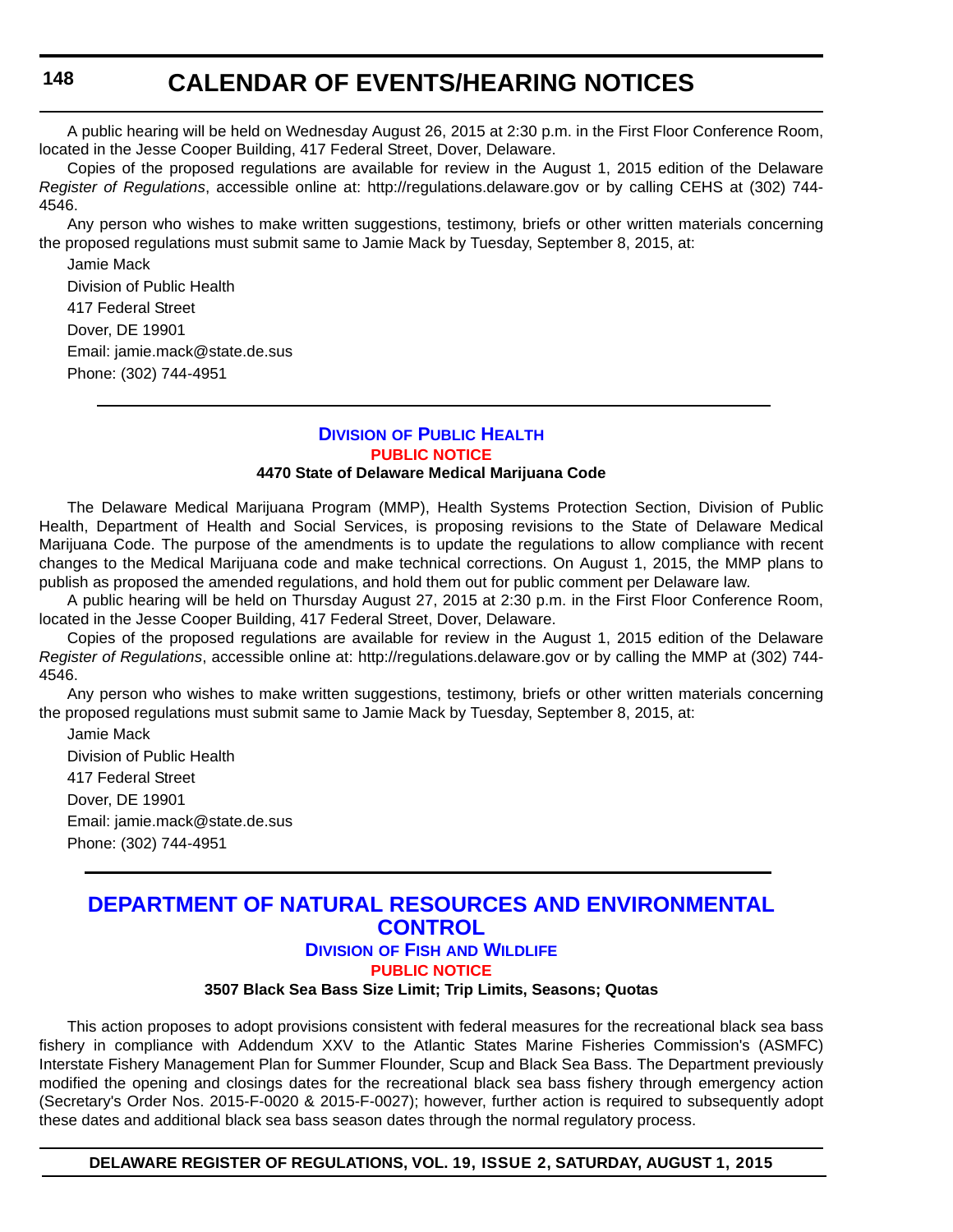<span id="page-65-0"></span>Black sea bass are managed cooperatively by the Atlantic States Marine Fisheries Commission, the Mid-Atlantic Fishery Management Council (MAFMC) and the National Oceanic and Atmospheric Administration (NOAA) Fisheries through the joint Summer Flounder, Scup and Black Sea Bass Fishery Management Plan. The ASMFC and MAFMC jointly approved a coastwide recreational black sea bass harvest limit (RHL) for 2015 of 2.33 million pounds. Consistent with Addendum XXV, the ASMFC's Summer Flounder, Scup and Black Sea Bass Management Board approved the continuation of ad hoc regional management measures for 2015.

Addendum XXV requires the southern region states (Delaware to North Carolina) to implement recreational fishery management measures for black sea bass consistent with those measures required for federal waters. The MAFMC's recommended federal recreational black sea bass measures for 2015 include a 12.5 inch minimum size limit, a 15 fish possession limit and open seasons from May 15 - September 21 and October 22 - December 31. Effective June 19, 2015, NOAA Fisheries formally approved these measures. These measures, when combined with those being implemented in the northern region (Massachusetts through New Jersey), are expected to constrain recreational landings at or below the 2015 coastwide RHL.

The hearing record on the proposed amendments to 7 DE Admin Code §3507 Black Sea Bass Size Limit; Trip Limits, Seasons; Quotas will be open August 1, 2015. Individuals may submit written comments regarding the proposed changes via e-mail to Lisa.Vest@state.de.us or via the USPS to Lisa Vest, Hearing Officer, DNREC, 89 Kings Highway, Dover, DE 19901 (302) 739-9042. A public hearing on the proposed amendment will be held on August 26, 2015 beginning at 6:00 PM in the Dover Public Library, located at 35 Loockerman Plaza, Dover, DE 19901.

#### **[DEPARTMENT OF STATE](http://dpr.delaware.gov/) DIVISION OF PROFESSIONAL REGULATION [PUBLIC NOTICE](#page-4-0) 300 Board of Architects**

The Delaware Board of Architects, pursuant to 24 **Del.C.** §306(a)(1), proposes to revise regulations 6.2.1 and 6.2.1.1. The proposed change seeks to allow licensees to carry over up to four continuing education credits every calendar year.

The Board will hold a public hearing on the proposed regulation change on September 2, 2015 at 1:30 p.m., Second Floor Conference Room B, Cannon Building, 861 Silver Lake Blvd., Dover, DE 19904. Written comments should be sent to Flora Peer, Administrative Specialist of the Delaware Board of Architects, Cannon Building, 861 Silver Lake Blvd., Dover, DE 19904. Written comments will be accepted until September 17, 2015 pursuant to 29 **Del.C.** §10118(a).

#### **DIVISION [OF PROFESSIONAL REGULATION](http://dpr.delaware.gov/) [PUBLIC NOTICE](#page-4-0) 1900 Board of Nursing**

The Delaware Board of Nursing, pursuant to 24 **Del.C.** §1904(c), proposes to revise regulations 2.1, 2.4.1.7, 3.0, 4.0, 5.0, and 9.4.5.1. The proposed change at 2.1 adds definition to the nursing regulations regarding nursing competency and standards. The proposed change at 2.4.1.7 revises the Board's regulations approved nursing education programs and such programs acceptable curricula. The proposed changes at 3.0 and 4.0 offer updates to the Board's refresher course or supervised practice requirement for nurses who seek to apply for endorsement or reinstatement of licensure and have not been actively employed over the past five years. The proposed changes at 5.0, et. seq. seek to bring the nursing regulations into line with a recent statutory change addressing the limited lay administration of medications, and the proposed change at 9.4.5.1 eliminates a Board requirement that continuing education programs keep a record of participants' social security numbers.

The Board will hold a public hearing on the proposed regulation change on September 9, 2015 at 9:30 a.m., Second Floor Conference Room A, Cannon Building, 861 Silver Lake Blvd., Dover, DE 19904. Written comments should be sent to Dr. Pamela Zickafoose, Executive Director of the Delaware Board of Nursing, Cannon Building, 861 Silver Lake Blvd., Dover, DE 19904. Written comments will be accepted until September 24, 2015 pursuant to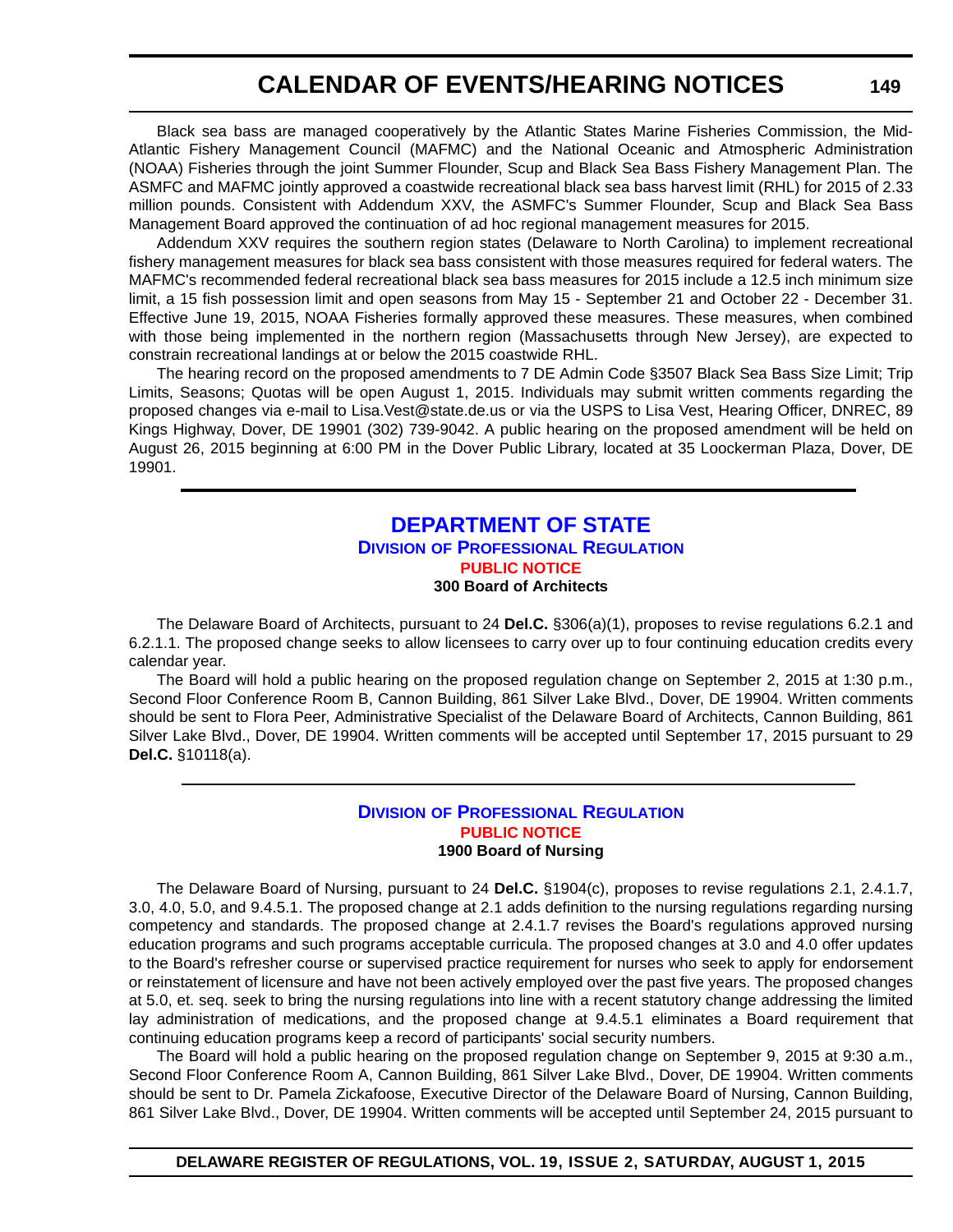**150**

### **CALENDAR OF EVENTS/HEARING NOTICES**

29 **Del.C.** §10118(a).

#### **DIVISION [OF PROFESSIONAL REGULATION](http://dpr.delaware.gov/) [PUBLIC NOTICE](#page-4-0) 2500 Board of Pharmacy**

Pursuant to 24 **Del.C.** §2506(a)(1), the Delaware Board of Pharmacy has proposed revisions to its rules and regulations.

A public hearing will be held on September 16, 2015 at 9:30 a.m. in the second floor conference room A of the Cannon Building, 861 Silver Lake Boulevard, Dover, Delaware, where members of the public can offer comments on the amendments to the rules and regulations. Anyone wishing to receive a copy of the proposed rules and regulations may obtain a copy from the Delaware Board of Pharmacy, 861 Silver Lake Boulevard, Dover, Delaware 19904. Persons wishing to submit written comments may forward these to the Board liaison, Christine Mast, at the above address.

The proposed revisions address the subject of the pharmacy permit holder's responsibility for ensuring the availability of adequate staffing in the pharmacy department. An understaffed pharmacy department can compromise the delivery of services and thereby put the public at risk. Specifically, Regulation 3.8 is amended to provide that the "pharmacy permit holder shall ensure that, at all times that the pharmacy department is open for business, there shall be at least one fully trained technician immediately available in the facility to assist in the pharmacy at the pharmacist's request."

In accordance with 29 **Del.C.** §10118(a), the final date to receive written comments will be October 1, 2015 which is 15 days following the public hearing. The Board will deliberate on all of the public comment at its next regularly scheduled meeting, at which time it will determine whether to adopt the rules and regulations as proposed or make additional changes due to the public comment.

### **[PUBLIC SERVICE COMMISSION](http://depsc.delaware.gov/) [PUBLIC NOTICE](#page-4-0)**

#### **3007 Electric Service Reliability and Quality Standards**

#### **TO:ALL ELECTRIC SUPPLIERS, ELECTRIC UTILITIES, ELECTRIC GENERATORS USING RENEWABLE RESOURCES, AND OTHER INTERESTED PERSONS**

By Order No. 8750 dated June 16, 2015, the Delaware Public Service Commission (the "PSC") is reopening the docket to review its rules on "Electric Service Reliability and Quality Standards" (the "Rules") for electric distribution companies subject to its jurisdiction.

You may review PSC Order No. 8750 and the proposed revised Rules in the August 2015 issue of the Delaware *Register of Regulations* or on the PSC's Internet website located at http://depsc.delaware.gov/ electric.shtml.

Interested parties may file written comments concerning the proposed revised Rules. Such written comments may be submitted to the Commission office on or before September 2, 2015, at the following address:

Delaware Public Service Commission

861 Silver Lake Boulevard

Cannon Building, Suite 100

Dover, Delaware, 19904

Attn: PSC Regulation Docket No. 50

The Commission Staff will conduct a public workshop on the proposed revised Rules on Wednesday, September 16, 2015, beginning at 10:00 a.m. at the Commission's office at 861 Silver Lake Boulevard, Cannon Building, Suite 100, Dover, Delaware 19904.

If you wish to obtain copies of the Order and proposed revised Rules, please submit a Freedom of Information Act Request Form. This form may be found at http://smu.portal.delaware.gov/cgi-bin/mail.php?foia-